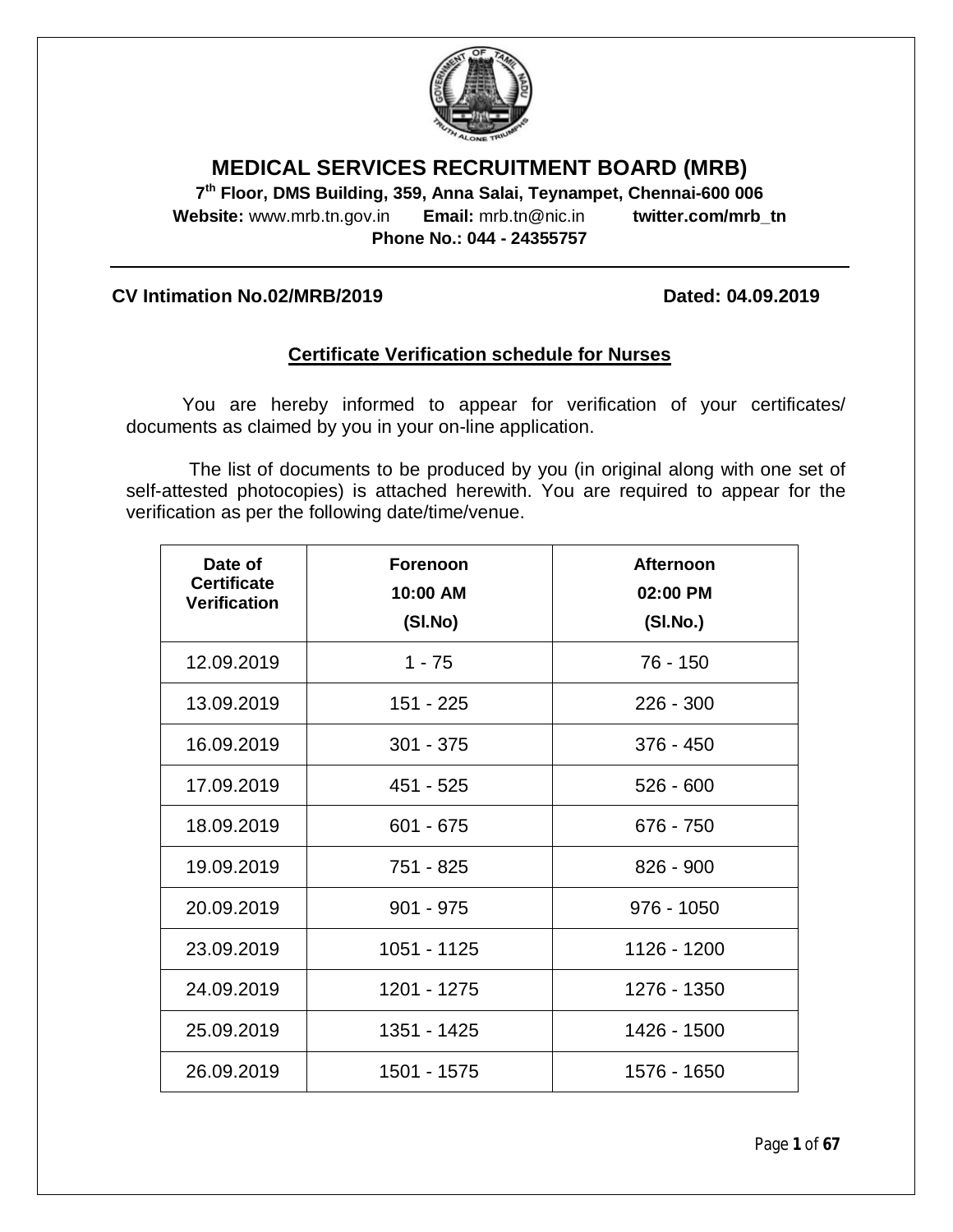| Date of<br><b>Certificate</b><br><b>Verification</b> | <b>Forenoon</b><br>10:00 AM<br>(SI.No)                                                                          | <b>Afternoon</b><br>02:00 PM<br>(SI.No.) |  |  |
|------------------------------------------------------|-----------------------------------------------------------------------------------------------------------------|------------------------------------------|--|--|
| 27.09.2019                                           | 1651 - 1725                                                                                                     | 1726 - 1800                              |  |  |
| 28.09.2019                                           | 1801 - 1875                                                                                                     | 1876 - 1950                              |  |  |
| 30.09.2019                                           | 1951 - 2025                                                                                                     | 2026 - 2100                              |  |  |
| 01.10.2019                                           | 2101 - 2180                                                                                                     | 2181 - 2260                              |  |  |
| 03.10.2019                                           | 2261 - 2340                                                                                                     | 2341 - 2420                              |  |  |
| 04.10.2019                                           | 2421 - 2500                                                                                                     | 2501 - 2580                              |  |  |
| <b>Venue</b>                                         | <b>Medical Services Recruitment Board,</b><br>7th Floor, DMS Building, 359, Anna Salai,<br>Teynampet, Chennai-6 |                                          |  |  |

\* (For Sl.No. refer Annexure)

## **Note:**

- a. If the candidate fails to appear for verification of certificates / documents on the specified date / time, it will be presumed that the candidate is no longer interested in the post and his / her candidature is liable for rejection, without any further notice.
- b. Mere calling for verification of certificates / documents does not confer any right over selection / appointment.
- c. The candidates are called for verification of certificates / documents based on the particulars furnished in their on-line applications such as age, educational qualification, community, etc. The provisional selection of candidates will be made only after verification/ acceptance of certain documents, educational qualification possessed by him/her, clarification regarding community status and its acceptance, marks / rank list of the candidate etc. as the case may be. If any of their claims are found to be false or incorrect, their candidature is liable for rejection at any point of time.
- d. Candidate called for Certificate Verification is hereby advised to appear with all the relevant documents in original without fail. Failure to produce even any one of the essential documents will result in rejection of his / her candidature.

## **MEMBER SECRETARY**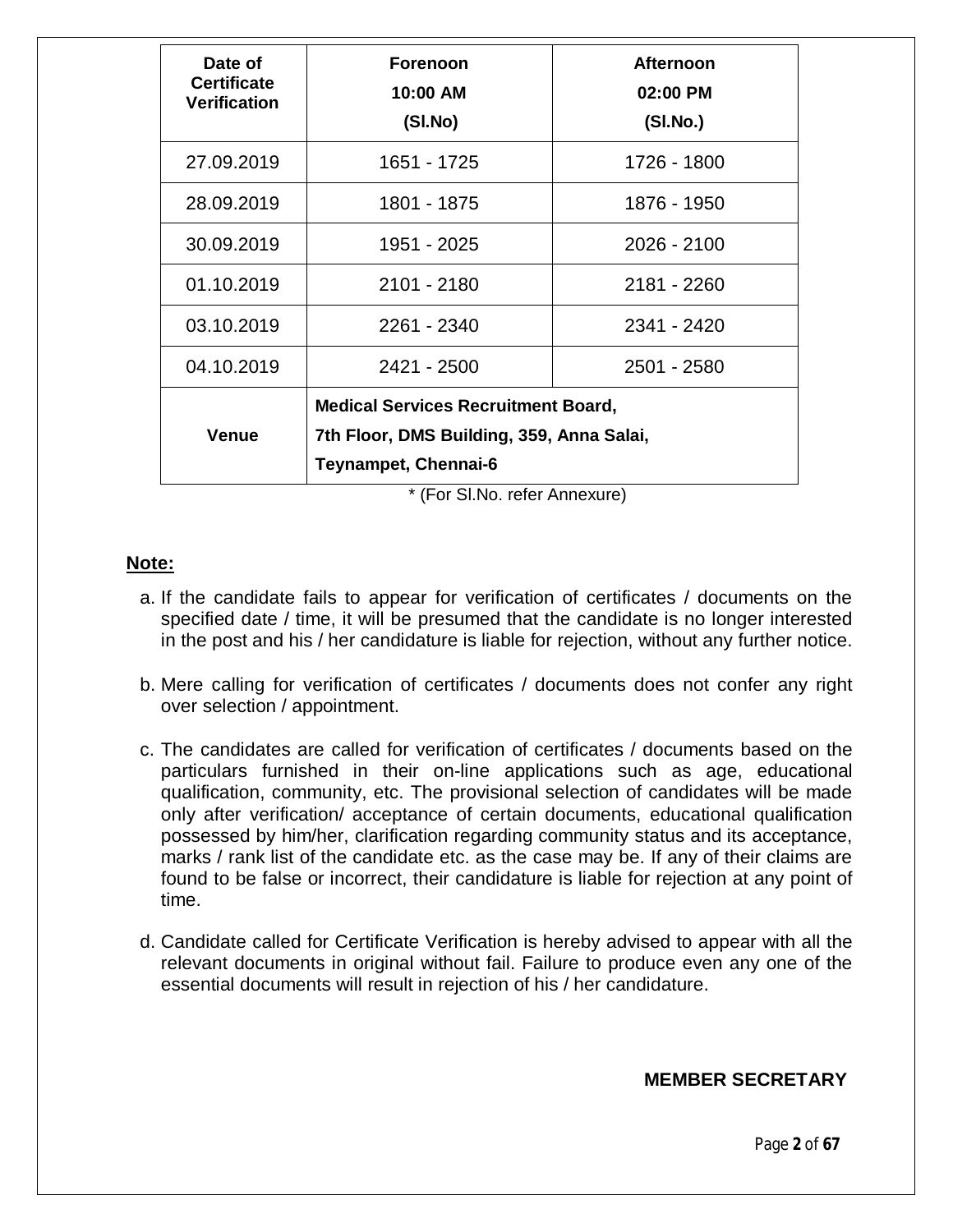## **MEDICAL SERVICES RECRUITMENT BOARD**

#### **Documents for verification for the post of Nurses**

**The following documents (original along with one set of self attested photocopies) are to be produced at the time of certificate verification. [Please arrange and bring the certificates in the same order for easy and quick verification]**

- **1. Evidence of Date of Birth (Birth Certificate/ SSLC/ HSC)**
- **2. Evidence of Educational qualification (SSLC; HSC; Diploma/ Degree in Nursing or Provisional certificate etc. as per the notification) [Diploma / Degree should be from a Government or Government approved Institution]**
- **3. Evidence of Tamil qualification (***viz***., SSLC / HSC /Certificate for having passed the second class Language Test (Full Test) in Tamil conducted by the Tamil Nadu Public Service Commission).**
- **4. Community certificate from the competent authority (Permanent Community Certificate)**
- **5. Tamil Nadu Nurses & Midwives Council Permanent Registration Certificate**
- **6. Certificate of character and conduct issued by Group A or Group B Officer. (Specimen copy furnished in next page)**
- **7. Certificate of character and conduct issued by the Head of the Institution in which he / she last studied.**
- **8. Differently abled certificate issued by the competent authority. (if applicable).**
- **9. No Objection Certificate from the Appointing Authority concerned (as per Annexure 5)(if applicable)**
- **10. An undertaking and Declaration to be submitted as in para 15 of Notification (Blank forms will be given during Certificate Verification)**
- **11. Two (2) passport size colour photograph (with Name and Application number on the backside).**
- **12. Any one of the Photo Identity Card issued by Government showing the address as in the application**.
- **13. The Discharge Certificate, PPO No. etc., in respect of Ex-Service woman.**
- **14. The candidate will also be asked to sign on the printed copy of on-line application (printed copy will be provided to the candidate at the venue)**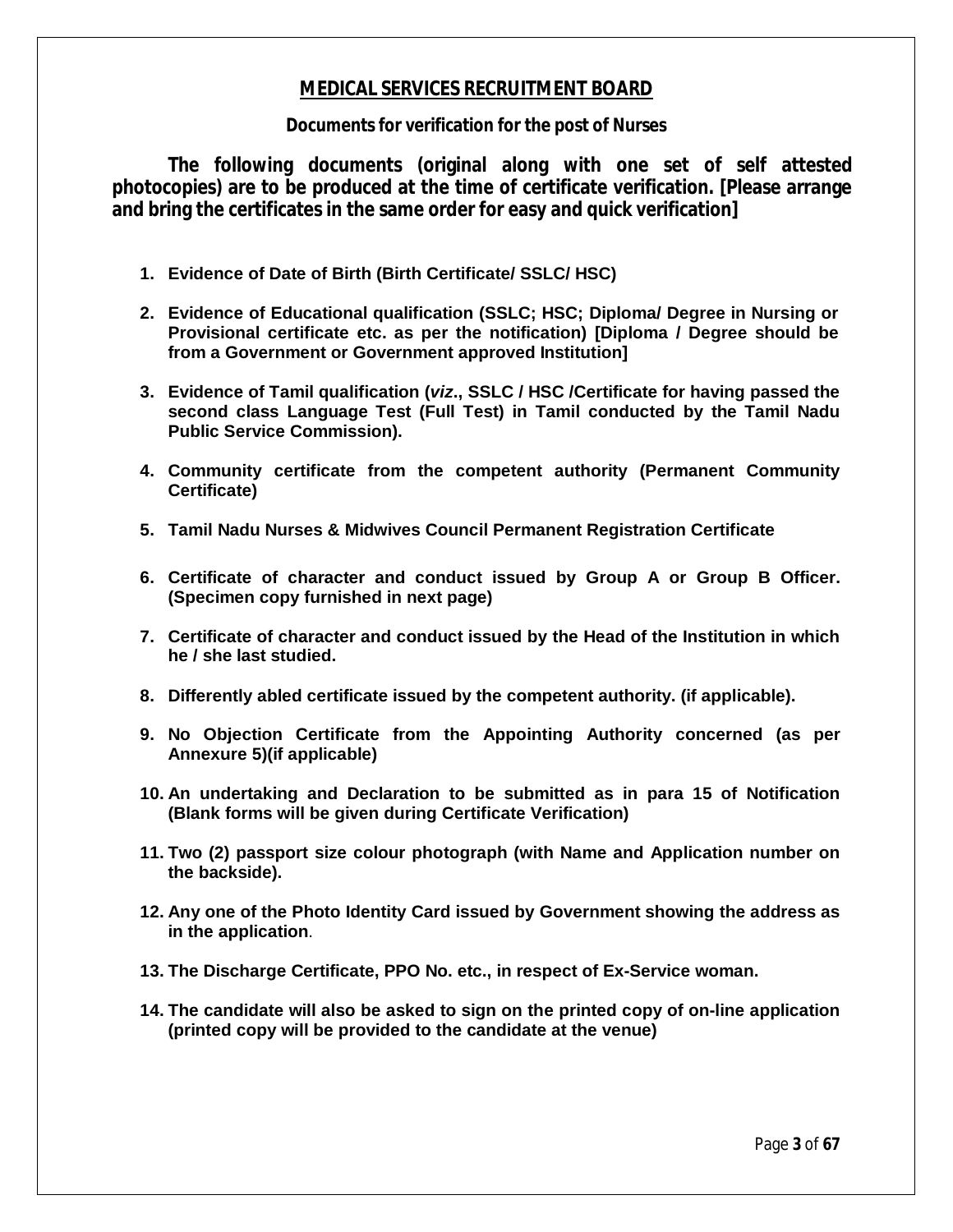# **Specimen Copy of conduct and Character Certificate (to be issued by a Group A or Group B Officer)**

Name of the Certificate issuing officer: Date: Date:

Designation :

Address of Institution :

Phone No.:

E-mail :

## **CERTIFICATE OF CHARACTER AND CONDUCT**

| past  years. His/ Her Character and conduct are |  |
|-------------------------------------------------|--|

The individual is not related to me.



**(Photo to be attested by the Certificate issuing officer with seal)**

Signature of the Certificate Issuing Officer

Full Name:

Designation with seal: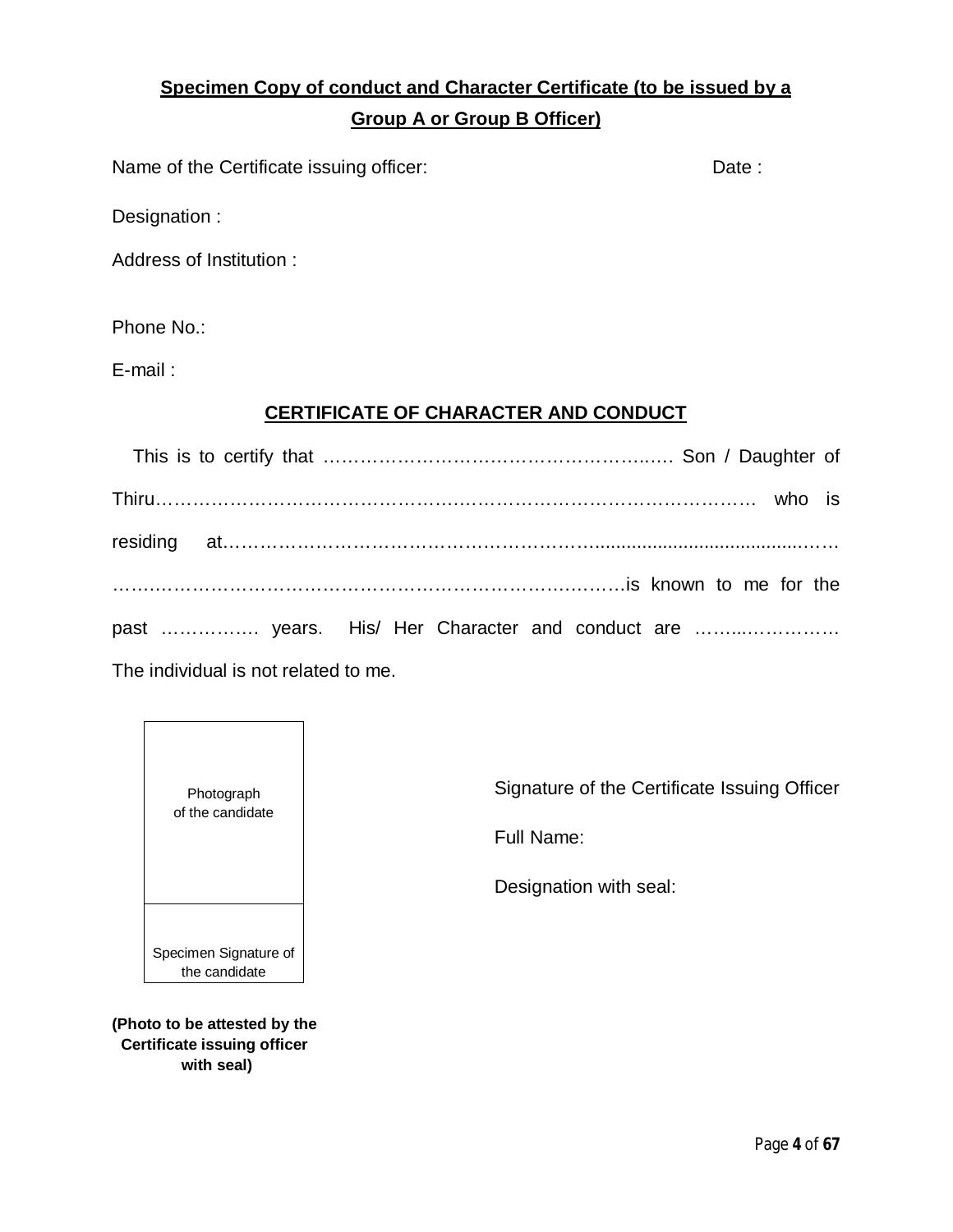## **ANNEXURE**

## **LIST OF CANDIDATES CALLED FOR CERTIFICATE VERIFICATION FOR THE POST OF NURSES**

| S.NO.          | <b>MRB NO.</b> | EXAM. NO. | APPLN. NO. | <b>NAME</b>                 | D.O.B.     |
|----------------|----------------|-----------|------------|-----------------------------|------------|
| 1              | 1              | 505452    | 221048     | SOUNDHARYA MOHAN            | 11-06-1996 |
| $\overline{2}$ | $\overline{2}$ | 504164    | 244545     | AASIRABI A                  | 16-05-1987 |
| 3              | 3              | 502977    | 244124     | <b>BALAMBIGAI I</b>         | 24-07-1996 |
| $\overline{4}$ | 4              | 505649    | 221459     | <b>KARTHIGA M</b>           | 16-09-1993 |
| 5              | 5              | 544070    | 217052     | ANUSUYA A                   | 10-04-1995 |
| 6              | 6              | 567186    | 211255     | <b>HEMALATHA B</b>          | 05-05-1996 |
| $\overline{7}$ | $\overline{7}$ | 537743    | 234576     | MUTHUMANI M                 | 04-03-1986 |
| 8              | 8              | 517527    | 216093     | <b>DURGADEVI D</b>          | 31-05-1983 |
| 9              | 9              | 507211    | 236402     | KANIMOZHI J                 | 15-05-1995 |
| 10             | 10             | 537766    | 214918     | PAPPATHI M                  | 15-07-1985 |
| 11             | 11             | 519782    | 232571     | <b>VARDAN J</b>             | 13-04-1993 |
| 12             | 12             | 560904    | 250694     | MELBA PADMA R               | 20-07-1984 |
| 13             | 13             | 557226    | 210661     | SELVALAKSHMI M              | 27-05-1997 |
| 14             | 14             | 517770    | 223211     | JAYAPRIYANKA A              | 13-02-1996 |
| 15             | 15             | 558700    | 266025     | SANTHANAMARI G              | 07-07-1990 |
| 16             | 16             | 504405    | 216062     | <b>SUGANTHIT</b>            | 02-05-1992 |
| 17             | 17             | 518696    | 250606     | <b>MEENA K</b>              | 02-06-1982 |
| 18             | 18             | 553771    | 218542     | USHA C                      | 15-01-1987 |
| 19             | 19             | 531939    | 221768     | <b>SUBASHINIC</b>           | 07-06-1996 |
| 20             | 20             | 515324    | 218335     | <b>LAKSHMIN</b>             | 25-05-1995 |
| 21             | 21             | 556204    | 209871     | <b>SUGANTHI K</b>           | 07-04-1996 |
| 22             | 22             | 550541    | 263034     | <b>MARIAMMAL S</b>          | 17-04-1988 |
| 23             | 23             | 524840    | 224311     | <b>JOHARAMMAL S</b>         | 04-05-1993 |
| 24             | 24             | 507981    | 216002     | NISHANDHINI A               | 09-11-1995 |
| 25             | 25             | 556835    | 233519     | ESAKKIAMMAL M               | 30-05-1988 |
| 26             | 26             | 506411    | 201063     | PRIYA D                     | 29-09-1989 |
| 27             | 27             | 542811    | 216421     | CHINNATHAI A                | 04-06-1990 |
| 28             | 28             | 510847    | 265623     | <b>ANTONY RICH BLESSY A</b> | 04-05-1987 |
| 29             | 29             | 547057    | 223408     | AMIRTHALAKSHMI R            | 30-05-1991 |
| 30             | 30             | 517468    | 269364     | <b>JANSIRANI S</b>          | 27-06-1996 |
| 31             | 31             | 542197    | 246856     | MEENA M                     | 30-04-1985 |
| 32             | 32             | 519347    | 232640     | SATHYA P                    | 11-05-1993 |
| 33             | 33             | 525326    | 224520     | <b>KALIYAMMAL C</b>         | 27-06-1991 |
| 34             | 34             | 519552    | 255644     | <b>ALBERT OSBORN MOSES</b>  | 04-05-1989 |
| 35             | 35             | 512173    | 203169     | <b>JAYASANKARI A</b>        | 28-12-1989 |
| 36             | 36             | 522728    | 255368     | <b>REKAK</b>                | 13-04-1978 |
| 37             | 37             | 533351    | 214053     | RAMA K                      | 18-02-1991 |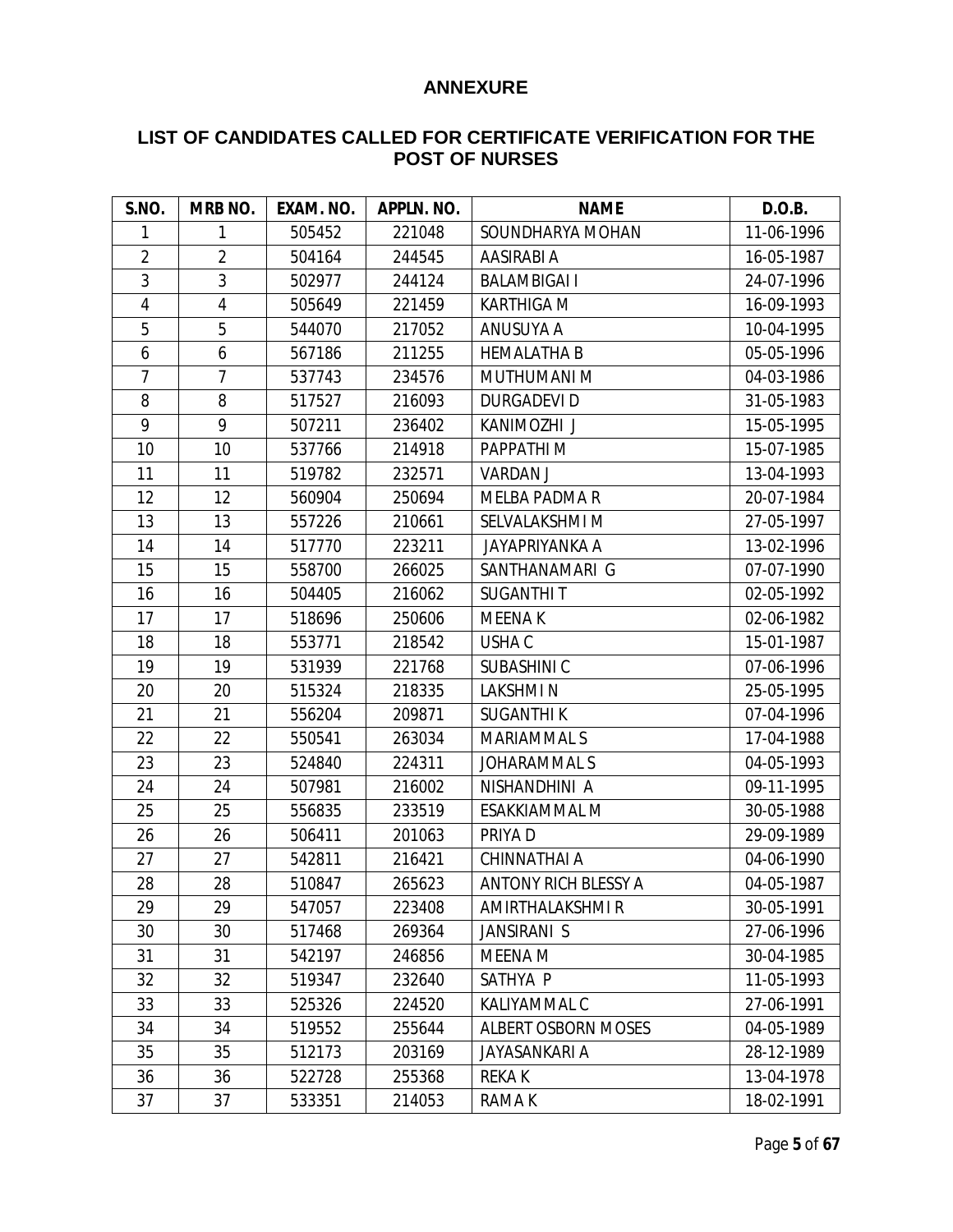| S.NO. | MRB NO. | EXAM. NO. | APPLN. NO. | <b>NAME</b>            | D.O.B.     |
|-------|---------|-----------|------------|------------------------|------------|
| 38    | 38      | 516784    | 235523     | <b>PRAKASH K S</b>     | 18-06-1997 |
| 39    | 39      | 520326    | 242210     | RAJALAKSHMY D          | 14-05-1994 |
| 40    | 40      | 513986    | 259648     | POONGODI T             | 03-06-1988 |
| 41    | 41      | 518258    | 215856     | <b>VIJAYALAKSHMI N</b> | 03-04-1980 |
| 42    | 42      | 548073    | 257250     | DIVYA J                | 12-02-1992 |
| 43    | 43      | 503021    | 245930     | RAMYA C                | 30-05-1997 |
| 44    | 44      | 521739    | 209961     | <b>KAVIYA R</b>        | 23-07-1994 |
| 45    | 45      | 535816    | 204960     | <b>MAHALAKSHMI C</b>   | 20-02-1987 |
| 46    | 46      | 562226    | 266252     | MANJULAM MAGAMUNIS     | 19-07-1995 |
| 47    | 47      | 524775    | 210823     | <b>GUNASELVI M</b>     | 02-05-1987 |
| 48    | 48      | 509480    | 233909     | SARATHIN               | 06-04-1996 |
| 49    | 49      | 503765    | 207791     | <b>SUJATHA S</b>       | 09-08-1986 |
| 50    | 50      | 557546    | 215951     | SAKUNTHALADEVI S       | 03-06-1997 |
| 51    | 51      | 502124    | 214211     | <b>SUJATHA E</b>       | 04-03-1989 |
| 52    | 52      | 557128    | 207188     | PRIYAGRACE M           | 03-06-1984 |
| 53    | 53      | 503771    | 204152     | <b>DEVI M</b>          | 23-05-1995 |
| 54    | 54      | 561756    | 202620     | <b>SHARMILA M S</b>    | 08-07-1986 |
| 55    | 55      | 511223    | 253752     | <b>RANJITHA R</b>      | 30-12-1996 |
| 56    | 56      | 509745    | 229543     | SIVASUBRAMANIAN M      | 07-07-1985 |
| 57    | 57      | 519988    | 262792     | SATHIYA J              | 25-02-1988 |
| 58    | 58      | 554646    | 243936     | <b>SHALINI S</b>       | 18-04-1996 |
| 59    | 59      | 504278    | 244502     | <b>GOUDHAMIK</b>       | 23-02-1992 |
| 60    | 60      | 512816    | 200640     | LATHA M                | 05-05-1994 |
| 61    | 61      | 535106    | 261235     | <b>RAJAP</b>           | 18-07-1983 |
| 62    | 62      | 532255    | 261373     | NITHYA E               | 06-01-1992 |
| 63    | 63      | 502298    | 200143     | <b>MAGESWARI M</b>     | 20-06-1987 |
| 64    | 64      | 500751    | 238053     | <b>JAYACHITRA S</b>    | 12-04-1997 |
| 65    | 65      | 512620    | 213629     | M PRIYA MS             | 06-06-1997 |
| 66    | 66      | 511657    | 268584     | ANANDAKUMAR B          | 10-03-1987 |
| 67    | 67      | 565799    | 255378     | <b>MIHTOL</b>          | 02-02-1982 |
| 68    | 68      | 566626    | 258304     | CHITRA DEVI P          | 06-05-1993 |
| 69    | 69      | 541692    | 214848     | POTHUM PONNU M         | 20-02-1995 |
| 70    | 70      | 525786    | 239497     | <b>GOPIP</b>           | 27-07-1996 |
| 71    | 71      | 566583    | 220801     | SARITHA N              | 20-05-1985 |
| 72    | 72      | 550518    | 236939     | CHITRA M               | 25-05-1995 |
| 73    | 73      | 502801    | 231060     | <b>GOMATHIS</b>        | 15-06-1992 |
| 74    | 74      | 542291    | 234865     | <b>EDWINJOSE J</b>     | 15-11-1989 |
| 75    | 75      | 557674    | 217136     | LAKSHMI USHA JP        | 07-09-1984 |
| 76    | 76      | 521618    | 210548     | PRABU B                | 11-04-1986 |
| 77    | 77      | 502968    | 251373     | <b>BHARATHIC</b>       | 10-05-1987 |
| 78    | 78      | 534081    | 247089     | JELSIYANA I            | 31-07-1990 |
| 79    | 79      | 555385    | 211103     | ANNA SELVAM A          | 07-04-1991 |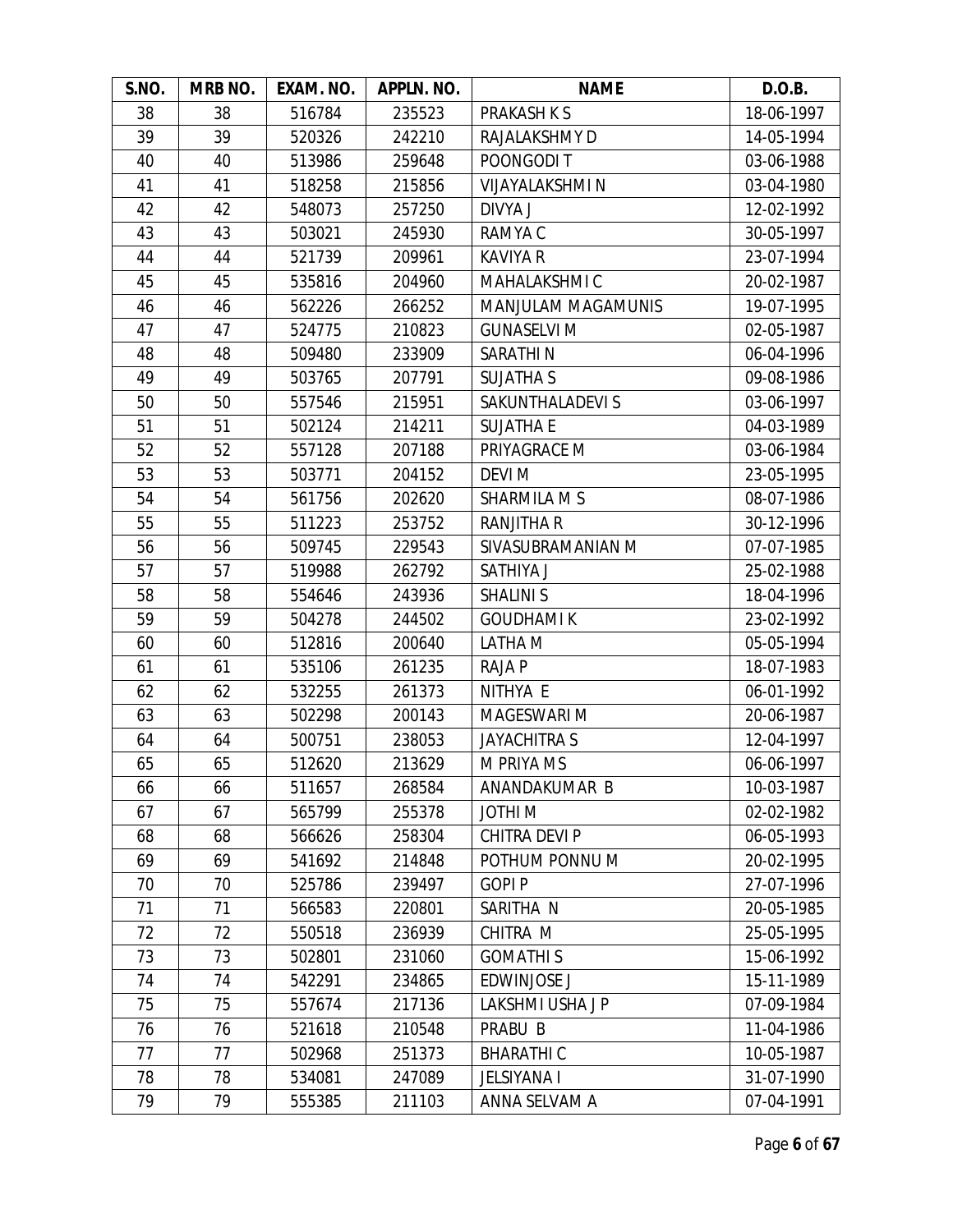| S.NO. | MRB NO. | EXAM. NO. | APPLN. NO. | <b>NAME</b>              | D.O.B.     |
|-------|---------|-----------|------------|--------------------------|------------|
| 80    | 80      | 542736    | 208330     | <b>KARTHIKA S</b>        | 02-12-1991 |
| 81    | 81      | 548091    | 205243     | <b>JEYALAKSHMIK</b>      | 01-01-1984 |
| 82    | 82      | 552714    | 207423     | ABDUL RAHMAN M           | 20-12-1995 |
| 83    | 83      | 554364    | 227253     | <b>ANANDHIP</b>          | 27-05-1986 |
| 84    | 84      | 536733    | 214065     | <b>JANCYRANI A</b>       | 19-03-1992 |
| 85    | 85      | 525136    | 244325     | PREETHI TK               | 12-10-1985 |
| 86    | 86      | 503883    | 259173     | SATHISKUMAR R            | 01-06-1997 |
| 87    | 87      | 519594    | 216348     | <b>NISHANTHI R</b>       | 17-09-1988 |
| 88    | 88      | 548970    | 255668     | PAVITHRA N               | 25-05-1997 |
| 89    | 89      | 505182    | 208463     | KANCHANA S               | 01-07-1987 |
| 90    | 90      | 560833    | 243071     | <b>MEENAR</b>            | 16-05-1995 |
| 91    | 91      | 505974    | 221413     | AMMUR                    | 12-03-1995 |
| 92    | 92      | 551518    | 248430     | ROSELIN MABEL J          | 08-05-1991 |
| 93    | 93      | 547445    | 254096     | THANGAM V                | 10-10-1987 |
| 94    | 94      | 546129    | 208224     | <b>MONISHAN</b>          | 03-12-1996 |
| 95    | 95      | 558981    | 243872     | PUSHPALATHA S            | 06-02-1989 |
| 96    | 96      | 533735    | 264811     | <b>VIJAYALAKSHMI R</b>   | 20-06-1993 |
| 97    | 97      | 512468    | 257462     | <b>KALPANAD</b>          | 02-05-1992 |
| 98    | 98      | 520484    | 202220     | <b>KANNAGIS</b>          | 02-06-1988 |
| 99    | 99      | 519588    | 255912     | <b>ISWARYA A</b>         | 10-05-1997 |
| 100   | 100     | 564686    | 240916     | <b>KALAIARASI S</b>      | 27-07-1984 |
| 101   | 101     | 512252    | 219384     | <b>ELAKKIYA P</b>        | 17-06-1992 |
| 102   | 102     | 558249    | 248424     | DARBI DR                 | 07-03-1983 |
| 103   | 103     | 523558    | 214579     | <b>KRISHNA VENI R</b>    | 20-06-1987 |
| 104   | 104     | 500536    | 246713     | SANDHYA R                | 20-06-1987 |
| 105   | 105     | 507991    | 270926     | <b>KALPANAS</b>          | 12-06-1989 |
| 106   | 106     | 521612    | 252507     | SIVASANKARI M            | 16-06-1983 |
| 107   | 107     | 510609    | 209493     | <b>SANGEETHA S</b>       | 19-06-1996 |
| 108   | 108     | 538284    | 234261     | <b>SUKUMARI GURUSAMY</b> | 11-02-1980 |
| 109   | 109     | 520732    | 204032     | ABIRAMI M                | 18-06-1981 |
| 110   | 110     | 523420    | 214508     | <b>THANGALAKSHMIT</b>    | 19-05-1990 |
| 111   | 111     | 562972    | 228215     | PANJALAI B               | 18-05-1995 |
| 112   | 112     | 516353    | 235526     | <b>FATHIMA A</b>         | 09-04-1995 |
| 113   | 113     | 518301    | 252144     | SIYAMALA DEVI MURUGAIYAN | 30-07-1982 |
| 114   | 114     | 556940    | 269117     | ASHA PS                  | 10-03-1988 |
| 115   | 115     | 505195    | 206287     | SINDHUJA SINDHUJA        | 04-04-1996 |
| 116   | 116     | 557132    | 202424     | SATHYA G                 | 17-11-1993 |
| 117   | 117     | 535917    | 215485     | <b>ARUNA P</b>           | 17-06-1997 |
| 118   | 118     | 524069    | 258063     | <b>BABY SHOBANA N</b>    | 13-03-1988 |
| 119   | 119     | 550416    | 200796     | <b>AKILA MARY Y</b>      | 25-05-1990 |
| 120   | 120     | 539726    | 211280     | <b>SANTHI S</b>          | 07-03-1981 |
| 121   | 121     | 504355    | 268968     | PADMAVATHI R             | 05-05-1983 |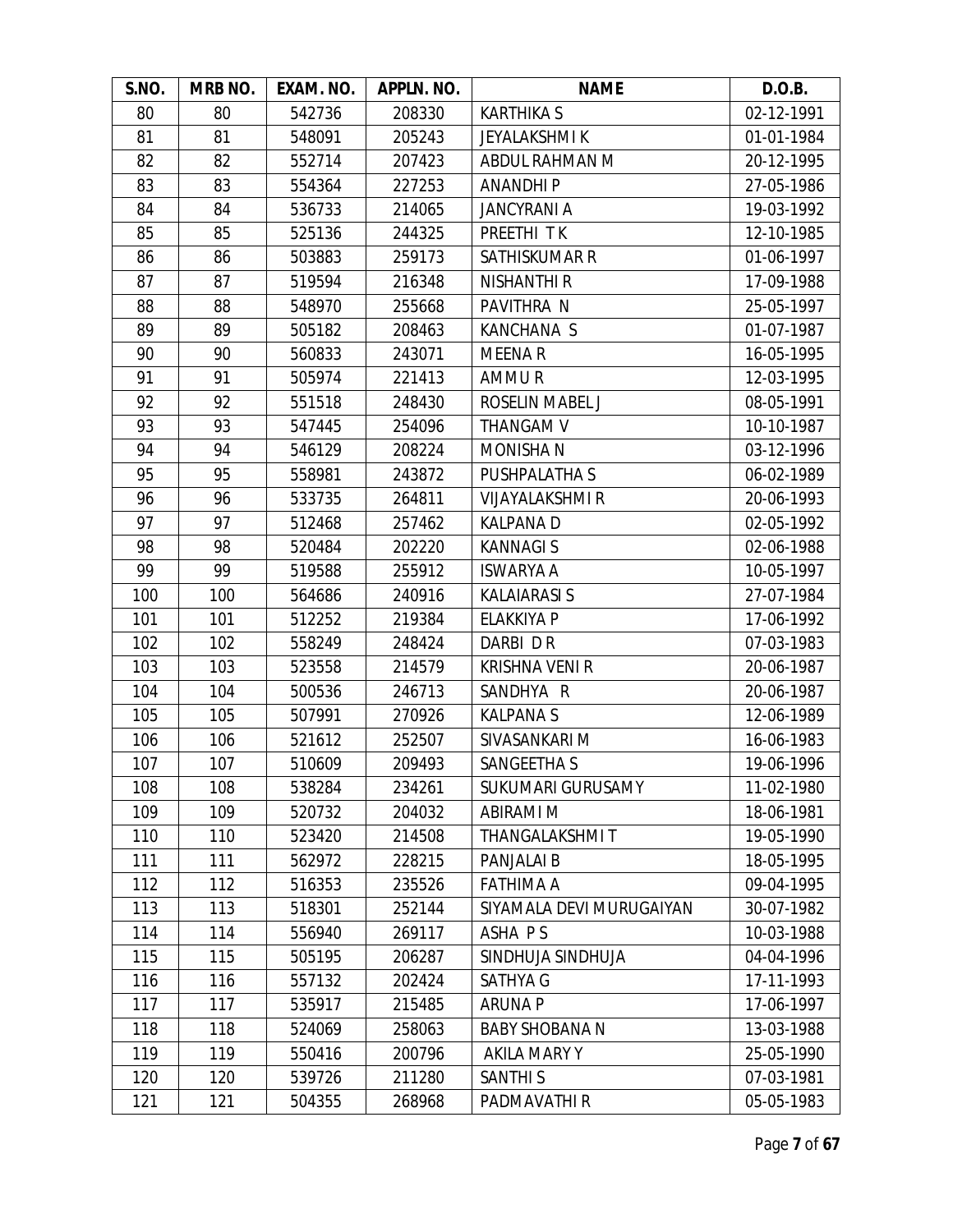| S.NO. | MRB NO. | EXAM. NO. | APPLN. NO. | <b>NAME</b>                  | D.O.B.     |
|-------|---------|-----------|------------|------------------------------|------------|
| 122   | 122     | 539068    | 200246     | <b>VARATHARAJ V</b>          | 11-02-1984 |
| 123   | 123     | 523572    | 252132     | PRISCILLA M                  | 29-12-1984 |
| 124   | 124     | 554098    | 267604     | REBEKHA D                    | 09-11-1986 |
| 125   | 125     | 506905    | 237420     | GOWSALYA S                   | 21-05-1988 |
| 126   | 126     | 502222    | 232224     | SARAVANAN T                  | 08-05-1996 |
| 127   | 127     | 514909    | 212720     | MUTHAMIZH SELVI M            | 19-06-1983 |
| 128   | 128     | 556408    | 257226     | DEVASAHAYA MARY C            | 03-04-1990 |
| 129   | 129     | 557435    | 215128     | SARANYA S NAIR               | 01-05-1989 |
| 130   | 130     | 537116    | 228094     | <b>DEVIKA P</b>              | 13-04-1994 |
| 131   | 131     | 548150    | 230479     | <b>KARPUKKARASI M</b>        | 18-08-1985 |
| 132   | 132     | 511988    | 219812     | <b>CHARMIS</b>               | 06-04-1996 |
| 133   | 133     | 511202    | 234095     | <b>RENUGADEVI R</b>          | 24-07-1996 |
| 134   | 134     | 562157    | 239974     | NIROSHA R                    | 15-12-1994 |
| 135   | 135     | 509551    | 209020     | <b>VIJAYABASKAR V</b>        | 28-11-1996 |
| 136   | 136     | 509629    | 267569     | ANBU M                       | 01-08-1985 |
| 137   | 137     | 564823    | 213735     | <b>MYTHILI P</b>             | 23-04-1997 |
| 138   | 138     | 555048    | 228796     | ANUSIYA LAKSHMI A            | 21-05-1997 |
| 139   | 139     | 540742    | 205643     | <b>JAGAFARUNIZHA R</b>       | 20-05-1987 |
| 140   | 140     | 565303    | 206679     | <b>MADHANKUMAR R</b>         | 04-11-1992 |
| 141   | 141     | 567483    | 249935     | <b>GEETHAP</b>               | 03-06-1994 |
| 142   | 142     | 553368    | 245658     | <b>BEULA JEYAMATHY T</b>     | 01-01-1983 |
| 143   | 143     | 564750    | 201903     | ANUSHA P                     | 24-06-1983 |
| 144   | 144     | 554819    | 264733     | <b>VERGIN JENEEFER J R</b>   | 28-07-1983 |
| 145   | 145     | 511203    | 269821     | <b>TAMIL SELVI P</b>         | 01-03-1989 |
| 146   | 146     | 502333    | 226635     | DIVIYARAJAN M                | 17-03-1992 |
| 147   | 147     | 565364    | 224801     | <b>DEEPAS</b>                | 18-06-1993 |
| 148   | 148     | 531633    | 234584     | YOGAMBIGAI C                 | 01-07-1996 |
| 149   | 149     | 534619    | 240727     | <b>ROSARY MERLIN S</b>       | 16-07-1994 |
| 150   | 150     | 542346    | 246704     | MANIMEGALAI M                | 05-01-1996 |
| 151   | 151     | 537857    | 234502     | RANJITHA S                   | 01-02-1996 |
| 152   | 152     | 503630    | 231221     | <b>VISHNU K</b>              | 29-05-1990 |
| 153   | 153     | 566649    | 213226     | VALARMATHI A                 | 10-06-1980 |
| 154   | 154     | 563479    | 237159     | <b>SUMATHY KARUPPIAH</b>     | 07-05-1979 |
| 155   | 155     | 512954    | 209089     | <b>KAVITHA SP</b>            | 14-06-1980 |
| 156   | 156     | 530611    | 221612     | KAMALAMBIGAI G               | 30-07-1995 |
| 157   | 157     | 538705    | 203291     | MEENA S                      | 01-01-1994 |
| 158   | 158     | 517513    | 227073     | <b>DHARANI MARY G</b>        | 06-02-1987 |
| 159   | 159     | 539202    | 257863     | <b>REKHAR</b>                | 02-03-1987 |
| 160   | 160     | 523197    | 230260     | <b>BEGUM SUHANA AARIFA S</b> | 15-01-1997 |
| 161   | 161     | 565178    | 236930     | SOPHIA G                     | 23-10-1988 |
| 162   | 162     | 566822    | 237661     | SARATHAMANI B                | 12-06-1996 |
| 163   | 163     | 536486    | 254365     | <b>VEMBU M</b>               | 16-05-1995 |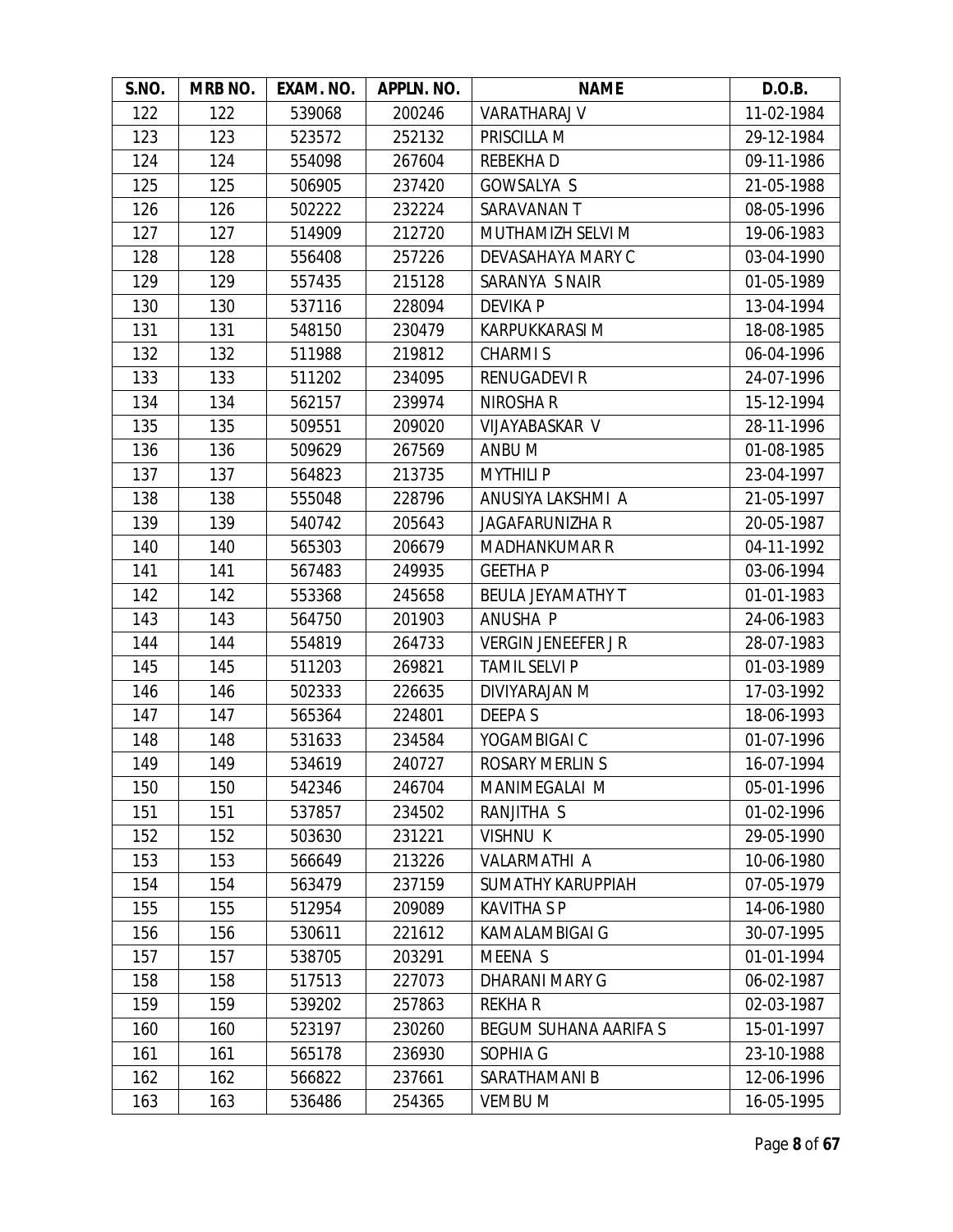| S.NO. | MRB NO. | EXAM. NO. | APPLN. NO. | <b>NAME</b>                 | D.O.B.     |
|-------|---------|-----------|------------|-----------------------------|------------|
| 164   | 164     | 551522    | 217171     | AJITHA P                    | 26-01-1989 |
| 165   | 165     | 536407    | 255119     | <b>SUSANNA B</b>            | 25-05-1989 |
| 166   | 166     | 535414    | 265884     | <b>SUDHAN</b>               | 15-07-1984 |
| 167   | 167     | 513653    | 258258     | HEMAGAJALAKSHMI V           | 10-10-1993 |
| 168   | 168     | 505398    | 217341     | <b>DHATCHAYANI U</b>        | 21-12-1989 |
| 169   | 169     | 510244    | 215583     | <b>CARISSA BETHSELIN C</b>  | 20-04-1994 |
| 170   | 170     | 523192    | 211507     | <b>VIRUTHAMBIGAI S</b>      | 07-02-1991 |
| 171   | 171     | 512402    | 245897     | <b>ANBARASY M</b>           | 04-03-1995 |
| 172   | 172     | 519402    | 212077     | PREM KUMAR DHAYALAN         | 27-06-1997 |
| 173   | 173     | 511379    | 271377     | <b>SELVASUNDAR R</b>        | 06-06-1985 |
| 174   | 174     | 525652    | 211878     | <b>JASMIN ANGEL JJ</b>      | 11-12-1995 |
| 175   | 175     | 511020    | 212615     | PONMALINI A                 | 24-04-1996 |
| 176   | 176     | 513044    | 211245     | <b>VINOTHKUMAR K</b>        | 09-02-1990 |
| 177   | 177     | 500907    | 225902     | VINOTHIMATHA ANJINEYAR      | 15-07-1989 |
| 178   | 178     | 540074    | 220563     | NANDHINI PRIYA P            | 04-09-1996 |
| 179   | 179     | 560317    | 271109     | UMA V                       | 25-05-1978 |
| 180   | 180     | 564406    | 273325     | <b>SATHYAP</b>              | 05-06-1980 |
| 181   | 181     | 563853    | 215834     | <b>SATHYA J</b>             | 05-07-1981 |
| 182   | 182     | 555322    | 220330     | RAJALAKSHMI M               | 08-04-1994 |
| 183   | 183     | 536264    | 228152     | PRIYA M                     | 30-12-1993 |
| 184   | 184     | 549183    | 201951     | ANNALAKSHMI GANDHI          | 15-04-1982 |
| 185   | 185     | 560972    | 211863     | SANTHIYA C                  | 15-08-1985 |
| 186   | 186     | 512356    | 217729     | ARAVINTHAKODI R             | 16-01-1994 |
| 187   | 187     | 542747    | 270565     | <b>SUDHAP</b>               | 07-05-1995 |
| 188   | 188     | 520084    | 210903     | JEYA PRATHA N               | 21-09-1988 |
| 189   | 189     | 542981    | 208687     | ROOBALA M                   | 17-05-1990 |
| 190   | 190     | 546950    | 206543     | <b>JENI RICHARD R</b>       | 20-05-1990 |
| 191   | 191     | 555497    | 264180     | <b>JANESHINY Y</b>          | 12-11-1990 |
| 192   | 192     | 522009    | 212954     | ARUNKUMAR A                 | 04-01-1996 |
| 193   | 193     | 560315    | 238641     | <b>MANGAIYAR THILAGAM R</b> | 15-05-1980 |
| 194   | 194     | 546138    | 211113     | <b>GRENAL PACKIAVATHY E</b> | 19-01-1992 |
| 195   | 195     | 560663    | 255816     | DEEPIKA J                   | 10-03-1995 |
| 196   | 196     | 512489    | 202214     | <b>BALACHANDARS</b>         | 15-11-1979 |
| 197   | 197     | 565244    | 249175     | <b>GEETHAS</b>              | 18-04-1985 |
| 198   | 198     | 543535    | 259826     | AREEFA ABDULLAH             | 08-03-1987 |
| 199   | 199     | 507327    | 248141     | MARIRAJA M                  | 16-04-1995 |
| 200   | 200     | 541098    | 251869     | SORNA LAKSHMI S             | 21-05-1995 |
| 201   | 201     | 563508    | 238600     | <b>VAISHALIN</b>            | 16-09-1995 |
| 202   | 202     | 538963    | 268352     | SARIDHA PREMA A             | 05-02-1982 |
| 203   | 203     | 544663    | 229216     | RAMYA R                     | 05-07-1995 |
| 204   | 204     | 520308    | 243439     | SIVAPRIYA S                 | 14-05-1996 |
| 205   | 205     | 522341    | 221111     | <b>BALAKRISHNAN K</b>       | 15-03-1996 |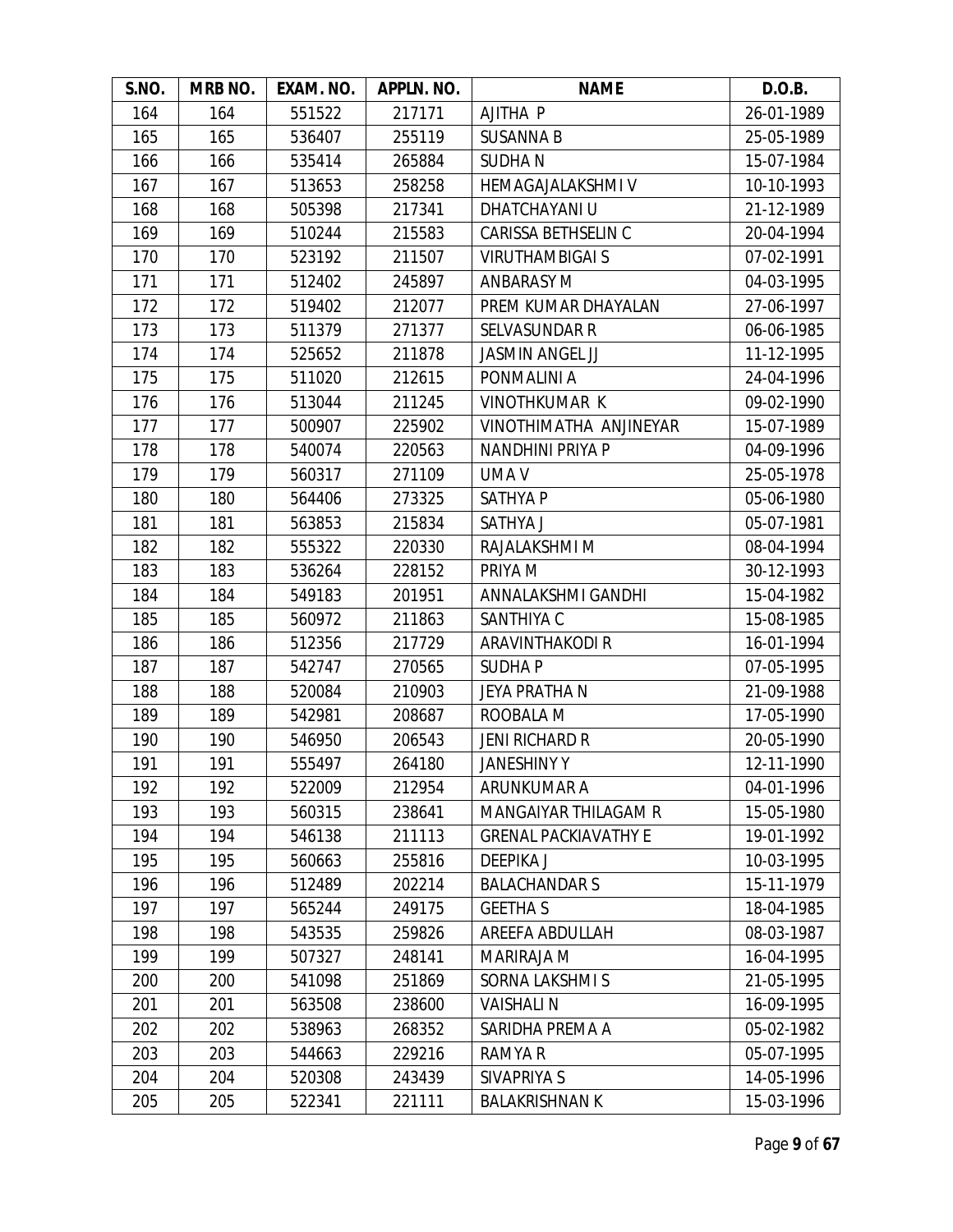| S.NO. | MRB NO. | EXAM. NO. | APPLN. NO. | <b>NAME</b>                | D.O.B.     |
|-------|---------|-----------|------------|----------------------------|------------|
| 206   | 206     | 553525    | 212332     | PAVITHRA A                 | 12-06-1996 |
| 207   | 207     | 524769    | 240224     | PONRANI D                  | 05-02-1977 |
| 208   | 208     | 510322    | 219369     | PUNITHA A                  | 01-07-1996 |
| 209   | 209     | 508479    | 253827     | DEVAKIRUBAI VIJILA J       | 08-06-1978 |
| 210   | 210     | 514323    | 210141     | <b>JANANI M</b>            | 25-05-1986 |
| 211   | 211     | 543964    | 202378     | SIMLA K                    | 27-03-1989 |
| 212   | 212     | 563983    | 240367     | THANGAMANI V               | 06-02-1982 |
| 213   | 213     | 503777    | 231863     | <b>KAVITHAN</b>            | 03-06-1979 |
| 214   | 214     | 539620    | 214391     | LAKSHMI P                  | 02-01-1991 |
| 215   | 215     | 555742    | 206763     | <b>BAMAVATHI I</b>         | 28-06-1982 |
| 216   | 216     | 548098    | 244166     | <b>JENITHA MARY M</b>      | 12-03-1983 |
| 217   | 217     | 565166    | 251226     | <b>JAYANTHI R</b>          | 05-06-1983 |
| 218   | 218     | 525564    | 273522     | SAMUTHIRAKANI K            | 13-04-1996 |
| 219   | 219     | 513907    | 229502     | <b>JEEVITHA M</b>          | 11-02-1994 |
| 220   | 220     | 549233    | 273241     | <b>ALPHONSAI</b>           | 05-11-1986 |
| 221   | 221     | 539446    | 258398     | <b>VIDHYA G</b>            | 19-06-1987 |
| 222   | 222     | 512846    | 206669     | KOUSALYA S                 | 19-05-1996 |
| 223   | 223     | 545901    | 248331     | <b>ANANDHI A</b>           | 23-01-1995 |
| 224   | 224     | 532847    | 261220     | RIHANA A                   | 22-05-1981 |
| 225   | 225     | 545166    | 204591     | <b>KARTHIGA P</b>          | 17-11-1987 |
| 226   | 226     | 567760    | 201411     | <b>UMAMAHESWARI G</b>      | 15-04-1990 |
| 227   | 227     | 521489    | 200994     | SOLLY ELIZABETH JOSEPH     | 15-05-1988 |
| 228   | 228     | 530964    | 271485     | <b>JULIANA S</b>           | 01-10-1989 |
| 229   | 229     | 563826    | 243150     | <b>RAMESHT</b>             | 21-06-1996 |
| 230   | 230     | 542686    | 200612     | <b>KAVITHA P</b>           | 09-06-1992 |
| 231   | 231     | 564322    | 201655     | <b>RAJESWARI P</b>         | 06-02-1995 |
| 232   | 232     | 521324    | 206795     | <b>KARTHIK P</b>           | 31-07-1996 |
| 233   | 233     | 522270    | 245796     | <b>TAMIZHARASI A</b>       | 02-02-1984 |
| 234   | 234     | 511538    | 203857     | LEENAGRACY T               | 21-03-1995 |
| 235   | 235     | 547418    | 206012     | <b>KRISHNAPRIYA P</b>      | 03-06-1995 |
| 236   | 236     | 522096    | 237253     | <b>ASHWINI R</b>           | 21-04-1997 |
| 237   | 237     | 532512    | 261642     | <b>MAHALAKSHMI R</b>       | 02-06-1998 |
| 238   | 238     | 518597    | 252665     | <b>KAMALA C</b>            | 10-08-1996 |
| 239   | 239     | 531580    | 219618     | <b>MEENAKSHI G</b>         | 18-05-1984 |
| 240   | 240     | 514715    | 229054     | PRABAKARAN C               | 09-06-1997 |
| 241   | 241     | 517182    | 226841     | <b>MARY PUSHPALATHA I</b>  | 21-10-1980 |
| 242   | 242     | 535819    | 238489     | KANIMOZHI A                | 08-08-1985 |
| 243   | 243     | 565088    | 259885     | SRIMATHI JOSEPH BHARATHI V | 25-01-1982 |
| 244   | 244     | 508734    | 226418     | SOPHY JEGATHEESWARI S      | 28-05-1982 |
| 245   | 245     | 544685    | 256448     | <b>HAMEETHA BANU M S</b>   | 14-09-1987 |
| 246   | 246     | 520736    | 264375     | <b>VAGINI K</b>            | 01-07-1989 |
| 247   | 247     | 565015    | 209803     | MALARVIZHI M               | 07-01-1993 |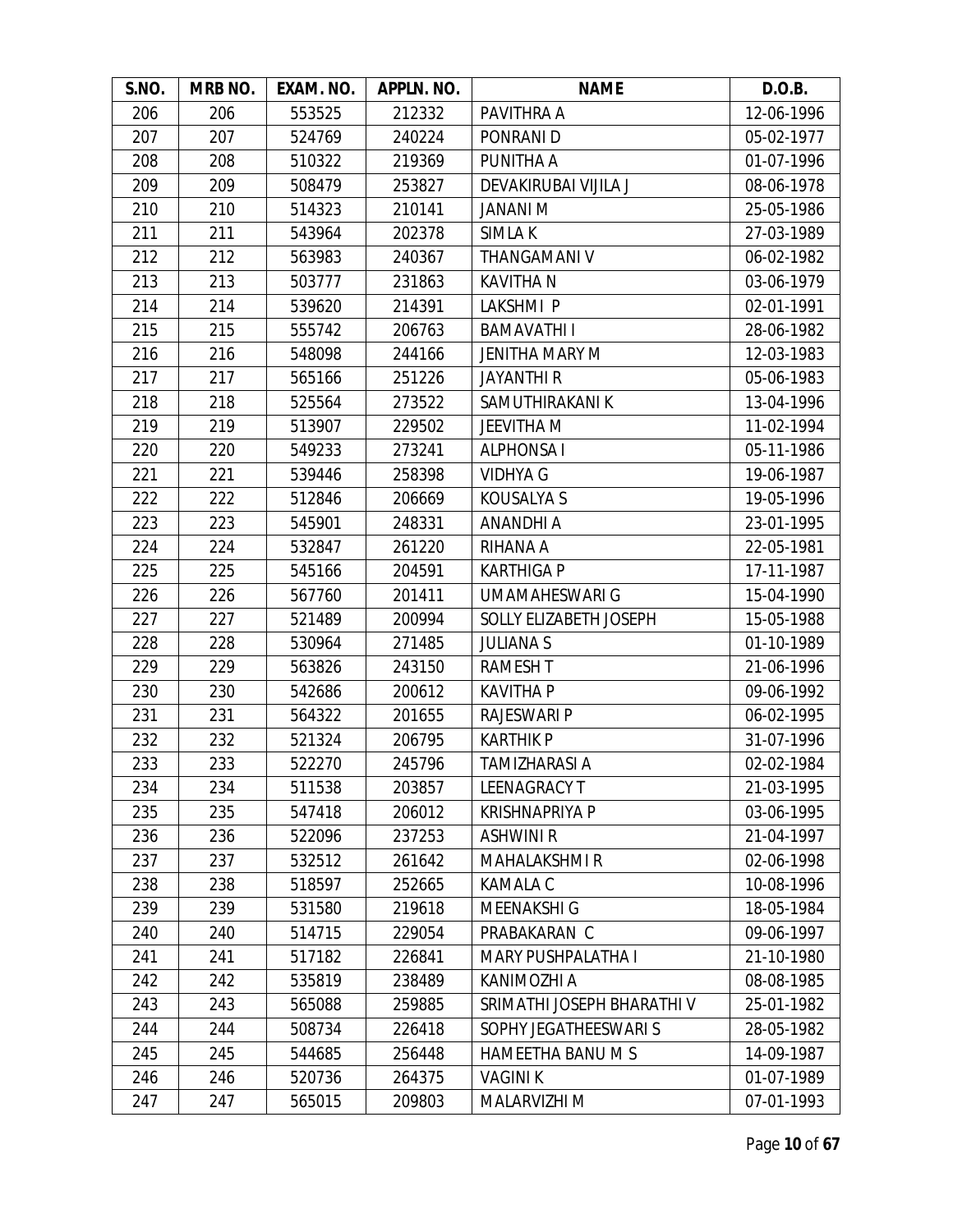| S.NO. | MRB NO. | EXAM. NO. | APPLN. NO. | <b>NAME</b>                 | D.O.B.     |
|-------|---------|-----------|------------|-----------------------------|------------|
| 248   | 248     | 538873    | 233601     | KAVITHA N M                 | 06-09-1983 |
| 249   | 249     | 523509    | 215606     | UMAMAHESWARI A              | 05-06-1984 |
| 250   | 250     | 511773    | 211891     | PRIYA B                     | 20-06-1984 |
| 251   | 251     | 515845    | 250312     | <b>MONIKAS</b>              | 26-03-1997 |
| 252   | 252     | 560505    | 222672     | <b>BHARATHIR</b>            | 01-10-1994 |
| 253   | 253     | 557441    | 272712     | SAVITHA G                   | 14-11-1986 |
| 254   | 254     | 521289    | 244835     | <b>REVATHIS</b>             | 03-06-1987 |
| 255   | 255     | 506380    | 271152     | SATHYAVANI R                | 09-09-1987 |
| 256   | 256     | 544787    | 271534     | <b>KIRUTHIKA P</b>          | 06-12-1987 |
| 257   | 257     | 510568    | 245627     | PUSHPAKALA KJ               | 28-05-1982 |
| 258   | 258     | 524945    | 269227     | <b>RAJ KUMAR S</b>          | 13-06-1990 |
| 259   | 259     | 517214    | 252743     | <b>MAHESWARI VINOTH</b>     | 23-04-1988 |
| 260   | 260     | 525844    | 273341     | SUJITHA JEBAROSE JEBANESY T | 12-06-1988 |
| 261   | 261     | 519966    | 263471     | <b>VINITHADEVI G</b>        | 03-06-1994 |
| 262   | 262     | 523569    | 269585     | <b>SARANYA S</b>            | 20-01-1995 |
| 263   | 263     | 541899    | 241246     | PREETHY RAMYA B             | 13-04-1989 |
| 264   | 264     | 555665    | 223208     | ALAN JASMIN S               | 27-02-1990 |
| 265   | 265     | 548726    | 209962     | <b>GENGADEVI J</b>          | 03-06-1994 |
| 266   | 266     | 519812    | 211175     | <b>VENNILA V</b>            | 30-11-1992 |
| 267   | 267     | 566932    | 220730     | <b>MALATHI M</b>            | 29-03-1995 |
| 268   | 268     | 535750    | 258235     | <b>VENNILA M</b>            | 09-06-1994 |
| 269   | 269     | 517728    | 201322     | MUNEESWARI KALPANA R        | 07-05-1995 |
| 270   | 270     | 540854    | 241717     | RAJAN M                     | 12-05-1987 |
| 271   | 271     | 554348    | 209908     | ARUNA MALATHI S             | 07-07-1995 |
| 272   | 272     | 547992    | 248820     | RAMYA N                     | 03-06-1995 |
| 273   | 273     | 523631    | 209672     | <b>VINOTHA P</b>            | 12-07-1996 |
| 274   | 274     | 518470    | 240780     | <b>BENAZEER S</b>           | 18-07-1989 |
| 275   | 275     | 515136    | 224024     | <b>NIVETHA P</b>            | 02-06-1997 |
| 276   | 276     | 565743    | 234840     | TAMILSELVI SAKKARAIYAN      | 14-05-1995 |
| 277   | 277     | 543329    | 219292     | <b>SATHYAT</b>              | 04-08-1996 |
| 278   | 278     | 530509    | 211480     | NIVETHITHA M                | 09-06-1997 |
| 279   | 279     | 537091    | 211602     | <b>MOHANA PRIYA S</b>       | 15-06-1997 |
| 280   | 280     | 501778    | 233136     | <b>MUGILA M</b>             | 03-04-1995 |
| 281   | 281     | 560283    | 208925     | <b>KALAIVANI M</b>          | 31-10-1996 |
| 282   | 282     | 541866    | 234041     | LEELA NANMAI SELVI P        | 06-08-1981 |
| 283   | 283     | 512456    | 269104     | SUBHA PONSELVI GRACE V      | 04-06-1982 |
| 284   | 284     | 502320    | 211080     | <b>SUMETHAR</b>             | 20-04-1984 |
| 285   | 285     | 540754    | 250410     | MEENAKSHI P C               | 30-05-1984 |
| 286   | 286     | 519986    | 237995     | SUPRIYA V                   | 26-01-1996 |
| 287   | 287     | 541541    | 214817     | VIJAYALAKSHMI M             | 10-05-1997 |
| 288   | 288     | 505316    | 266486     | <b>INFANT RANI A</b>        | 01-06-1984 |
| 289   | 289     | 553873    | 217652     | <b>GOMATHIDEVI N</b>        | 01-04-1985 |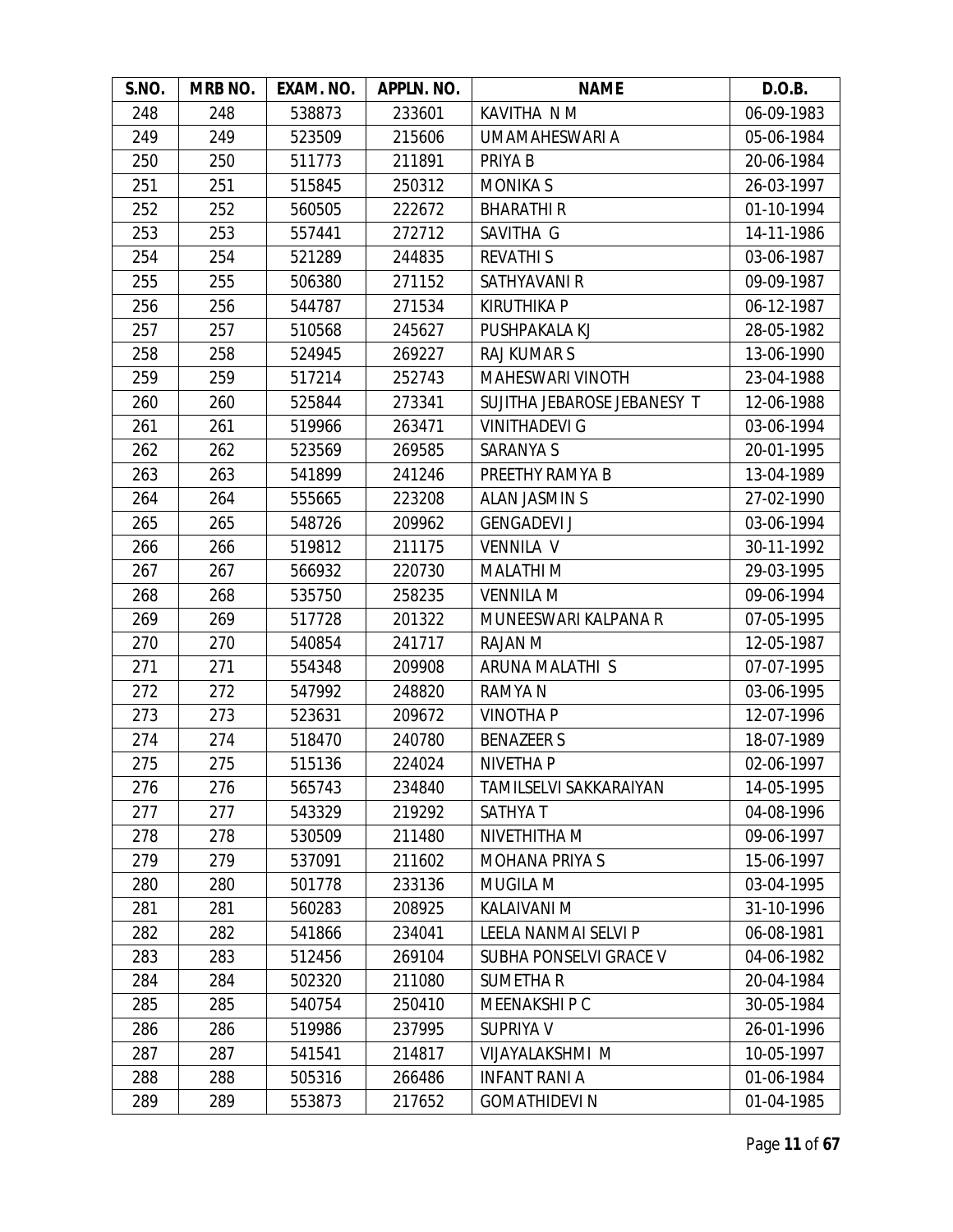| S.NO. | MRB NO. | EXAM. NO. | APPLN. NO. | <b>NAME</b>                      | D.O.B.     |
|-------|---------|-----------|------------|----------------------------------|------------|
| 290   | 290     | 512722    | 266438     | <b>SUMATHY A</b>                 | 02-02-1981 |
| 291   | 291     | 536354    | 268301     | LOURDU JOHN MARY J               | 17-04-1985 |
| 292   | 292     | 533442    | 250323     | <b>JAYANTHI KUMAR</b>            | 19-09-1989 |
| 293   | 293     | 510232    | 210144     | <b>VITHYA R</b>                  | 01-03-1988 |
| 294   | 294     | 538050    | 232061     | <b>KANAGAVALLIT</b>              | 10-01-1990 |
| 295   | 295     | 553088    | 228921     | <b>NISHA P</b>                   | 14-02-1996 |
| 296   | 296     | 553700    | 266858     | SAHAYA AMELA A                   | 02-04-1984 |
| 297   | 297     | 504875    | 266127     | <b>GOLDLIN BEAULAH A</b>         | 02-05-1990 |
| 298   | 298     | 539439    | 245315     | JACKULIN SHEEBA K                | 27-05-1991 |
| 299   | 299     | 523911    | 210790     | PREMA S                          | 10-04-1979 |
| 300   | 300     | 530429    | 255628     | VIJI P                           | 03-10-1986 |
| 301   | 301     | 557171    | 207159     | <b>BISMI ROSAN KS</b>            | 19-04-1988 |
| 302   | 302     | 504031    | 262625     | <b>ALLENE GRACE A</b>            | 10-09-1991 |
| 303   | 303     | 515857    | 207308     | <b>VINNARASI P</b>               | 12-02-1992 |
| 304   | 304     | 550315    | 205654     | ANISHA S                         | 17-03-1994 |
| 305   | 305     | 525764    | 271921     | PRIYA S                          | 05-08-1980 |
| 306   | 306     | 516489    | 269780     | RAMYA R                          | 09-02-1988 |
| 307   | 307     | 542580    | 259151     | <b>REVATHY C</b>                 | 04-06-1994 |
| 308   | 308     | 512322    | 221084     | <b>JEEVITHA V</b>                | 25-06-1994 |
| 309   | 309     | 520401    | 268932     | SANTHANAKRISHNAN S               | 21-04-1985 |
| 310   | 310     | 512326    | 258361     | SATHYA K                         | 14-05-1988 |
| 311   | 311     | 510879    | 226691     | <b>GLADYS LAWRENCE</b>           | 18-04-1996 |
| 312   | 312     | 547406    | 220998     | <b>BAVITHRA J</b>                | 17-07-1996 |
| 313   | 313     | 541329    | 241730     | MERCY PERANBU MARY A             | 22-09-1996 |
| 314   | 314     | 547631    | 201991     | NIRMALADEVI S                    | 07-02-1982 |
| 315   | 315     | 562623    | 221691     | SASIKALA M                       | 07-06-1995 |
| 316   | 316     | 505251    | 226712     | LAVANYA R                        | 05-02-1997 |
| 317   | 317     | 515067    | 216702     | SANGEETHA R                      | 27-02-1997 |
| 318   | 318     | 548460    | 216936     | DEVIKA C                         | 06-10-1986 |
| 319   | 319     | 523292    | 221170     | <b>DHIVYA G</b>                  | 30-06-1996 |
| 320   | 320     | 538939    | 226772     | <b>MARIA JOTHY B</b>             | 06-06-1997 |
| 321   | 321     | 506654    | 252772     | AMUTHA N                         | 27-05-1975 |
| 322   | 322     | 551530    | 266130     | CELINE FELICITA A                | 30-05-1982 |
| 323   | 323     | 544817    | 244696     | <b>KIRUTHIKA M</b>               | 06-06-1985 |
| 324   | 324     | 553715    | 242360     | <b>MANJU K</b>                   | 24-06-1991 |
| 325   | 325     | 521199    | 219251     | <b>DEEPAS</b>                    | 08-05-1997 |
| 326   | 326     | 553513    | 264374     | SAHAYA HESTRIN S                 | 17-07-1986 |
| 327   | 327     | 542090    | 260995     | MARGARET SHARMA J                | 04-03-1987 |
| 328   | 328     | 545957    | 243505     | MURUGESHWARI K                   | 18-06-1994 |
| 329   | 329     | 518799    | 242294     | SAKEENA BANU M MOHAMED<br>SALEEM | 08-12-1993 |
| 330   | 330     | 544431    | 211728     | <b>JESILA GRACELIN P</b>         | 02-08-1987 |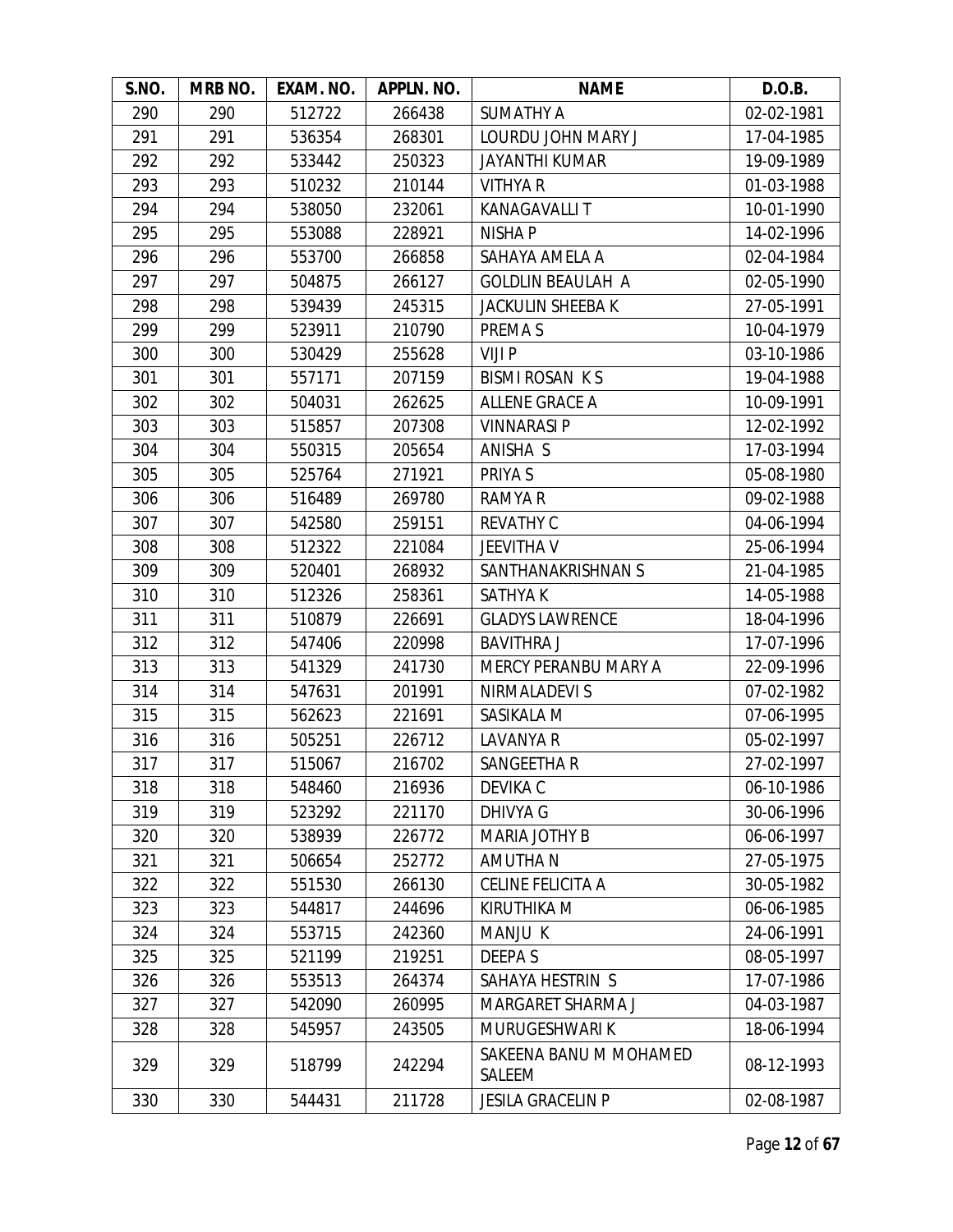| S.NO. | MRB NO. | EXAM. NO. | APPLN. NO. | <b>NAME</b>                    | D.O.B.     |
|-------|---------|-----------|------------|--------------------------------|------------|
| 331   | 331     | 511131    | 239216     | JEEVA M                        | 13-01-1989 |
| 332   | 332     | 518632    | 221566     | <b>BUVANESWARIS</b>            | 09-05-1989 |
| 333   | 333     | 501346    | 268620     | DURGA S                        | 20-02-1996 |
| 334   | 334     | 522223    | 224533     | LOGAPARAMESHWARI G             | 28-07-1997 |
| 335   | 335     | 560375    | 242866     | <b>INNOCENT PARIPOORANAM J</b> | 06-12-1989 |
| 336   | 336     | 509298    | 214248     | <b>KIRUBAESTHER P</b>          | 18-05-1991 |
| 337   | 337     | 532022    | 238225     | PALANIYAMMAL S                 | 10-06-1985 |
| 338   | 338     | 551639    | 220692     | CIBI CHRISTAL C                | 26-04-1992 |
| 339   | 339     | 530418    | 228191     | <b>SUGANYA G</b>               | 07-06-1993 |
| 340   | 340     | 562610    | 236483     | PRABU G                        | 08-04-1993 |
| 341   | 341     | 523004    | 230297     | MARIYA JEBASTIN JOSE R         | 31-07-1993 |
| 342   | 342     | 539142    | 226053     | CLARA NAVARATHNAMALA D         | 24-01-1994 |
| 343   | 343     | 539469    | 242878     | POORNIMA DEVI M                | 31-03-1997 |
| 344   | 344     | 512301    | 252788     | <b>KAMALA R</b>                | 15-05-1989 |
| 345   | 345     | 517466    | 223999     | ABIRAMI M                      | 19-05-1994 |
| 346   | 346     | 548519    | 201746     | <b>GOKILA P</b>                | 14-06-1994 |
| 347   | 347     | 523490    | 253011     | PRADEEPA M                     | 15-11-1996 |
| 348   | 348     | 506858    | 271601     | <b>SUGANYA P</b>               | 11-07-1993 |
| 349   | 349     | 549051    | 229573     | NITHYA K                       | 30-05-1995 |
| 350   | 350     | 545872    | 219293     | JEYA M                         | 17-04-1996 |
| 351   | 351     | 502304    | 222549     | SIVARANJANI K                  | 31-07-1996 |
| 352   | 352     | 544703    | 210750     | <b>KALEESWARI S</b>            | 12-05-1997 |
| 353   | 353     | 566991    | 214185     | <b>GOMATHIV</b>                | 30-03-1985 |
| 354   | 354     | 524247    | 236889     | KANAGALAKSHMI M                | 09-05-1996 |
| 355   | 355     | 557937    | 209409     | FATHIMA PRAKASA SUKA K         | 06-06-1997 |
| 356   | 356     | 513298    | 248241     | SHALIHAPARVEEN M               | 17-05-1997 |
| 357   | 357     | 523375    | 210376     | <b>GNANAJOTHI P</b>            | 12-04-1990 |
| 358   | 358     | 519107    | 219720     | JAYASUDHA M                    | 25-01-1997 |
| 359   | 359     | 550015    | 206614     | <b>SUJATHA C</b>               | 11-06-1976 |
| 360   | 360     | 504646    | 235834     | <b>SELVAGOMATHY S</b>          | 19-06-1979 |
| 361   | 361     | 525568    | 245020     | BHUVANESWARI KANNAN            | 30-07-1979 |
| 362   | 362     | 562491    | 244134     | POOJA A                        | 24-12-1994 |
| 363   | 363     | 503511    | 226400     | <b>REVATHY J</b>               | 11-04-1986 |
| 364   | 364     | 516897    | 259858     | YAMUNA DEVI M                  | 06-06-1982 |
| 365   | 365     | 551437    | 270401     | <b>SUJIKUMARI B</b>            | 01-06-1983 |
| 366   | 366     | 531522    | 223480     | ATCHAYA V                      | 18-12-1996 |
| 367   | 367     | 543892    | 260368     | <b>REVATHIP</b>                | 30-04-1985 |
| 368   | 368     | 524593    | 270323     | AZHAGESAN M                    | 03-06-1984 |
| 369   | 369     | 534882    | 256288     | <b>NANTHINI D</b>              | 03-05-1985 |
| 370   | 370     | 531178    | 235328     | ABIRAMI A                      | 09-07-1985 |
| 371   | 371     | 522791    | 208967     | <b>HEMALATHA P</b>             | 22-03-1986 |
| 372   | 372     | 553252    | 258951     | <b>TAMILSELVI M</b>            | 10-05-1989 |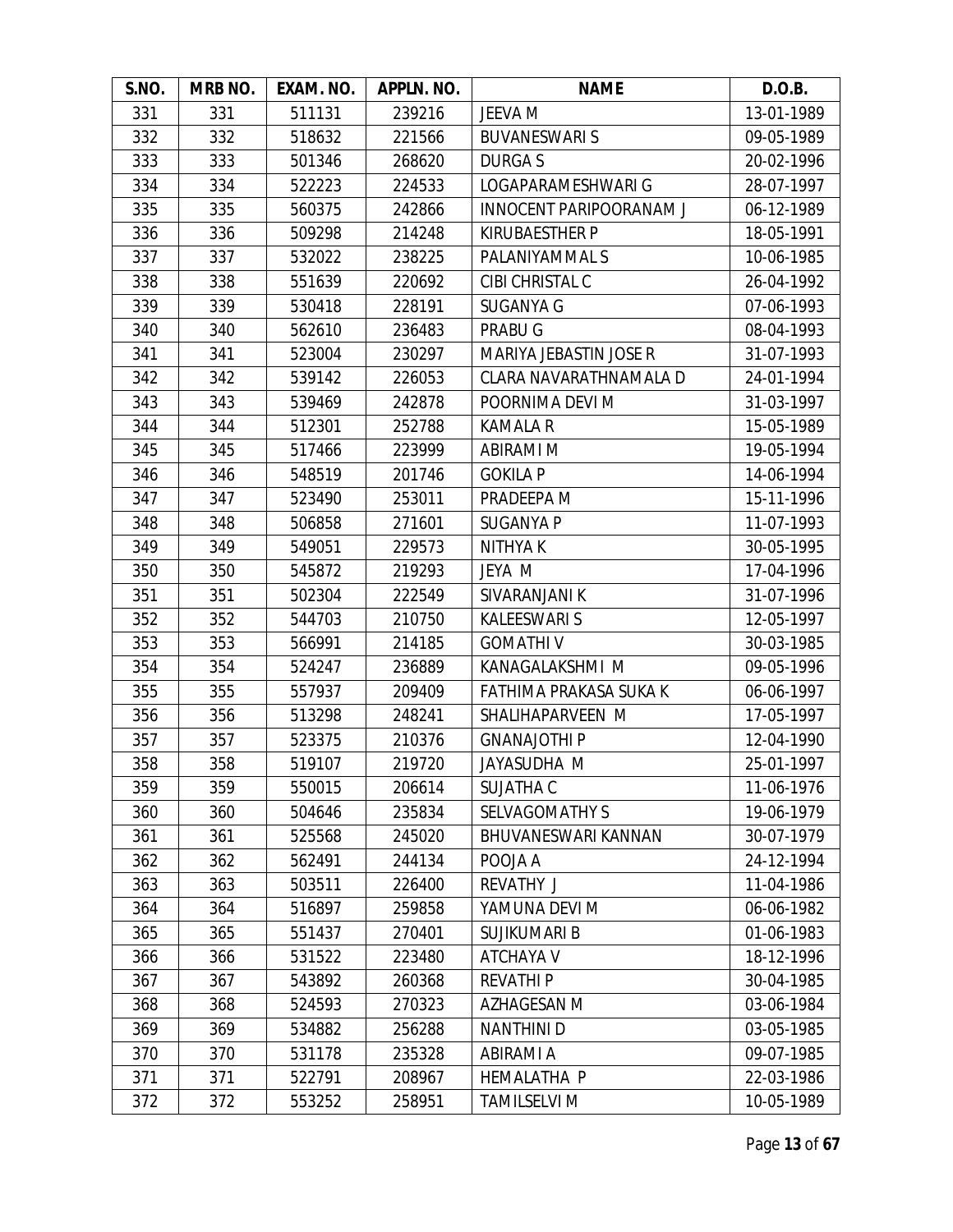| S.NO. | MRB NO. | EXAM. NO. | APPLN. NO. | <b>NAME</b>               | D.O.B.     |
|-------|---------|-----------|------------|---------------------------|------------|
| 373   | 373     | 520483    | 217349     | <b>RAGAVAN R</b>          | 25-07-1989 |
| 374   | 374     | 566112    | 231514     | ARUNA J                   | 17-01-1987 |
| 375   | 375     | 510249    | 207017     | <b>VEMBARASIS</b>         | 27-02-1987 |
| 376   | 376     | 555000    | 202999     | SHANMUGA PRIYA D          | 21-11-1997 |
| 377   | 377     | 503502    | 200585     | <b>ASWINIP</b>            | 02-03-1990 |
| 378   | 378     | 557303    | 240913     | JINI S                    | 15-06-1987 |
| 379   | 379     | 564902    | 204557     | MICHELLE FELICIA GORDON T | 25-08-1987 |
| 380   | 380     | 544712    | 246264     | SIKKANDER BATCHA M        | 05-03-1997 |
| 381   | 381     | 565723    | 208203     | <b>SUKANYA B</b>          | 03-04-1988 |
| 382   | 382     | 554345    | 224766     | <b>HELEN PAPPA A</b>      | 30-05-1982 |
| 383   | 383     | 512421    | 221673     | PERUMA P                  | 07-01-1991 |
| 384   | 384     | 531674    | 223629     | <b>REKHAR</b>             | 20-06-1988 |
| 385   | 385     | 555970    | 243566     | <b>ASHA PON</b>           | 06-09-1988 |
| 386   | 386     | 559305    | 256178     | <b>INDHUM</b>             | 20-05-1991 |
| 387   | 387     | 547454    | 209128     | SIVAGAMI P                | 12-04-1989 |
| 388   | 388     | 557162    | 201070     | ESAKKIAMMAL N             | 05-02-1991 |
| 389   | 389     | 533189    | 270332     | <b>DHEIVANAI A</b>        | 15-08-1994 |
| 390   | 390     | 554107    | 226008     | <b>BEULAH S</b>           | 08-02-1991 |
| 391   | 391     | 500812    | 211762     | <b>RENUGAT</b>            | 12-05-1985 |
| 392   | 392     | 514824    | 243801     | RAMALAKSHMI S             | 15-05-1993 |
| 393   | 393     | 532351    | 264239     | <b>BABY SHALINI A</b>     | 15-02-1991 |
| 394   | 394     | 555378    | 228504     | <b>GRACIYA JS</b>         | 02-06-1992 |
| 395   | 395     | 513509    | 203656     | <b>MAYILVIZHI V</b>       | 10-10-1988 |
| 396   | 396     | 501590    | 240051     | SANGEETHA S               | 10-10-1993 |
| 397   | 397     | 505431    | 209341     | VIGNESHWARI M             | 04-05-1993 |
| 398   | 398     | 555810    | 209072     | KALEESWARI M              | 10-05-1993 |
| 399   | 399     | 509836    | 211828     | KARPAGA PRIYA N T         | 10-06-1993 |
| 400   | 400     | 531850    | 244958     | <b>VIMOLIYA S</b>         | 10-04-1994 |
| 401   | 401     | 564392    | 261175     | <b>GOWTHAMI K</b>         | 20-04-1991 |
| 402   | 402     | 512725    | 235422     | MEENA V                   | 13-06-1994 |
| 403   | 403     | 534095    | 208347     | SINDHU K                  | 27-06-1994 |
| 404   | 404     | 538492    | 213173     | MANGAIYARKARASI V         | 30-07-1994 |
| 405   | 405     | 556563    | 201166     | <b>MARISELVI M</b>        | 25-08-1996 |
| 406   | 406     | 539125    | 272986     | <b>KALVIKKARASI K</b>     | 03-07-1994 |
| 407   | 407     | 563628    | 208301     | <b>USHAK</b>              | 19-10-1994 |
| 408   | 408     | 547485    | 268208     | <b>BEULAH PAULRAJ G</b>   | 30-06-1995 |
| 409   | 409     | 506354    | 256300     | <b>JOTHIMANI S</b>        | 20-10-1995 |
| 410   | 410     | 553721    | 236121     | LOURDHU MARY A            | 09-01-1996 |
| 411   | 411     | 540516    | 217018     | SHANTHI P                 | 03-06-1992 |
| 412   | 412     | 563366    | 246591     | MONICA M                  | 16-03-1995 |
| 413   | 413     | 559408    | 258165     | RAJA SREE A R             | 02-04-1996 |
| 414   | 414     | 510108    | 259242     | SINDHU J                  | 10-04-1993 |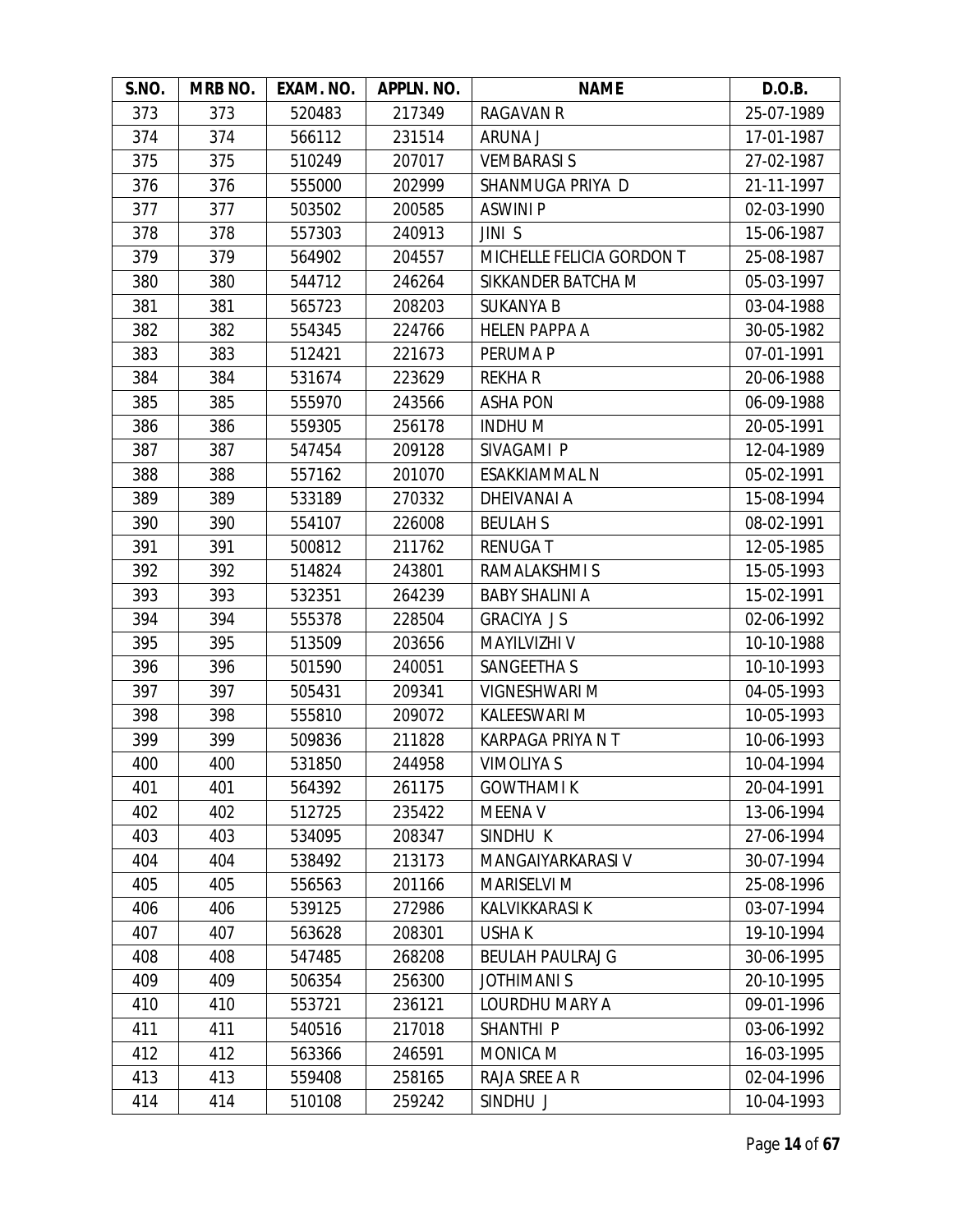| S.NO. | MRB NO. | EXAM. NO. | APPLN. NO. | <b>NAME</b>              | D.O.B.     |
|-------|---------|-----------|------------|--------------------------|------------|
| 415   | 415     | 512850    | 227440     | <b>REEGANS</b>           | 15-12-1994 |
| 416   | 416     | 503340    | 231038     | HAMEED ABDUL RAHMAN P M  | 29-05-1997 |
| 417   | 417     | 514159    | 256461     | PARAMESHWARI B           | 15-05-1996 |
| 418   | 418     | 558699    | 228651     | SARANYA M R              | 14-07-1996 |
| 419   | 419     | 511720    | 240304     | <b>VIMALA V</b>          | 20-03-1997 |
| 420   | 420     | 513939    | 205223     | AMSAVENI SELVARAJ        | 06-01-1995 |
| 421   | 421     | 566133    | 250783     | <b>DHANALAKSHMIP</b>     | 07-06-1995 |
| 422   | 422     | 544110    | 271053     | <b>NATHIYA V</b>         | 10-05-1997 |
| 423   | 423     | 564653    | 203447     | <b>NISHA P</b>           | 14-05-1997 |
| 424   | 424     | 514031    | 214628     | <b>MAHARANI R</b>        | 04-03-1996 |
| 425   | 425     | 520073    | 228198     | YUVASHREE K              | 21-05-1997 |
| 426   | 426     | 535256    | 227101     | AROCKIA PREETHI P        | 22-05-1997 |
| 427   | 427     | 514493    | 257700     | <b>VENNILA K</b>         | 02-06-1998 |
| 428   | 428     | 540552    | 241709     | CATHRIN JRM              | 26-01-1978 |
| 429   | 429     | 567818    | 270695     | RAJALAKSHMI N            | 04-05-1979 |
| 430   | 430     | 522780    | 205699     | KAYALVIZHI V             | 06-09-1996 |
| 431   | 431     | 520890    | 257877     | KALPANA KUPPURAJ         | 18-09-1983 |
| 432   | 432     | 521272    | 204289     | <b>KALPANA B</b>         | 03-01-1984 |
| 433   | 433     | 548679    | 265119     | <b>SUKANYA M</b>         | 19-04-1998 |
| 434   | 434     | 553706    | 244493     | PADMAPRIYA R             | 18-10-1984 |
| 435   | 435     | 559171    | 218249     | PREETHI M                | 01-02-1985 |
| 436   | 436     | 548841    | 216666     | <b>NILAVANSA BEGUM S</b> | 25-05-1979 |
| 437   | 437     | 537163    | 256039     | <b>GOMU M</b>            | 08-05-1985 |
| 438   | 438     | 518903    | 206619     | DEVAKI K                 | 05-02-1981 |
| 439   | 439     | 566016    | 223667     | SANTHIYA P               | 04-04-1994 |
| 440   | 440     | 554692    | 243600     | <b>JEBAMANIT</b>         | 19-07-1986 |
| 441   | 441     | 512047    | 212068     | <b>INDUMATHI H</b>       | 06-02-1987 |
| 442   | 442     | 566904    | 260918     | MEERA C                  | 31-07-1988 |
| 443   | 443     | 566110    | 268715     | <b>BABY PRIYA P</b>      | 25-03-1997 |
| 444   | 444     | 514871    | 227471     | <b>BHUVANESWARI M</b>    | 20-07-1981 |
| 445   | 445     | 558255    | 248407     | <b>GEETHUP</b>           | 15-07-1989 |
| 446   | 446     | 524647    | 251976     | <b>VIDHYASRI V</b>       | 02-12-1989 |
| 447   | 447     | 552872    | 243720     | <b>SHINY W</b>           | 19-10-1990 |
| 448   | 448     | 509428    | 238982     | <b>NANTHINIS</b>         | 08-05-1991 |
| 449   | 449     | 505927    | 258206     | AZHAGU PANDI A           | 31-05-1997 |
| 450   | 450     | 535516    | 216927     | THIRIPURA SUNDARI N S    | 12-05-1982 |
| 451   | 451     | 536807    | 201990     | PREETHA T                | 22-12-1991 |
| 452   | 452     | 523424    | 263616     | PABIYAMOL K              | 16-09-1993 |
| 453   | 453     | 512071    | 202488     | <b>MAYELU M</b>          | 25-04-1983 |
| 454   | 454     | 510656    | 241853     | <b>ILAVARASIK</b>        | 24-04-1984 |
| 455   | 455     | 500076    | 261783     | <b>ESWARI P</b>          | 24-11-1993 |
| 456   | 456     | 535788    | 200788     | SIVANESAN S              | 30-09-1992 |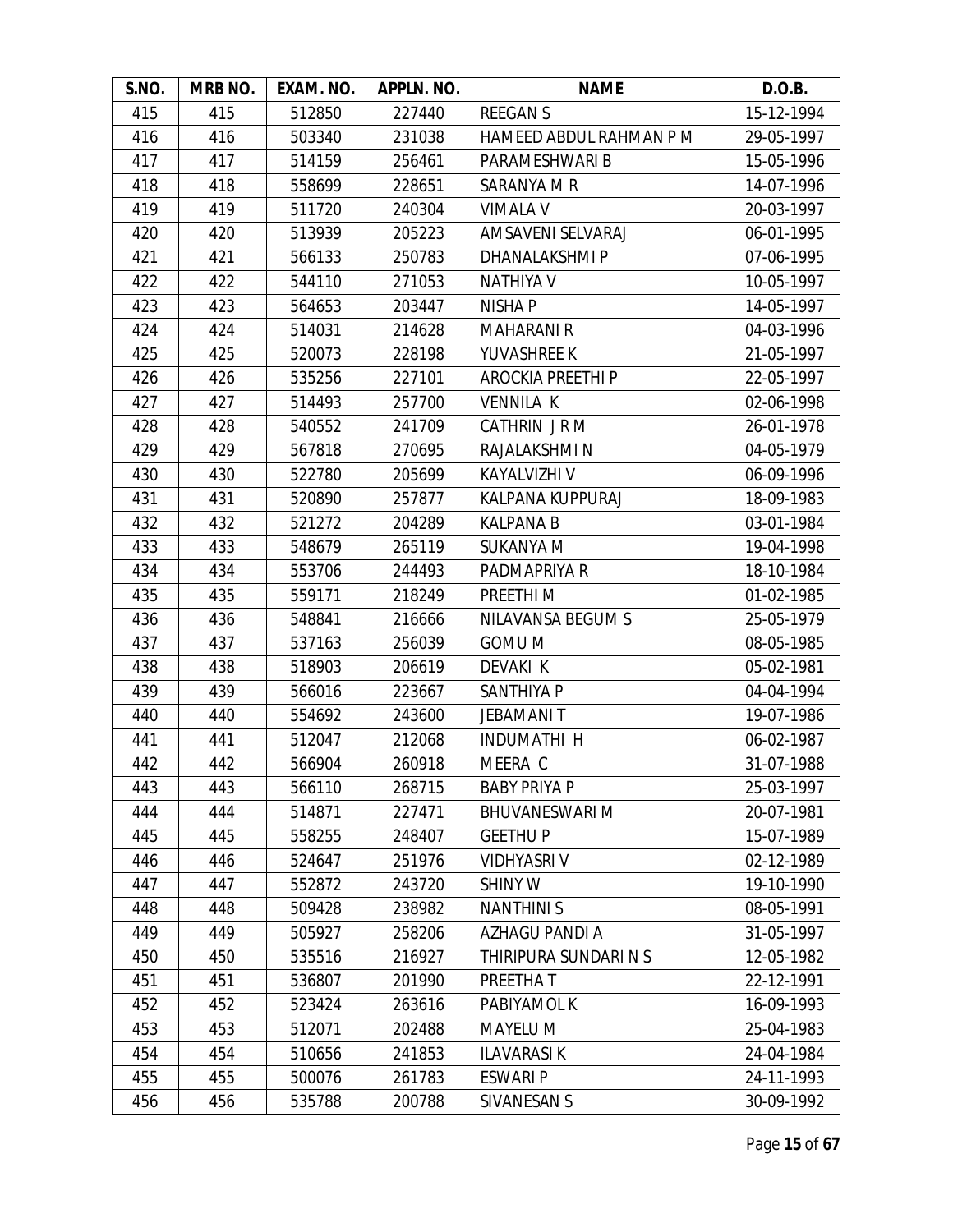| S.NO. | MRB NO. | EXAM. NO. | APPLN. NO. | <b>NAME</b>                    | D.O.B.     |
|-------|---------|-----------|------------|--------------------------------|------------|
| 457   | 457     | 557097    | 201508     | <b>KASTHURI S</b>              | 01-05-1994 |
| 458   | 458     | 509230    | 260352     | AMUTHA A                       | 03-06-1983 |
| 459   | 459     | 517678    | 267256     | <b>KAVITHA K</b>               | 12-04-1988 |
| 460   | 460     | 566026    | 232032     | <b>ANGELIN P</b>               | 10-05-1994 |
| 461   | 461     | 545297    | 200158     | SIVARANJANI T                  | 01-07-1994 |
| 462   | 462     | 504800    | 243283     | AMUDHA VELAYUTHAM              | 28-03-1985 |
| 463   | 463     | 514063    | 255443     | <b>LAKSHMIM</b>                | 21-05-1988 |
| 464   | 464     | 556967    | 211717     | PRASANNA G                     | 24-07-1994 |
| 465   | 465     | 517615    | 267448     | PERIYANNAN S                   | 08-06-1994 |
| 466   | 466     | 503442    | 202143     | <b>KAMRUDEEN F</b>             | 23-09-1989 |
| 467   | 467     | 540530    | 269085     | ARUL JESI A                    | 19-02-1995 |
| 468   | 468     | 562953    | 201677     | POOVITHA B                     | 07-04-1994 |
| 469   | 469     | 508127    | 207336     | <b>MANIKANDAN T</b>            | 07-06-1988 |
| 470   | 470     | 501415    | 200418     | <b>CHRISTINA CHRISTOLITE C</b> | 16-03-1995 |
| 471   | 471     | 505224    | 218515     | SUDHAGAR S                     | 30-12-1995 |
| 472   | 472     | 548513    | 222798     | <b>MUNEESHWARI S</b>           | 11-01-1990 |
| 473   | 473     | 548256    | 216931     | <b>PAVITHRAS</b>               | 18-05-1996 |
| 474   | 474     | 501535    | 221512     | SANTHA PRIYA P                 | 29-06-1996 |
| 475   | 475     | 505197    | 210237     | <b>GUBERARJE R</b>             | 17-07-1996 |
| 476   | 476     | 563343    | 238157     | RUKKUMANI M                    | 06-12-1996 |
| 477   | 477     | 541626    | 200292     | <b>KAVITHA K</b>               | 06-05-1988 |
| 478   | 478     | 502024    | 210933     | RAMYA S                        | 02-06-1990 |
| 479   | 479     | 565050    | 202640     | POORNIMA D                     | 15-05-1997 |
| 480   | 480     | 512598    | 249796     | VINAYAGAMOORTHI R              | 08-06-1997 |
| 481   | 481     | 512900    | 208985     | UMA L                          | 15-04-1992 |
| 482   | 482     | 505045    | 258459     | PRISLIN A                      | 17-08-1997 |
| 483   | 483     | 550724    | 205662     | LESLEY JEYA RUBY P             | 14-06-1978 |
| 484   | 484     | 554649    | 219912     | EZHIL MACKULIN MARY K          | 07-04-1979 |
| 485   | 485     | 565165    | 242373     | <b>SHARMILA S</b>              | 01-09-1993 |
| 486   | 486     | 522956    | 249282     | THILAGAM R                     | 06-05-1979 |
| 487   | 487     | 516873    | 260217     | JAYAPRABA I                    | 28-10-1991 |
| 488   | 488     | 561601    | 247232     | DHIVYA M                       | 05-06-1992 |
| 489   | 489     | 514298    | 219353     | <b>HEPSYTHANGAM D</b>          | 29-12-1981 |
| 490   | 490     | 555109    | 272506     | SUJI SHEEBA J                  | 04-04-1982 |
| 491   | 491     | 549228    | 240109     | <b>JOTHILAKSHMIS</b>           | 04-12-1992 |
| 492   | 492     | 509641    | 211290     | <b>SATHYAK</b>                 | 10-06-1992 |
| 493   | 493     | 502609    | 248260     | <b>NASREEN BANUS</b>           | 09-07-1993 |
| 494   | 494     | 548952    | 215477     | <b>RAMYA G</b>                 | 31-03-1983 |
| 495   | 495     | 507403    | 267968     | <b>ARULJOTHI R</b>             | 12-04-1984 |
| 496   | 496     | 559449    | 257599     | <b>BERLIN P</b>                | 14-11-1984 |
| 497   | 497     | 541841    | 217163     | KANAGAMUTHU J                  | 21-05-1993 |
| 498   | 498     | 564919    | 223697     | DHIVYA K                       | 29-06-1992 |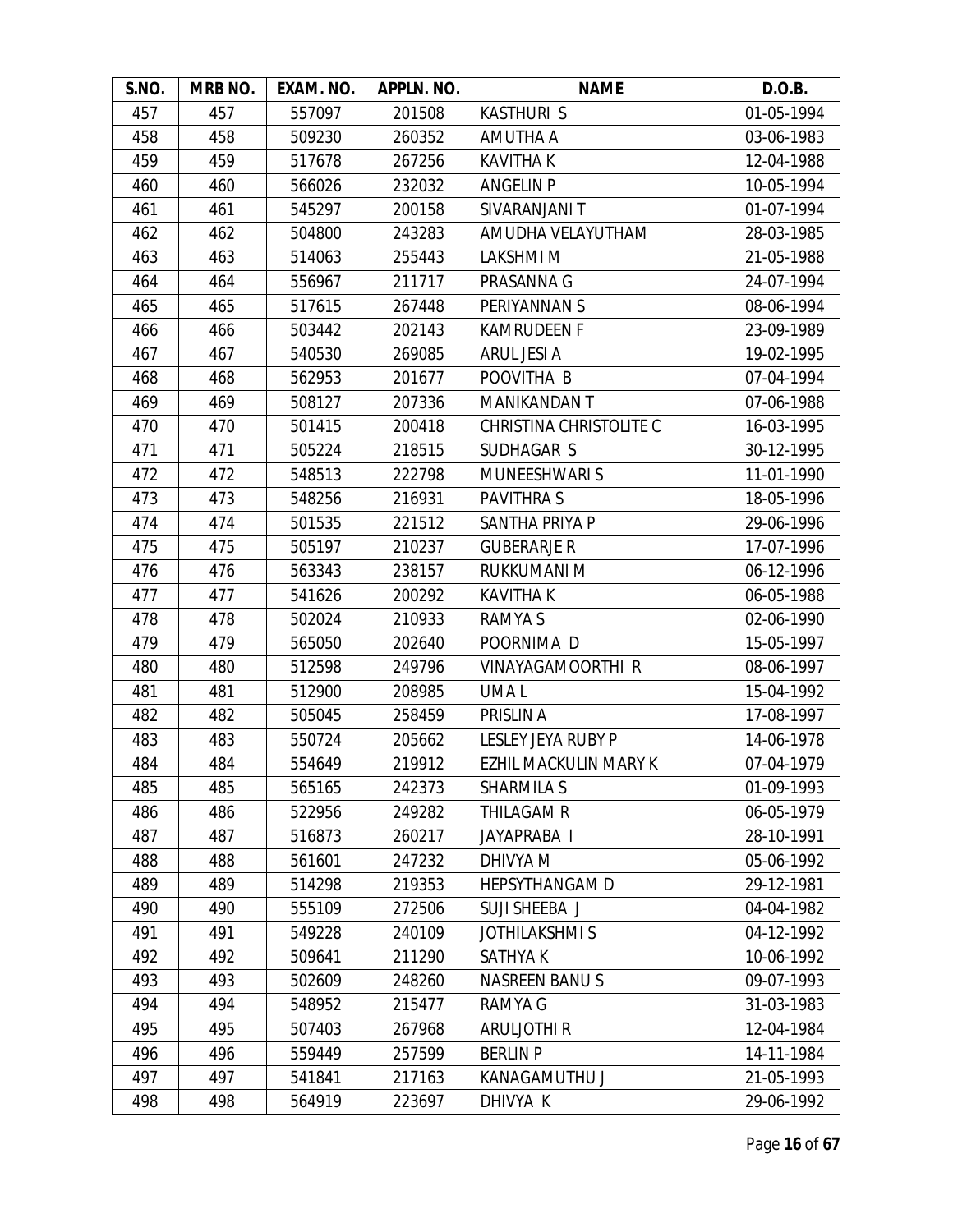| S.NO. | MRB NO. | EXAM. NO. | APPLN. NO. | <b>NAME</b>               | D.O.B.     |
|-------|---------|-----------|------------|---------------------------|------------|
| 499   | 499     | 519698    | 215018     | <b>DILLIRANI N</b>        | 09-01-1985 |
| 500   | 500     | 555022    | 248911     | SHAKI SHARLA N            | 19-01-1985 |
| 501   | 501     | 532851    | 211528     | <b>GEETHAS</b>            | 14-10-1994 |
| 502   | 502     | 567147    | 243097     | NARAYANI D                | 03-08-1992 |
| 503   | 503     | 554284    | 269535     | <b>SHALIN GIJO Y</b>      | 05-12-1986 |
| 504   | 504     | 552013    | 200297     | <b>VENGATALAKSHMI M</b>   | 12-07-1987 |
| 505   | 505     | 507521    | 267421     | <b>KAVITHA S</b>          | 08-03-1988 |
| 506   | 506     | 567106    | 243681     | NAVIN KUMAR N             | 11-07-1993 |
| 507   | 507     | 507154    | 206161     | <b>SUGANTHI A</b>         | 09-06-1994 |
| 508   | 508     | 556860    | 258056     | <b>NISHA G</b>            | 17-03-1988 |
| 509   | 509     | 522137    | 202021     | <b>JEBIN SHERLY R</b>     | 19-09-1988 |
| 510   | 510     | 540965    | 262337     | KALEESWARI A              | 29-03-1994 |
| 511   | 511     | 533091    | 204029     | PRIYA K                   | 05-06-1995 |
| 512   | 512     | 553579    | 202212     | ASIR DHAYANI J            | 20-04-1989 |
| 513   | 513     | 504264    | 269140     | SHAHILA R                 | 20-04-1989 |
| 514   | 514     | 559473    | 235958     | <b>JEBA CHRISTY I</b>     | 12-07-1989 |
| 515   | 515     | 518767    | 200505     | SRIMATHI S                | 30-05-1989 |
| 516   | 516     | 548172    | 208652     | <b>SUBALAKSHMIK</b>       | 26-09-1995 |
| 517   | 517     | 567042    | 267463     | <b>KUMUTHA R</b>          | 15-02-1996 |
| 518   | 518     | 553014    | 227252     | <b>ADOLPHIN SHERIBA S</b> | 22-09-1989 |
| 519   | 519     | 506707    | 242312     | <b>MUNIAMMALS</b>         | 10-10-1989 |
| 520   | 520     | 515674    | 224048     | SRINIVASAN C              | 25-05-1994 |
| 521   | 521     | 534646    | 210163     | <b>KAMALIR</b>            | 13-05-1996 |
| 522   | 522     | 510790    | 245845     | HUSSAINABANU ABDULSAIT    | 02-06-1995 |
| 523   | 523     | 555559    | 234600     | ARATHY MURALI A           | 13-05-1990 |
| 524   | 524     | 506387    | 201058     | JEEVA D                   | 27-05-1990 |
| 525   | 525     | 538929    | 225020     | <b>CHRISTINA MARY T</b>   | 25-07-1991 |
| 526   | 526     | 503228    | 257218     | <b>DEVIPRIYAK</b>         | 23-09-1983 |
| 527   | 527     | 548385    | 206690     | SANTHANALAKSHMI S         | 08-06-1996 |
| 528   | 528     | 561553    | 271113     | <b>JESSY V</b>            | 23-08-1991 |
| 529   | 529     | 553473    | 217511     | <b>MARY VINCY V</b>       | 20-10-1991 |
| 530   | 530     | 567967    | 264664     | PUNITHA S                 | 15-06-1996 |
| 531   | 531     | 510055    | 216416     | RATHIGA E                 | 12-01-1992 |
| 532   | 532     | 501476    | 217726     | PERINBAM T                | 02-06-1992 |
| 533   | 533     | 561978    | 208363     | SALU K DIVAKARAN          | 05-05-1992 |
| 534   | 534     | 535468    | 210273     | PRIYANKA I                | 21-10-1992 |
| 535   | 535     | 530413    | 222416     | <b>KALAISELVI P</b>       | 02-06-1995 |
| 536   | 536     | 507632    | 211398     | <b>JAWAHARK</b>           | 16-06-1996 |
| 537   | 537     | 531258    | 248714     | <b>HEMALATHA R</b>        | 02-07-1993 |
| 538   | 538     | 560427    | 257606     | DHARANI D                 | 06-09-1993 |
| 539   | 539     | 566559    | 240285     | KASTHURI G                | 30-06-1986 |
| 540   | 540     | 508722    | 226990     | <b>GOWTHAMIS</b>          | 22-06-1996 |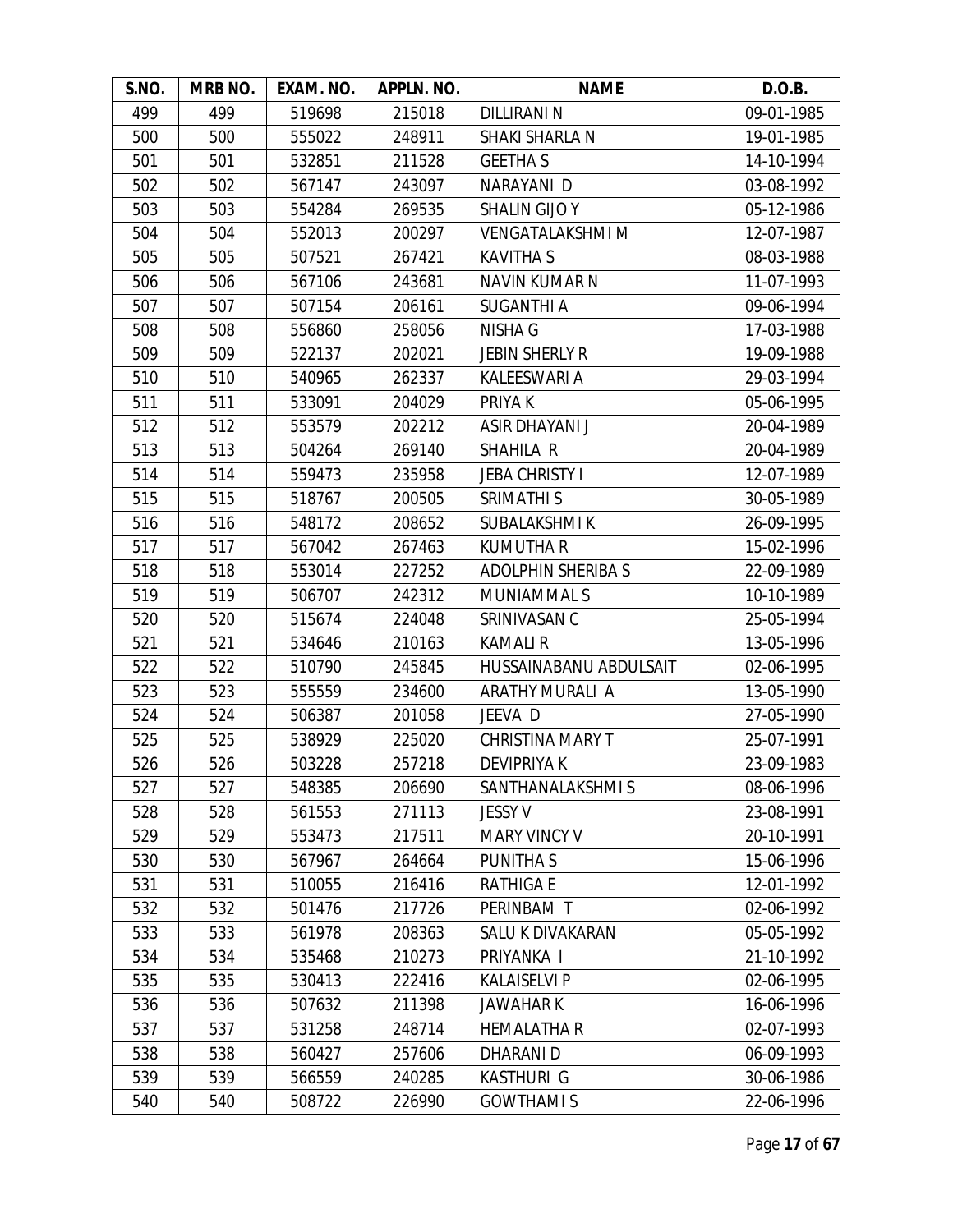| S.NO. | MRB NO. | EXAM. NO. | APPLN. NO. | <b>NAME</b>                   | D.O.B.     |
|-------|---------|-----------|------------|-------------------------------|------------|
| 541   | 541     | 501262    | 256985     | NISHANTHI V                   | 18-10-1993 |
| 542   | 542     | 544661    | 227616     | PRIYANKA P                    | 10-04-1994 |
| 543   | 543     | 547301    | 247324     | CHELLAMEENA A                 | 05-05-1994 |
| 544   | 544     | 566997    | 266194     | <b>GIRIJA K</b>               | 20-08-1994 |
| 545   | 545     | 567666    | 256256     | KIRUTHIKA DEVI SP             | 09-12-1987 |
| 546   | 546     | 522941    | 224733     | THANGAMANI G                  | 30-06-1996 |
| 547   | 547     | 547489    | 242538     | <b>KAMATCHIS</b>              | 12-11-1994 |
| 548   | 548     | 540466    | 217586     | AFRIN THASNIMA M              | 22-07-1997 |
| 549   | 549     | 556392    | 248645     | <b>KARTHIKADEVI K</b>         | 30-11-1988 |
| 550   | 550     | 500727    | 206278     | KOUSALYA S                    | 31-03-1997 |
| 551   | 551     | 564484    | 245993     | <b>KIRUBA G</b>               | 13-11-1994 |
| 552   | 552     | 555489    | 220297     | <b>MERCY VINITHA S</b>        | 06-02-1995 |
| 553   | 553     | 544562    | 225008     | <b>JANANISHRI C</b>           | 16-02-1995 |
| 554   | 554     | 507966    | 212085     | <b>VANASELVI N</b>            | 07-02-1993 |
| 555   | 555     | 565608    | 208420     | <b>REKAN</b>                  | 02-05-1997 |
| 556   | 556     | 557542    | 256152     | <b>GEETHAPRIYADHARSHINI S</b> | 27-02-1995 |
| 557   | 557     | 500502    | 201105     | <b>VARALAKSHMI M</b>          | 31-05-1995 |
| 558   | 558     | 533719    | 203668     | SURABHI S                     | 02-05-1994 |
| 559   | 559     | 514560    | 212657     | <b>KEERTHANA B</b>            | 05-05-1996 |
| 560   | 560     | 536358    | 270111     | SHANKARI D                    | 20-12-1985 |
| 561   | 561     | 538183    | 201744     | MANORANJITHAM V               | 11-05-1996 |
| 562   | 562     | 515525    | 253479     | <b>KARTHIK V</b>              | 07-06-1996 |
| 563   | 563     | 542410    | 221945     | ANTO RUBA RANI B              | 14-06-1996 |
| 564   | 564     | 547080    | 240004     | <b>MUTHUMARI R</b>            | 06-05-1996 |
| 565   | 565     | 516531    | 252096     | SAKTHI PRIYA S                | 27-12-1985 |
| 566   | 566     | 548800    | 215857     | <b>GAYATHRIS</b>              | 09-06-1997 |
| 567   | 567     | 508710    | 255760     | ARIPRIYA M                    | 30-11-1996 |
| 568   | 568     | 511669    | 230268     | <b>SUGANYA M</b>              | 05-03-1995 |
| 569   | 569     | 552822    | 253096     | <b>KAVITHA SK</b>             | 26-07-1976 |
| 570   | 570     | 541291    | 211873     | <b>ALICE VIANY S</b>          | 22-12-1976 |
| 571   | 571     | 544346    | 256088     | NAZIBA RILVANA K              | 22-03-1998 |
| 572   | 572     | 560834    | 204987     | PERSI PAULIN O                | 20-01-1978 |
| 573   | 573     | 518571    | 258995     | <b>KARTHIKA K</b>             | 27-03-1995 |
| 574   | 574     | 553471    | 223995     | SONIYA GREESE A               | 28-06-1986 |
| 575   | 575     | 560240    | 255464     | <b>FRANCIS SALOSY F A</b>     | 24-06-1978 |
| 576   | 576     | 542065    | 251494     | <b>MEENAKUMARIS</b>           | 14-12-1979 |
| 577   | 577     | 502511    | 254224     | LAVANYA P                     | 02-11-1986 |
| 578   | 578     | 522257    | 257932     | VIJI S                        | 30-01-1980 |
| 579   | 579     | 558565    | 248697     | <b>KAVITHA P</b>              | 05-05-1981 |
| 580   | 580     | 551681    | 254092     | <b>KALAVATHY P</b>            | 31-07-1981 |
| 581   | 581     | 508978    | 214663     | MARIYAMMAL S                  | 17-05-1997 |
| 582   | 582     | 551346    | 214215     | <b>VINSILA ROSELING</b>       | 13-04-1983 |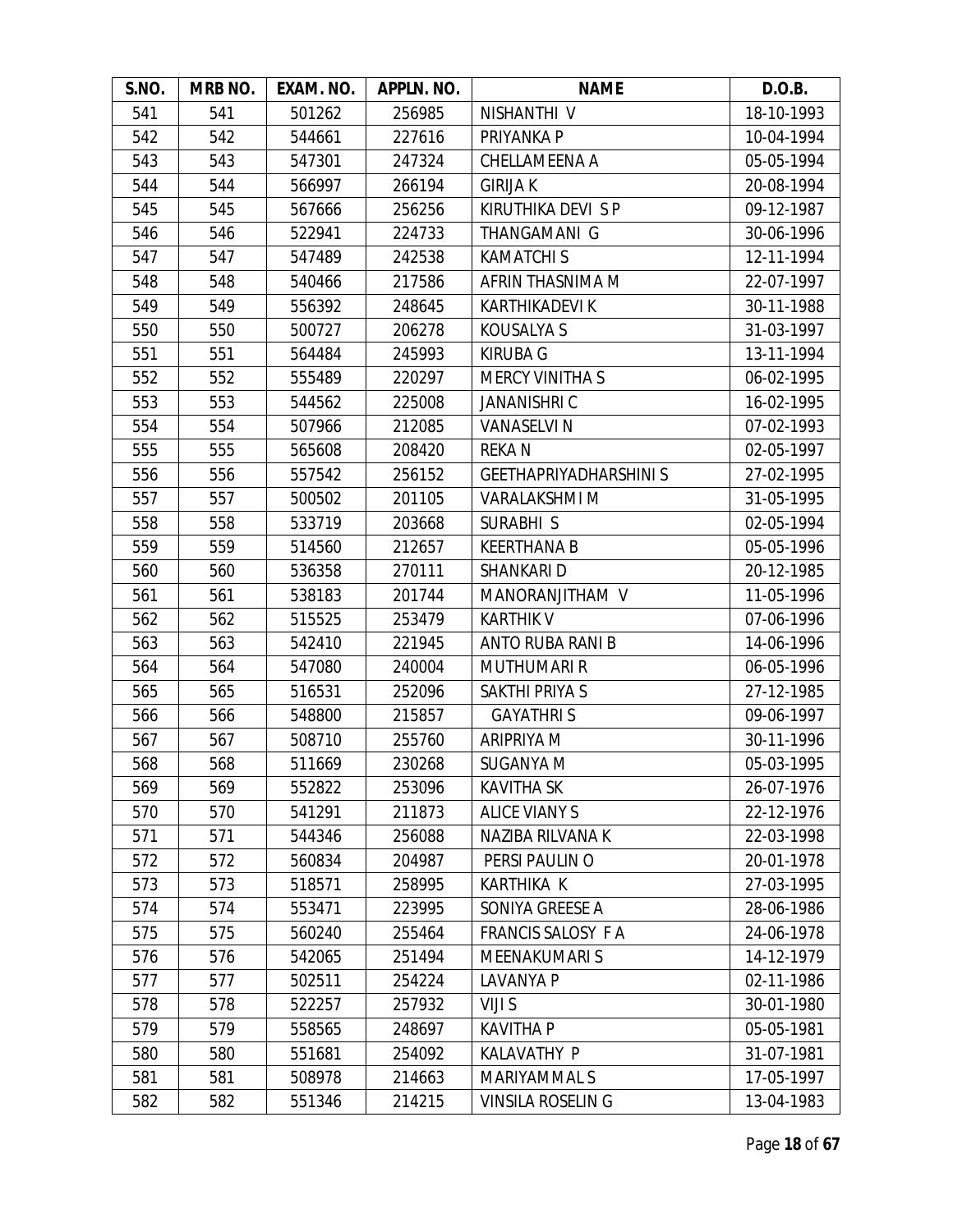| S.NO. | MRB NO. | EXAM. NO. | APPLN. NO. | <b>NAME</b>                     | D.O.B.     |
|-------|---------|-----------|------------|---------------------------------|------------|
| 583   | 583     | 563047    | 217359     | SRIMATHI M                      | 01-12-1995 |
| 584   | 584     | 521973    | 216051     | <b>REKHAE</b>                   | 30-04-1987 |
| 585   | 585     | 543871    | 258703     | UMA MAHESWARI SELVRAJ           | 22-05-1984 |
| 586   | 586     | 555557    | 246681     | SHAKILAJEBASELVI P              | 07-04-1986 |
| 587   | 587     | 505538    | 251686     | <b>SUMANTHIN</b>                | 09-08-1996 |
| 588   | 588     | 533101    | 262779     | <b>GEETHAB</b>                  | 06-09-1987 |
| 589   | 589     | 557050    | 266241     | ARUL VALAN P                    | 08-05-1986 |
| 590   | 590     | 562836    | 223525     | ALICE JACKULIN J                | 21-08-1986 |
| 591   | 591     | 562873    | 267768     | PRAVEEN GALLINA J               | 30-10-1986 |
| 592   | 592     | 507342    | 221086     | RAMYA R                         | 25-02-1997 |
| 593   | 593     | 512993    | 211668     | ARUNA DEVI V                    | 22-03-1988 |
| 594   | 594     | 518647    | 266113     | <b>GEETHANJALY S</b>            | 18-06-1988 |
| 595   | 595     | 524216    | 201009     | <b>MOHANALAKSHMIS</b>           | 17-04-1989 |
| 596   | 596     | 557006    | 212501     | <b>KAMALI DEVI B</b>            | 12-04-1997 |
| 597   | 597     | 505325    | 239430     | <b>VASANTHI K</b>               | 28-05-1989 |
| 598   | 598     | 554961    | 200138     | AJITHA KUMARI P                 | 04-05-1989 |
| 599   | 599     | 538634    | 261647     | RAMYA D                         | 13-05-1989 |
| 600   | 600     | 518427    | 267113     | JEBA LOVISA M                   | 09-06-1989 |
| 601   | 601     | 557144    | 233740     | <b>JENIFAD</b>                  | 13-04-1990 |
| 602   | 602     | 567277    | 234672     | <b>KALARANI S</b>               | 25-05-1982 |
| 603   | 603     | 549429    | 212908     | MOHANAPRIYA C                   | 28-06-1990 |
| 604   | 604     | 542134    | 210918     | SILBA MERLIN S                  | 11-08-1990 |
| 605   | 605     | 512854    | 267393     | KARPAGA KANNIYA M               | 03-10-1990 |
| 606   | 606     | 511666    | 200942     | PRIYA P                         | 25-05-1989 |
| 607   | 607     | 504743    | 239477     | PAVITHRA V                      | 16-05-1992 |
| 608   | 608     | 545864    | 212213     | SYEDALI SULAIKA S               | 03-06-1997 |
| 609   | 609     | 554104    | 263909     | <b>DEEPAJOTHI N</b>             | 30-03-1992 |
| 610   | 610     | 543870    | 224080     | <b>MALLIGA M</b>                | 21-05-1993 |
| 611   | 611     | 516015    | 206657     | SURIYA ANITHA B                 | 12-03-1994 |
| 612   | 612     | 542560    | 229677     | <b>MAREESWARI N</b>             | 04-01-1991 |
| 613   | 613     | 566250    | 249338     | ANBANANDHAM M                   | 20-05-1994 |
| 614   | 614     | 541849    | 229688     | <b>ANTON AROCKIYA PRAVEEN E</b> | 13-06-1994 |
| 615   | 615     | 535085    | 248067     | APSARA M                        | 22-05-1994 |
| 616   | 616     | 503457    | 206867     | KAVITHA V                       | 10-09-1992 |
| 617   | 617     | 501258    | 207496     | NADHIYA D                       | 20-06-1994 |
| 618   | 618     | 550510    | 242237     | <b>BEAULA RANIT</b>             | 24-12-1994 |
| 619   | 619     | 514203    | 227833     | KAVYA A                         | 26-07-1994 |
| 620   | 620     | 509823    | 252297     | <b>BANUMATHIK</b>               | 16-01-1995 |
| 621   | 621     | 533273    | 220303     | <b>ANANTHIL</b>                 | 07-03-1995 |
| 622   | 622     | 539718    | 226220     | DRAVIDAKANI D                   | 21-05-1994 |
| 623   | 623     | 547498    | 205424     | MUTHUMARI M                     | 13-05-1995 |
| 624   | 624     | 506659    | 227034     | <b>KALPANAT</b>                 | 07-05-1995 |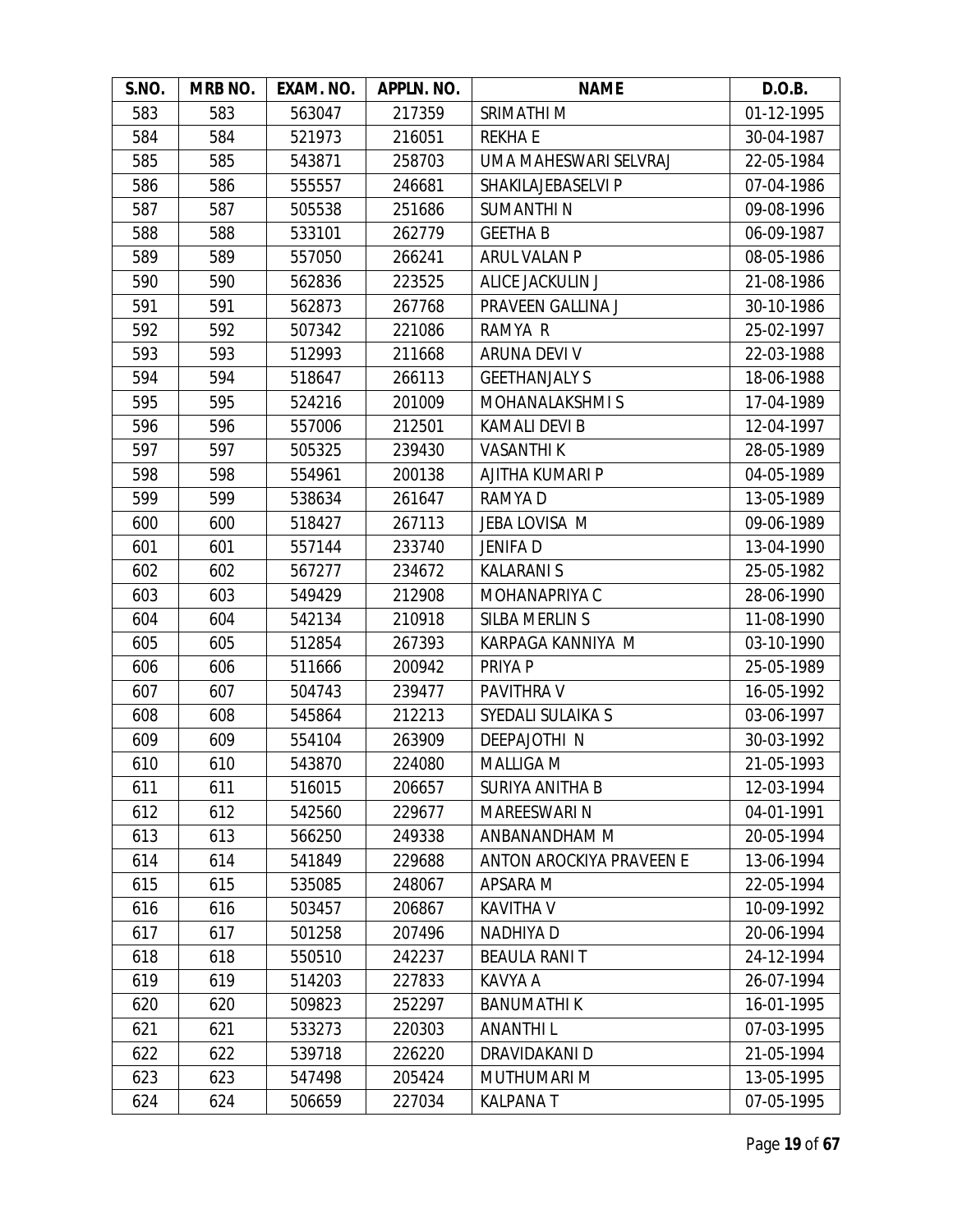| S.NO. | MRB NO. | EXAM. NO. | APPLN. NO. | <b>NAME</b>                  | D.O.B.     |
|-------|---------|-----------|------------|------------------------------|------------|
| 625   | 625     | 508437    | 213387     | <b>AASHAN</b>                | 20-06-1995 |
| 626   | 626     | 562370    | 238290     | <b>JAYALALITHA P</b>         | 25-06-1995 |
| 627   | 627     | 541862    | 210840     | <b>MUTHUMARIS</b>            | 03-07-1995 |
| 628   | 628     | 515036    | 252467     | <b>NAFIZA S</b>              | 04-05-1983 |
| 629   | 629     | 500141    | 230152     | <b>SURABI MOHAN</b>          | 10-12-1995 |
| 630   | 630     | 505580    | 233458     | <b>SANKARI S</b>             | 09-05-1996 |
| 631   | 631     | 561545    | 208568     | SANTHIYA B                   | 15-05-1994 |
| 632   | 632     | 519218    | 256869     | <b>KAVIKODI D</b>            | 27-12-1995 |
| 633   | 633     | 547741    | 259643     | <b>NANDHINI G</b>            | 22-02-1996 |
| 634   | 634     | 536469    | 227929     | <b>GAYATHRI RV</b>           | 24-04-1996 |
| 635   | 635     | 549102    | 208705     | <b>RANJITHAM G</b>           | 31-05-1994 |
| 636   | 636     | 562521    | 248694     | POOVARASI P                  | 06-06-1996 |
| 637   | 637     | 536074    | 208893     | <b>MARYNANDHINI S</b>        | 25-05-1996 |
| 638   | 638     | 544710    | 200009     | <b>MAHALAKSHMI V</b>         | 26-05-1996 |
| 639   | 639     | 540592    | 241992     | THIRUPPATHI KOKILA B         | 26-05-1996 |
| 640   | 640     | 548991    | 202850     | RATHEESWARI S                | 30-05-1996 |
| 641   | 641     | 502195    | 237698     | PUNNIYALAKSHMI V             | 15-04-1995 |
| 642   | 642     | 511150    | 256398     | SWATHI G                     | 02-08-1996 |
| 643   | 643     | 510196    | 203586     | POONGUZHALI T                | 05-06-1996 |
| 644   | 644     | 559224    | 230009     | <b>SELVI S</b>               | 12-06-1996 |
| 645   | 645     | 524940    | 272443     | PRIYADHARSINI V              | 09-02-1997 |
| 646   | 646     | 521444    | 217290     | <b>MUTHUKRISHNAN R</b>       | 05-07-1996 |
| 647   | 647     | 547929    | 202857     | <b>GEETHAR</b>               | 19-07-1996 |
| 648   | 648     | 543369    | 262148     | <b>RAJIVGANDHI R</b>         | 26-08-1996 |
| 649   | 649     | 523938    | 250522     | <b>KEERTHANAS</b>            | 27-08-1996 |
| 650   | 650     | 523226    | 236271     | SANDHYA T                    | 25-07-1995 |
| 651   | 651     | 523690    | 210272     | POOMANI <sub>R</sub>         | 24-04-1997 |
| 652   | 652     | 537894    | 241431     | KOWSALYA R                   | 10-01-1997 |
| 653   | 653     | 503546    | 212624     | KAVITHA S                    | 29-01-1997 |
| 654   | 654     | 547621    | 204158     | POONGODI K                   | 30-05-1996 |
| 655   | 655     | 516910    | 234715     | <b>INNISAIYA S</b>           | 20-05-1997 |
| 656   | 656     | 551357    | 268185     | <b>MARILAKSHMI P</b>         | 03-06-1997 |
| 657   | 657     | 562119    | 205977     | JANAPRIYA C R                | 26-05-1997 |
| 658   | 658     | 520485    | 246849     | <b>JAIBUNNISA SOWKATHALI</b> | 19-05-1986 |
| 659   | 659     | 543386    | 247261     | DHANA SURYA SALOMI J         | 04-07-1997 |
| 660   | 660     | 560876    | 225177     | ARUNA G                      | 10-06-1993 |
| 661   | 661     | 567539    | 212002     | DEEPAANJALI P                | 05-07-1997 |
| 662   | 662     | 555286    | 204821     | SELVISAROJA D                | 06-05-1965 |
| 663   | 663     | 500033    | 251295     | SANTHIYA C                   | 28-07-1997 |
| 664   | 664     | 552091    | 220470     | <b>MANONMANIT</b>            | 22-08-1996 |
| 665   | 665     | 547279    | 264120     | <b>REVATHIM</b>              | 10-04-1998 |
| 666   | 666     | 558473    | 214423     | RENJIS REEDA R               | 06-07-1979 |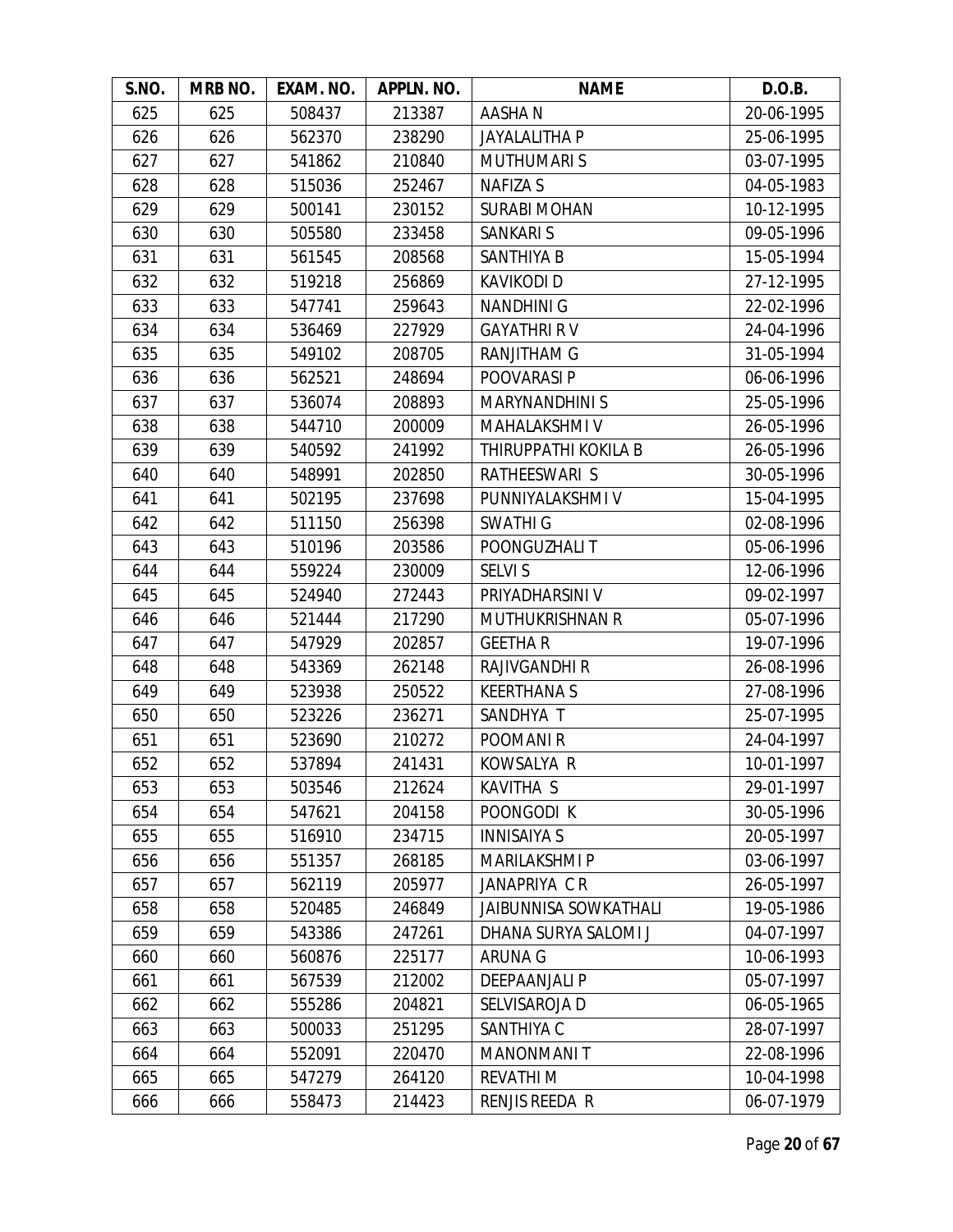| S.NO. | MRB NO. | EXAM. NO. | APPLN. NO. | <b>NAME</b>            | D.O.B.     |
|-------|---------|-----------|------------|------------------------|------------|
| 667   | 667     | 503467    | 246944     | PRABA K R              | 25-05-1977 |
| 668   | 668     | 545710    | 213256     | <b>SUMATHIS</b>        | 05-05-1984 |
| 669   | 669     | 524778    | 259908     | NIVETHA R              | 20-04-1997 |
| 670   | 670     | 506309    | 271556     | <b>LAKSHMIM</b>        | 05-06-1984 |
| 671   | 671     | 517754    | 274101     | <b>MARIE HENSELI M</b> | 25-01-1985 |
| 672   | 672     | 544285    | 263551     | <b>VIDHYA P</b>        | 03-02-1985 |
| 673   | 673     | 543445    | 242308     | PANDEESWARI A          | 08-04-1985 |
| 674   | 674     | 555851    | 233828     | SELVALAKSHMI S         | 01-03-1985 |
| 675   | 675     | 515959    | 266455     | RAMA A                 | 08-05-1985 |
| 676   | 676     | 513349    | 257536     | <b>VIJAYANANDHI S</b>  | 27-08-1985 |
| 677   | 677     | 513252    | 267535     | SIVAGAMI M             | 08-08-1985 |
| 678   | 678     | 551658    | 218395     | <b>SHALINI M</b>       | 29-05-1985 |
| 679   | 679     | 502672    | 258610     | SABITHA S              | 08-05-1997 |
| 680   | 680     | 540424    | 265084     | <b>ESWARIB</b>         | 10-03-1986 |
| 681   | 681     | 562466    | 212006     | NITHYA JAYARAM P       | 01-12-1986 |
| 682   | 682     | 512141    | 244580     | LAVANYA S              | 10-06-1987 |
| 683   | 683     | 523934    | 243266     | PRIYANKA S             | 22-05-1997 |
| 684   | 684     | 514899    | 252379     | <b>SUGANYA R</b>       | 15-03-1988 |
| 685   | 685     | 560820    | 206459     | SHARMILA A             | 10-10-1987 |
| 686   | 686     | 547683    | 270420     | EDWIN SWEETY G         | 24-03-1988 |
| 687   | 687     | 563883    | 243777     | KALISHWARAN M          | 15-04-1988 |
| 688   | 688     | 532856    | 201707     | AMMAN DEVI M           | 23-05-1988 |
| 689   | 689     | 520649    | 249440     | SIVAPRATHA R           | 20-08-1997 |
| 690   | 690     | 541082    | 253417     | <b>VALLIC</b>          | 16-05-1989 |
| 691   | 691     | 513398    | 264734     | <b>VINOTHINI N</b>     | 20-06-1988 |
| 692   | 692     | 553183    | 238104     | <b>JINIR</b>           | 04-03-1989 |
| 693   | 693     | 525375    | 242536     | <b>THARSHNA N</b>      | 03-06-1995 |
| 694   | 694     | 546358    | 267609     | SASI KUMAR G           | 23-06-1988 |
| 695   | 695     | 552685    | 237658     | <b>RATHIR</b>          | 29-03-1989 |
| 696   | 696     | 555921    | 265855     | <b>KRISHNAVENI M</b>   | 17-04-1989 |
| 697   | 697     | 563200    | 204763     | <b>HARINIS</b>         | 25-05-1989 |
| 698   | 698     | 501949    | 263253     | <b>GAYATHRIK</b>       | 11-01-1998 |
| 699   | 699     | 538055    | 256613     | KAVITAHA M             | 08-05-1991 |
| 700   | 700     | 540332    | 264472     | <b>VIJAYAKUMARI E</b>  | 05-05-1990 |
| 701   | 701     | 558177    | 207371     | SOORYAGAYATHRISS       | 28-11-1989 |
| 702   | 702     | 511287    | 243123     | <b>BHAVANIS</b>        | 30-11-1978 |
| 703   | 703     | 515575    | 202685     | <b>DINAKARAN J</b>     | 13-10-1989 |
| 704   | 704     | 532457    | 202711     | RAMYA M                | 05-06-1992 |
| 705   | 705     | 510374    | 201978     | <b>KIRUTHIKA S</b>     | 10-06-1992 |
| 706   | 706     | 541907    | 218157     | <b>SELVI M</b>         | 31-05-1994 |
| 707   | 707     | 547222    | 227263     | DEEPAJANSHI M          | 04-06-1993 |
| 708   | 708     | 514128    | 205139     | <b>REVATHIV</b>        | 04-06-1985 |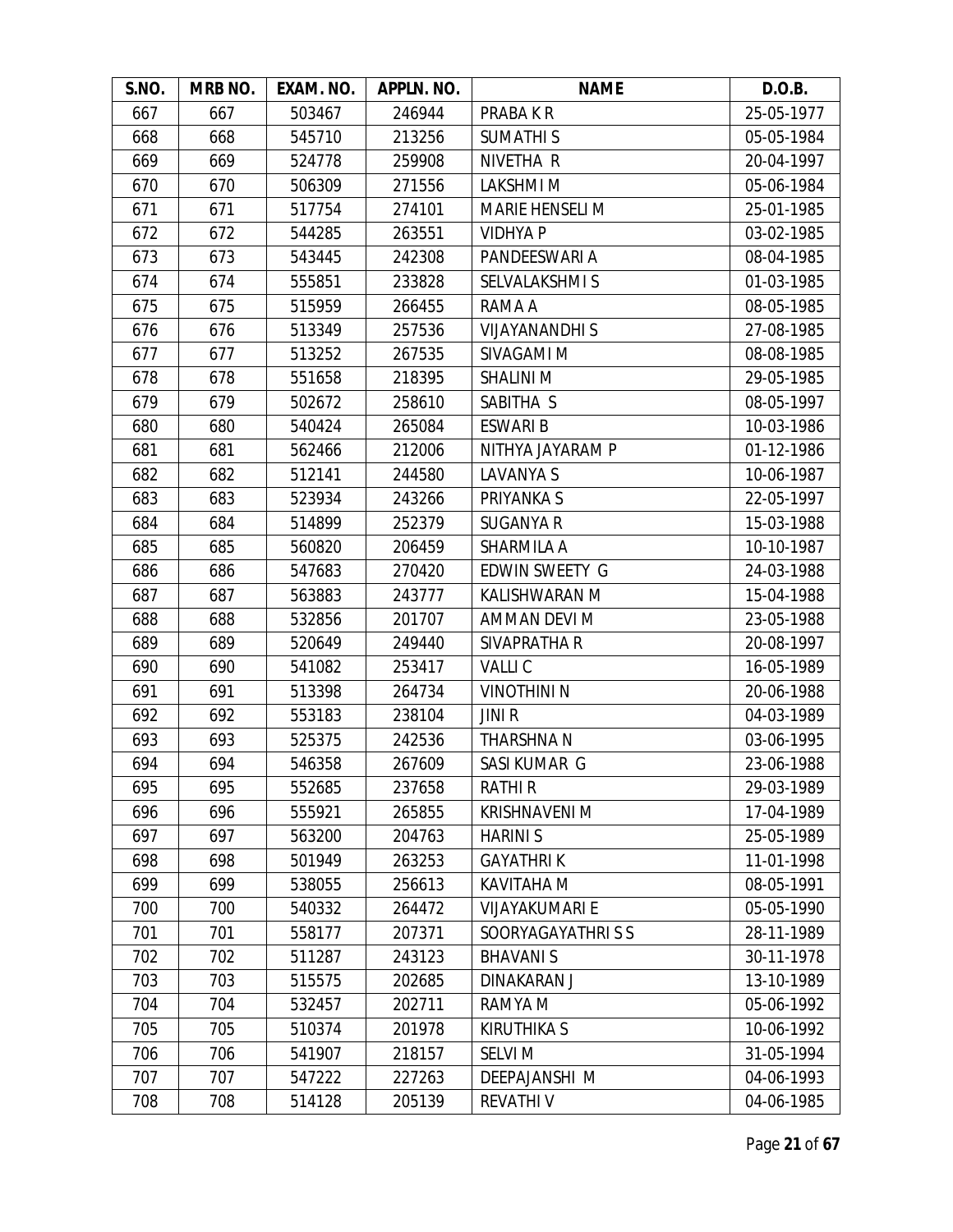| S.NO. | <b>MRB NO.</b> | EXAM. NO. | APPLN. NO. | <b>NAME</b>               | D.O.B.     |
|-------|----------------|-----------|------------|---------------------------|------------|
| 709   | 709            | 513490    | 206917     | <b>PUNITHA B</b>          | 01-01-1994 |
| 710   | 710            | 567057    | 231242     | NANDINI A                 | 17-06-1994 |
| 711   | 711            | 562224    | 208702     | <b>STEFFY GRAFHY S</b>    | 10-11-1993 |
| 712   | 712            | 507373    | 238243     | <b>VIJAYAROHINI G</b>     | 21-01-1986 |
| 713   | 713            | 519211    | 270352     | DEEPIKA K                 | 08-04-1994 |
| 714   | 714            | 519374    | 221540     | RAJIYA H                  | 23-05-1984 |
| 715   | 715            | 517290    | 236505     | ANANTHI A                 | 16-05-1994 |
| 716   | 716            | 511024    | 210724     | SRI KARISHMA T            | 17-03-1995 |
| 717   | 717            | 567903    | 209096     | KANAGAMANI V              | 18-06-1994 |
| 718   | 718            | 531881    | 217135     | <b>GOMATHIR</b>           | 14-11-1987 |
| 719   | 719            | 522026    | 271660     | SAKTHI SREE S             | 20-07-1994 |
| 720   | 720            | 562188    | 261484     | PETHUMUNIYAMMAL P         | 16-04-1995 |
| 721   | 721            | 518689    | 236428     | <b>J ASWINI</b>           | 28-07-1994 |
| 722   | 722            | 537388    | 247897     | SOWMIYA G                 | 12-05-1997 |
| 723   | 723            | 510156    | 250128     | <b>DEVIKA K</b>           | 28-07-1994 |
| 724   | 724            | 501314    | 257840     | DHANALAKSHMI B            | 21-05-1995 |
| 725   | 725            | 524084    | 268247     | <b>BALAKUMARAN P</b>      | 22-06-1995 |
| 726   | 726            | 554210    | 250267     | <b>MAHILADEVI S</b>       | 15-02-1996 |
| 727   | 727            | 521341    | 227986     | <b>KEERTHI G</b>          | 17-01-1997 |
| 728   | 728            | 522107    | 234513     | AKILA C                   | 08-06-1997 |
| 729   | 729            | 514278    | 232516     | SANGEETHA M               | 11-03-1996 |
| 730   | 730            | 523605    | 243495     | DIVYA BHARATHY D          | 31-05-1996 |
| 731   | 731            | 518538    | 243890     | <b>BANU J</b>             | 01-04-1988 |
| 732   | 732            | 539414    | 247359     | <b>SHOBANAK</b>           | 12-07-1997 |
| 733   | 733            | 515284    | 227778     | <b>NAVEENKUMARS</b>       | 14-05-1996 |
| 734   | 734            | 513440    | 259355     | <b>FLORA P</b>            | 05-06-1996 |
| 735   | 735            | 545648    | 237284     | MINU RESHMA M             | 25-08-1996 |
| 736   | 736            | 564596    | 227408     | POOJA NIVETHA S           | 05-03-1997 |
| 737   | 737            | 560923    | 210081     | <b>RANJITHAT</b>          | 03-06-1990 |
| 738   | 738            | 521329    | 238631     | <b>MS SUBHA S</b>         | 23-07-1997 |
| 739   | 739            | 547402    | 262377     | PACKIALAKSHMI B           | 25-05-1997 |
| 740   | 740            | 502005    | 272405     | RIYASALI U                | 05-02-1991 |
| 741   | 741            | 540621    | 218469     | <b>MEYEESWARI I</b>       | 02-05-1992 |
| 742   | 742            | 502962    | 259846     | SUGUNA D                  | 27-07-1997 |
| 743   | 743            | 535786    | 223438     | MONISHA R                 | 04-06-1997 |
| 744   | 744            | 505439    | 204888     | ROOBA P                   | 06-06-1997 |
| 745   | 745            | 560403    | 200920     | <b>KULANDAI THERESE S</b> | 06-01-1974 |
| 746   | 746            | 519127    | 242380     | JANCY JENITTA MARY C      | 17-06-1978 |
| 747   | 747            | 557774    | 202812     | YAMUNABHARATHI D          | 29-10-1992 |
| 748   | 748            | 511305    | 225323     | THIRUVALARSELVI S         | 04-05-1984 |
| 749   | 749            | 566285    | 210708     | DEEPA S                   | 20-03-1980 |
| 750   | 750            | 533279    | 254590     | MAHESWARI M               | 27-07-1994 |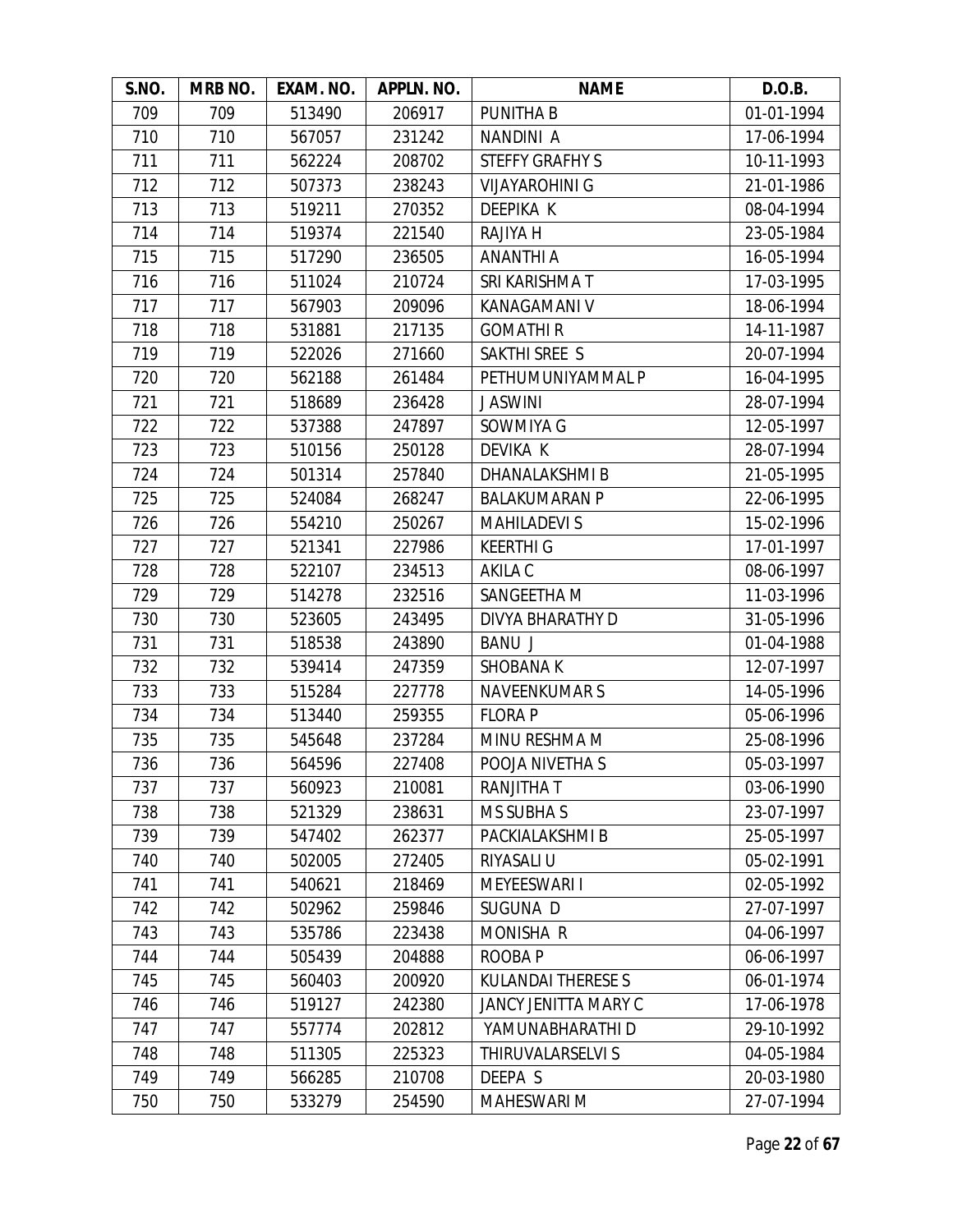| S.NO. | MRB NO. | EXAM. NO. | APPLN. NO. | <b>NAME</b>                               | D.O.B.     |
|-------|---------|-----------|------------|-------------------------------------------|------------|
| 751   | 751     | 546321    | 200932     | SUBBULAKSHMI B                            | 20-05-1980 |
| 752   | 752     | 565115    | 260346     | JAYALAKSHMI K R V                         | 28-05-1985 |
| 753   | 753     | 508278    | 250237     | <b>DEVIKA E</b>                           | 04-06-1980 |
| 754   | 754     | 519934    | 243390     | <b>VIJAYALAKSHMI R</b>                    | 14-06-1980 |
| 755   | 755     | 525729    | 211534     | <b>RENGILA S</b>                          | 17-04-1981 |
| 756   | 756     | 515348    | 209702     | <b>SUBASRIC</b>                           | 02-06-1982 |
| 757   | 757     | 515015    | 203608     | HARILAKSHMI K                             | 01-12-1985 |
| 758   | 758     | 541070    | 238037     | <b>SELVARANI S</b>                        | 05-05-1982 |
| 759   | 759     | 511876    | 213240     | RAJESWARI N                               | 02-06-1983 |
| 760   | 760     | 515143    | 201510     | RAGU M                                    | 20-04-1994 |
| 761   | 761     | 504728    | 239232     | <b>SARASU B</b>                           | 01-10-1987 |
| 762   | 762     | 562019    | 267587     | JACQULINE AMALA PUSHPAM S                 | 27-08-1984 |
| 763   | 763     | 509477    | 210952     | <b>VIJAYASARATHI N</b>                    | 22-02-1985 |
| 764   | 764     | 558818    | 205393     | PUNITHA JEBA MALAR A                      | 21-05-1985 |
| 765   | 765     | 566719    | 230159     | <b>MANIVANNAN S</b>                       | 11-01-1996 |
| 766   | 766     | 559083    | 250999     | MARY GADWIN M                             | 05-05-1988 |
| 767   | 767     | 561040    | 218382     | ANISHA S                                  | 30-05-1985 |
| 768   | 768     | 550793    | 215542     | <b>JEYA P</b>                             | 31-05-1985 |
| 769   | 769     | 564240    | 236433     | PRAKASH D                                 | 05-06-1988 |
| 770   | 770     | 557713    | 206701     | SWEETLIN PERSIA G                         | 24-02-1987 |
| 771   | 771     | 515652    | 230273     | ARPUTHARAJAJAYAVINITHA<br><b>DEVADHAS</b> | 13-09-1987 |
| 772   | 772     | 524267    | 272140     | SARAH BERYL KIRUPA J                      | 25-05-1988 |
| 773   | 773     | 555445    | 214259     | <b>MUTHUMARIK</b>                         | 09-03-1995 |
| 774   | 774     | 531020    | 217117     | <b>KEERTHANA N</b>                        | 06-12-1987 |
| 775   | 775     | 542226    | 218173     | <b>THARANIK</b>                           | 16-03-1996 |
| 776   | 776     | 507773    | 263009     | <b>VIDHYASHREE A</b>                      | 22-07-1988 |
| 777   | 777     | 535173    | 243250     | MERINA C M                                | 09-06-1988 |
| 778   | 778     | 531456    | 263130     | <b>MEENAKSHIK</b>                         | 11-05-1989 |
| 779   | 779     | 509330    | 233855     | <b>VINODHINI M</b>                        | 08-05-1997 |
| 780   | 780     | 564403    | 201854     | <b>GOWRIS</b>                             | 05-06-1989 |
| 781   | 781     | 553296    | 236409     | <b>ARCHANA R</b>                          | 28-05-1989 |
| 782   | 782     | 532660    | 211476     | <b>VIJAYALAKSHMI V</b>                    | 15-06-1989 |
| 783   | 783     | 536007    | 259520     | <b>ANITHA A</b>                           | 05-06-1990 |
| 784   | 784     | 551174    | 250054     | SOPHIA CHELLAM B                          | 24-07-1990 |
| 785   | 785     | 562640    | 265336     | ROOPHASREE B                              | 10-06-1997 |
| 786   | 786     | 501127    | 261013     | RADHA VENKATESAN                          | 20-10-1990 |
| 787   | 787     | 532753    | 202187     | <b>EZHILARASI S</b>                       | 30-08-1990 |
| 788   | 788     | 553882    | 225328     | <b>JEYA CHANDRA K</b>                     | 17-11-1990 |
| 789   | 789     | 511855    | 264949     | <b>KALAISELVI R</b>                       | 03-05-1993 |
| 790   | 790     | 547941    | 270257     | <b>ANTIHA M</b>                           | 09-01-1991 |
| 791   | 791     | 559119    | 230131     | LATHA A                                   | 15-03-1991 |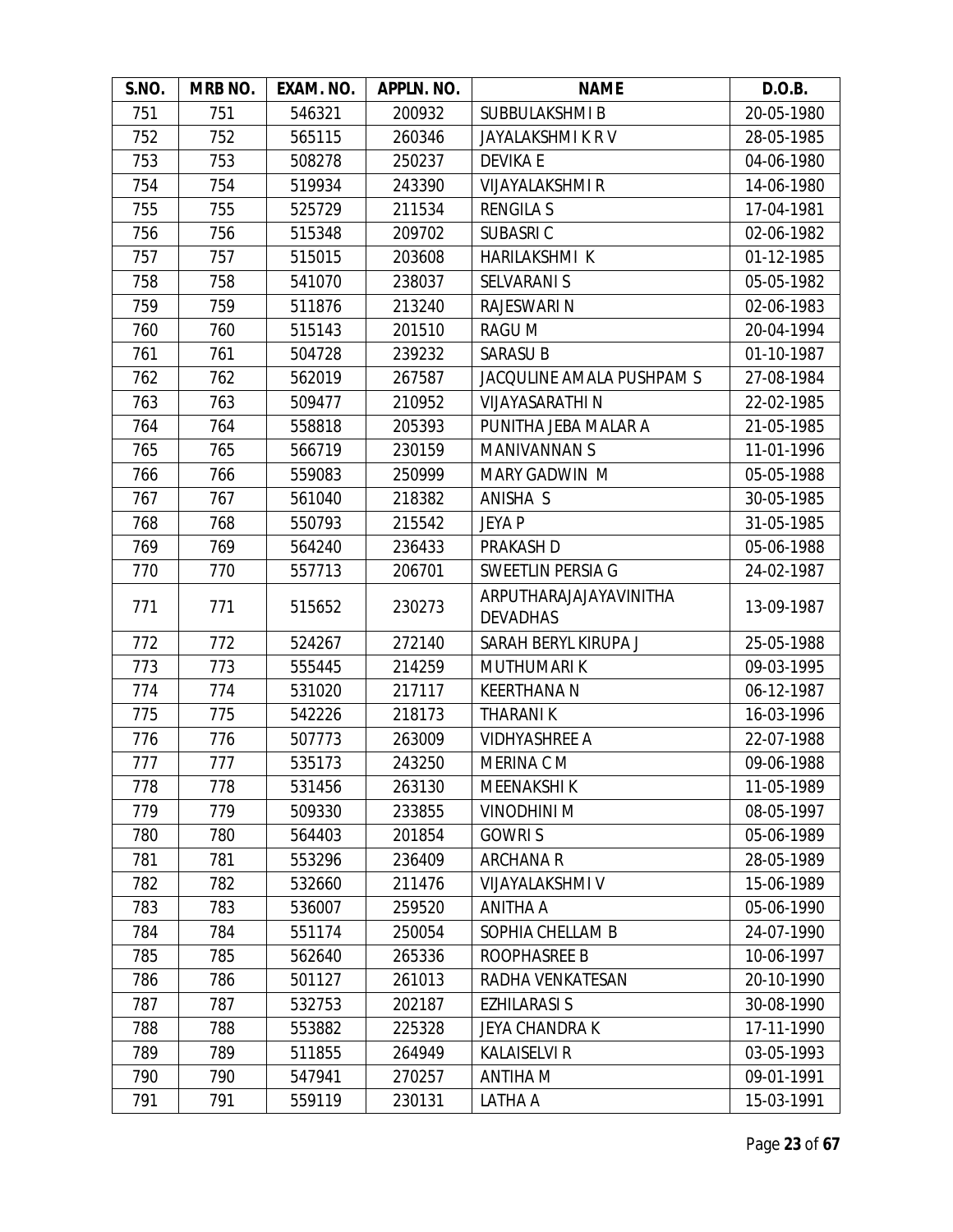| S.NO. | MRB NO. | EXAM. NO. | APPLN. NO. | <b>NAME</b>                   | D.O.B.     |
|-------|---------|-----------|------------|-------------------------------|------------|
| 792   | 792     | 540628    | 202533     | <b>LATHAP</b>                 | 31-05-1991 |
| 793   | 793     | 516240    | 262343     | <b>ATLIN LINNET K</b>         | 10-07-1991 |
| 794   | 794     | 562218    | 260316     | SARANYA V S                   | 20-08-1985 |
| 795   | 795     | 502393    | 209681     | <b>SUGANYA R</b>              | 15-07-1993 |
| 796   | 796     | 546614    | 221800     | MALARVIZHI G                  | 18-11-1992 |
| 797   | 797     | 534459    | 204463     | <b>MARY CHRISTINA A</b>       | 21-10-1991 |
| 798   | 798     | 506780    | 215372     | <b>SUGANYA KUMARI S</b>       | 04-11-1986 |
| 799   | 799     | 565960    | 236588     | RAVIKUMAR A                   | 16-07-1993 |
| 800   | 800     | 547943    | 254655     | <b>FATHIMA M</b>              | 26-05-1995 |
| 801   | 801     | 554520    | 251274     | ANCY D                        | 31-03-1993 |
| 802   | 802     | 534069    | 219754     | <b>SUGANYA M</b>              | 16-04-1993 |
| 803   | 803     | 530865    | 259179     | <b>DELPHIN GNANA FELCIA I</b> | 05-06-1993 |
| 804   | 804     | 523323    | 269068     | LENIYA M R                    | 29-09-1988 |
| 805   | 805     | 548152    | 204481     | PANDI SELVI J                 | 04-02-1994 |
| 806   | 806     | 544315    | 218433     | SRIMATHI K                    | 21-06-1993 |
| 807   | 807     | 516285    | 251053     | MUTHUKRISHNAN K               | 17-10-1993 |
| 808   | 808     | 515465    | 273442     | MATHUMATHI V                  | 02-10-1988 |
| 809   | 809     | 557022    | 217442     | <b>MUTHU VASUGI A</b>         | 25-11-1993 |
| 810   | 810     | 522530    | 255978     | SEENIVASAN P                  | 21-02-1994 |
| 811   | 811     | 524559    | 241785     | PRIYANKA B                    | 05-06-1994 |
| 812   | 812     | 520329    | 201010     | <b>KRISHNAPRIYA S</b>         | 25-04-1994 |
| 813   | 813     | 532425    | 206314     | SHANMUGAPRIYA V               | 22-02-1993 |
| 814   | 814     | 535945    | 204774     | <b>KEERTHIKA S</b>            | 10-05-1994 |
| 815   | 815     | 537341    | 229962     | <b>DURGAR</b>                 | 23-07-1994 |
| 816   | 816     | 543986    | 204127     | <b>MAHALAKSHMIS</b>           | 07-08-1994 |
| 817   | 817     | 516221    | 216919     | AMUL A                        | 10-06-1995 |
| 818   | 818     | 504761    | 201266     | MR LOGANATHAN S               | 11-01-1995 |
| 819   | 819     | 523876    | 243518     | <b>EZHILARASI S</b>           | 03-05-1995 |
| 820   | 820     | 521952    | 271341     | REHANABEGUM Z                 | 21-09-1997 |
| 821   | 821     | 510200    | 226047     | DHARANYA R                    | 21-07-1995 |
| 822   | 822     | 509112    | 215648     | <b>CHANDRALEKHA S</b>         | 01-02-1996 |
| 823   | 823     | 562842    | 224158     | MAGUDEESWARI M                | 27-06-1994 |
| 824   | 824     | 563359    | 228516     | NAMIN BELSHIYA M              | 24-09-1995 |
| 825   | 825     | 548261    | 230878     | <b>VISITHRA V</b>             | 24-10-1995 |
| 826   | 826     | 512274    | 215122     | YADHAVE N                     | 12-03-1996 |
| 827   | 827     | 523895    | 225126     | SUGANYA C M                   | 06-04-1993 |
| 828   | 828     | 523584    | 202394     | <b>SHAKILA T</b>              | 03-06-1996 |
| 829   | 829     | 525461    | 211264     | <b>MAHALAKSHMIK</b>           | 21-05-1996 |
| 830   | 830     | 538074    | 214769     | LAVANYA S                     | 05-06-1996 |
| 831   | 831     | 518650    | 213526     | <b>REKHAR</b>                 | 31-10-1996 |
| 832   | 832     | 519656    | 236945     | DEEPA N                       | 12-06-1996 |
| 833   | 833     | 502592    | 218481     | SUSIL SUNDAR D                | 17-10-1993 |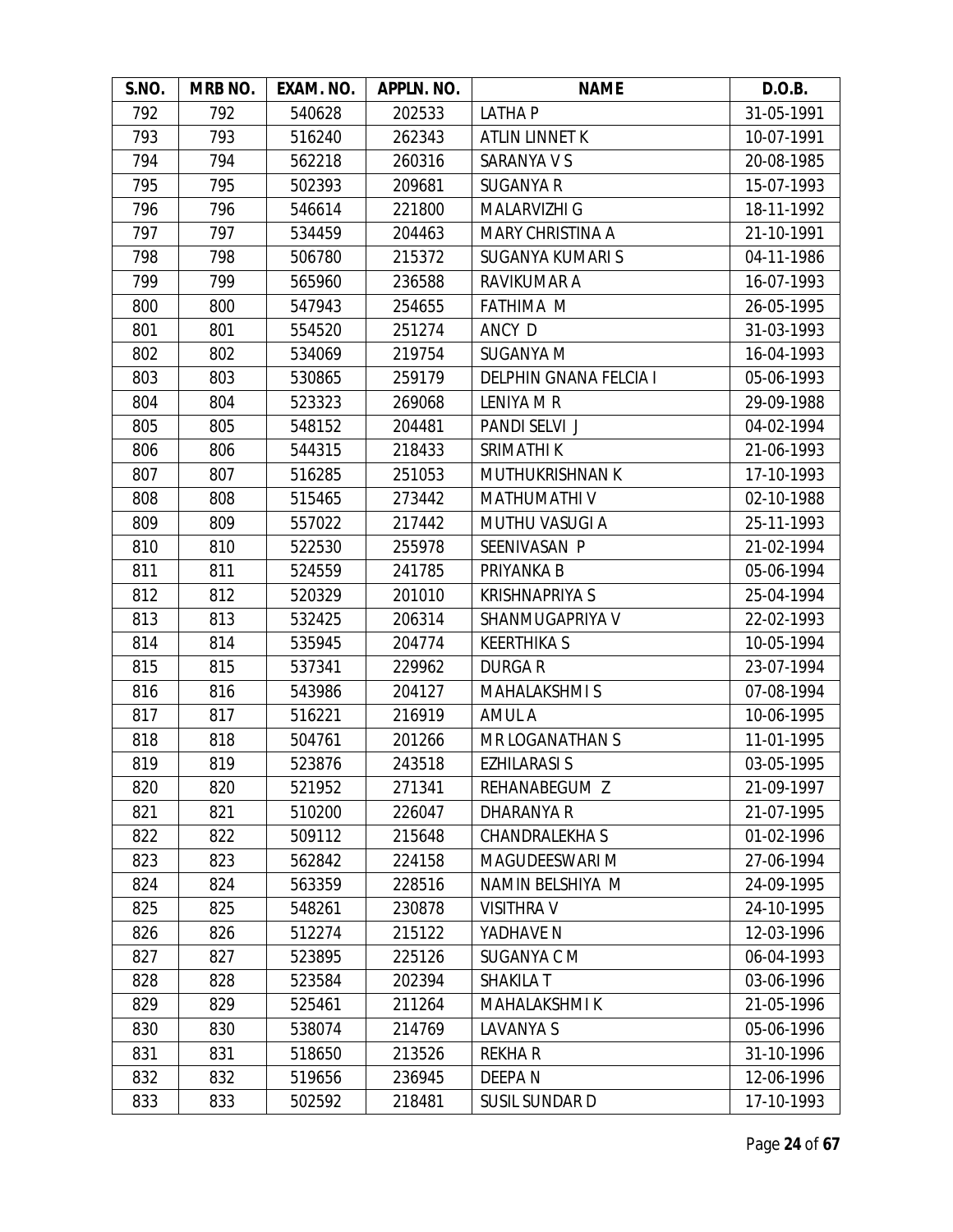| S.NO. | MRB NO. | EXAM. NO. | APPLN. NO. | <b>NAME</b>                | D.O.B.     |
|-------|---------|-----------|------------|----------------------------|------------|
| 834   | 834     | 514548    | 233402     | <b>KOTTEESWARI S</b>       | 28-11-1996 |
| 835   | 835     | 509420    | 225482     | <b>GAYATHRIP</b>           | 26-11-1996 |
| 836   | 836     | 511171    | 263557     | KALAI SELVI M              | 22-01-1997 |
| 837   | 837     | 537901    | 224625     | <b>ANBARASIS</b>           | 09-11-1993 |
| 838   | 838     | 516705    | 227392     | <b>BIRUNTHAR</b>           | 28-01-1997 |
| 839   | 839     | 522135    | 241018     | HEMAJOTHI S                | 23-01-1997 |
| 840   | 840     | 503782    | 261929     | PAVITHRA C                 | 25-01-1997 |
| 841   | 841     | 501748    | 234713     | <b>SNEKA A</b>             | 16-02-1997 |
| 842   | 842     | 549304    | 224729     | <b>BAKYALATHA B</b>        | 04-03-1997 |
| 843   | 843     | 512225    | 210683     | <b>NIVETHA S</b>           | 28-04-1994 |
| 844   | 844     | 513429    | 217761     | <b>BUVANESWARIS</b>        | 08-04-1997 |
| 845   | 845     | 507177    | 241043     | PANJALAI R                 | 06-03-1997 |
| 846   | 846     | 520640    | 206316     | <b>CHANDRUS</b>            | 02-06-1994 |
| 847   | 847     | 507564    | 226169     | <b>KAVIYA D</b>            | 27-05-1997 |
| 848   | 848     | 513239    | 267040     | <b>VISITHRAK</b>           | 02-06-1997 |
| 849   | 849     | 565152    | 243562     | MAYIL SELVAM S             | 21-06-1997 |
| 850   | 850     | 558081    | 259224     | <b>NASHRIYA BARVEEN SS</b> | 09-03-1995 |
| 851   | 851     | 516235    | 234073     | <b>SUMATHIM</b>            | 05-07-1997 |
| 852   | 852     | 562263    | 233561     | MONISHA S                  | 30-04-1996 |
| 853   | 853     | 546781    | 265611     | MUTHU MAHESWARI K          | 11-12-1997 |
| 854   | 854     | 547082    | 273906     | <b>RUBAK VIJAY G</b>       | 13-07-1997 |
| 855   | 855     | 539093    | 252445     | <b>MALATHIT</b>            | 23-07-1997 |
| 856   | 856     | 512390    | 225141     | <b>JANSIRANI B</b>         | 15-07-1994 |
| 857   | 857     | 543760    | 229750     | KOWSALYADEVI M             | 14-01-1998 |
| 858   | 858     | 548170    | 204956     | MARIA JEVITHA A            | 05-05-1998 |
| 859   | 859     | 561376    | 235923     | <b>GUNAVATHI A</b>         | 14-06-1979 |
| 860   | 860     | 517215    | 270992     | SRIVIDHYALAKSHMI T         | 20-06-1979 |
| 861   | 861     | 563974    | 246915     | <b>UMAMAHESWARI K</b>      | 04-05-1981 |
| 862   | 862     | 534564    | 220667     | ELAKIA N                   | 27-07-1994 |
| 863   | 863     | 506257    | 253876     | LEELAVATHI A               | 22-07-1984 |
| 864   | 864     | 541719    | 239467     | <b>JERINA MARY F</b>       | 31-08-1982 |
| 865   | 865     | 538543    | 214905     | <b>SANTHIR</b>             | 07-04-1984 |
| 866   | 866     | 567003    | 273991     | SATHYADEEPA P              | 01-08-1984 |
| 867   | 867     | 534326    | 216205     | SHEELA A                   | 27-11-1984 |
| 868   | 868     | 515574    | 222322     | SHINY JAFIAH P H           | 05-03-1986 |
| 869   | 869     | 561393    | 268398     | <b>JAYAPRAKASH R</b>       | 23-03-1984 |
| 870   | 870     | 506803    | 222939     | <b>REVATHI A</b>           | 20-03-1985 |
| 871   | 871     | 530241    | 226762     | <b>KANIMOZHI S</b>         | 06-05-1995 |
| 872   | 872     | 562579    | 239267     | NITHYA K                   | 08-12-1988 |
| 873   | 873     | 520850    | 214602     | <b>MENCY BENNINOLS</b>     | 03-04-1986 |
| 874   | 874     | 525181    | 256438     | SARASWATHI A T             | 13-06-1986 |
| 875   | 875     | 535627    | 220249     | NITHYA R                   | 12-05-1995 |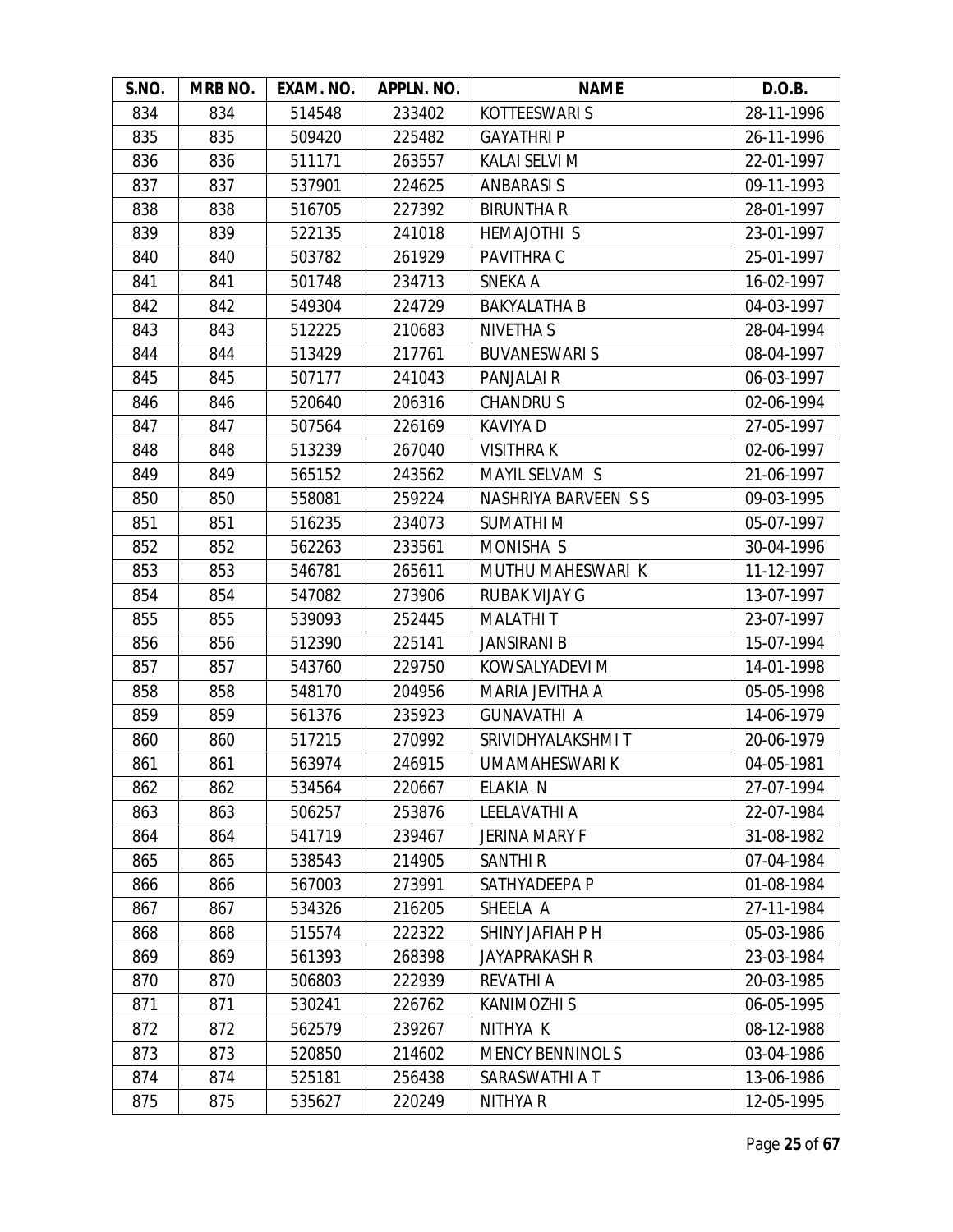| S.NO. | MRB NO. | EXAM. NO. | APPLN. NO. | <b>NAME</b>             | D.O.B.     |
|-------|---------|-----------|------------|-------------------------|------------|
| 876   | 876     | 515316    | 267993     | <b>PUNITHAT</b>         | 13-09-1989 |
| 877   | 877     | 511571    | 255803     | ZULAIKAZAINABBI A       | 04-04-1995 |
| 878   | 878     | 533242    | 201439     | MANJU VARTHINI T        | 28-10-1986 |
| 879   | 879     | 542869    | 205692     | <b>JENIFER RATHINAM</b> | 05-06-1987 |
| 880   | 880     | 546689    | 228235     | SAM EBENEZER G          | 21-06-1987 |
| 881   | 881     | 539639    | 264960     | SANTHI J                | 11-04-1996 |
| 882   | 882     | 514596    | 272051     | <b>KAVITHA G</b>        | 27-06-1990 |
| 883   | 883     | 565037    | 262073     | SRI MANJU V             | 10-02-1988 |
| 884   | 884     | 558042    | 214676     | LEENA J                 | 09-04-1988 |
| 885   | 885     | 541310    | 211677     | <b>KAVIYA V</b>         | 25-06-1997 |
| 886   | 886     | 503750    | 259876     | PAVITHRA S              | 31-05-1991 |
| 887   | 887     | 500984    | 241928     | RAMADEVI M              | 18-12-1988 |
| 888   | 888     | 519518    | 272092     | <b>GUNAVATHY E</b>      | 30-10-1988 |
| 889   | 889     | 514154    | 270194     | RAGHAVENDRAN N          | 25-02-1989 |
| 890   | 890     | 552607    | 234084     | SATHIYA SELVI S         | 24-05-1989 |
| 891   | 891     | 557556    | 215556     | JEEVA S                 | 07-08-1991 |
| 892   | 892     | 557691    | 262018     | JEENA W P               | 15-06-1989 |
| 893   | 893     | 561410    | 241859     | DIVYA D                 | 19-08-1989 |
| 894   | 894     | 532870    | 206903     | <b>KANIMOZHI R</b>      | 15-06-1996 |
| 895   | 895     | 543566    | 228401     | SANGEETHA G             | 06-05-1992 |
| 896   | 896     | 555727    | 208907     | PRIYA C                 | 08-11-1989 |
| 897   | 897     | 564591    | 221571     | <b>BEBY K</b>           | 27-04-1990 |
| 898   | 898     | 507777    | 210300     | <b>MAHESHWARI L</b>     | 09-05-1990 |
| 899   | 899     | 531973    | 235058     | AMUTHAVALLI A           | 02-06-1990 |
| 900   | 900     | 513306    | 211441     | <b>SHAINY M</b>         | 15-06-1996 |
| 901   | 901     | 500922    | 203131     | <b>MEENA G</b>          | 12-03-1993 |
| 902   | 902     | 513097    | 269940     | <b>LAKSHMIK</b>         | 04-06-1990 |
| 903   | 903     | 547589    | 201185     | <b>PAMELAGRACE K</b>    | 19-06-1990 |
| 904   | 904     | 560478    | 202925     | <b>ARUNAS</b>           | 26-11-1996 |
| 905   | 905     | 533988    | 252882     | <b>GOWTHAMI G</b>       | 27-04-1993 |
| 906   | 906     | 565309    | 246527     | YASMIN BANU M           | 16-02-1997 |
| 907   | 907     | 501774    | 219441     | <b>DEEPAJOTHIR</b>      | 10-07-1990 |
| 908   | 908     | 548120    | 235212     | PREETHIN NEGASTA S      | 20-05-1993 |
| 909   | 909     | 554001    | 216767     | <b>GOMATHIE</b>         | 09-07-1992 |
| 910   | 910     | 566989    | 255346     | SIVARANJANI N           | 19-04-1997 |
| 911   | 911     | 562875    | 220257     | MALARVIZHI M            | 04-06-1993 |
| 912   | 912     | 564892    | 224040     | PRABU M                 | 12-06-1993 |
| 913   | 913     | 506705    | 251264     | DHANASEKAR M            | 24-04-1992 |
| 914   | 914     | 530707    | 229783     | PRIYADHARSHINI R        | 20-03-1994 |
| 915   | 915     | 519076    | 249014     | RENUGA DEVI G           | 01-12-1993 |
| 916   | 916     | 513074    | 208686     | JAYANTHI P              | 11-06-1994 |
| 917   | 917     | 509542    | 238749     | <b>KARPAGAM V</b>       | 02-07-1993 |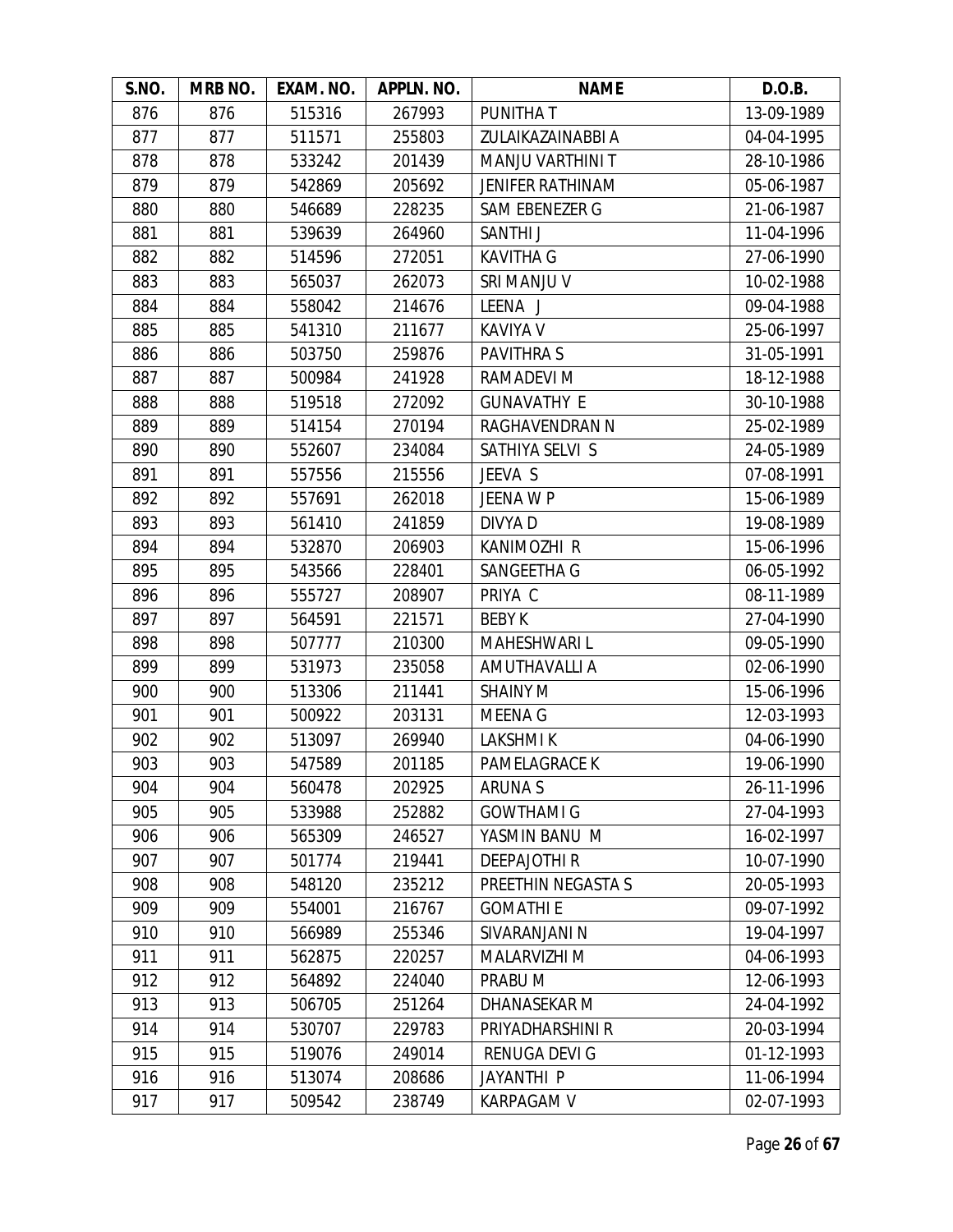| S.NO. | MRB NO. | EXAM. NO. | APPLN. NO. | <b>NAME</b>                     | D.O.B.     |
|-------|---------|-----------|------------|---------------------------------|------------|
| 918   | 918     | 545450    | 211503     | <b>VIJAYALAKSHMI G</b>          | 06-04-1994 |
| 919   | 919     | 519139    | 210427     | SINDHUJA D                      | 13-07-1987 |
| 920   | 920     | 538049    | 206603     | <b>GOWRISANKAR V</b>            | 17-01-1995 |
| 921   | 921     | 567703    | 248283     | <b>JAYAPRAKASH M</b>            | 01-07-1994 |
| 922   | 922     | 504618    | 241096     | JENEFABLESSING A                | 26-07-1994 |
| 923   | 923     | 565022    | 229546     | <b>KOWSALYA S</b>               | 13-05-1997 |
| 924   | 924     | 524793    | 250212     | SARANYA M                       | 20-03-1995 |
| 925   | 925     | 502003    | 209716     | SAVITHRI M                      | 30-07-1994 |
| 926   | 926     | 558080    | 222727     | KARBAGAM M                      | 20-11-1994 |
| 927   | 927     | 547714    | 211227     | <b>ANANTHA DEVIS</b>            | 20-04-1995 |
| 928   | 928     | 548956    | 237708     | <b>JOTHILAKSHMIN</b>            | 07-12-1994 |
| 929   | 929     | 521100    | 269908     | DEEPA C                         | 07-04-1979 |
| 930   | 930     | 523135    | 232263     | <b>BHAVANIK</b>                 | 01-05-1995 |
| 931   | 931     | 512991    | 230497     | <b>REKHAN</b>                   | 03-05-1995 |
| 932   | 932     | 554598    | 249001     | HYRUNE ZOHARA M V               | 15-09-1981 |
| 933   | 933     | 507294    | 259640     | <b>VIMALA S</b>                 | 24-06-1983 |
| 934   | 934     | 530244    | 255839     | SANGEETHA M                     | 02-06-1995 |
| 935   | 935     | 501822    | 247072     | <b>RANJITHA V</b>               | 11-05-1995 |
| 936   | 936     | 501101    | 246463     | <b>GNANAMMAL A</b>              | 07-06-1995 |
| 937   | 937     | 505450    | 200941     | <b>MEENA G</b>                  | 03-06-1995 |
| 938   | 938     | 505064    | 251031     | SHARMILA M                      | 29-08-1984 |
| 939   | 939     | 567256    | 233544     | SOUNDARIYA K                    | 06-06-1995 |
| 940   | 940     | 545894    | 202158     | <b>MERLINE INFANTA B</b>        | 30-12-1995 |
| 941   | 941     | 505483    | 208109     | ETTIYAMMA R                     | 23-06-1995 |
| 942   | 942     | 522421    | 210277     | JANSI RANI R                    | 20-06-1988 |
| 943   | 943     | 511632    | 234268     | <b>RAGAVIP</b>                  | 02-07-1995 |
| 944   | 944     | 516813    | 216879     | RAJALAKSHMI S                   | 30-08-1995 |
| 945   | 945     | 545135    | 244077     | <b>JESTINA MARY ELIZABETH J</b> | 19-01-1996 |
| 946   | 946     | 518807    | 233328     | <b>MALATHIM</b>                 | 01-02-1996 |
| 947   | 947     | 510771    | 210759     | DIVYA A                         | 28-02-1996 |
| 948   | 948     | 564618    | 239471     | PRIYA P                         | 13-04-1992 |
| 949   | 949     | 562997    | 231050     | SARASHWATHI K                   | 10-06-1996 |
| 950   | 950     | 505613    | 229180     | PARVATHAVARTHINI P              | 09-04-1996 |
| 951   | 951     | 507298    | 261019     | <b>ELAVARASI G</b>              | 15-05-1996 |
| 952   | 952     | 560227    | 201248     | <b>BALASUBRAMANIAN M</b>        | 14-11-1988 |
| 953   | 953     | 522366    | 234030     | <b>DHANALAKSHMII</b>            | 12-06-1996 |
| 954   | 954     | 548127    | 211232     | <b>RAJESWARI S</b>              | 23-05-1996 |
| 955   | 955     | 518233    | 206422     | PRIYANGA M                      | 27-05-1996 |
| 956   | 956     | 545108    | 233417     | THAMEJABANU S                   | 10-07-1984 |
| 957   | 957     | 512936    | 233014     | THENMOZHI S                     | 20-06-1996 |
| 958   | 958     | 525072    | 238331     | <b>VIJAYA T</b>                 | 20-09-1989 |
| 959   | 959     | 533286    | 247754     | <b>KOWSALYA S</b>               | 15-07-1996 |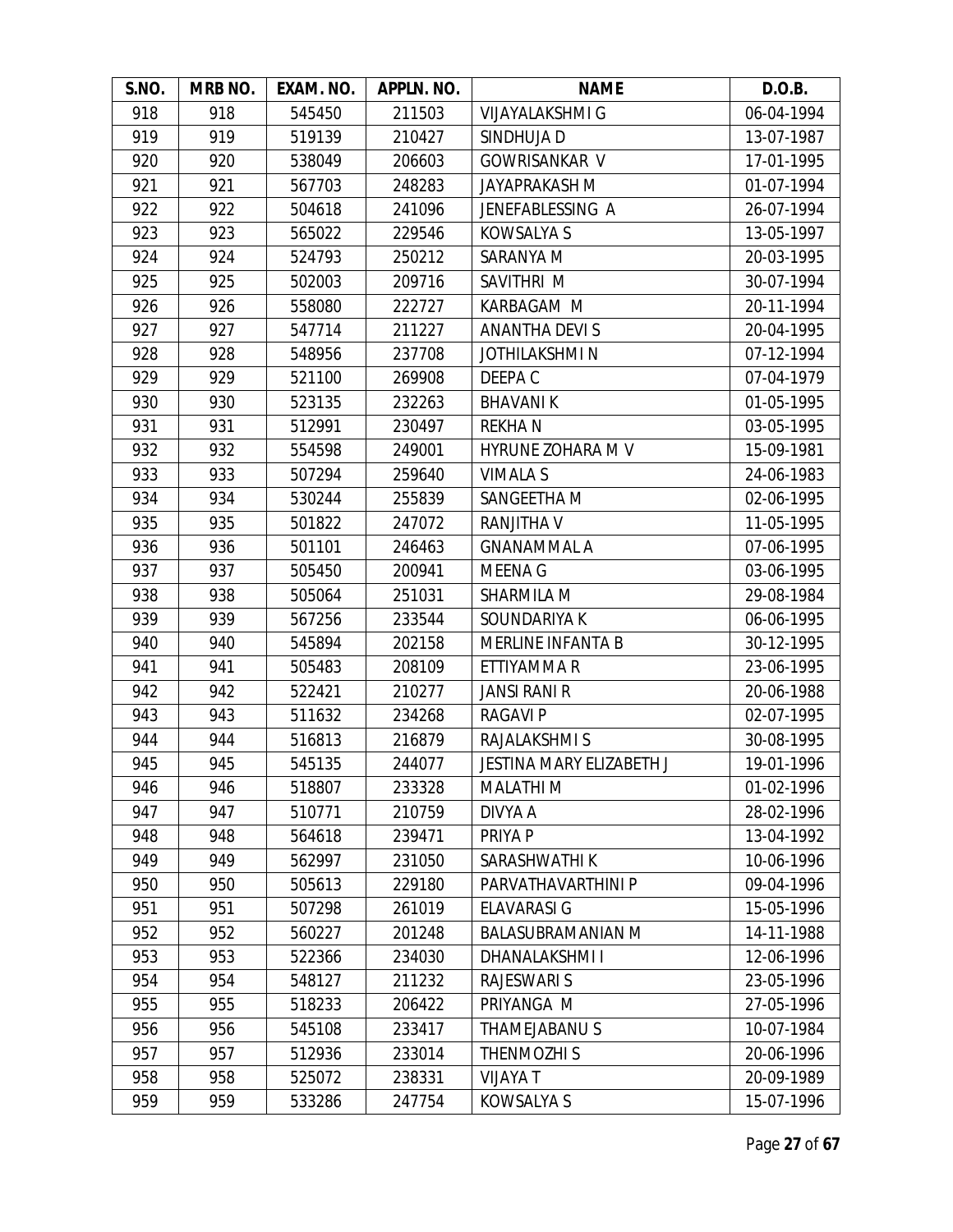| S.NO. | MRB NO. | EXAM. NO. | APPLN. NO. | <b>NAME</b>                    | D.O.B.     |
|-------|---------|-----------|------------|--------------------------------|------------|
| 960   | 960     | 511941    | 237654     | VIJAY M                        | 10-01-1997 |
| 961   | 961     | 507320    | 226514     | <b>JOHNDANIEL N</b>            | 21-07-1996 |
| 962   | 962     | 560362    | 248800     | <b>MANJULA S</b>               | 22-03-1997 |
| 963   | 963     | 518262    | 212606     | <b>KAVIYA S</b>                | 07-02-1997 |
| 964   | 964     | 511015    | 262599     | <b>CHITRA A</b>                | 14-04-1997 |
| 965   | 965     | 563072    | 217343     | MAHALAKSHMI V                  | 22-06-1995 |
| 966   | 966     | 546480    | 267984     | SELVA LINGESWARI M             | 10-05-1997 |
| 967   | 967     | 515850    | 267396     | RAMYA E                        | 05-06-1990 |
| 968   | 968     | 516367    | 210232     | ABIRAMI A                      | 03-06-1997 |
| 969   | 969     | 515358    | 220377     | <b>RIVEKA G</b>                | 12-05-1997 |
| 970   | 970     | 540527    | 214497     | PRIYA S                        | 03-06-1997 |
| 971   | 971     | 510694    | 208466     | <b>GEETHAK</b>                 | 02-10-1991 |
| 972   | 972     | 520613    | 223103     | ANUVA D                        | 15-06-1997 |
| 973   | 973     | 543962    | 216736     | PANDIKAMALI A                  | 04-06-1997 |
| 974   | 974     | 509257    | 238730     | VIRGINA SELVI D                | 06-06-1997 |
| 975   | 975     | 504604    | 252751     | JOTHI BAI T                    | 23-06-1968 |
| 976   | 976     | 516955    | 201330     | <b>BALASOUNDHARYA E</b>        | 19-06-1997 |
| 977   | 977     | 508917    | 242213     | <b>VIMALA P</b>                | 04-06-1994 |
| 978   | 978     | 518993    | 251019     | PRIYA B                        | 03-09-1997 |
| 979   | 979     | 517155    | 270561     | <b>IDA CHRISTABEL D</b>        | 12-04-1977 |
| 980   | 980     | 502458    | 215200     | SIVASANKARI S                  | 10-01-1998 |
| 981   | 981     | 517790    | 220707     | <b>SUGANYA S</b>               | 17-06-1995 |
| 982   | 982     | 561710    | 252099     | THANGAMANI M                   | 04-05-1981 |
| 983   | 983     | 544264    | 235373     | ROSELIN VASANTHA KUMARI K      | 01-04-1980 |
| 984   | 984     | 554512    | 256750     | MERLINE SUJA J                 | 29-05-1980 |
| 985   | 985     | 562476    | 216708     | <b>REKHAB</b>                  | 12-09-1980 |
| 986   | 986     | 513001    | 201594     | CARUNIA DEVAMITRI              | 18-08-1982 |
| 987   | 987     | 547600    | 239480     | <b>THILAGAVATHY S</b>          | 04-02-1995 |
| 988   | 988     | 552121    | 215799     | <b>HATTY EMERENCE AUSLIN S</b> | 10-05-1983 |
| 989   | 989     | 563146    | 241765     | SANGEETHA K                    | 13-04-1983 |
| 990   | 990     | 520002    | 208880     | MEENAKSHI C                    | 04-03-1996 |
| 991   | 991     | 565118    | 211772     | <b>SATHYAP</b>                 | 20-07-1983 |
| 992   | 992     | 512962    | 211158     | SIRAJ NISHA BARVEEN H          | 12-05-1987 |
| 993   | 993     | 511506    | 268622     | YAGA JEYANTHI M                | 30-04-1983 |
| 994   | 994     | 562411    | 250273     | <b>KAVITHA M</b>               | 10-05-1985 |
| 995   | 995     | 558162    | 250139     | <b>SUBBUTHAI S</b>             | 10-02-1984 |
| 996   | 996     | 525144    | 212674     | <b>MANJUR</b>                  | 14-03-1996 |
| 997   | 997     | 518443    | 270035     | <b>RENUKA DEVI R</b>           | 12-11-1984 |
| 998   | 998     | 517682    | 253333     | LAVANYA J                      | 02-10-1985 |
| 999   | 999     | 540217    | 239010     | MUTHU MEENAKSHI N              | 02-09-1986 |
| 1000  | 1000    | 508494    | 202179     | SATHIYAPRIYA N                 | 27-05-1988 |
| 1001  | 1001    | 530928    | 227540     | HEMALATHA A                    | 10-03-1987 |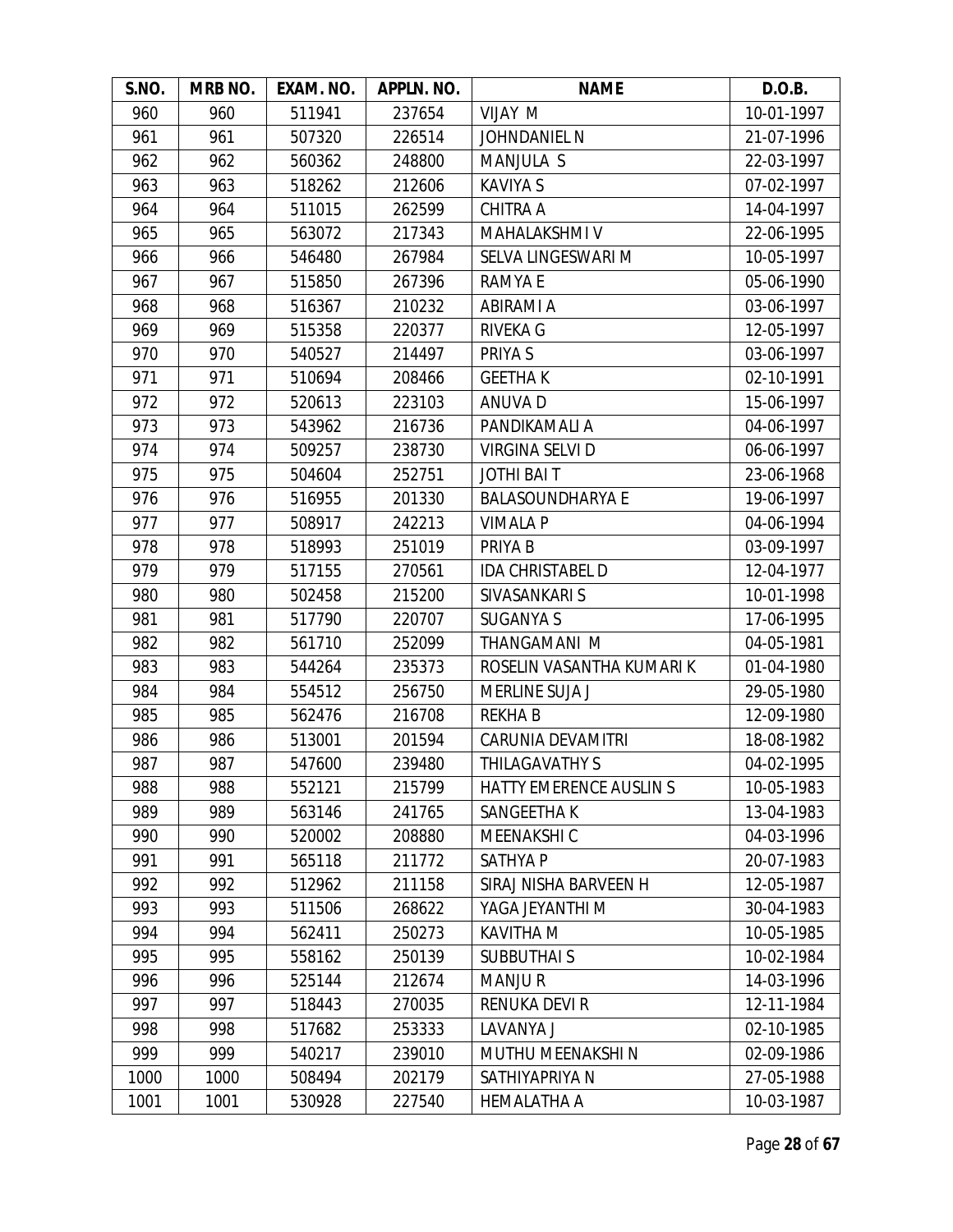| S.NO. | MRB NO. | EXAM. NO. | APPLN. NO. | <b>NAME</b>                               | D.O.B.     |
|-------|---------|-----------|------------|-------------------------------------------|------------|
| 1002  | 1002    | 505540    | 210164     | <b>KOMALA R</b>                           | 11-04-1987 |
| 1003  | 1003    | 552050    | 211809     | JOHNCY PRABHA M MANOHARAN                 | 22-12-1987 |
| 1004  | 1004    | 557527    | 257148     | <b>TAMILSELVI P</b>                       | 25-03-1988 |
| 1005  | 1005    | 535070    | 235842     | SASIKALA A                                | 10-05-1996 |
| 1006  | 1006    | 559433    | 261806     | <b>HELEN PRADHEEBAS</b>                   | 22-08-1989 |
| 1007  | 1007    | 550988    | 235511     | MADHUMITHA M                              | 03-04-1988 |
| 1008  | 1008    | 518182    | 202506     | <b>HEMALATHA A</b>                        | 04-04-1988 |
| 1009  | 1009    | 543623    | 206823     | <b>NALLARASI V</b>                        | 27-03-1993 |
| 1010  | 1010    | 562496    | 228087     | ANGELINE DIVYA N                          | 01-08-1988 |
| 1011  | 1011    | 550260    | 204505     | SHEEBA J                                  | 19-08-1988 |
| 1012  | 1012    | 550168    | 209464     | MOHAIDEEN FATHIMA N                       | 18-03-1995 |
| 1013  | 1013    | 524762    | 210091     | ALBEENA MARY B                            | 27-08-1988 |
| 1014  | 1014    | 546492    | 208673     | <b>MUTHU LAKSHMI K</b>                    | 15-05-1993 |
| 1015  | 1015    | 530560    | 257508     | <b>GOWSALYA G</b>                         | 09-05-1996 |
| 1016  | 1016    | 556624    | 227530     | SREE VIDHYA VR                            | 09-03-1989 |
| 1017  | 1017    | 565285    | 248065     | SELVI K                                   | 19-05-1989 |
| 1018  | 1018    | 508793    | 256511     | SATHIYA R                                 | 23-07-1989 |
| 1019  | 1019    | 517412    | 218582     | <b>BHUVANESWARI N</b>                     | 23-05-1996 |
| 1020  | 1020    | 519705    | 242598     | <b>SENGODI P</b>                          | 05-06-1993 |
| 1021  | 1021    | 557367    | 258050     | <b>ASHAP</b>                              | 15-10-1991 |
| 1022  | 1022    | 518042    | 261679     | <b>BARATHI M</b>                          | 31-07-1989 |
| 1023  | 1023    | 545574    | 218784     | JAYASEELI ARUL MARY S                     | 26-10-1991 |
| 1024  | 1024    | 519073    | 267932     | <b>ISABELLA NS</b>                        | 30-03-1990 |
| 1025  | 1025    | 550764    | 219458     | SIVA SANKARI M                            | 12-07-1996 |
| 1026  | 1026    | 567792    | 211661     | AMUTHA G                                  | 28-06-1993 |
| 1027  | 1027    | 511556    | 231131     | RADHALAKSHMIS                             | 09-04-1992 |
| 1028  | 1028    | 502418    | 202275     | <b>GOKULSL</b>                            | 04-05-1990 |
| 1029  | 1029    | 562991    | 234945     | <b>MAHALAKSHMI E</b>                      | 23-04-1997 |
| 1030  | 1030    | 524591    | 242763     | <b>MAHESWARI E</b>                        | 16-02-1994 |
| 1031  | 1031    | 564511    | 236856     | <b>SHALINI N</b>                          | 11-05-1992 |
| 1032  | 1032    | 555133    | 200399     | MARISELVAM V                              | 27-05-1993 |
| 1033  | 1033    | 555127    | 212678     | <b>JOHNCY K</b>                           | 04-06-1993 |
| 1034  | 1034    | 562420    | 230885     | <b>KERLY C JOHNSON</b>                    | 20-06-1991 |
| 1035  | 1035    | 532587    | 210788     | <b>KALAIYARASI A</b>                      | 15-04-1994 |
| 1036  | 1036    | 539022    | 209308     | <b>VIGNESHWARI V</b>                      | 26-06-1993 |
| 1037  | 1037    | 557424    | 238159     | SANTHYA T                                 | 19-11-1993 |
| 1038  | 1038    | 521987    | 250624     | THIRUVENGADAM P                           | 30-07-1996 |
| 1039  | 1039    | 508361    | 225905     | SATHIYAVATHI K                            | 06-05-1994 |
| 1040  | 1040    | 562700    | 273337     | ABRAHAMI JANE MAHALINGAM<br><b>SHEELA</b> | 29-11-1993 |
| 1041  | 1041    | 537944    | 224240     | JONES VENSILA M                           | 16-03-1994 |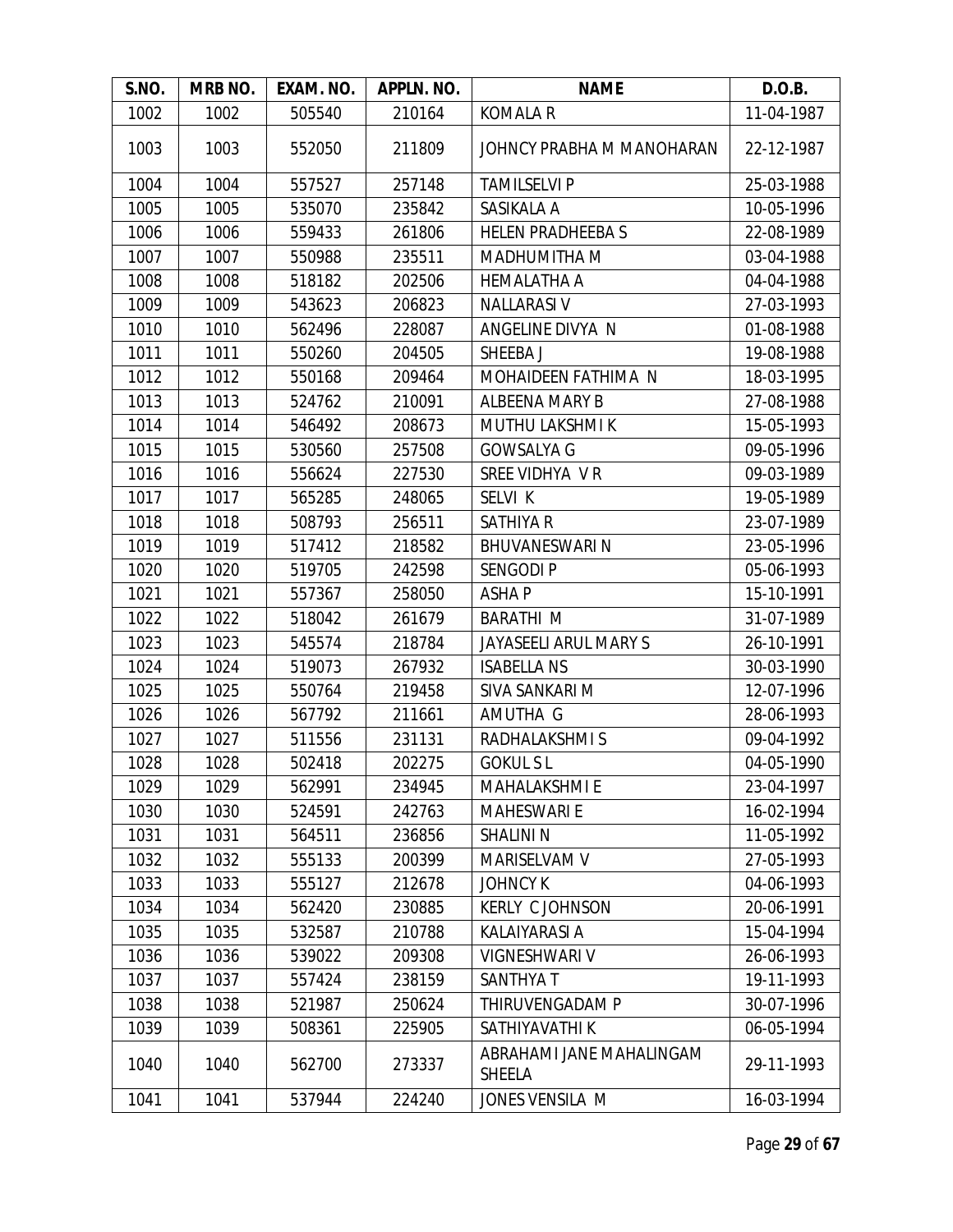| S.NO. | MRB NO. | EXAM. NO. | APPLN. NO. | <b>NAME</b>             | D.O.B.     |
|-------|---------|-----------|------------|-------------------------|------------|
| 1042  | 1042    | 523411    | 253772     | <b>SHABINA S</b>        | 02-05-1995 |
| 1043  | 1043    | 525554    | 272217     | THILAGAVATHI M          | 08-04-1994 |
| 1044  | 1044    | 501718    | 206949     | <b>JEEVITHA D</b>       | 23-07-1994 |
| 1045  | 1045    | 554962    | 225062     | <b>BANUMATHIM</b>       | 07-05-1994 |
| 1046  | 1046    | 541137    | 201090     | <b>AMBIKA G</b>         | 12-05-1994 |
| 1047  | 1047    | 531546    | 210200     | <b>VINOTHKUMARD</b>     | 23-04-1997 |
| 1048  | 1048    | 538115    | 218432     | <b>KALAISELVI S</b>     | 27-07-1994 |
| 1049  | 1049    | 544806    | 233161     | <b>NAGAJOTHI C</b>      | 15-05-1994 |
| 1050  | 1050    | 541661    | 239309     | KARISHMA KAMATCHI M R   | 10-06-1994 |
| 1051  | 1051    | 515615    | 201735     | ELIZABETH S             | 18-11-1994 |
| 1052  | 1052    | 508369    | 219100     | SIVASANKARI R           | 10-11-1994 |
| 1053  | 1053    | 565542    | 213076     | ABINAYA A               | 15-07-1997 |
| 1054  | 1054    | 522875    | 235951     | <b>JAYALAKSHMI E</b>    | 30-04-1995 |
| 1055  | 1055    | 532099    | 249999     | <b>BAKKIA LAKSHMI K</b> | 03-12-1994 |
| 1056  | 1056    | 563807    | 230942     | SAGUNTHALA S            | 03-05-1995 |
| 1057  | 1057    | 540945    | 209568     | <b>KARTHIKA S</b>       | 29-05-1995 |
| 1058  | 1058    | 547176    | 205007     | SABARIYA D              | 15-07-1995 |
| 1059  | 1059    | 536685    | 212755     | <b>NEELA P</b>          | 07-06-1995 |
| 1060  | 1060    | 542012    | 238534     | SUGANYA DEVI P          | 02-12-1995 |
| 1061  | 1061    | 515429    | 273115     | DHANALAKSHMI G          | 02-03-1997 |
| 1062  | 1062    | 535872    | 266605     | <b>SATHYA V</b>         | 09-06-1995 |
| 1063  | 1063    | 524213    | 228100     | <b>VENKATESAN A</b>     | 09-06-1981 |
| 1064  | 1064    | 536480    | 232583     | SARANYA M               | 18-06-1995 |
| 1065  | 1065    | 541516    | 217180     | <b>ESTHERSOPHIA P</b>   | 25-03-1996 |
| 1066  | 1066    | 522598    | 263462     | SASIKALA K              | 22-06-1995 |
| 1067  | 1067    | 518539    | 225268     | PRABHA M                | 21-07-1985 |
| 1068  | 1068    | 531759    | 239104     | PRIYADHARSHINI R        | 13-07-1995 |
| 1069  | 1069    | 532647    | 266557     | ANIS FATHIMA KANI A     | 03-06-1990 |
| 1070  | 1070    | 538118    | 235010     | <b>VINITHAK</b>         | 28-07-1995 |
| 1071  | 1071    | 511086    | 207341     | <b>AISHWARYA P</b>      | 14-06-1996 |
| 1072  | 1072    | 558207    | 272941     | SMILIN J                | 12-08-1995 |
| 1073  | 1073    | 553969    | 260896     | <b>MANGALAMBIKA B</b>   | 13-02-1987 |
| 1074  | 1074    | 539458    | 228360     | SHANMUGAPRIYA M         | 16-12-1995 |
| 1075  | 1075    | 500571    | 218269     | POOVARASI R             | 28-07-1996 |
| 1076  | 1076    | 548938    | 236528     | SAKTHI NARAYANI G       | 26-01-1996 |
| 1077  | 1077    | 560225    | 272889     | <b>KAVIPRIYA S</b>      | 08-02-1997 |
| 1078  | 1078    | 507411    | 203310     | MAHALAKSHMI J           | 02-02-1996 |
| 1079  | 1079    | 518331    | 250592     | SASIKALA R              | 03-03-1997 |
| 1080  | 1080    | 514517    | 214736     | <b>IRIN SHANTHA R</b>   | 12-02-1996 |
| 1081  | 1081    | 564081    | 218398     | <b>KIRUTHIGA R</b>      | 23-05-1997 |
| 1082  | 1082    | 565372    | 208791     | PAVITHRA K              | 13-04-1996 |
| 1083  | 1083    | 515263    | 239829     | <b>SEETHA S</b>         | 20-02-1988 |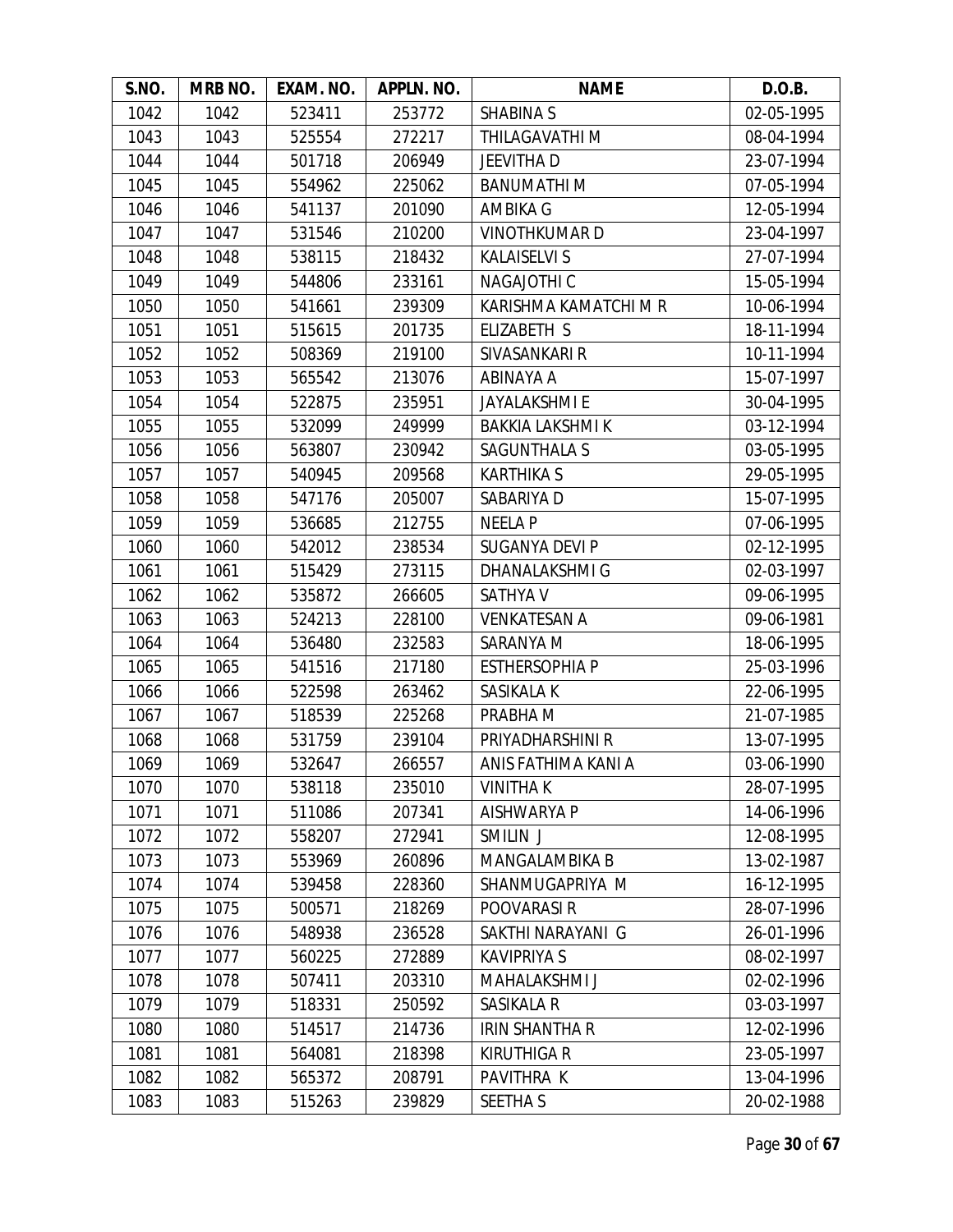| S.NO. | MRB NO. | EXAM. NO. | APPLN. NO. | <b>NAME</b>                          | D.O.B.     |
|-------|---------|-----------|------------|--------------------------------------|------------|
| 1084  | 1084    | 535598    | 226913     | <b>MALATHIS</b>                      | 07-05-1996 |
| 1085  | 1085    | 539008    | 214686     | <b>SUHASINIL</b>                     | 22-05-1996 |
| 1086  | 1086    | 541740    | 200279     | <b>MENAKA S</b>                      | 20-03-1990 |
| 1087  | 1087    | 545205    | 259869     | ERMINA M LEEMA M                     | 10-06-1996 |
| 1088  | 1088    | 502510    | 272393     | <b>KEERTHANA A</b>                   | 27-05-1997 |
| 1089  | 1089    | 509318    | 202427     | <b>SWETHAB</b>                       | 29-09-1996 |
| 1090  | 1090    | 530062    | 214719     | MANJULA<br>M                         | 05-06-1997 |
| 1091  | 1091    | 522539    | 220770     | KOWSALYA S                           | 26-10-1996 |
| 1092  | 1092    | 512513    | 261077     | SUVARNA M                            | 01-04-1991 |
| 1093  | 1093    | 511210    | 200756     | <b>GOMATHY E</b>                     | 28-11-1996 |
| 1094  | 1094    | 546647    | 207689     | YASOTHA N                            | 25-07-1997 |
| 1095  | 1095    | 536078    | 212147     | SRIMATHI R                           | 01-12-1996 |
| 1096  | 1096    | 567614    | 203090     | <b>ESWARIK</b>                       | 18-05-1991 |
| 1097  | 1097    | 546937    | 200225     | <b>ABARNAS</b>                       | 27-12-1996 |
| 1098  | 1098    | 542220    | 210214     | <b>JASMINE HAJIRA S</b>              | 08-04-1996 |
| 1099  | 1099    | 503783    | 205071     | ARTHY G                              | 25-03-1997 |
| 1100  | 1100    | 508736    | 220416     | PORKODI P                            | 12-05-1997 |
| 1101  | 1101    | 532797    | 216313     | AGALYA A                             | 13-04-1995 |
| 1102  | 1102    | 519939    | 270006     | <b>MAHALAKSHMI P</b>                 | 03-06-1997 |
| 1103  | 1103    | 521936    | 246939     | <b>SANGAVI B</b>                     | 26-07-1997 |
| 1104  | 1104    | 517892    | 265731     | ANUISTA RJ                           | 24-06-1997 |
| 1105  | 1105    | 535079    | 216340     | <b>THARANI R</b>                     | 30-07-1997 |
| 1106  | 1106    | 563751    | 272256     | SEETHALAKSHMIV                       | 15-04-1978 |
| 1107  | 1107    | 522022    | 262549     | <b>INDHUV</b>                        | 11-12-1997 |
| 1108  | 1108    | 553506    | 218622     | <b>REJINI N</b>                      | 14-06-1978 |
| 1109  | 1109    | 502991    | 218404     | <b>KALAIARASI S</b>                  | 28-04-1975 |
| 1110  | 1110    | 512065    | 255098     | DAVISALOMI R                         | 25-06-1980 |
| 1111  | 1111    | 516115    | 219382     | <b>MANIKANDAN S</b>                  | 15-05-1997 |
| 1112  | 1112    | 514558    | 218219     | AMUDHAVALLI K                        | 08-07-1980 |
| 1113  | 1113    | 546510    | 259834     | <b>MENAGA P</b>                      | 16-05-1981 |
| 1114  | 1114    | 516152    | 258080     | <b>KAVITHA R R</b>                   | 02-04-1981 |
| 1115  | 1115    | 567735    | 217358     | SANTHANALAKSHMI B                    | 27-06-1995 |
| 1116  | 1116    | 547403    | 271370     | ANITHA S                             | 02-06-1982 |
| 1117  | 1117    | 505781    | 246839     | <b>ANURADHA R</b>                    | 23-08-1981 |
| 1118  | 1118    | 550403    | 238778     | JERALD ANTRO GNANAM R                | 13-06-1983 |
| 1119  | 1119    | 515132    | 242916     | RANJITHAMANI K                       | 06-03-1984 |
| 1120  | 1120    | 554647    | 213308     | DELPHINE MALAR R                     | 08-05-1984 |
| 1121  | 1121    | 541225    | 232926     | SUNDARAMMAL M                        | 10-04-1996 |
| 1122  | 1122    | 549247    | 213159     | PONRANI DHARMALINGAM<br>DHARMALINGAM | 25-04-1986 |
| 1123  | 1123    | 504008    | 211166     | SARITHA G                            | 02-06-1984 |
| 1124  | 1124    | 504631    | 200759     | SHEERIN S                            | 18-09-1986 |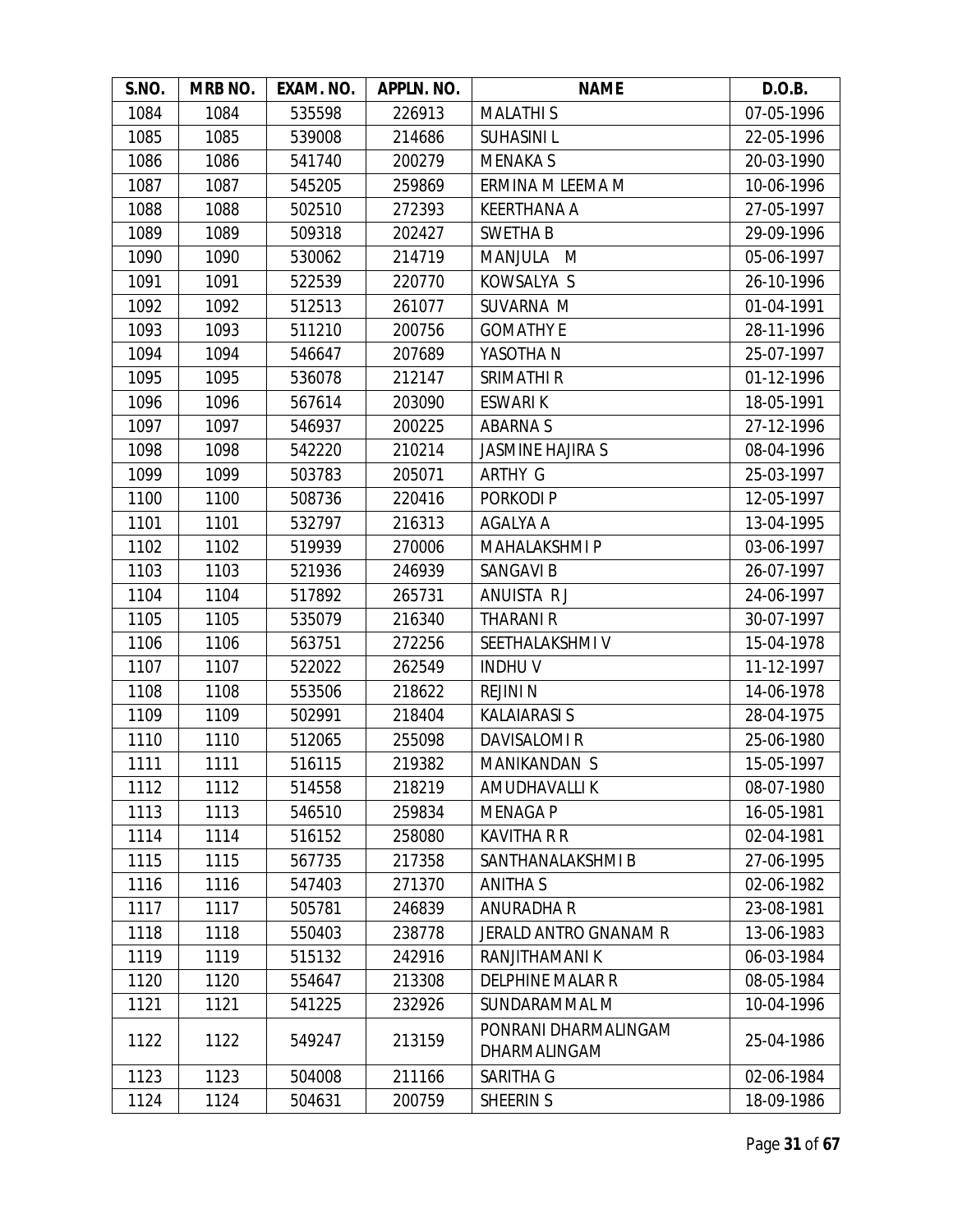| S.NO. | MRB NO. | EXAM. NO. | APPLN. NO. | <b>NAME</b>                | D.O.B.     |
|-------|---------|-----------|------------|----------------------------|------------|
| 1125  | 1125    | 566477    | 235179     | <b>KEERTHANA C</b>         | 30-04-1996 |
| 1126  | 1126    | 550479    | 206693     | PATTURAJA M                | 12-05-1987 |
| 1127  | 1127    | 515287    | 228648     | PRASANTH M N               | 13-05-1985 |
| 1128  | 1128    | 559488    | 244915     | <b>ANNIE LIGHT J</b>       | 05-09-1985 |
| 1129  | 1129    | 554249    | 263455     | SONIA V R                  | 30-07-1986 |
| 1130  | 1130    | 516008    | 246529     | <b>MARY GRACY P</b>        | 23-10-1986 |
| 1131  | 1131    | 562016    | 260505     | <b>SWATIT</b>              | 08-02-1997 |
| 1132  | 1132    | 552074    | 212414     | SAHAYA SILUVAI JESHIBA F   | 23-08-1988 |
| 1133  | 1133    | 519316    | 264764     | <b>FLORENCE VINOLIYA V</b> | 23-10-1986 |
| 1134  | 1134    | 506287    | 258752     | <b>RATHIGAT</b>            | 08-05-1997 |
| 1135  | 1135    | 509709    | 211260     | <b>REVATHY C</b>           | 20-06-1987 |
| 1136  | 1136    | 523524    | 264509     | <b>SATHYA V</b>            | 19-03-1990 |
| 1137  | 1137    | 541304    | 221407     | LOGANAYAKI A A             | 15-05-1988 |
| 1138  | 1138    | 567333    | 221023     | LAVANYA B                  | 21-12-1988 |
| 1139  | 1139    | 554549    | 213819     | SHAJITHA V                 | 08-01-1989 |
| 1140  | 1140    | 564420    | 258653     | <b>RAMYA P</b>             | 11-05-1987 |
| 1141  | 1141    | 518967    | 264312     | SURUTHI V                  | 01-04-1990 |
| 1142  | 1142    | 530829    | 264804     | <b>HEPHZIBAH A</b>         | 04-03-1990 |
| 1143  | 1143    | 555562    | 252566     | <b>MARY J</b>              | 04-05-1990 |
| 1144  | 1144    | 503772    | 238531     | SALINI R S                 | 18-06-1997 |
| 1145  | 1145    | 533033    | 230597     | <b>SUDHAK</b>              | 27-05-1990 |
| 1146  | 1146    | 514073    | 201418     | TAMILSELVI V               | 05-06-1991 |
| 1147  | 1147    | 532158    | 211846     | SATHIYA K                  | 22-06-1990 |
| 1148  | 1148    | 534849    | 203500     | <b>IMRAS BANU M</b>        | 27-04-1995 |
| 1149  | 1149    | 547273    | 225400     | SANTHANA VALLI M           | 20-02-1991 |
| 1150  | 1150    | 519057    | 242625     | NAGAVALLI S                | 18-06-1997 |
| 1151  | 1151    | 506433    | 242397     | ARULPRIYA G                | 20-05-1991 |
| 1152  | 1152    | 550715    | 260381     | PON ANUSUYA M              | 15-06-1991 |
| 1153  | 1153    | 535867    | 255547     | SARANYA D                  | 01-09-1991 |
| 1154  | 1154    | 563660    | 264250     | <b>BRINDHAP</b>            | 02-11-1991 |
| 1155  | 1155    | 517749    | 265013     | <b>USHARANI B</b>          | 28-12-1991 |
| 1156  | 1156    | 525722    | 262190     | PRIYADHARSHINI H           | 02-02-1992 |
| 1157  | 1157    | 503713    | 216935     | <b>SETHUPATHY R</b>        | 05-04-1994 |
| 1158  | 1158    | 549297    | 231008     | <b>ISABELLA R</b>          | 02-04-1992 |
| 1159  | 1159    | 524264    | 249113     | <b>ELAVARASI P</b>         | 10-03-1993 |
| 1160  | 1160    | 547660    | 221366     | SHERLYN MARIE T            | 17-04-1992 |
| 1161  | 1161    | 546250    | 232051     | <b>KARTHIKA R</b>          | 21-06-1992 |
| 1162  | 1162    | 522126    | 209767     | MOHANAPRIYA RV             | 26-06-1997 |
| 1163  | 1163    | 518806    | 202979     | MARY RANJITHAM A           | 29-12-1993 |
| 1164  | 1164    | 552640    | 200016     | NISHANTHI A                | 19-08-1992 |
| 1165  | 1165    | 546697    | 251964     | <b>MOHANA G</b>            | 02-05-1993 |
| 1166  | 1166    | 511034    | 233371     | <b>MANICKARASI H</b>       | 15-06-1993 |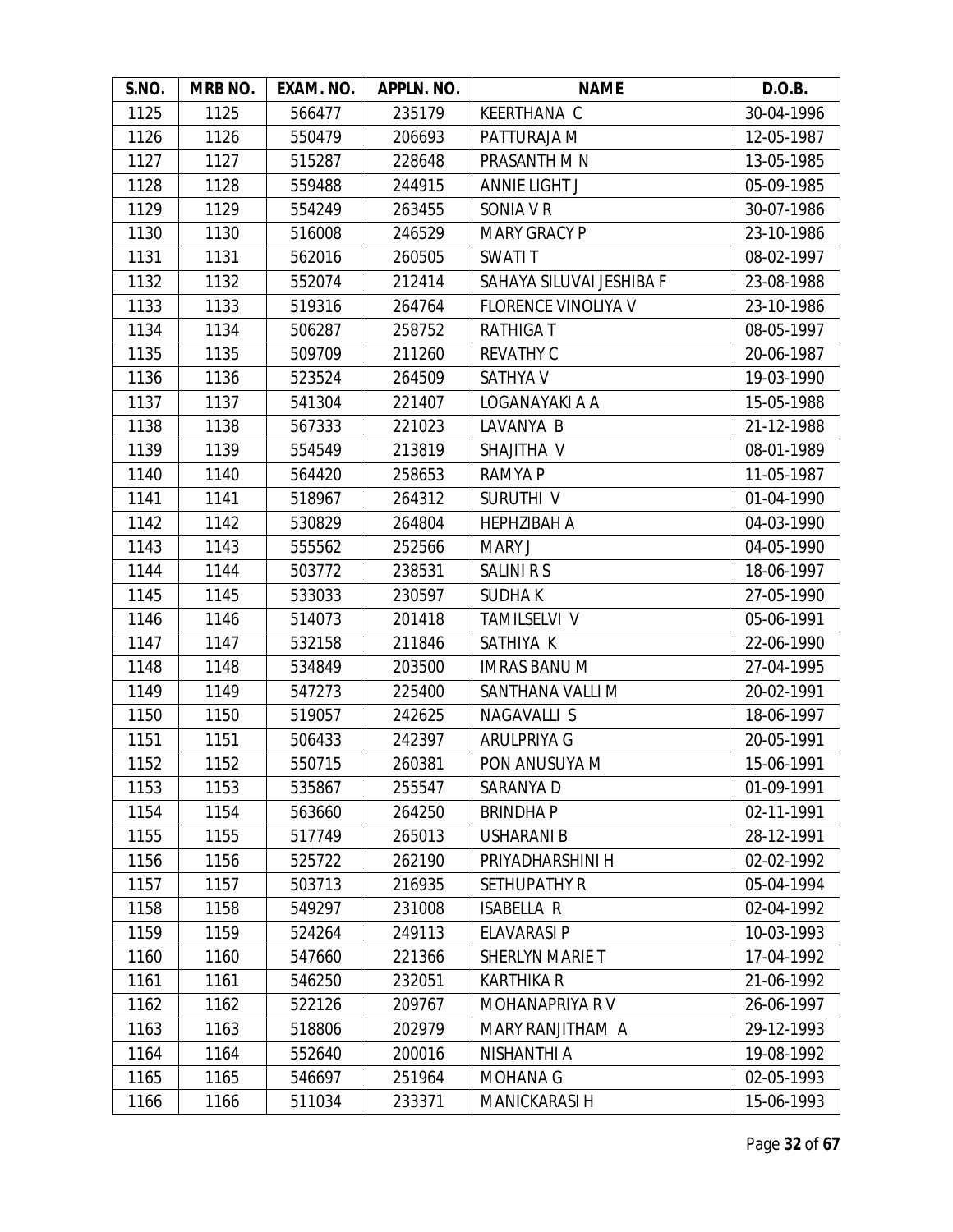| S.NO. | MRB NO. | EXAM. NO. | APPLN. NO. | <b>NAME</b>            | D.O.B.     |
|-------|---------|-----------|------------|------------------------|------------|
| 1167  | 1167    | 562604    | 264981     | <b>SUJITHAN</b>        | 29-12-1993 |
| 1168  | 1168    | 548898    | 263230     | <b>MUTHUMARIS</b>      | 09-04-1981 |
| 1169  | 1169    | 557259    | 233498     | MUTHU SANKARI A        | 09-04-1994 |
| 1170  | 1170    | 555544    | 221024     | MONICKA STEFFI J       | 01-02-1994 |
| 1171  | 1171    | 567288    | 202760     | BANUMATHI CHINNADURAI  | 08-03-1994 |
| 1172  | 1172    | 566742    | 227746     | SHANMUGAPRIYA P        | 24-07-1993 |
| 1173  | 1173    | 507716    | 208489     | KANIMOZHI C            | 16-04-1994 |
| 1174  | 1174    | 507803    | 257092     | <b>MENAKA S</b>        | 18-05-1994 |
| 1175  | 1175    | 566208    | 257822     | THAMIZHELAKKIYA V      | 08-06-1994 |
| 1176  | 1176    | 530581    | 235913     | KANMANI A              | 14-06-1994 |
| 1177  | 1177    | 513166    | 207690     | YOGANANDHAM S          | 17-04-1994 |
| 1178  | 1178    | 500219    | 201566     | USHA A                 | 16-03-1986 |
| 1179  | 1179    | 503039    | 266425     | PRIYA K                | 20-12-1994 |
| 1180  | 1180    | 537866    | 252792     | LAVANYA V              | 13-12-1994 |
| 1181  | 1181    | 507226    | 226011     | LAVANYA S              | 14-01-1995 |
| 1182  | 1182    | 508384    | 242568     | AGALYA S               | 21-06-1986 |
| 1183  | 1183    | 542846    | 232973     | <b>BIRUNDHA V</b>      | 13-04-1995 |
| 1184  | 1184    | 563525    | 273900     | <b>FARZANA FARIN C</b> | 19-02-1997 |
| 1185  | 1185    | 533573    | 222045     | <b>BEULA I</b>         | 13-03-1995 |
| 1186  | 1186    | 516558    | 259625     | <b>JANSI RANI J</b>    | 24-03-1995 |
| 1187  | 1187    | 548000    | 236472     | ABINAYA A              | 20-04-1995 |
| 1188  | 1188    | 507534    | 266022     | <b>ARUNA A</b>         | 09-03-1987 |
| 1189  | 1189    | 532559    | 219547     | PRITHIBA M             | 24-04-1995 |
| 1190  | 1190    | 541383    | 213056     | <b>GOWREESWARI M</b>   | 05-05-1995 |
| 1191  | 1191    | 523950    | 266945     | <b>BISLY V MATHEW</b>  | 23-04-1995 |
| 1192  | 1192    | 517080    | 219952     | NIROSHA M              | 11-05-1990 |
| 1193  | 1193    | 530530    | 240923     | <b>VINITHA S</b>       | 20-05-1995 |
| 1194  | 1194    | 536149    | 239453     | LOGESWARI N            | 10-06-1995 |
| 1195  | 1195    | 536111    | 211256     | <b>SUSEELA N K</b>     | 09-10-1995 |
| 1196  | 1196    | 548708    | 209230     | <b>SUBASHINI B</b>     | 17-10-1995 |
| 1197  | 1197    | 560197    | 243904     | LAVANYA V              | 28-11-1995 |
| 1198  | 1198    | 509019    | 204115     | SARASWATHI S           | 25-11-1991 |
| 1199  | 1199    | 536559    | 229315     | SABILA C               | 14-04-1996 |
| 1200  | 1200    | 513575    | 266201     | <b>GAJALAKSHMI S</b>   | 28-02-1996 |
| 1201  | 1201    | 547693    | 242791     | SATHYA P               | 10-04-1996 |
| 1202  | 1202    | 551616    | 216966     | <b>MUTHUSELVI M</b>    | 13-05-1996 |
| 1203  | 1203    | 535225    | 217772     | <b>KAMUGAYI R</b>      | 15-05-1996 |
| 1204  | 1204    | 567947    | 239112     | SIRAJDEEN A            | 03-07-1996 |
| 1205  | 1205    | 567060    | 202565     | MAHESHWARI A           | 28-05-1996 |
| 1206  | 1206    | 524600    | 202389     | <b>SUDARVIZHI S</b>    | 26-07-1996 |
| 1207  | 1207    | 549555    | 215375     | <b>RAJATHIS</b>        | 27-06-1995 |
| 1208  | 1208    | 502798    | 231947     | <b>SUMITHRA S</b>      | 01-06-1996 |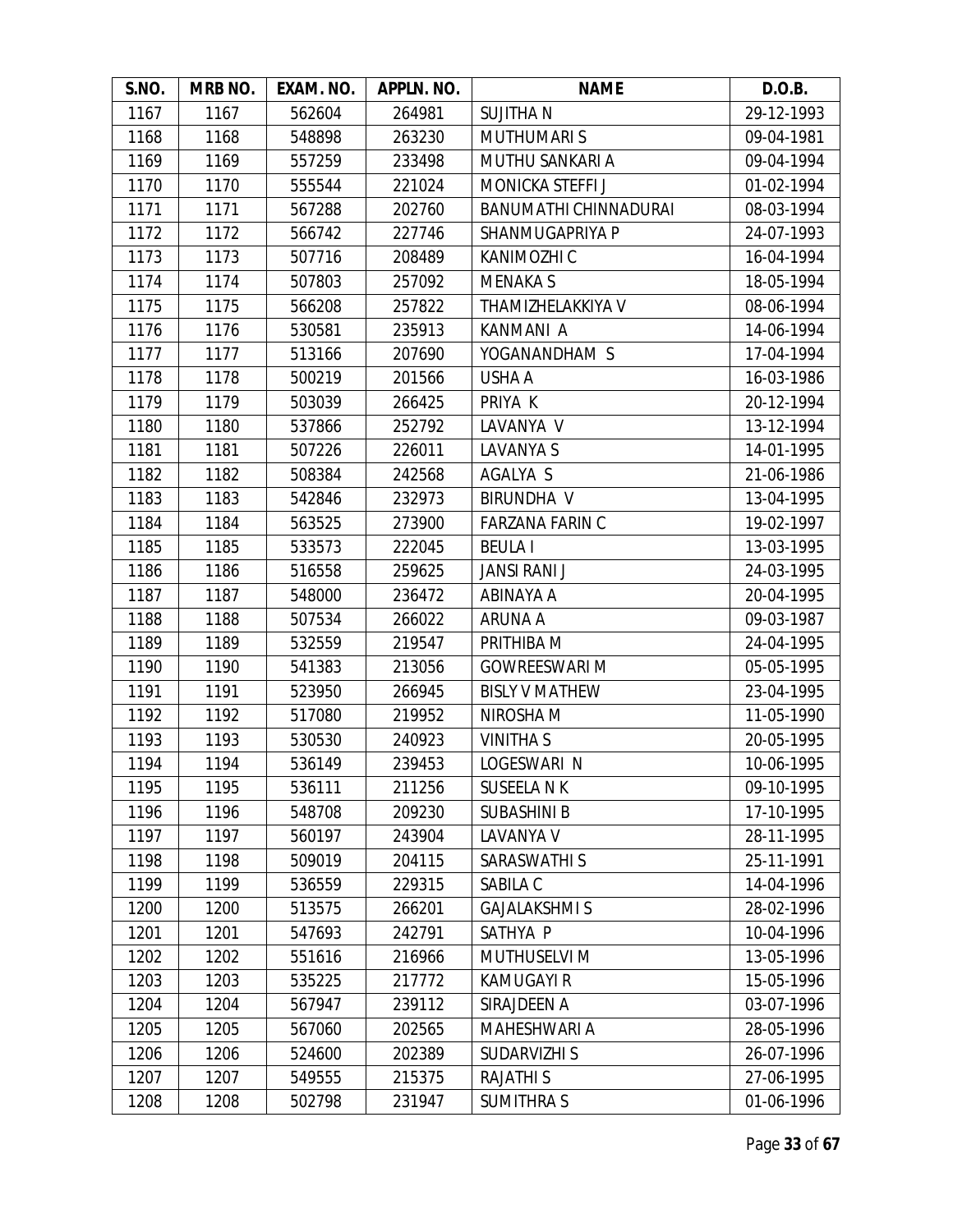| S.NO. | MRB NO. | EXAM. NO. | APPLN. NO. | <b>NAME</b>                | D.O.B.     |
|-------|---------|-----------|------------|----------------------------|------------|
| 1209  | 1209    | 556506    | 228830     | <b>ANISHA S</b>            | 02-06-1996 |
| 1210  | 1210    | 517065    | 256266     | ANITHA C                   | 05-06-1996 |
| 1211  | 1211    | 534249    | 223888     | SUGANYA T                  | 02-01-1993 |
| 1212  | 1212    | 524043    | 222684     | JANANI M                   | 10-05-1997 |
| 1213  | 1213    | 518769    | 216295     | SANTHIYA R                 | 10-07-1996 |
| 1214  | 1214    | 502940    | 215051     | RAJABHARATHI A             | 15-07-1996 |
| 1215  | 1215    | 563725    | 269128     | <b>JENIFER A</b>           | 19-07-1996 |
| 1216  | 1216    | 511263    | 201267     | <b>GAYATHRI A</b>          | 20-07-1996 |
| 1217  | 1217    | 558922    | 230598     | THANGAMUNIAMMAL M          | 18-10-1993 |
| 1218  | 1218    | 522374    | 228872     | <b>SUGANTHIK</b>           | 10-05-1997 |
| 1219  | 1219    | 536221    | 241925     | <b>VANAROJAT</b>           | 23-07-1996 |
| 1220  | 1220    | 518549    | 215595     | ASHTALAKSHMI A             | 16-11-1996 |
| 1221  | 1221    | 551328    | 233343     | <b>SUSITHRAP</b>           | 17-01-1994 |
| 1222  | 1222    | 518100    | 221588     | MEENA CHANDRA BOSE         | 12-06-1997 |
| 1223  | 1223    | 566387    | 200639     | SARANYA M                  | 18-12-1996 |
| 1224  | 1224    | 539026    | 219409     | MICHAELANTONY W            | 12-12-1996 |
| 1225  | 1225    | 522639    | 235658     | <b>JEMIMAH J</b>           | 27-12-1996 |
| 1226  | 1226    | 514071    | 259510     | PABITHA S                  | 05-03-1994 |
| 1227  | 1227    | 551153    | 240377     | <b>KAVIMANI S</b>          | 28-08-1997 |
| 1228  | 1228    | 541365    | 209412     | MANJULAVAAHENI VP          | 26-02-1997 |
| 1229  | 1229    | 523333    | 210593     | SHAKINAPAULIN D            | 03-01-1997 |
| 1230  | 1230    | 547638    | 240509     | PRIYANKA R                 | 28-07-1994 |
| 1231  | 1231    | 562099    | 273129     | <b>UMADEVIK</b>            | 28-10-1997 |
| 1232  | 1232    | 503343    | 262222     | <b>JACKULIN SANTHIYA A</b> | 21-03-1997 |
| 1233  | 1233    | 558203    | 209711     | <b>MOHANAS</b>             | 23-03-1997 |
| 1234  | 1234    | 535240    | 214371     | <b>BANUS</b>               | 20-06-1975 |
| 1235  | 1235    | 547689    | 209490     | <b>REVATHIS</b>            | 27-03-1997 |
| 1236  | 1236    | 517637    | 215218     | <b>LATHAP</b>              | 24-04-1996 |
| 1237  | 1237    | 565007    | 272771     | AMUTHA V K                 | 26-06-1975 |
| 1238  | 1238    | 506164    | 249898     | <b>VANITHA R</b>           | 08-05-1997 |
| 1239  | 1239    | 523621    | 222726     | SHARMILA J                 | 14-05-1997 |
| 1240  | 1240    | 530876    | 214688     | <b>GOMATHI M</b>           | 10-04-1995 |
| 1241  | 1241    | 524830    | 267484     | NIRMALA P                  | 15-06-1981 |
| 1242  | 1242    | 506919    | 252977     | <b>GAYATHRI R</b>          | 23-05-1997 |
| 1243  | 1243    | 501907    | 262983     | <b>GAYATHRI R</b>          | 05-06-1997 |
| 1244  | 1244    | 508139    | 222450     | <b>ARULMARY E</b>          | 09-07-1997 |
| 1245  | 1245    | 531061    | 241217     | VIGNESHVARAN V             | 01-07-1997 |
| 1246  | 1246    | 536427    | 210222     | <b>KAVIM</b>               | 03-06-1995 |
| 1247  | 1247    | 561259    | 271589     | <b>SUDHAP</b>              | 05-03-1983 |
| 1248  | 1248    | 523823    | 228692     | <b>REKHAK</b>              | 18-07-1997 |
| 1249  | 1249    | 522085    | 240440     | <b>DEVIPREETHIN</b>        | 28-07-1997 |
| 1250  | 1250    | 525803    | 248298     | <b>BABY E</b>              | 25-05-1983 |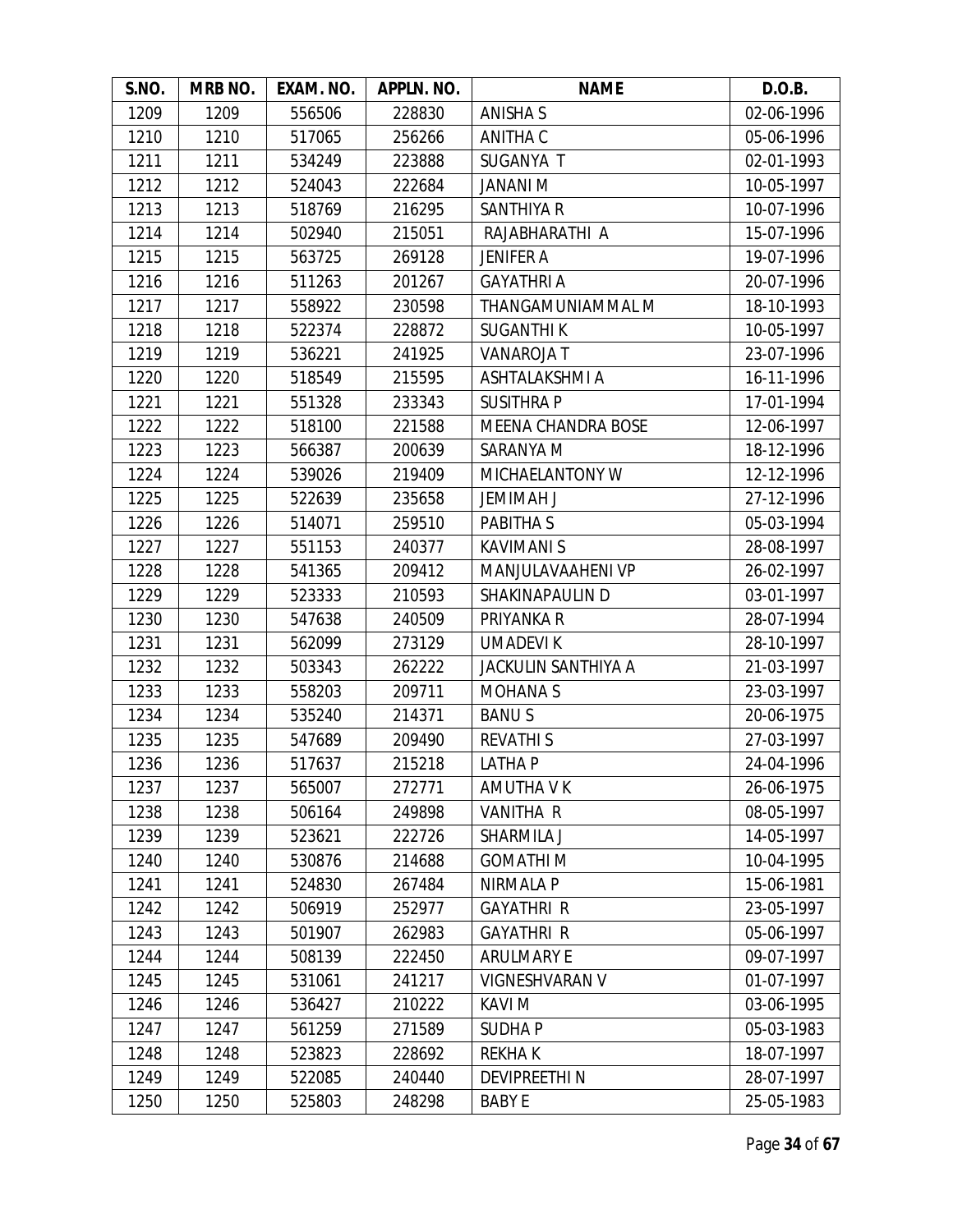| S.NO. | MRB NO. | EXAM. NO. | APPLN. NO. | <b>NAME</b>                 | D.O.B.     |
|-------|---------|-----------|------------|-----------------------------|------------|
| 1251  | 1251    | 559320    | 268721     | SARANYA M                   | 20-02-1998 |
| 1252  | 1252    | 500123    | 269169     | SIVARANJANI S               | 12-04-1998 |
| 1253  | 1253    | 536336    | 201491     | <b>KEERTHANAD</b>           | 07-07-1993 |
| 1254  | 1254    | 516273    | 262375     | <b>SHALINI G</b>            | 20-05-1998 |
| 1255  | 1255    | 502873    | 247583     | <b>VINITHA R</b>            | 12-07-1995 |
| 1256  | 1256    | 504317    | 237723     | RAJESWARI P                 | 27-04-1984 |
| 1257  | 1257    | 547360    | 262364     | <b>BUVANA M</b>             | 10-12-1998 |
| 1258  | 1258    | 523140    | 208777     | <b>HELEN JACKOULINE J</b>   | 24-09-1970 |
| 1259  | 1259    | 500030    | 200822     | <b>VANAPREETHIL</b>         | 22-08-1995 |
| 1260  | 1260    | 522742    | 229343     | <b>JAYAPRIYA P</b>          | 20-05-1985 |
| 1261  | 1261    | 509423    | 273120     | <b>IMRANA PARVEEN A</b>     | 06-06-1994 |
| 1262  | 1262    | 518664    | 247171     | <b>GEETHA A</b>             | 28-06-1979 |
| 1263  | 1263    | 531193    | 272481     | REENARAI R                  | 05-08-1979 |
| 1264  | 1264    | 544746    | 264373     | <b>DHEEBAK</b>              | 14-06-1981 |
| 1265  | 1265    | 513528    | 231953     | <b>RADHIKAK</b>             | 12-02-1996 |
| 1266  | 1266    | 543490    | 245097     | PARAMESWARI P               | 01-06-1985 |
| 1267  | 1267    | 513495    | 215990     | <b>MONIKA PRAKASH</b>       | 20-11-1981 |
| 1268  | 1268    | 512192    | 229098     | <b>SENTHAMARAI P</b>        | 17-04-1983 |
| 1269  | 1269    | 534706    | 257223     | LAVANYA S                   | 10-06-1996 |
| 1270  | 1270    | 523958    | 246096     | <b>ANITA THANGA SELVI S</b> | 04-04-1984 |
| 1271  | 1271    | 544081    | 270516     | MAHIBALAN C                 | 15-03-1984 |
| 1272  | 1272    | 516529    | 250438     | VASANTHA M                  | 25-04-1984 |
| 1273  | 1273    | 546640    | 203958     | SHANTHI MARY A              | 06-06-1984 |
| 1274  | 1274    | 514801    | 220984     | SUBBULAKSHMI P              | 23-05-1996 |
| 1275  | 1275    | 521567    | 228602     | NADHIYA M                   | 15-06-1988 |
| 1276  | 1276    | 562270    | 271761     | SHEJO W                     | 05-09-1984 |
| 1277  | 1277    | 542813    | 216851     | <b>CHITRA DEVIK</b>         | 24-04-1985 |
| 1278  | 1278    | 562619    | 251587     | <b>MEERABAIP</b>            | 11-07-1996 |
| 1279  | 1279    | 544642    | 270723     | <b>MRS SHALINI S</b>        | 31-07-1989 |
| 1280  | 1280    | 565214    | 269772     | THILAGAVATHI B              | 05-05-1985 |
| 1281  | 1281    | 508086    | 266011     | <b>REVATHIS</b>             | 22-05-1985 |
| 1282  | 1282    | 539412    | 235410     | <b>THAVAMANIK</b>           | 04-03-1986 |
| 1283  | 1283    | 534603    | 261660     | <b>MENAGA GANDHIS</b>       | 15-05-1986 |
| 1284  | 1284    | 543481    | 239419     | <b>UMA PRIYA G</b>          | 15-05-1997 |
| 1285  | 1285    | 565499    | 245221     | <b>DEVIPRIYA V</b>          | 31-05-1990 |
| 1286  | 1286    | 520273    | 233064     | USHA A                      | 26-07-1986 |
| 1287  | 1287    | 565139    | 227666     | <b>JANCY G</b>              | 20-03-1987 |
| 1288  | 1288    | 534689    | 203456     | KOWSALYA RANI K             | 14-06-1997 |
| 1289  | 1289    | 510486    | 205252     | SARANYA DEVI T              | 25-07-1990 |
| 1290  | 1290    | 538235    | 259263     | <b>AMEERUNISA S</b>         | 10-05-1997 |
| 1291  | 1291    | 516383    | 261516     | <b>REVATHI R</b>            | 15-04-1987 |
| 1292  | 1292    | 559450    | 219242     | VANITHA VARATHARAJAN        | 30-05-1987 |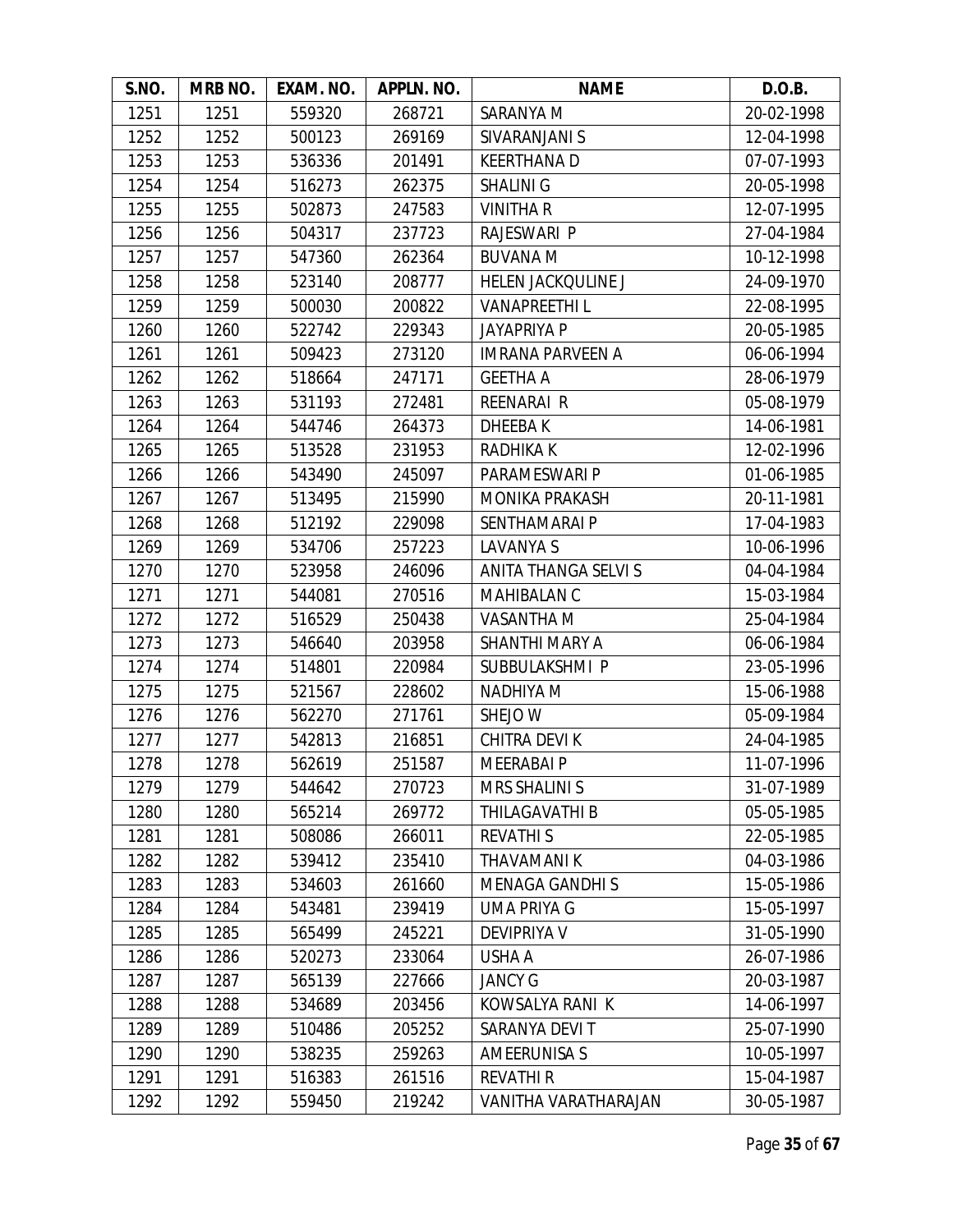| S.NO. | MRB NO. | EXAM. NO. | APPLN. NO. | <b>NAME</b>                 | D.O.B.     |
|-------|---------|-----------|------------|-----------------------------|------------|
| 1293  | 1293    | 566193    | 205411     | PEARCIN PRECILLA D          | 20-06-1987 |
| 1294  | 1294    | 519738    | 262374     | <b>RADHAP</b>               | 12-07-1997 |
| 1295  | 1295    | 508490    | 253288     | SUJITHRA MR                 | 10-02-1991 |
| 1296  | 1296    | 535232    | 232391     | ELAKKIYA R                  | 29-06-1987 |
| 1297  | 1297    | 502224    | 232658     | <b>GUNASUNDARI S</b>        | 05-05-1991 |
| 1298  | 1298    | 551851    | 266621     | SELVALATHA J                | 28-02-1988 |
| 1299  | 1299    | 566108    | 201301     | SALETH SUVINA MARY J        | 05-03-1988 |
| 1300  | 1300    | 549193    | 270154     | CATHERINE STENNETTE J       | 29-03-1988 |
| 1301  | 1301    | 514808    | 201514     | <b>BHAVANI G</b>            | 07-08-1988 |
| 1302  | 1302    | 556615    | 200480     | SUJA U                      | 17-05-1989 |
| 1303  | 1303    | 549251    | 213109     | <b>VIJAYAKUMAR M</b>        | 19-05-1993 |
| 1304  | 1304    | 522352    | 231877     | PRIYA D                     | 10-06-1991 |
| 1305  | 1305    | 502480    | 229277     | <b>DEEPAS</b>               | 11-06-1989 |
| 1306  | 1306    | 536293    | 201194     | <b>GOWTHAMI K</b>           | 21-07-1989 |
| 1307  | 1307    | 520734    | 210519     | <b>NIVETHA S</b>            | 20-07-1997 |
| 1308  | 1308    | 520453    | 207290     | <b>RAJESWARI K</b>          | 16-06-1991 |
| 1309  | 1309    | 559017    | 205390     | <b>LAKSHMIS</b>             | 09-02-1990 |
| 1310  | 1310    | 510672    | 250384     | <b>LEKSHMIR</b>             | 22-10-1989 |
| 1311  | 1311    | 536961    | 218872     | PRISKAL AKKILA P            | 17-04-1990 |
| 1312  | 1312    | 553256    | 211977     | <b>MANI MURUGAN R</b>       | 25-05-1990 |
| 1313  | 1313    | 562679    | 253408     | KRISHNAVENI RAMASWAMY       | 10-02-1972 |
| 1314  | 1314    | 514973    | 205622     | SRI REKHA V                 | 31-07-1991 |
| 1315  | 1315    | 555214    | 248892     | RAMALAKSHMI R               | 25-05-1990 |
| 1316  | 1316    | 566784    | 270958     | YASMIN M                    | 16-05-1997 |
| 1317  | 1317    | 533930    | 219835     | MANIMEKALAI C               | 22-07-1982 |
| 1318  | 1318    | 522277    | 201770     | JOHNSIRANI R                | 12-11-1991 |
| 1319  | 1319    | 501613    | 234317     | VEERALAKSHMI SELVAKUMAR     | 09-06-1990 |
| 1320  | 1320    | 546843    | 218772     | <b>VALANARASI S</b>         | 10-06-1990 |
| 1321  | 1321    | 502537    | 203837     | SHARLIN JEBAMALAR J         | 29-11-1990 |
| 1322  | 1322    | 544811    | 265690     | DEEPA P                     | 18-03-1985 |
| 1323  | 1323    | 556513    | 243483     | SIVA SUNDARI C              | 06-07-1992 |
| 1324  | 1324    | 566159    | 200327     | SASIREKHA C                 | 25-02-1991 |
| 1325  | 1325    | 563982    | 206075     | <b>GANAPALA MANOJ KUMAR</b> | 20-06-1990 |
| 1326  | 1326    | 552529    | 205232     | <b>PAPPIS</b>               | 18-04-1986 |
| 1327  | 1327    | 551469    | 261680     | <b>CHRISTY R STERBIE</b>    | 24-09-1991 |
| 1328  | 1328    | 520797    | 201532     | <b>CHANDRUMON M</b>         | 18-11-1991 |
| 1329  | 1329    | 541675    | 200841     | SINDHUJA K                  | 02-11-1991 |
| 1330  | 1330    | 557330    | 269784     | <b>ANUSHA A</b>             | 15-06-1992 |
| 1331  | 1331    | 552776    | 219675     | <b>RESMISG</b>              | 12-02-1992 |
| 1332  | 1332    | 508931    | 207722     | <b>MEENAP</b>               | 11-10-1993 |
| 1333  | 1333    | 562884    | 209492     | RAJALAKSHMI S               | 27-07-1992 |
| 1334  | 1334    | 556898    | 272180     | ANITHA NATCHATHIRAM K       | 25-07-1992 |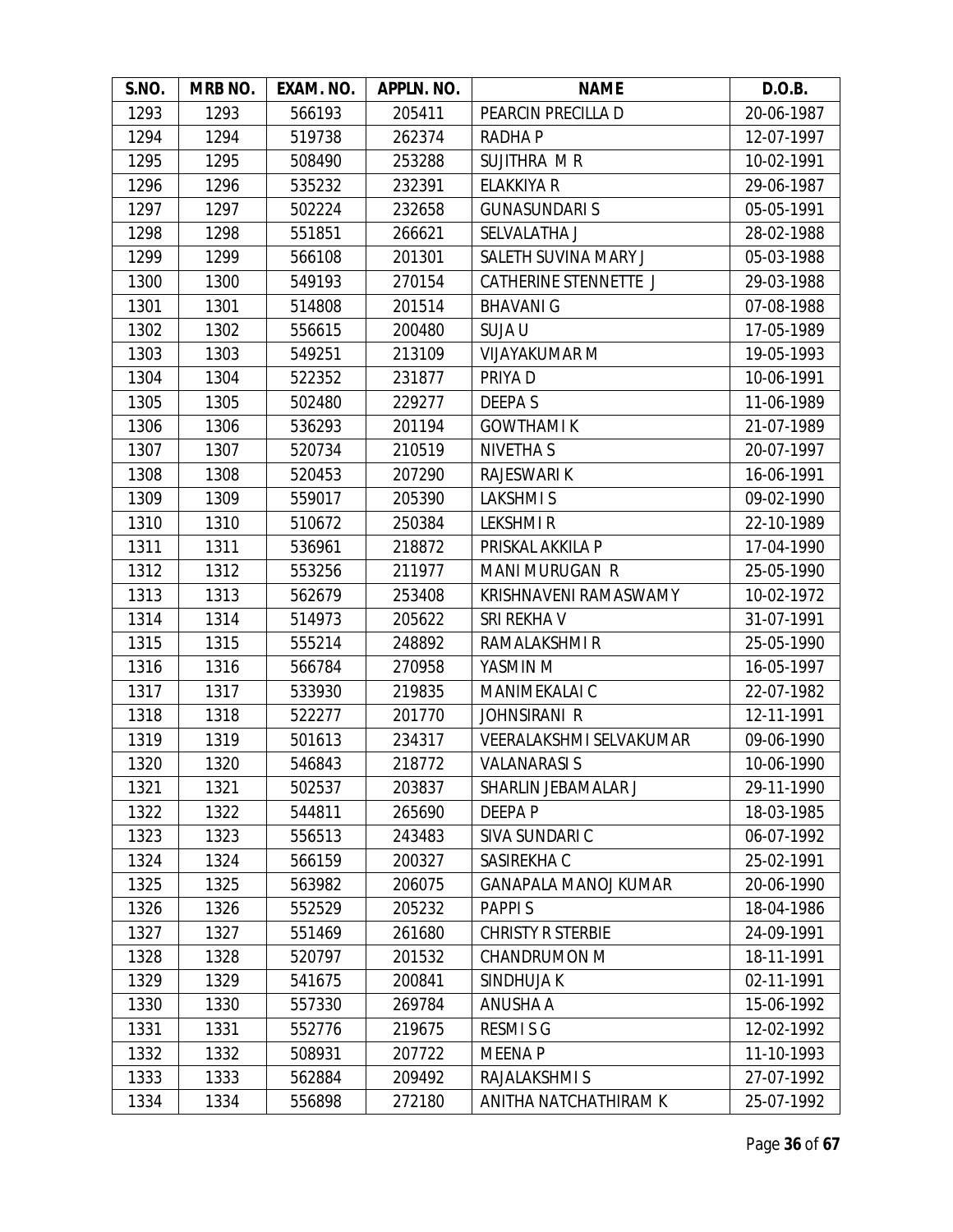| S.NO. | MRB NO. | EXAM. NO. | APPLN. NO. | <b>NAME</b>            | D.O.B.     |
|-------|---------|-----------|------------|------------------------|------------|
| 1335  | 1335    | 540340    | 208545     | <b>NIRMALAT</b>        | 04-02-1993 |
| 1336  | 1336    | 500293    | 202691     | RAMESH J               | 14-07-1987 |
| 1337  | 1337    | 521477    | 254109     | <b>REKAG</b>           | 23-05-1993 |
| 1338  | 1338    | 552063    | 245604     | SHEEBAJINI P           | 14-06-1993 |
| 1339  | 1339    | 515788    | 246810     | SUBASHREE SIVAPRAGASAM | 26-07-1993 |
| 1340  | 1340    | 556258    | 234985     | AKILA W                | 12-11-1993 |
| 1341  | 1341    | 515921    | 210002     | <b>VIDHYA G</b>        | 14-02-1988 |
| 1342  | 1342    | 504767    | 230982     | <b>SUBHASHINI I</b>    | 16-05-1994 |
| 1343  | 1343    | 545630    | 209591     | <b>RAM PRIYA T</b>     | 03-05-1994 |
| 1344  | 1344    | 534589    | 233641     | YAMUNA S               | 14-05-1994 |
| 1345  | 1345    | 560980    | 227505     | <b>VINOTHINIS</b>      | 25-05-1994 |
| 1346  | 1346    | 535221    | 254842     | <b>KARTHIKAENI G</b>   | 05-07-1994 |
| 1347  | 1347    | 567671    | 243446     | <b>ARAVIND E</b>       | 31-05-1994 |
| 1348  | 1348    | 506283    | 242238     | THIRUVAYAMMAL A        | 27-07-1994 |
| 1349  | 1349    | 520141    | 229055     | NITHIYALASHMI G        | 22-05-1995 |
| 1350  | 1350    | 567985    | 200028     | <b>MUTHULAKSHMIS</b>   | 27-06-1994 |
| 1351  | 1351    | 550664    | 256680     | NITHYAKALYANI K K      | 15-03-1991 |
| 1352  | 1352    | 561423    | 206346     | <b>SANTHOSH P</b>      | 28-06-1994 |
| 1353  | 1353    | 563463    | 239053     | LYDIA A                | 07-08-1994 |
| 1354  | 1354    | 501713    | 230879     | JAYALAKSHMI A          | 30-07-1994 |
| 1355  | 1355    | 551877    | 212512     | MATHIVATHANI M         | 18-04-1991 |
| 1356  | 1356    | 532696    | 252973     | <b>KAYATHRI R</b>      | 06-11-1994 |
| 1357  | 1357    | 538782    | 207459     | <b>LADISLAS MARY S</b> | 18-02-1995 |
| 1358  | 1358    | 532459    | 270253     | NAGALAKSHMI R          | 25-08-1994 |
| 1359  | 1359    | 534773    | 252027     | <b>KEERTHIVASAN S</b>  | 04-04-1995 |
| 1360  | 1360    | 509472    | 220792     | <b>DHANAM K</b>        | 03-02-1995 |
| 1361  | 1361    | 525445    | 201698     | <b>KRISHNAVENI P</b>   | 10-08-1992 |
| 1362  | 1362    | 522645    | 259232     | AKALYA A               | 06-04-1995 |
| 1363  | 1363    | 557325    | 208847     | MURUGESWARI S          | 30-04-1995 |
| 1364  | 1364    | 504513    | 204640     | RADHIKA K              | 25-03-1995 |
| 1365  | 1365    | 547004    | 226855     | <b>LEELAVATHY G</b>    | 27-08-1994 |
| 1366  | 1366    | 524560    | 202204     | <b>GEETHAP</b>         | 08-12-1995 |
| 1367  | 1367    | 534400    | 221109     | <b>KAVITHA A</b>       | 24-09-1995 |
| 1368  | 1368    | 561464    | 216182     | RAMA K                 | 06-02-1996 |
| 1369  | 1369    | 550266    | 228905     | <b>JENISHA J</b>       | 06-02-1996 |
| 1370  | 1370    | 530644    | 269976     | NITHYA B               | 02-03-1996 |
| 1371  | 1371    | 502715    | 220866     | SRIVIDHYA R            | 28-06-1993 |
| 1372  | 1372    | 563450    | 267605     | <b>KAVYA K</b>         | 25-05-1996 |
| 1373  | 1373    | 538554    | 231653     | SINDHUJA C             | 12-03-1996 |
| 1374  | 1374    | 518097    | 247704     | <b>KALAISELVI R</b>    | 10-09-1993 |
| 1375  | 1375    | 530616    | 235508     | <b>DHANIYA G</b>       | 09-06-1996 |
| 1376  | 1376    | 548562    | 271223     | SABEETHA BANU A        | 10-06-1997 |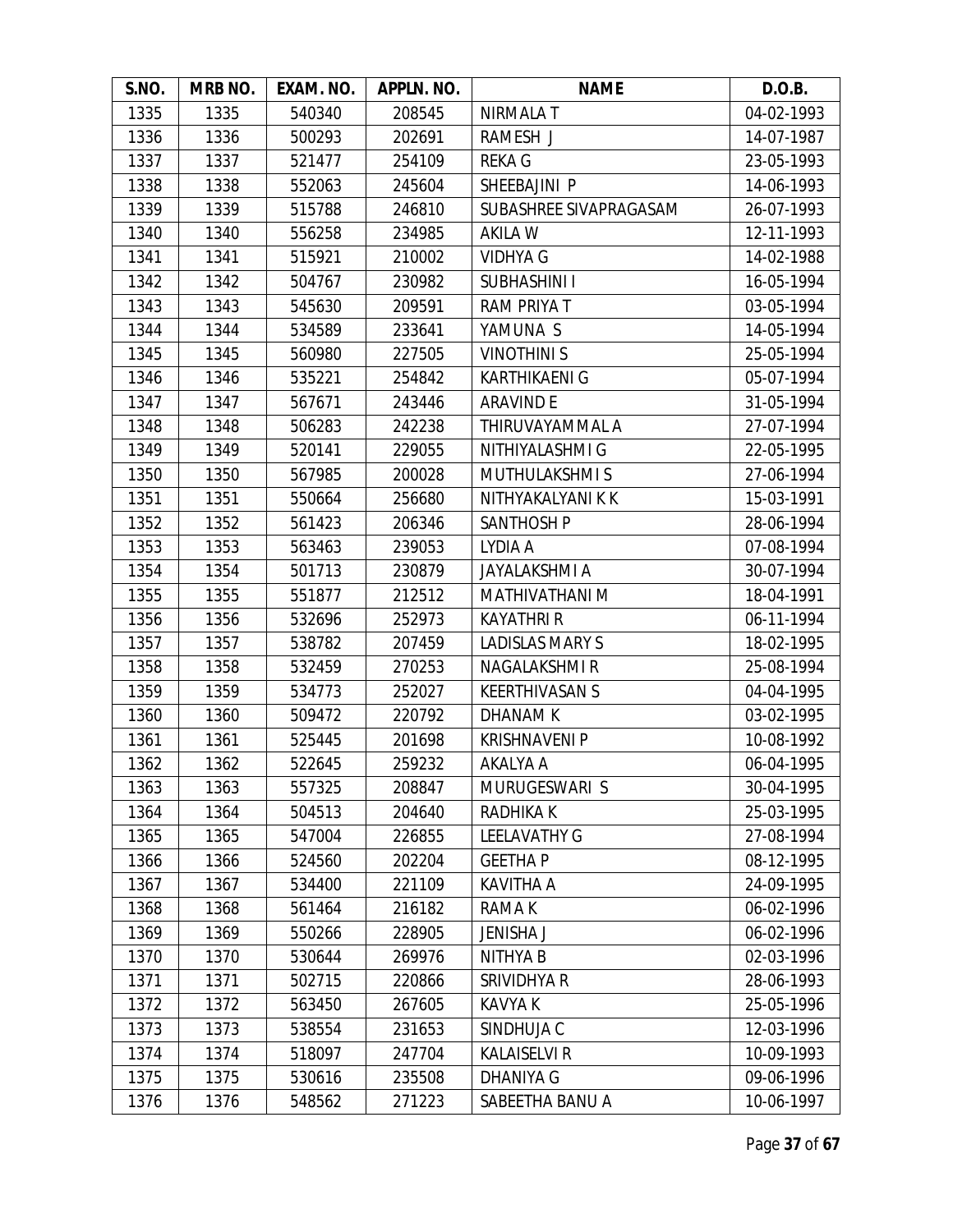| S.NO. | MRB NO. | EXAM. NO. | APPLN. NO. | <b>NAME</b>                 | D.O.B.     |
|-------|---------|-----------|------------|-----------------------------|------------|
| 1377  | 1377    | 566612    | 215783     | <b>GANESAN B</b>            | 10-04-1996 |
| 1378  | 1378    | 552722    | 218213     | <b>RAJASELVI R</b>          | 05-05-1996 |
| 1379  | 1379    | 534029    | 232479     | PRIYADHARSHINI B            | 09-05-1996 |
| 1380  | 1380    | 509825    | 245115     | <b>MALINIS</b>              | 26-04-1994 |
| 1381  | 1381    | 505557    | 247286     | <b>KAVITHA N</b>            | 09-07-1996 |
| 1382  | 1382    | 525296    | 228257     | SWATHI K                    | 15-05-1996 |
| 1383  | 1383    | 565660    | 267294     | <b>DAISY JAISON J</b>       | 09-05-1996 |
| 1384  | 1384    | 523214    | 201533     | PATHMAVATHI A               | 07-05-1994 |
| 1385  | 1385    | 562909    | 243204     | <b>BHUVANESWARI B</b>       | 26-07-1996 |
| 1386  | 1386    | 512788    | 260458     | <b>JAYALAKSHMID</b>         | 18-05-1996 |
| 1387  | 1387    | 559269    | 244187     | <b>BANU PRIYA T</b>         | 23-05-1996 |
| 1388  | 1388    | 566210    | 260479     | PADMASHALINI M              | 25-05-1996 |
| 1389  | 1389    | 521121    | 259109     | PRIYADHARSHINI M            | 09-06-1996 |
| 1390  | 1390    | 524966    | 241849     | <b>SHAKILA S</b>            | 12-05-1994 |
| 1391  | 1391    | 503829    | 208532     | SHONA SHANTHINI VE          | 14-08-1996 |
| 1392  | 1392    | 520695    | 230167     | DHIVYABHARATHI P            | 12-06-1996 |
| 1393  | 1393    | 544762    | 243941     | AGATHIYA A                  | 16-07-1996 |
| 1394  | 1394    | 561298    | 271462     | <b>CIBIAH A</b>             | 10-10-1996 |
| 1395  | 1395    | 536514    | 201399     | <b>GNANAM C</b>             | 17-07-1996 |
| 1396  | 1396    | 552051    | 202358     | SHIJIPA RJ                  | 17-07-1996 |
| 1397  | 1397    | 548148    | 228574     | SABANA J                    | 07-06-1998 |
| 1398  | 1398    | 531311    | 265948     | <b>GEETHA M</b>             | 27-03-1997 |
| 1399  | 1399    | 550935    | 228481     | <b>KALADEVI R</b>           | 19-03-1995 |
| 1400  | 1400    | 539789    | 227714     | KALAIMATHY T                | 14-12-1996 |
| 1401  | 1401    | 516035    | 202540     | JAYA PRAKASHINI M J         | 26-03-1997 |
| 1402  | 1402    | 560455    | 236602     | <b>KAVITHA S</b>            | 02-05-1997 |
| 1403  | 1403    | 523146    | 217185     | <b>NIJAYAN</b> M            | 04-06-1994 |
| 1404  | 1404    | 562374    | 217752     | SATHIYA M                   | 05-06-1997 |
| 1405  | 1405    | 561437    | 251254     | <b>GEETHAK</b>              | 17-05-1997 |
| 1406  | 1406    | 537165    | 216546     | PRABAKARAN J                | 10-04-1997 |
| 1407  | 1407    | 539711    | 218165     | <b>ISWARYA P</b>            | 15-06-1997 |
| 1408  | 1408    | 561414    | 249337     | SANGEETHA N                 | 10-06-1997 |
| 1409  | 1409    | 524122    | 261265     | <b>HEMAMALINI P</b>         | 12-07-1994 |
| 1410  | 1410    | 548381    | 242979     | <b>VALARMATHI P</b>         | 11-06-1997 |
| 1411  | 1411    | 535707    | 220893     | <b>CATHERINE RAJASREE D</b> | 05-07-1997 |
| 1412  | 1412    | 525251    | 208796     | <b>ADITHYA ELANGOVAN</b>    | 13-06-1997 |
| 1413  | 1413    | 514428    | 200224     | NITHYAVANI A                | 19-07-1994 |
| 1414  | 1414    | 565997    | 220594     | MANGALAESWARI K             | 29-07-1997 |
| 1415  | 1415    | 530754    | 249996     | <b>LAKSHMIG</b>             | 17-07-1997 |
| 1416  | 1416    | 565788    | 233493     | <b>CLARISA MARY S</b>       | 26-09-1997 |
| 1417  | 1417    | 530508    | 208072     | <b>GOWSALYA M</b>           | 21-07-1997 |
| 1418  | 1418    | 530986    | 202185     | DHIVYA T                    | 15-04-1995 |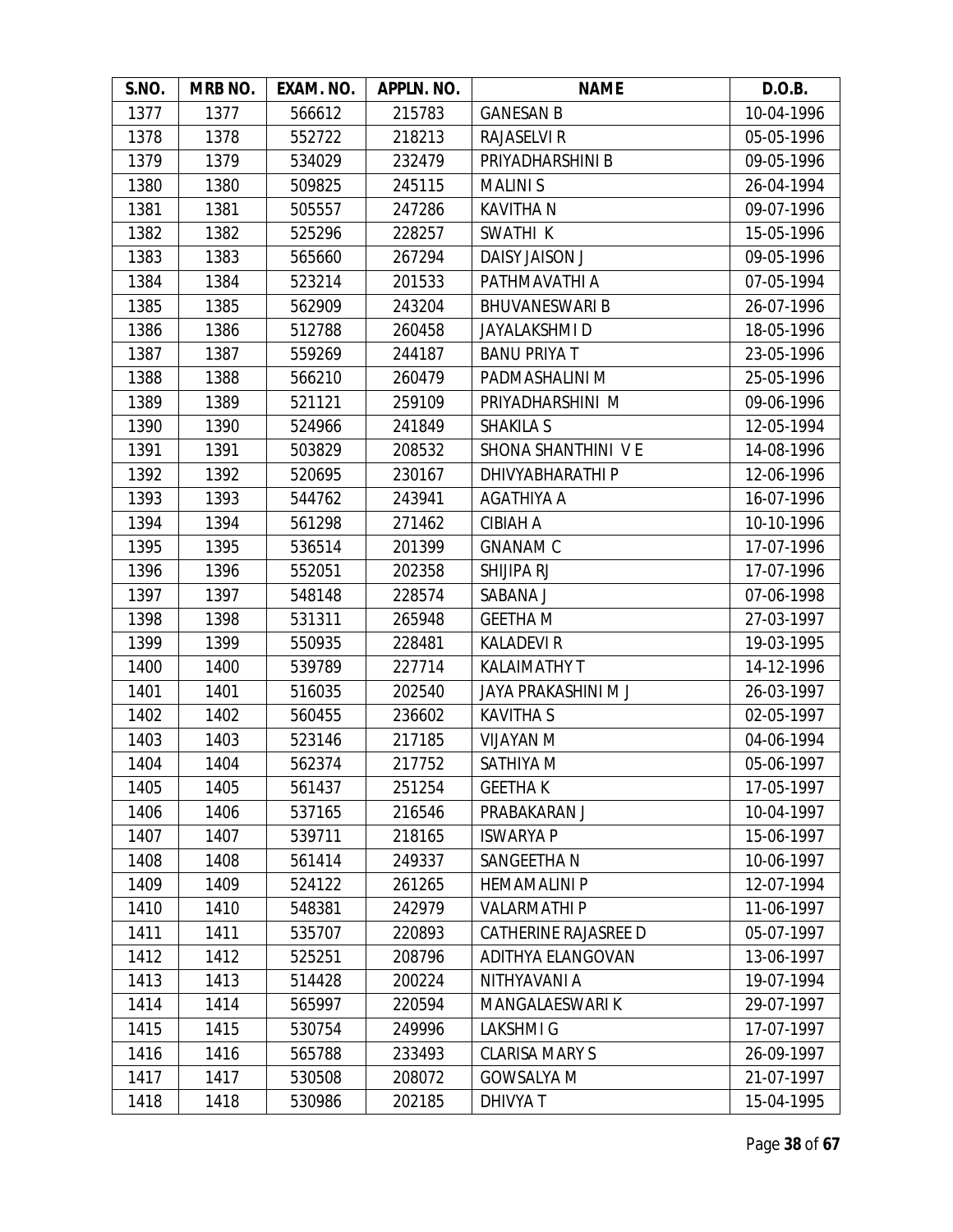| S.NO. | MRB NO. | EXAM. NO. | APPLN. NO. | <b>NAME</b>            | D.O.B.     |
|-------|---------|-----------|------------|------------------------|------------|
| 1419  | 1419    | 542042    | 251750     | <b>JEYA BHARATHI M</b> | 12-04-1980 |
| 1420  | 1420    | 545427    | 239766     | <b>VINITHA S</b>       | 12-11-1997 |
| 1421  | 1421    | 547682    | 225825     | <b>MALA SRI R</b>      | 16-03-1998 |
| 1422  | 1422    | 544277    | 218691     | ANANTHIPRIYA P         | 07-05-1995 |
| 1423  | 1423    | 530523    | 272570     | <b>GNANAMBAL</b>       | 15-05-1981 |
| 1424  | 1424    | 503129    | 269904     | DEEPA S                | 10-06-1998 |
| 1425  | 1425    | 505470    | 264084     | SHANTHI <sub>M</sub>   | 15-07-1977 |
| 1426  | 1426    | 541024    | 203036     | <b>SHEERIN BANU</b>    | 29-11-1984 |
| 1427  | 1427    | 521955    | 230374     | REVATHY JONOCHITRA R   | 10-06-1979 |
| 1428  | 1428    | 561548    | 202151     | <b>RAGAVIS</b>         | 07-05-1995 |
| 1429  | 1429    | 508071    | 233751     | <b>GOWRI A</b>         | 15-06-1981 |
| 1430  | 1430    | 518687    | 258606     | <b>MANGAIT</b>         | 22-05-1980 |
| 1431  | 1431    | 512891    | 250990     | <b>DEVIK</b>           | 15-08-1980 |
| 1432  | 1432    | 514508    | 271582     | ANJUGAM T              | 10-06-1995 |
| 1433  | 1433    | 515410    | 253108     | <b>SANTHIR</b>         | 15-12-1981 |
| 1434  | 1434    | 517719    | 264157     | <b>RENUKADEVIT</b>     | 07-11-1980 |
| 1435  | 1435    | 559405    | 209639     | <b>ISAKIAMMAL V</b>    | 18-11-1981 |
| 1436  | 1436    | 554671    | 236081     | <b>BERIN SHEEBA J</b>  | 25-05-1982 |
| 1437  | 1437    | 544074    | 254844     | <b>TAMILSELVI V</b>    | 05-07-1995 |
| 1438  | 1438    | 519616    | 273542     | SIVAKAMI S             | 05-07-1982 |
| 1439  | 1439    | 552518    | 251672     | <b>MARY USHA S</b>     | 25-05-1982 |
| 1440  | 1440    | 505479    | 200731     | PARAMATHMA S           | 07-06-1982 |
| 1441  | 1441    | 544478    | 213940     | KATHAMBARI A           | 13-09-1982 |
| 1442  | 1442    | 558598    | 264569     | ANANDA JOTHI S         | 29-06-1982 |
| 1443  | 1443    | 536901    | 255684     | <b>CHITRA R</b>        | 12-07-1982 |
| 1444  | 1444    | 512782    | 260535     | <b>GAYATHRIM</b>       | 07-06-1984 |
| 1445  | 1445    | 505636    | 232821     | SANDHIYA P             | 28-09-1996 |
| 1446  | 1446    | 501181    | 272587     | VIJI E                 | 05-06-1983 |
| 1447  | 1447    | 535008    | 253584     | ABISHAPUSHPAM A        | 24-07-1995 |
| 1448  | 1448    | 530051    | 202371     | <b>ANNAPOORANIK</b>    | 12-06-1983 |
| 1449  | 1449    | 556518    | 260238     | <b>SUGITHA S</b>       | 25-08-1984 |
| 1450  | 1450    | 504202    | 261355     | PRABADEVI R            | 03-07-1983 |
| 1451  | 1451    | 545467    | 228429     | ARUNEESWARI K          | 14-06-1996 |
| 1452  | 1452    | 546378    | 235124     | <b>RENUGA M</b>        | 21-05-1984 |
| 1453  | 1453    | 538916    | 212255     | RABIYATHUL BASIRIYA Y  | 18-12-1986 |
| 1454  | 1454    | 514045    | 236146     | <b>MEENAP</b>          | 09-03-1985 |
| 1455  | 1455    | 558636    | 225713     | LYSASELVA KUMARI N     | 04-04-1985 |
| 1456  | 1456    | 521169    | 234088     | <b>KIRUBAS</b>         | 24-04-1985 |
| 1457  | 1457    | 519008    | 242911     | SANTHAKUMARI P         | 17-06-1996 |
| 1458  | 1458    | 533622    | 216400     | <b>SUGANYA S</b>       | 18-05-1985 |
| 1459  | 1459    | 548509    | 209898     | SAGAYA ANTONY JULEE H  | 01-05-1986 |
| 1460  | 1460    | 538417    | 231297     | SARANYA S              | 25-05-1986 |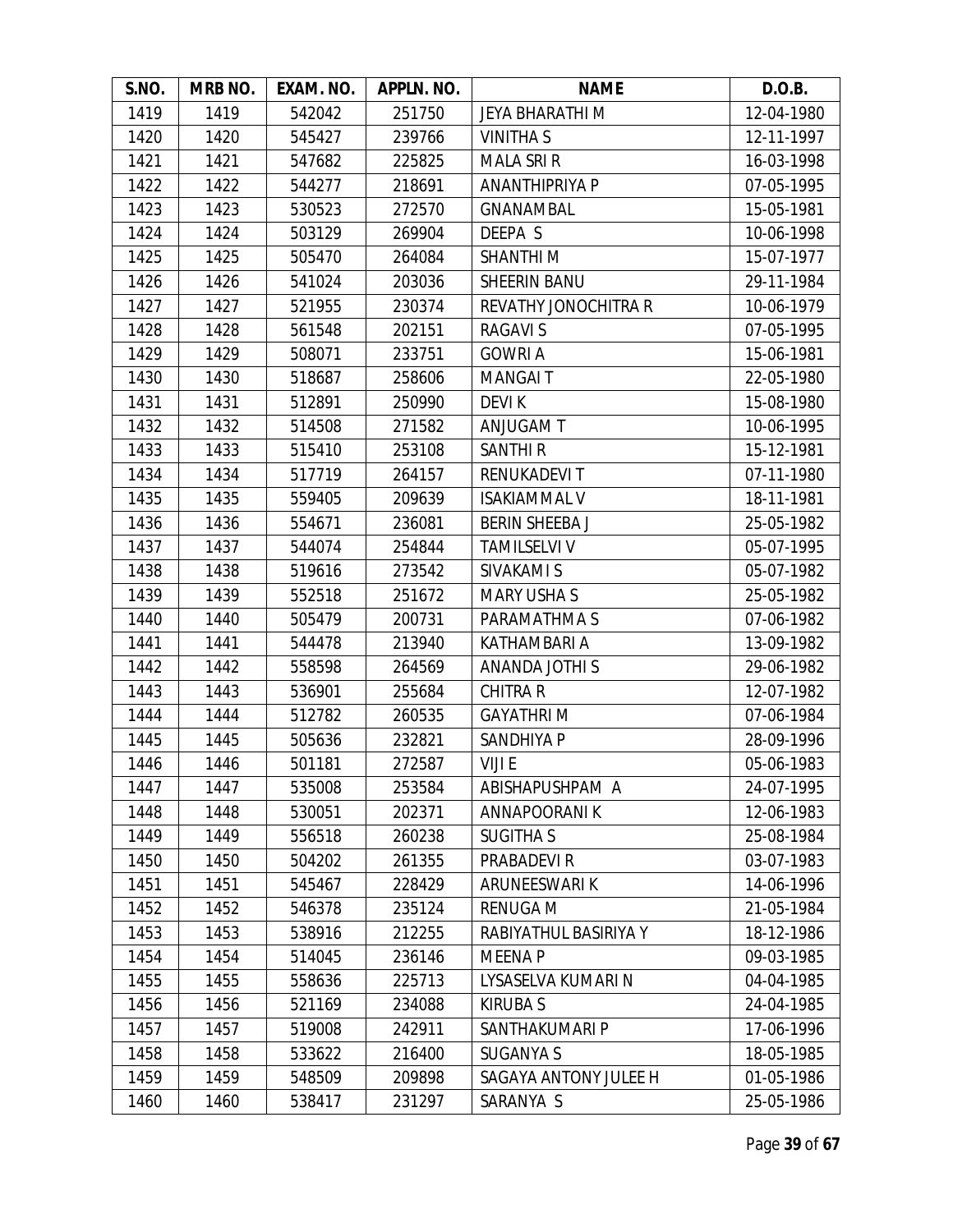| S.NO. | MRB NO. | EXAM. NO. | APPLN. NO. | <b>NAME</b>                       | D.O.B.     |
|-------|---------|-----------|------------|-----------------------------------|------------|
| 1461  | 1461    | 501601    | 206754     | <b>KARPAGAVALLI M</b>             | 15-05-1995 |
| 1462  | 1462    | 536243    | 241915     | SANGEETHA M                       | 11-07-1986 |
| 1463  | 1463    | 540128    | 249700     | <b>GAYATHRI E</b>                 | 25-03-1987 |
| 1464  | 1464    | 555539    | 272226     | <b>JEEN PRAKASH L</b>             | 23-07-1986 |
| 1465  | 1465    | 539590    | 228265     | SENTHAMIZHSELVI T                 | 07-04-1987 |
| 1466  | 1466    | 509595    | 201421     | <b>MUNIBAI G</b>                  | 05-06-1987 |
| 1467  | 1467    | 551582    | 209580     | MURUGAMMAL P                      | 06-07-1996 |
| 1468  | 1468    | 536277    | 272468     | PRIYA J                           | 25-08-1987 |
| 1469  | 1469    | 554312    | 209734     | <b>BOLSHAKOU REGIL S</b>          | 14-11-1987 |
| 1470  | 1470    | 520404    | 230209     | <b>KAVITHA S</b>                  | 28-08-1996 |
| 1471  | 1471    | 566023    | 200546     | MARIA KESI M                      | 18-06-1988 |
| 1472  | 1472    | 550741    | 255400     | <b>SUMA DEVIK</b>                 | 27-03-1988 |
| 1473  | 1473    | 521009    | 232667     | <b>JOYS REBECCAL K</b>            | 02-04-1988 |
| 1474  | 1474    | 541139    | 226847     | PRINCY PRAMILA A                  | 02-06-1988 |
| 1475  | 1475    | 564625    | 202456     | PRIYADHARSHINI<br>BALASUBRAMANIAM | 20-07-1988 |
| 1476  | 1476    | 510065    | 270334     | PRIYA K                           | 24-09-1996 |
| 1477  | 1477    | 517530    | 257686     | <b>VIDHYAC</b>                    | 10-04-1989 |
| 1478  | 1478    | 520328    | 222658     | <b>WINNIE RAFFATIYA P</b>         | 18-11-1988 |
| 1479  | 1479    | 535447    | 212573     | <b>JANCY MARY J</b>               | 24-02-1989 |
| 1480  | 1480    | 511832    | 211159     | PRIYA OS                          | 13-08-1989 |
| 1481  | 1481    | 516211    | 228028     | SHAMA C                           | 15-06-1990 |
| 1482  | 1482    | 547665    | 204243     | <b>CHITRAL</b>                    | 04-05-1989 |
| 1483  | 1483    | 563089    | 264858     | THANGAMANI M                      | 09-05-1989 |
| 1484  | 1484    | 551839    | 230177     | <b>SHARLIN SAROR</b>              | 15-07-1989 |
| 1485  | 1485    | 566305    | 204630     | SOBANA M                          | 09-10-1996 |
| 1486  | 1486    | 524190    | 265701     | <b>VIDHYA R</b>                   | 19-05-1990 |
| 1487  | 1487    | 513444    | 200903     | <b>LAWRANCE MARY A</b>            | 28-07-1989 |
| 1488  | 1488    | 560582    | 219479     | SANTHA SHEELA J                   | 17-09-1989 |
| 1489  | 1489    | 521406    | 226954     | <b>GAYATHIRI M</b>                | 15-02-1991 |
| 1490  | 1490    | 516486    | 269260     | <b>ARULJOTHIP</b>                 | 27-01-1990 |
| 1491  | 1491    | 534728    | 224619     | JOSEPHINE JEYARANI P              | 05-02-1990 |
| 1492  | 1492    | 566760    | 251752     | SANGEETHA J                       | 01-03-1990 |
| 1493  | 1493    | 554333    | 239838     | <b>JEYALAKSHMI C</b>              | 04-04-1990 |
| 1494  | 1494    | 539065    | 261686     | <b>NANDHINI A</b>                 | 03-05-1990 |
| 1495  | 1495    | 554516    | 241739     | MARIAMMAL D                       | 31-05-1996 |
| 1496  | 1496    | 553960    | 208913     | <b>SUBARNA R S</b>                | 26-11-1991 |
| 1497  | 1497    | 567537    | 240650     | PERSIYA A                         | 06-05-1990 |
| 1498  | 1498    | 551106    | 258509     | <b>SUTHA S</b>                    | 08-06-1990 |
| 1499  | 1499    | 518765    | 237470     | <b>SUGANTHIM</b>                  | 18-02-1997 |
| 1500  | 1500    | 521111    | 225108     | <b>VALLI J</b>                    | 19-01-1992 |
| 1501  | 1501    | 542579    | 209458     | ANBARASI A                        | 20-05-1991 |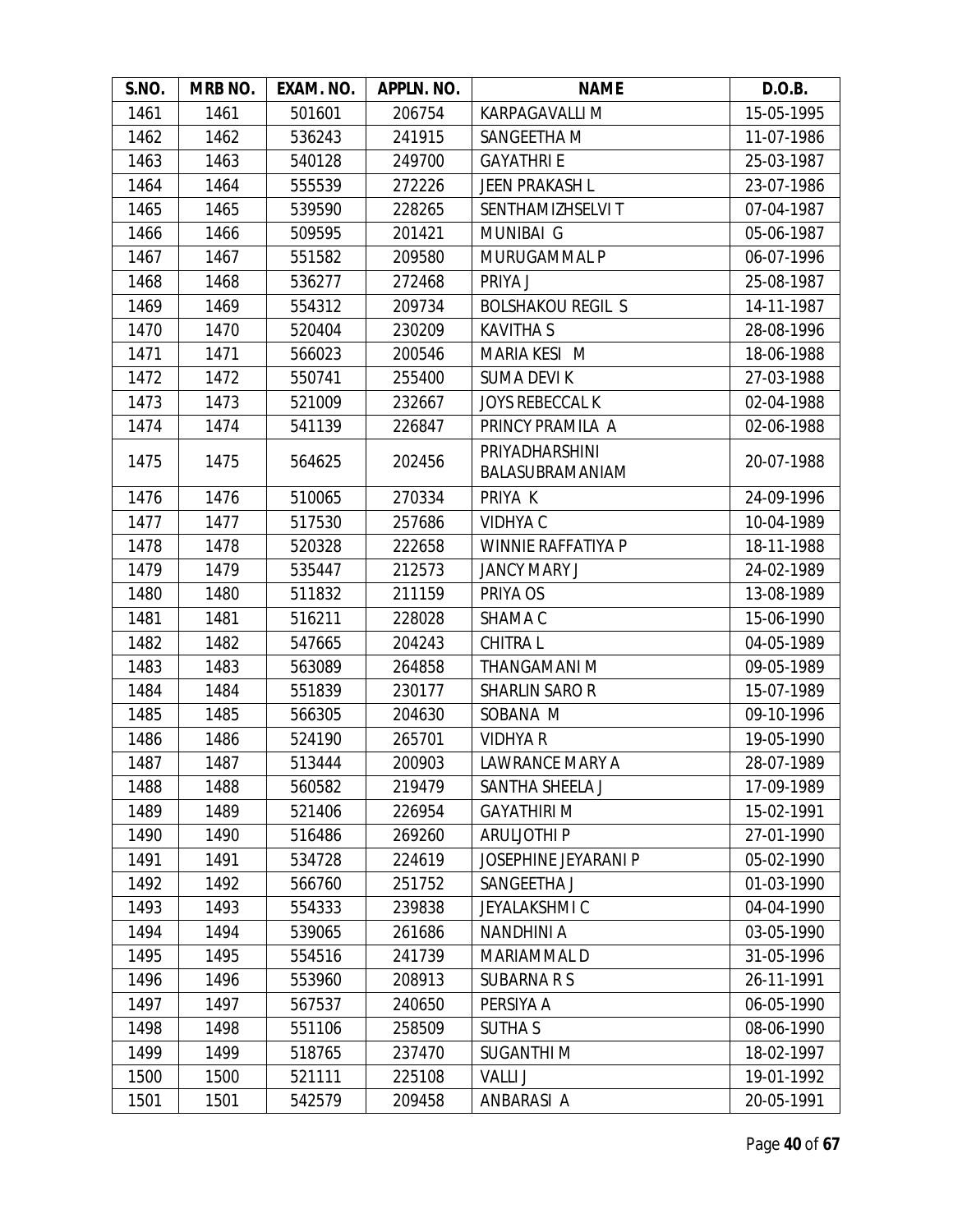| S.NO. | MRB NO. | EXAM. NO. | APPLN. NO. | <b>NAME</b>               | D.O.B.     |
|-------|---------|-----------|------------|---------------------------|------------|
| 1502  | 1502    | 543084    | 243966     | DEVAGRANA C               | 27-05-1991 |
| 1503  | 1503    | 504919    | 225325     | <b>JAYALAKSHMI V</b>      | 06-06-1991 |
| 1504  | 1504    | 508193    | 267016     | MEENATCHI SINDHU A        | 12-07-1991 |
| 1505  | 1505    | 500475    | 268279     | SHIRISHAKAJOL B           | 18-02-1997 |
| 1506  | 1506    | 507172    | 218831     | VIJAYALAKSHMI M           | 24-06-1992 |
| 1507  | 1507    | 545837    | 229255     | CHITHRADEVI K             | 30-05-1992 |
| 1508  | 1508    | 554277    | 201178     | AMEENA BEEVI VH           | 14-03-1994 |
| 1509  | 1509    | 522346    | 236406     | <b>JAYALAKSHMI V</b>      | 03-03-1997 |
| 1510  | 1510    | 556893    | 230126     | <b>ANITHA A</b>           | 26-05-1993 |
| 1511  | 1511    | 502207    | 265583     | <b>SUGANTHI R</b>         | 10-09-1992 |
| 1512  | 1512    | 567475    | 245102     | <b>CHITRA S</b>           | 16-01-1993 |
| 1513  | 1513    | 545046    | 213975     | <b>GIDIES VINMANI A</b>   | 16-02-1993 |
| 1514  | 1514    | 564911    | 259185     | <b>JENITHASUBASHINI E</b> | 02-04-1997 |
| 1515  | 1515    | 563385    | 270999     | SWARNALAKSHMI V           | 01-06-1993 |
| 1516  | 1516    | 543158    | 260762     | PANDISELVI S              | 26-03-1993 |
| 1517  | 1517    | 530900    | 204944     | KANNIGAPARAMESWARI T      | 04-02-1993 |
| 1518  | 1518    | 539159    | 251858     | <b>DURGA DEVIT</b>        | 10-04-1997 |
| 1519  | 1519    | 523597    | 252587     | SOFIA PRIYADHARSINI S     | 17-05-1993 |
| 1520  | 1520    | 532236    | 266844     | <b>KANTHAJOTHY S</b>      | 07-06-1993 |
| 1521  | 1521    | 564627    | 251721     | <b>MEGALA N</b>           | 30-07-1993 |
| 1522  | 1522    | 566986    | 267043     | <b>JAYA PRITA D</b>       | 21-10-1993 |
| 1523  | 1523    | 545642    | 268648     | PAULINE MELITA R          | 30-11-1993 |
| 1524  | 1524    | 541256    | 221844     | SAJEETHA S                | 10-03-1997 |
| 1525  | 1525    | 565526    | 232102     | <b>RAMESH B</b>           | 02-02-1994 |
| 1526  | 1526    | 560951    | 208192     | RENGANAYAKI S             | 04-12-1993 |
| 1527  | 1527    | 535536    | 244543     | <b>REETAP</b>             | 02-01-1994 |
| 1528  | 1528    | 515796    | 268416     | NISHA R                   | 21-04-1997 |
| 1529  | 1529    | 504182    | 240971     | <b>TAMILSELVI M</b>       | 09-04-1994 |
| 1530  | 1530    | 521271    | 202873     | <b>GAYATHRIS</b>          | 10-01-1994 |
| 1531  | 1531    | 537304    | 226792     | SANTHIYA K                | 03-02-1994 |
| 1532  | 1532    | 511230    | 263758     | RAZIA SIDDIKA A           | 10-11-1994 |
| 1533  | 1533    | 542522    | 244452     | LALITHAPRIYA R            | 16-03-1994 |
| 1534  | 1534    | 567778    | 216660     | MARIYAMMAL S              | 15-06-1997 |
| 1535  | 1535    | 500472    | 262137     | <b>VIJAYAKUMARI P</b>     | 04-05-1994 |
| 1536  | 1536    | 540143    | 218810     | KURUNJIMALAR V            | 24-03-1994 |
| 1537  | 1537    | 541426    | 254507     | RAJALAKSHMI A             | 10-05-1994 |
| 1538  | 1538    | 549280    | 215204     | MUTHULAKSHMI M            | 05-05-1994 |
| 1539  | 1539    | 556815    | 232659     | JENIBAR J                 | 20-05-1994 |
| 1540  | 1540    | 565459    | 216926     | <b>UMADEVIR</b>           | 01-07-1994 |
| 1541  | 1541    | 564158    | 258891     | CHINNAMMAL D              | 25-06-1992 |
| 1542  | 1542    | 521061    | 200567     | SARITHA V                 | 05-06-1994 |
| 1543  | 1543    | 561748    | 242738     | DEEPTHIGRACE C            | 07-07-1997 |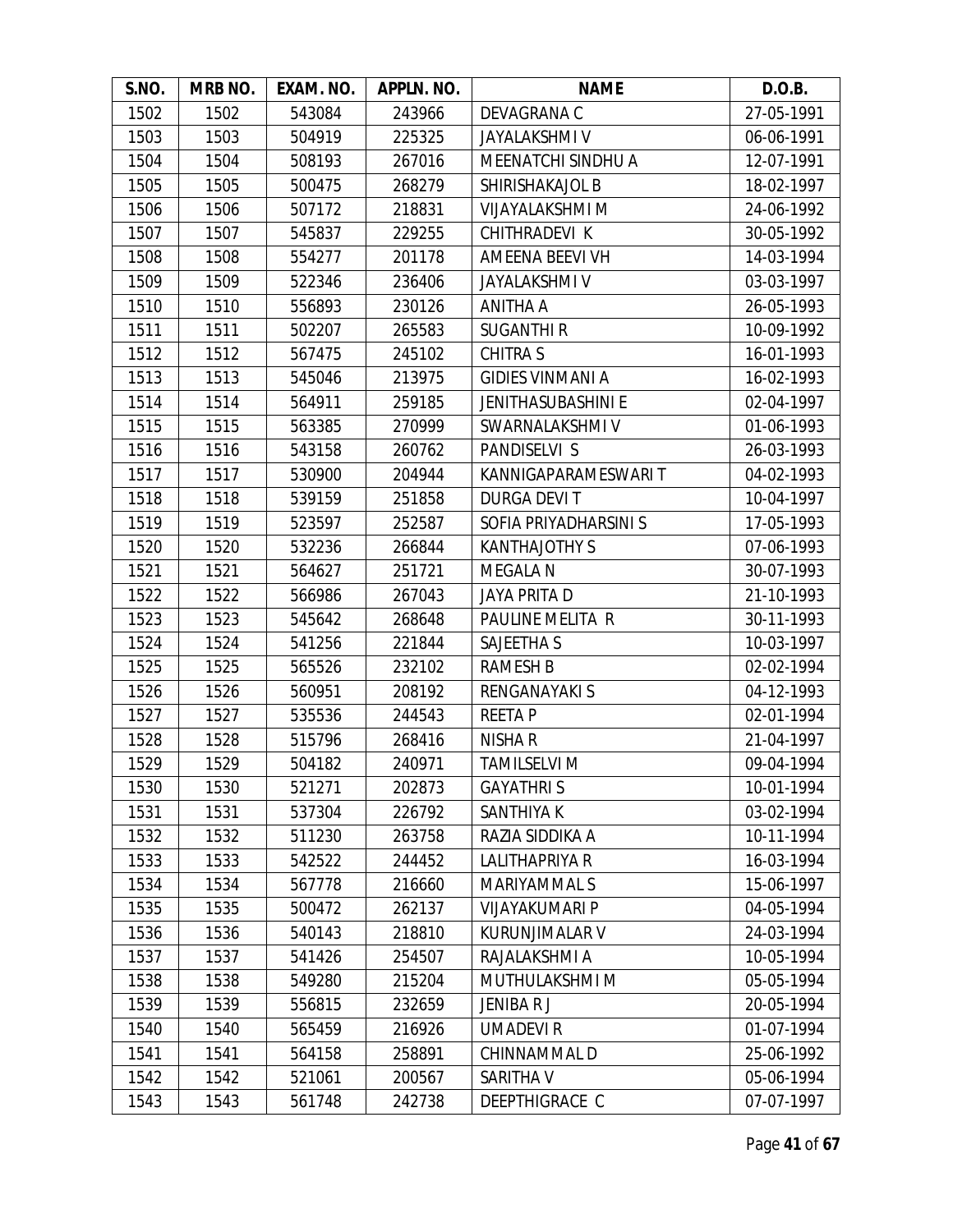| S.NO. | MRB NO. | EXAM. NO. | APPLN. NO. | <b>NAME</b>                        | D.O.B.     |
|-------|---------|-----------|------------|------------------------------------|------------|
| 1544  | 1544    | 565697    | 237039     | <b>GOPIS</b>                       | 12-06-1994 |
| 1545  | 1545    | 501464    | 223531     | CHELLA KARUNYA C                   | 02-07-1994 |
| 1546  | 1546    | 516228    | 235797     | <b>ELLAMMAL S</b>                  | 12-07-1994 |
| 1547  | 1547    | 565286    | 225137     | SARANYA DEVI A                     | 20-07-1997 |
| 1548  | 1548    | 521523    | 231584     | ARUL SOBITHA M                     | 06-12-1994 |
| 1549  | 1549    | 519234    | 219286     | SANDHIYA S                         | 06-08-1994 |
| 1550  | 1550    | 516707    | 269756     | <b>SUDAROLIS</b>                   | 17-07-1994 |
| 1551  | 1551    | 511255    | 245761     | <b>ARUL MANIS</b>                  | 10-03-1995 |
| 1552  | 1552    | 520317    | 203684     | <b>MYTHILI M</b>                   | 06-03-1995 |
| 1553  | 1553    | 553367    | 232069     | <b>HEMA C</b>                      | 24-04-1982 |
| 1554  | 1554    | 549053    | 203242     | UTCHINI MAKALI K                   | 12-04-1995 |
| 1555  | 1555    | 523384    | 200752     | SANGEETHA M                        | 11-03-1995 |
| 1556  | 1556    | 551960    | 210665     | SEETHA M                           | 16-04-1995 |
| 1557  | 1557    | 567207    | 204112     | DEEPA P                            | 20-05-1993 |
| 1558  | 1558    | 524605    | 207191     | RENUGADEVI I                       | 04-05-1995 |
| 1559  | 1559    | 531780    | 239397     | <b>RASMIYA N</b>                   | 08-05-1995 |
| 1560  | 1560    | 516636    | 249878     | SIVARANJANI S                      | 07-05-1995 |
| 1561  | 1561    | 562066    | 222069     | <b>NITHYAP</b>                     | 15-05-1995 |
| 1562  | 1562    | 532219    | 200845     | <b>REVATHIS</b>                    | 25-05-1995 |
| 1563  | 1563    | 551483    | 229604     | <b>RATHIGA R</b>                   | 30-05-1983 |
| 1564  | 1564    | 564390    | 218979     | <b>MAHESWARI R</b>                 | 25-05-1995 |
| 1565  | 1565    | 510123    | 265471     | ARCHANA J                          | 30-05-1995 |
| 1566  | 1566    | 508667    | 213140     | <b>MAHALAKSHMID</b>                | 12-03-1986 |
| 1567  | 1567    | 547908    | 252672     | NANDHINI R                         | 07-06-1995 |
| 1568  | 1568    | 561053    | 202074     | KULSHARA BANU A                    | 30-05-1995 |
| 1569  | 1569    | 562260    | 238182     | <b>MANIMEKALAI M</b>               | 14-06-1995 |
| 1570  | 1570    | 554142    | 209053     | ANNAL A                            | 21-08-1995 |
| 1571  | 1571    | 541694    | 201937     | DHARANI M                          | 10-09-1995 |
| 1572  | 1572    | 504167    | 249532     | TAMILMOZHI U                       | 21-05-1986 |
| 1573  | 1573    | 547750    | 209933     | KUMARESWARI V                      | 18-10-1995 |
| 1574  | 1574    | 522118    | 205755     | KERITH ELISABETH JEEVA<br>RANI D M | 09-10-1995 |
| 1575  | 1575    | 502368    | 246605     | <b>RUBIKAK</b>                     | 18-11-1995 |
| 1576  | 1576    | 555775    | 205721     | SINDHUJA B                         | 01-06-1987 |
| 1577  | 1577    | 564731    | 208983     | <b>GAYATHRIS</b>                   | 03-04-1996 |
| 1578  | 1578    | 542561    | 204515     | PRIYA SUNDARA RAJAN                | 12-03-1996 |
| 1579  | 1579    | 504820    | 247785     | SAKTHIUMA K                        | 04-04-1996 |
| 1580  | 1580    | 505472    | 259029     | CHINNAPONNU A                      | 02-06-1996 |
| 1581  | 1581    | 521377    | 203066     | AMARAVATHI R                       | 12-06-1996 |
| 1582  | 1582    | 512460    | 244874     | <b>KALPANA E</b>                   | 20-07-1987 |
| 1583  | 1583    | 530345    | 206591     | YOGA PRIYA A                       | 30-08-1996 |
| 1584  | 1584    | 522900    | 229667     | <b>FOWZIABEGUM S</b>               | 12-06-1996 |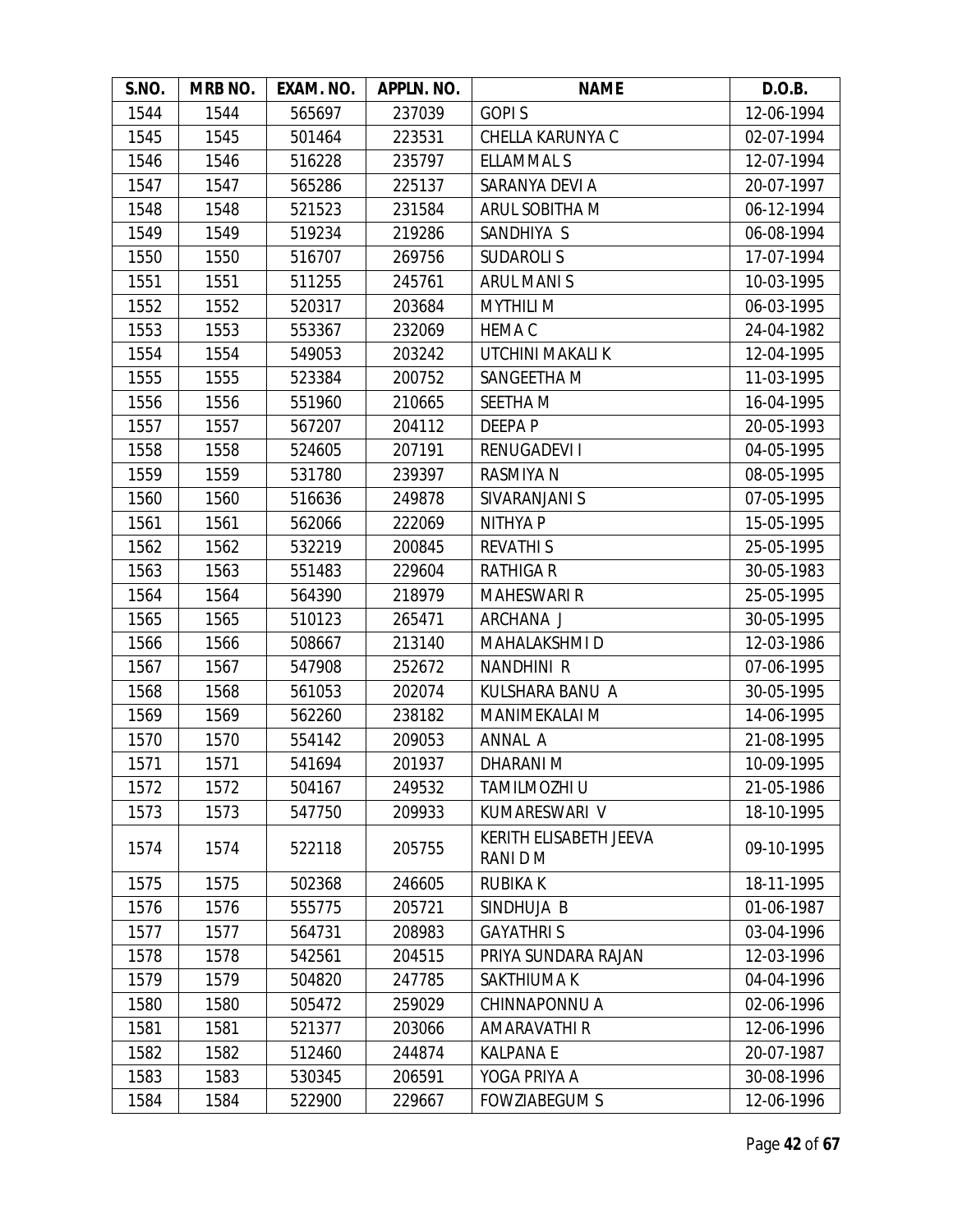| S.NO. | MRB NO. | EXAM. NO. | APPLN. NO. | <b>NAME</b>               | D.O.B.     |
|-------|---------|-----------|------------|---------------------------|------------|
| 1585  | 1585    | 509312    | 244330     | <b>INDUMATHI E</b>        | 15-06-1996 |
| 1586  | 1586    | 540439    | 238318     | SHANMUGA PRIYA S          | 26-09-1996 |
| 1587  | 1587    | 508144    | 228451     | <b>MAGESHWARI P</b>       | 16-06-1996 |
| 1588  | 1588    | 505712    | 256667     | <b>HEENAS</b>             | 14-09-1996 |
| 1589  | 1589    | 537293    | 207959     | <b>GAYATHRI K</b>         | 12-07-1996 |
| 1590  | 1590    | 522913    | 224648     | AJITH KUMAR B             | 20-06-1996 |
| 1591  | 1591    | 555266    | 239153     | KANCHANA V                | 26-04-1994 |
| 1592  | 1592    | 519100    | 261534     | <b>BALACHANDIRAN K</b>    | 21-06-1996 |
| 1593  | 1593    | 559462    | 200931     | <b>DEVIG</b>              | 19-10-1996 |
| 1594  | 1594    | 509889    | 244551     | DEEPIKA M                 | 26-09-1996 |
| 1595  | 1595    | 521153    | 209866     | <b>BHARATHIP</b>          | 05-06-1988 |
| 1596  | 1596    | 521813    | 211242     | <b>DEVIGAB</b>            | 15-10-1996 |
| 1597  | 1597    | 534631    | 229037     | AISHWARYA G               | 27-10-1996 |
| 1598  | 1598    | 548085    | 211003     | <b>GAYATHRIK</b>          | 29-10-1996 |
| 1599  | 1599    | 520656    | 241819     | <b>KAVITHA D</b>          | 05-01-1997 |
| 1600  | 1600    | 530814    | 208041     | RAJALAKSHMI R             | 29-05-1991 |
| 1601  | 1601    | 519339    | 246884     | RANJITHA M                | 29-05-1997 |
| 1602  | 1602    | 565573    | 243405     | <b>RAJESH PRABU R</b>     | 30-01-1997 |
| 1603  | 1603    | 561309    | 237864     | <b>NANDHINIS</b>          | 21-02-1997 |
| 1604  | 1604    | 542621    | 225980     | ARTHI C                   | 14-04-1992 |
| 1605  | 1605    | 515242    | 212368     | SRIMATHI K                | 11-06-1997 |
| 1606  | 1606    | 518040    | 246887     | ANJUGASELVI K             | 19-03-1997 |
| 1607  | 1607    | 544949    | 265863     | <b>BEULA RANI M</b>       | 07-04-1997 |
| 1608  | 1608    | 518475    | 213742     | RAJESH KUMAR P            | 02-03-1997 |
| 1609  | 1609    | 523303    | 200134     | KISHORE KUMAR V           | 03-04-1997 |
| 1610  | 1610    | 523025    | 268139     | <b>JANANI SOUNDHARRAJ</b> | 10-05-1992 |
| 1611  | 1611    | 553818    | 200469     | <b>THANSIYA P</b>         | 28-06-1997 |
| 1612  | 1612    | 561147    | 231250     | LAWANYA ARTHY D           | 09-04-1997 |
| 1613  | 1613    | 500205    | 249449     | <b>ABISHA S A</b>         | 17-04-1997 |
| 1614  | 1614    | 516732    | 215873     | PRIYANKA D                | 16-05-1992 |
| 1615  | 1615    | 566373    | 211268     | <b>HEMALATHA S</b>        | 28-06-1997 |
| 1616  | 1616    | 523669    | 224218     | <b>SUHASHINI M</b>        | 24-04-1997 |
| 1617  | 1617    | 567780    | 244243     | <b>SATHYA S</b>           | 17-05-1997 |
| 1618  | 1618    | 565449    | 262065     | SHABAR NISHA D            | 30-05-1998 |
| 1619  | 1619    | 553806    | 209077     | VIJAYALAKSHMI K           | 05-07-1997 |
| 1620  | 1620    | 566429    | 260573     | NITHYA M                  | 02-06-1994 |
| 1621  | 1621    | 563696    | 211050     | <b>GOWREESHWARI R</b>     | 09-11-1980 |
| 1622  | 1622    | 531426    | 267560     | DHANAPRIYA S              | 07-07-1997 |
| 1623  | 1623    | 539197    | 243129     | <b>MERLIN ANGEL R</b>     | 04-10-1997 |
| 1624  | 1624    | 520444    | 230041     | DURGA A                   | 16-05-1992 |
| 1625  | 1625    | 513527    | 271636     | KAVITHA M S               | 16-05-1982 |
| 1626  | 1626    | 502428    | 270707     | SARITHA K                 | 23-11-1997 |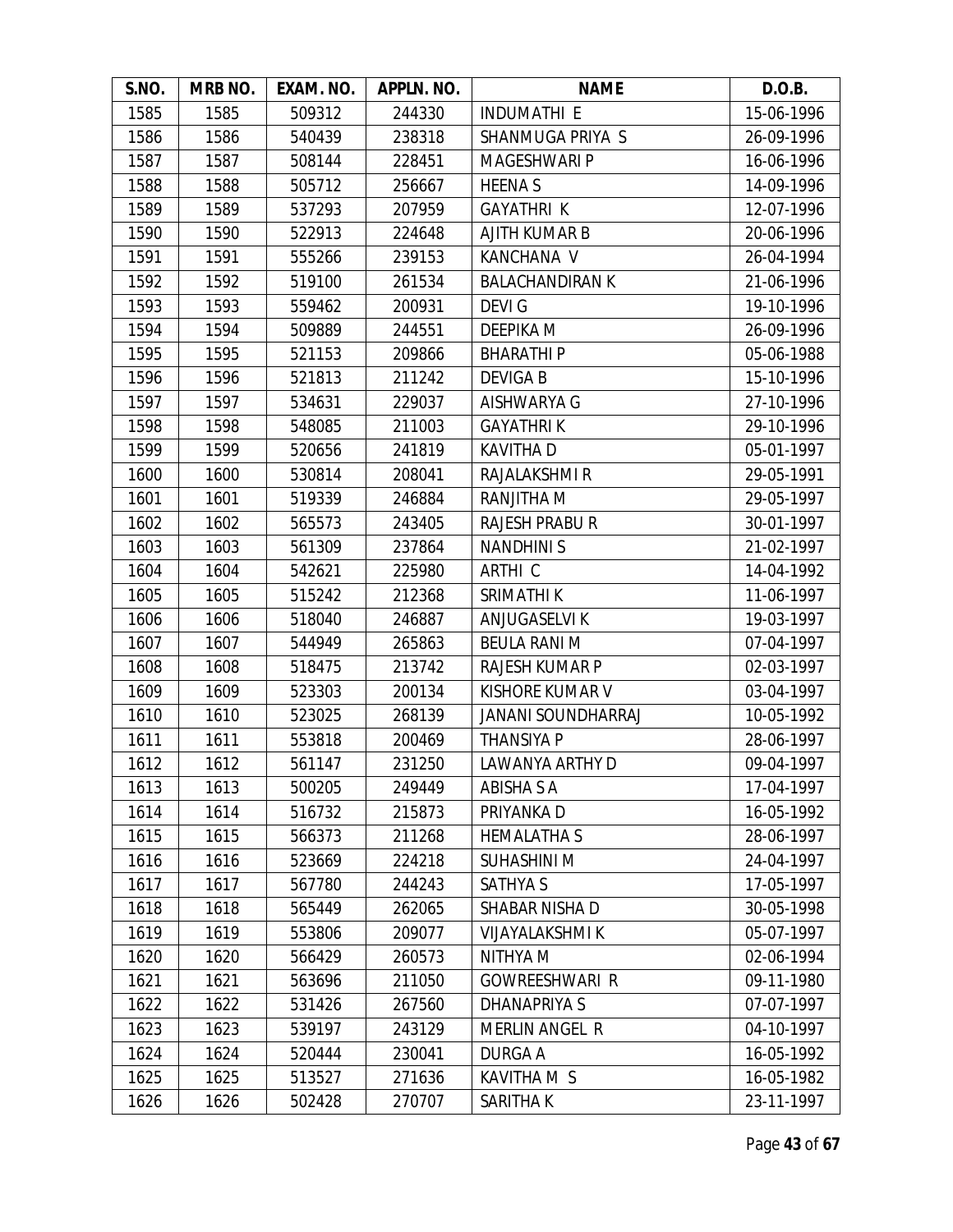| S.NO. | MRB NO. | EXAM. NO. | APPLN. NO. | <b>NAME</b>                            | D.O.B.     |
|-------|---------|-----------|------------|----------------------------------------|------------|
| 1627  | 1627    | 542294    | 228877     | KIRUBA JOTHI PACKIAM K                 | 12-05-1975 |
| 1628  | 1628    | 518923    | 256848     | ANBARASI BEULAHBAI G                   | 28-07-1976 |
| 1629  | 1629    | 515843    | 273957     | ANNIE MARY G                           | 22-11-1977 |
| 1630  | 1630    | 516951    | 241085     | SATHIYAVANI B                          | 18-02-1993 |
| 1631  | 1631    | 509565    | 241075     | <b>VELLACHIV</b>                       | 01-06-1982 |
| 1632  | 1632    | 563684    | 263461     | <b>INDIRAS</b>                         | 09-06-1978 |
| 1633  | 1633    | 510428    | 222355     | SUNILA GUNA SUNDARI S                  | 07-09-1978 |
| 1634  | 1634    | 520846    | 213595     | <b>DEVIR</b>                           | 25-06-1982 |
| 1635  | 1635    | 565429    | 272281     | <b>TAMILSELVI S</b>                    | 28-08-1979 |
| 1636  | 1636    | 552100    | 208854     | <b>SUBHA SUMI M</b>                    | 30-05-1981 |
| 1637  | 1637    | 522176    | 243863     | <b>CORNELIUS A G</b>                   | 10-10-1982 |
| 1638  | 1638    | 551410    | 237590     | <b>LEONARTH MARY N</b>                 | 19-11-1982 |
| 1639  | 1639    | 550316    | 242739     | <b>RAMESH P</b>                        | 01-06-1993 |
| 1640  | 1640    | 533318    | 230063     | <b>NAGARAJ R</b>                       | 30-06-1983 |
| 1641  | 1641    | 500912    | 208800     | MARGARET SAGAYA RANI<br><b>STARWIN</b> | 28-11-1983 |
| 1642  | 1642    | 551343    | 233249     | EILINE DHAYA T                         | 02-02-1984 |
| 1643  | 1643    | 563019    | 208285     | <b>VIJAY R</b>                         | 06-06-1993 |
| 1644  | 1644    | 509985    | 206758     | <b>DEEPAS</b>                          | 22-02-1984 |
| 1645  | 1645    | 549052    | 251003     | SHARMILA BANU N                        | 07-04-1988 |
| 1646  | 1646    | 519587    | 234558     | <b>VINOTHINI R</b>                     | 05-04-1984 |
| 1647  | 1647    | 509810    | 237001     | PEARLS IMMACULATE<br><b>SIVAKUMAR</b>  | 30-05-1984 |
| 1648  | 1648    | 516804    | 232008     | PRIYANKA M                             | 07-06-1993 |
| 1649  | 1649    | 515766    | 262218     | <b>KALAISELVI P</b>                    | 20-06-1984 |
| 1650  | 1650    | 500766    | 243497     | LOVELINE LEDESHIA A                    | 04-05-1986 |
| 1651  | 1651    | 516387    | 224553     | <b>HEMALATHA R</b>                     | 18-10-1984 |
| 1652  | 1652    | 500734    | 228788     | PRIYANGA V                             | 15-12-1994 |
| 1653  | 1653    | 501888    | 269055     | <b>KRISHNAVENI R</b>                   | 10-12-1984 |
| 1654  | 1654    | 556655    | 243541     | <b>VIJILA S</b>                        | 25-05-1986 |
| 1655  | 1655    | 519477    | 246655     | <b>CHITRA RD</b>                       | 25-05-1985 |
| 1656  | 1656    | 544922    | 214866     | DITTO PUSHPA MARY S                    | 01-03-1988 |
| 1657  | 1657    | 561999    | 272155     | <b>JAYALAKSHMI C</b>                   | 20-02-1986 |
| 1658  | 1658    | 523371    | 273889     | SARANYA V                              | 07-06-1993 |
| 1659  | 1659    | 563865    | 267073     | MAHESWARI G                            | 01-05-1986 |
| 1660  | 1660    | 520102    | 269557     | JOHNY CHRISTOPHER WILBERT W            | 16-09-1986 |
| 1661  | 1661    | 555272    | 245596     | MUTHU SELVI C                          | 13-10-1986 |
| 1662  | 1662    | 508394    | 234987     | <b>CHITRA G</b>                        | 14-06-1993 |
| 1663  | 1663    | 500942    | 242489     | <b>VEERALAKSHMIB</b>                   | 15-08-1987 |
| 1664  | 1664    | 538622    | 209375     | ELAKKANA D                             | 08-04-1988 |
| 1665  | 1665    | 542202    | 228865     | <b>JANNET SUGANTHI A</b>               | 24-04-1988 |
| 1666  | 1666    | 506218    | 257658     | SHEEJA D                               | 28-04-1988 |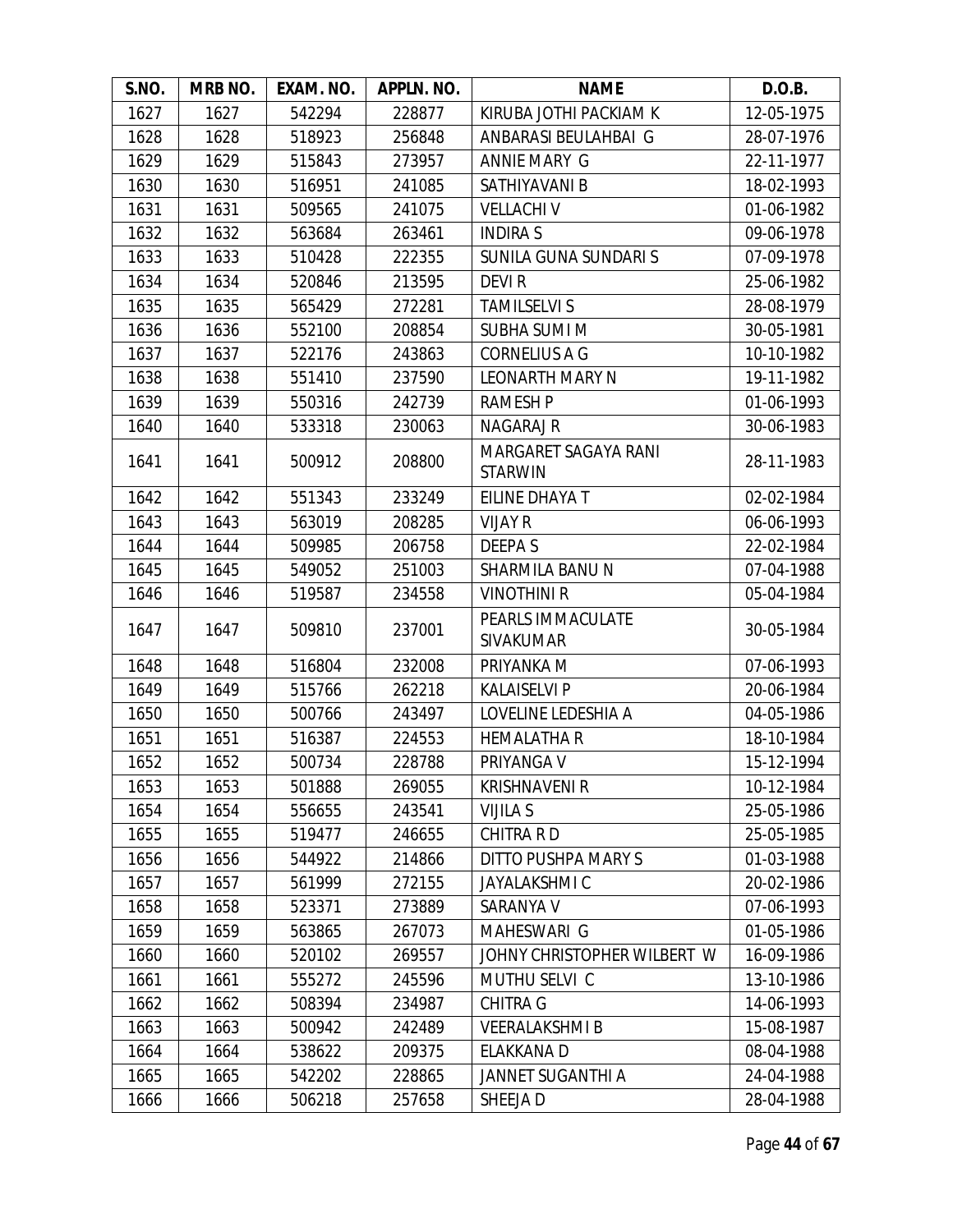| S.NO. | MRB NO. | EXAM. NO. | APPLN. NO. | <b>NAME</b>             | D.O.B.     |
|-------|---------|-----------|------------|-------------------------|------------|
| 1667  | 1667    | 554265    | 269995     | AHEESH SS               | 15-05-1988 |
| 1668  | 1668    | 534508    | 251640     | <b>DURGA C</b>          | 08-06-1994 |
| 1669  | 1669    | 501970    | 227559     | <b>GNANAPRIYA M</b>     | 10-11-1989 |
| 1670  | 1670    | 556279    | 210664     | ANUSHYA DEVI A S        | 09-06-1988 |
| 1671  | 1671    | 551889    | 271746     | SHEEJA G                | 09-06-1988 |
| 1672  | 1672    | 549029    | 207742     | <b>PRATHIBA S</b>       | 19-07-1994 |
| 1673  | 1673    | 560661    | 234659     | ELAKKIYA B              | 14-04-1990 |
| 1674  | 1674    | 523204    | 228712     | SHABANA K A             | 23-12-1995 |
| 1675  | 1675    | 546607    | 272154     | SAHAYA SHEELA J J       | 16-06-1988 |
| 1676  | 1676    | 558011    | 238121     | <b>SHINY D</b>          | 08-07-1988 |
| 1677  | 1677    | 543586    | 268378     | JOHN BRITTO V           | 04-10-1988 |
| 1678  | 1678    | 513423    | 258556     | SANGEETHA S             | 14-05-1990 |
| 1679  | 1679    | 554831    | 200433     | SUGASHINI B             | 09-03-1989 |
| 1680  | 1680    | 506601    | 237500     | <b>TINCY C</b>          | 14-06-1989 |
| 1681  | 1681    | 525788    | 210732     | SHANMUGAPRIYA K         | 20-10-1990 |
| 1682  | 1682    | 552947    | 245003     | KRISHNA BHAMA C         | 10-07-1989 |
| 1683  | 1683    | 502366    | 256431     | DYANA A                 | 10-04-1990 |
| 1684  | 1684    | 538817    | 220425     | <b>HELEN GOWSALYA C</b> | 22-05-1990 |
| 1685  | 1685    | 524434    | 235987     | <b>DEEPAS</b>           | 07-07-1990 |
| 1686  | 1686    | 519558    | 247842     | <b>UVARANI R</b>        | 16-12-1990 |
| 1687  | 1687    | 563231    | 242398     | AISHWARYA R             | 15-05-1995 |
| 1688  | 1688    | 546500    | 255822     | SOWMIYA T               | 02-06-1991 |
| 1689  | 1689    | 501411    | 229179     | <b>VIDHYAK</b>          | 06-02-1991 |
| 1690  | 1690    | 537490    | 244040     | <b>KALAIVANI N</b>      | 24-02-1991 |
| 1691  | 1691    | 510532    | 215725     | SHARMILA M              | 01-11-1994 |
| 1692  | 1692    | 567746    | 218270     | MUNEESWARI M            | 24-02-1992 |
| 1693  | 1693    | 558552    | 264814     | <b>NISHAT</b>           | 02-04-1991 |
| 1694  | 1694    | 533783    | 233761     | MAHALAKSHMI G           | 06-05-1991 |
| 1695  | 1695    | 552724    | 258407     | MARY ASHA D             | 26-05-1991 |
| 1696  | 1696    | 540762    | 222935     | SUDHARANI SIVAKUMAR     | 02-07-1991 |
| 1697  | 1697    | 513825    | 229848     | ANUJA A                 | 12-04-1995 |
| 1698  | 1698    | 548980    | 223234     | <b>ISHWARYA P</b>       | 23-03-1992 |
| 1699  | 1699    | 512500    | 266142     | ELAKKIYA ARASI J        | 18-07-1991 |
| 1700  | 1700    | 538875    | 224106     | <b>SAMEERA N</b>        | 11-03-1996 |
| 1701  | 1701    | 516339    | 219795     | PREMALATHA M            | 01-06-1995 |
| 1702  | 1702    | 505383    | 203641     | <b>GOWTHAMIR</b>        | 07-06-1992 |
| 1703  | 1703    | 549435    | 208368     | MALATHI M               | 01-02-1992 |
| 1704  | 1704    | 553516    | 233297     | SREEJA U                | 15-04-1992 |
| 1705  | 1705    | 515564    | 202480     | <b>ANITHA P</b>         | 03-06-1992 |
| 1706  | 1706    | 515147    | 212884     | <b>AGNESH K</b>         | 25-10-1992 |
| 1707  | 1707    | 510841    | 221133     | YOGESHWARI RAJALINGAM   | 06-06-1995 |
| 1708  | 1708    | 514124    | 219888     | <b>BACKIALAKSHMIS</b>   | 28-05-1993 |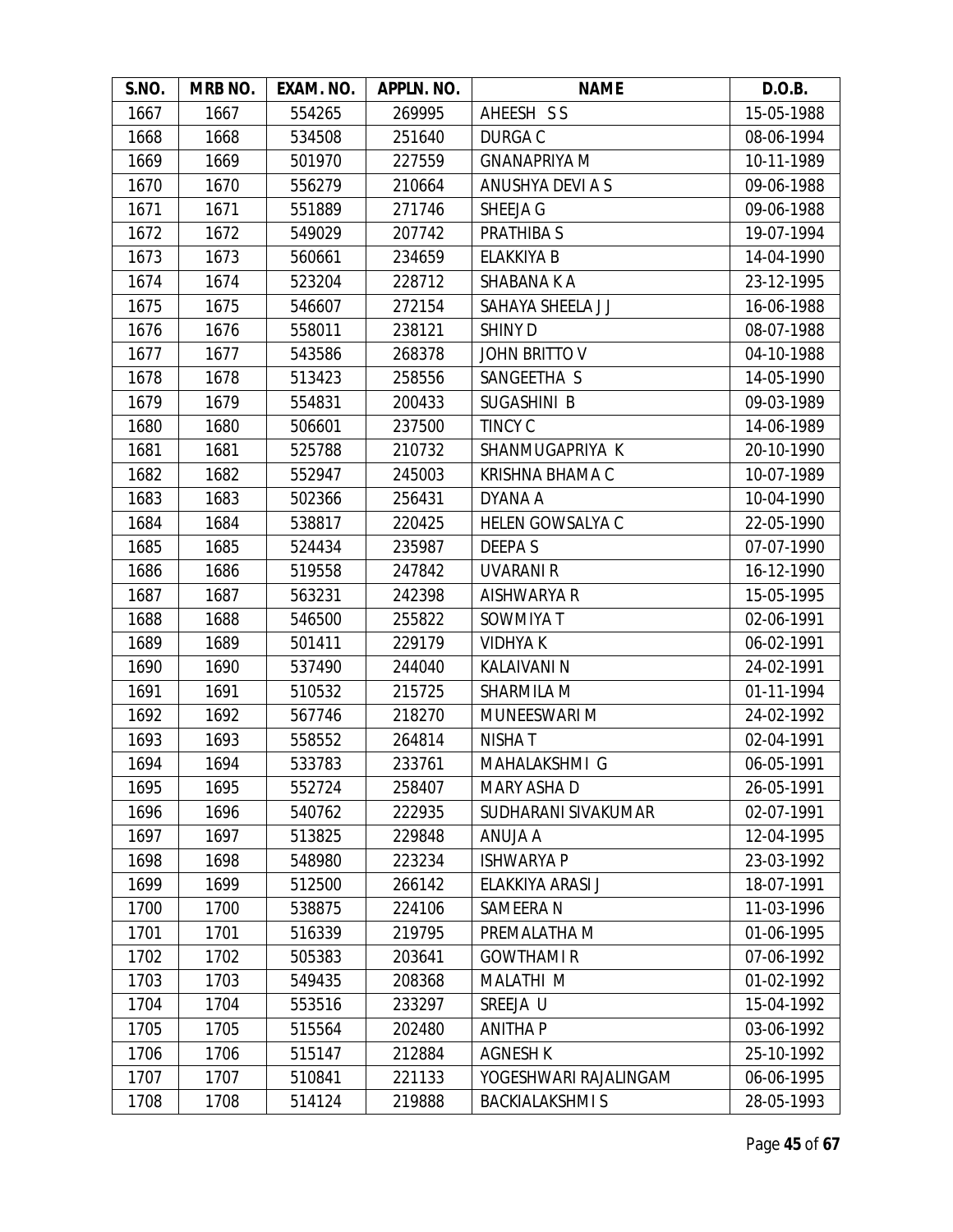| S.NO. | MRB NO. | EXAM. NO. | APPLN. NO. | <b>NAME</b>             | D.O.B.     |
|-------|---------|-----------|------------|-------------------------|------------|
| 1709  | 1709    | 530121    | 234293     | FREEDA DEVAPRIYA J      | 04-11-1992 |
| 1710  | 1710    | 518710    | 219512     | <b>NANDHINI B</b>       | 26-06-1995 |
| 1711  | 1711    | 505894    | 263648     | <b>VINOTHINI V</b>      | 07-01-1993 |
| 1712  | 1712    | 521575    | 202297     | <b>KANIMOZHI S</b>      | 16-01-1994 |
| 1713  | 1713    | 508913    | 216770     | <b>KRISHNAKUMARIE R</b> | 20-02-1993 |
| 1714  | 1714    | 521795    | 202744     | MAGESHWARI T            | 11-05-1993 |
| 1715  | 1715    | 522782    | 201813     | DIVYA M                 | 08-06-1993 |
| 1716  | 1716    | 545263    | 215394     | <b>KALAISELVI S</b>     | 09-06-1996 |
| 1717  | 1717    | 542700    | 221036     | SHYAMALA DEVI K         | 10-02-1994 |
| 1718  | 1718    | 520281    | 237208     | SELVARANI K             | 06-10-1993 |
| 1719  | 1719    | 500945    | 204581     | SIVAPRIYA S             | 03-02-1994 |
| 1720  | 1720    | 542849    | 236642     | PRAVEENA R              | 03-07-1995 |
| 1721  | 1721    | 565453    | 212629     | LAWRA VINNARASI P       | 12-02-1994 |
| 1722  | 1722    | 564540    | 218988     | SOWMIYA V               | 17-03-1994 |
| 1723  | 1723    | 505883    | 215437     | <b>FAHIMAS</b>          | 23-01-1997 |
| 1724  | 1724    | 551958    | 208104     | <b>RATHNA R</b>         | 05-04-1994 |
| 1725  | 1725    | 530066    | 207851     | <b>JAMUNA K M</b>       | 14-10-1995 |
| 1726  | 1726    | 508792    | 259499     | SOORIYA V               | 03-05-1994 |
| 1727  | 1727    | 553608    | 213985     | JEYASUDHA R             | 26-04-1994 |
| 1728  | 1728    | 544545    | 206674     | JENIFA EVANGELIN P      | 20-05-1994 |
| 1729  | 1729    | 521596    | 238234     | SUGANYA G               | 26-06-1994 |
| 1730  | 1730    | 514459    | 209732     | DIVYA N                 | 02-06-1994 |
| 1731  | 1731    | 552137    | 252914     | PRIYA A                 | 02-06-1994 |
| 1732  | 1732    | 504910    | 240424     | SURIYAKALA A            | 10-06-1994 |
| 1733  | 1733    | 560213    | 220861     | <b>NIRUPASIN K</b>      | 28-05-1993 |
| 1734  | 1734    | 520829    | 229297     | JENIFER SALOMI V        | 16-06-1994 |
| 1735  | 1735    | 521779    | 201251     | SOWMIYA P K             | 28-02-1996 |
| 1736  | 1736    | 557470    | 242535     | <b>DEEPA SANKARI S</b>  | 29-06-1994 |
| 1737  | 1737    | 549526    | 219662     | SIVASAKTHI N            | 21-06-1994 |
| 1738  | 1738    | 549197    | 249901     | MAHALAKSHMI V           | 29-06-1994 |
| 1739  | 1739    | 536441    | 206503     | <b>TAMILSELVI C</b>     | 03-04-1996 |
| 1740  | 1740    | 534492    | 231664     | THANAVATHI S            | 08-07-1994 |
| 1741  | 1741    | 562777    | 219119     | ASWINI A                | 26-08-1994 |
| 1742  | 1742    | 508574    | 238043     | <b>ANUSUYA G</b>        | 30-08-1994 |
| 1743  | 1743    | 521735    | 232783     | JOHN ARUL DOSS M        | 11-02-1995 |
| 1744  | 1744    | 561179    | 217410     | <b>SANGAVI G</b>        | 23-11-1994 |
| 1745  | 1745    | 549191    | 209861     | KOWSALYA C              | 08-05-1996 |
| 1746  | 1746    | 513485    | 207013     | THENMOZHI E             | 01-04-1995 |
| 1747  | 1747    | 540724    | 252101     | PRITHEESWARI B          | 30-03-1995 |
| 1748  | 1748    | 516574    | 206206     | SANKARI D               | 29-04-1995 |
| 1749  | 1749    | 545890    | 265531     | PRIYADHARSHINI J        | 30-03-1997 |
| 1750  | 1750    | 519740    | 202186     | <b>ASWINIP</b>          | 15-05-1995 |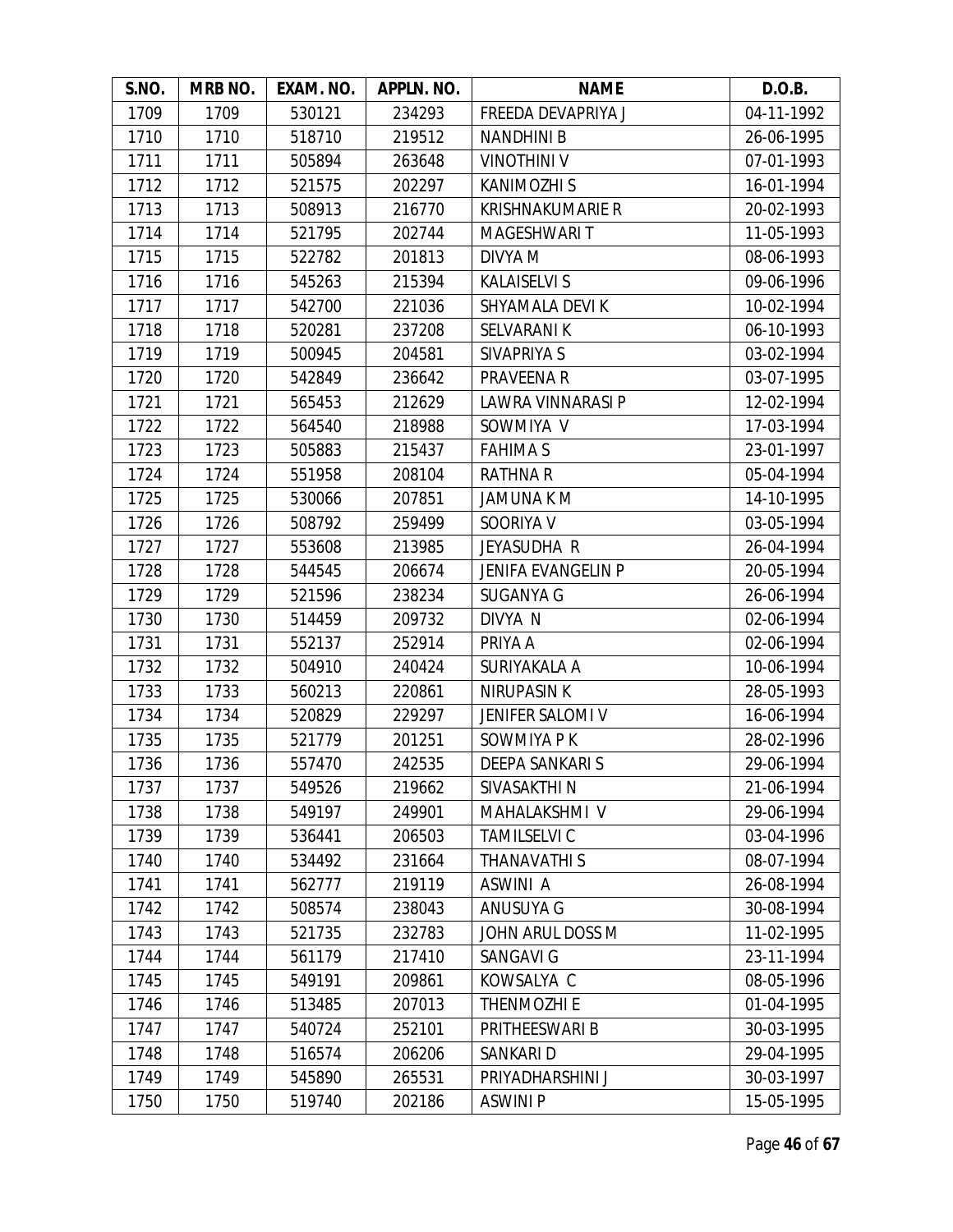| S.NO. | <b>MRB NO.</b> | EXAM. NO. | APPLN. NO. | <b>NAME</b>               | D.O.B.     |
|-------|----------------|-----------|------------|---------------------------|------------|
| 1751  | 1751           | 546483    | 209124     | <b>JEYAPRIYA S</b>        | 04-05-1995 |
| 1752  | 1752           | 544947    | 248584     | <b>SUJATHA S</b>          | 08-05-1995 |
| 1753  | 1753           | 549533    | 263317     | <b>JAYASHREE K</b>        | 12-05-1995 |
| 1754  | 1754           | 501193    | 263032     | <b>EVANGELINE PRIYA P</b> | 28-05-1995 |
| 1755  | 1755           | 556741    | 247118     | ESAKKIAMMAL A             | 15-05-1996 |
| 1756  | 1756           | 518402    | 255561     | <b>MANIMEGALAI E</b>      | 30-05-1995 |
| 1757  | 1757           | 512461    | 262661     | ANNA PUSHPA MERLIN C      | 13-06-1995 |
| 1758  | 1758           | 525241    | 247428     | <b>RENUKAK</b>            | 30-05-1996 |
| 1759  | 1759           | 534635    | 214768     | <b>ROHINIK</b>            | 13-10-1995 |
| 1760  | 1760           | 540269    | 211213     | RUKSHANA BARVEEN BANUS    | 16-05-1983 |
| 1761  | 1761           | 505645    | 226488     | PAVITHRA P                | 04-07-1995 |
| 1762  | 1762           | 532400    | 204840     | <b>EUJITH BERDILLA S</b>  | 25-07-1995 |
| 1763  | 1763           | 514757    | 257892     | KOWSALYA D                | 11-07-1995 |
| 1764  | 1764           | 503898    | 218223     | TAMILKAVIYARASI B         | 10-06-1996 |
| 1765  | 1765           | 516957    | 226210     | SATHYABAMA P              | 01-01-1996 |
| 1766  | 1766           | 517045    | 202363     | RANI G                    | 04-10-1995 |
| 1767  | 1767           | 542767    | 218758     | <b>IGNESH PRABHA A</b>    | 31-07-1995 |
| 1768  | 1768           | 535453    | 230517     | ABIYA A                   | 12-06-1996 |
| 1769  | 1769           | 510417    | 250352     | <b>ANBARASIS</b>          | 02-01-1996 |
| 1770  | 1770           | 564332    | 271987     | <b>LISHAP</b>             | 18-10-1995 |
| 1771  | 1771           | 552976    | 221457     | <b>INNASI ANBARASI A</b>  | 26-11-1995 |
| 1772  | 1772           | 504146    | 200015     | RAJESHWARI A              | 20-01-1996 |
| 1773  | 1773           | 510793    | 268123     | <b>ILAVARASAN E</b>       | 03-12-1995 |
| 1774  | 1774           | 566927    | 212181     | PRIYA K                   | 18-06-1996 |
| 1775  | 1775           | 509319    | 267180     | KANIGA M                  | 21-01-1996 |
| 1776  | 1776           | 561927    | 259544     | <b>DEEPIKAP</b>           | 06-04-1996 |
| 1777  | 1777           | 508387    | 252057     | LEMA DIVYA R              | 23-03-1996 |
| 1778  | 1778           | 552292    | 255024     | SUBBURAJ M                | 12-03-1996 |
| 1779  | 1779           | 516872    | 217424     | <b>VENKAT RAJ M</b>       | 19-02-1996 |
| 1780  | 1780           | 539016    | 206576     | <b>JESIMA M</b>           | 15-05-1990 |
| 1781  | 1781           | 566279    | 272827     | MAKESHWARAN M             | 31-03-1996 |
| 1782  | 1782           | 501585    | 233943     | <b>VANMATHI V</b>         | 08-04-1996 |
| 1783  | 1783           | 520652    | 220523     | VIJAYA BAGAVATHI M        | 09-02-1987 |
| 1784  | 1784           | 562818    | 234505     | <b>CHITHIRAREGAI S</b>    | 11-04-1996 |
| 1785  | 1785           | 563626    | 221295     | POORANI V                 | 01-05-1996 |
| 1786  | 1786           | 547680    | 219169     | PRIYANKA V                | 20-05-1996 |
| 1787  | 1787           | 503743    | 201992     | PREETHI <sub>G</sub>      | 08-09-1996 |
| 1788  | 1788           | 512169    | 229196     | <b>N AHTNALA</b>          | 20-05-1996 |
| 1789  | 1789           | 531569    | 224353     | NITHYAPRIYADHARSHINI S    | 21-05-1996 |
| 1790  | 1790           | 538357    | 240256     | SARANYA V                 | 21-05-1996 |
| 1791  | 1791           | 553698    | 220077     | <b>ESAKKIAMMAL P</b>      | 29-05-1996 |
| 1792  | 1792           | 543898    | 212087     | SUBBULAKSHMI M            | 31-05-1996 |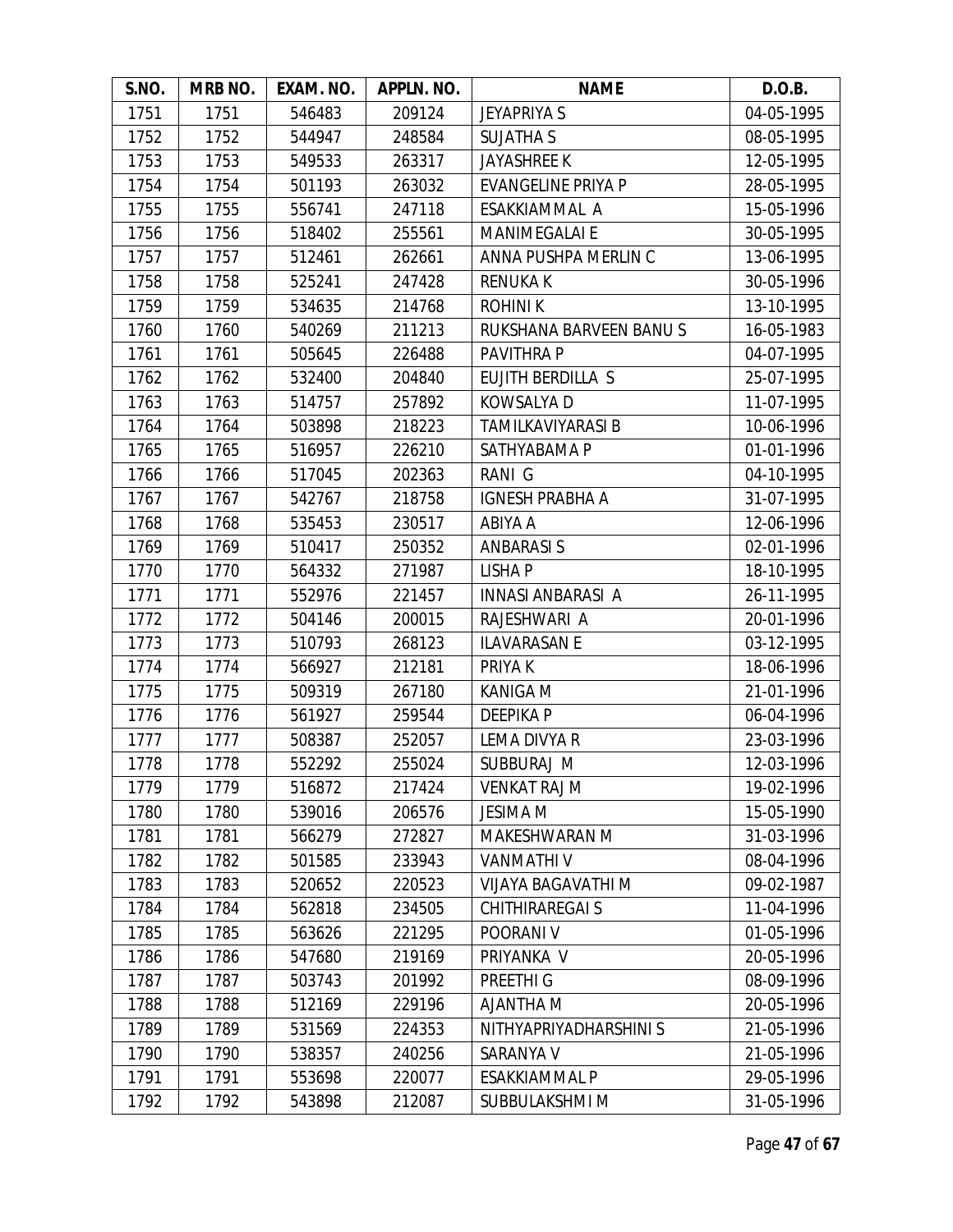| S.NO. | MRB NO. | EXAM. NO. | APPLN. NO. | <b>NAME</b>                | D.O.B.     |
|-------|---------|-----------|------------|----------------------------|------------|
| 1793  | 1793    | 543434    | 261712     | <b>JAMUNADEVIT</b>         | 08-10-1996 |
| 1794  | 1794    | 505986    | 239826     | <b>SUBASHINI S</b>         | 04-06-1996 |
| 1795  | 1795    | 507107    | 260392     | NAGALAKSHMI M              | 04-06-1996 |
| 1796  | 1796    | 523327    | 209649     | <b>ESTHERRANI S</b>        | 11-06-1996 |
| 1797  | 1797    | 550908    | 240197     | <b>KAVITHA M</b>           | 22-10-1996 |
| 1798  | 1798    | 548179    | 261702     | <b>ILAKKIYA C</b>          | 21-07-1996 |
| 1799  | 1799    | 549198    | 220997     | <b>KRISHNAVENI V</b>       | 21-06-1996 |
| 1800  | 1800    | 507630    | 248200     | <b>JANSI M</b>             | 08-07-1996 |
| 1801  | 1801    | 560231    | 238830     | SARANYA D                  | 10-07-1996 |
| 1802  | 1802    | 512224    | 267186     | CHANDRALEKHA V             | 24-11-1996 |
| 1803  | 1803    | 547717    | 214195     | PERIYA NAYAGI SHIBANA V    | 04-08-1996 |
| 1804  | 1804    | 516411    | 267631     | <b>BANUMATHI M</b>         | 21-07-1996 |
| 1805  | 1805    | 518181    | 247552     | DHARANI M                  | 22-07-1996 |
| 1806  | 1806    | 514752    | 224435     | <b>SUNALI M</b>            | 11-04-1997 |
| 1807  | 1807    | 553849    | 222397     | <b>MARY GEETHANJALI J</b>  | 31-08-1996 |
| 1808  | 1808    | 504991    | 262711     | AMALORPAVA MARY K S        | 05-10-1996 |
| 1809  | 1809    | 520622    | 200968     | SHANMUGAVEL S              | 22-10-1996 |
| 1810  | 1810    | 517239    | 267950     | <b>DHILSHATH A</b>         | 05-05-1991 |
| 1811  | 1811    | 533210    | 204100     | <b>DEEPIKAB</b>            | 14-11-1996 |
| 1812  | 1812    | 525361    | 248086     | MUTHUSARANYA A             | 03-01-1997 |
| 1813  | 1813    | 562353    | 234438     | PADMAPRIYA S               | 15-11-1996 |
| 1814  | 1814    | 566184    | 235206     | RAMYA R                    | 26-03-1997 |
| 1815  | 1815    | 544030    | 213476     | SHANMUGAPRIYA M            | 28-05-1997 |
| 1816  | 1816    | 512287    | 217108     | PRIYA DHARANI C            | 31-03-1997 |
| 1817  | 1817    | 543851    | 212614     | PRAVEEN KUMAR S            | 30-01-1997 |
| 1818  | 1818    | 504636    | 243161     | SATHIYA K                  | 06-05-1997 |
| 1819  | 1819    | 558202    | 219202     | <b>MERLIN ARUL SELVI A</b> | 01-06-1997 |
| 1820  | 1820    | 536057    | 203804     | SUVETHA S                  | 02-06-1997 |
| 1821  | 1821    | 552044    | 200566     | PRIYANGA P                 | 02-07-1997 |
| 1822  | 1822    | 511509    | 206324     | MARIAMMAL M                | 02-06-1997 |
| 1823  | 1823    | 560396    | 235298     | DEVI ABIRAMI K             | 27-06-1997 |
| 1824  | 1824    | 560944    | 204484     | MOHANA J                   | 04-06-1997 |
| 1825  | 1825    | 507033    | 222673     | NITHYA P                   | 04-06-1997 |
| 1826  | 1826    | 510838    | 250100     | PAVITHRA R                 | 19-07-1997 |
| 1827  | 1827    | 567917    | 226377     | <b>VIGNESHWARAN S</b>      | 05-09-1997 |
| 1828  | 1828    | 514344    | 227095     | <b>MAITHILI M</b>          | 20-06-1998 |
| 1829  | 1829    | 513619    | 235170     | SANJAMMA R                 | 07-04-1996 |
| 1830  | 1830    | 513505    | 205817     | <b>HEMALATHA P</b>         | 19-07-1998 |
| 1831  | 1831    | 508421    | 273301     | MOHANA R                   | 16-06-1980 |
| 1832  | 1832    | 547147    | 265654     | SUNDARAVALLI N             | 09-05-1979 |
| 1833  | 1833    | 537717    | 213609     | LOIS HELEN NAVEENA J       | 22-11-1980 |
| 1834  | 1834    | 547815    | 246173     | LAVANYA J                  | 14-01-1980 |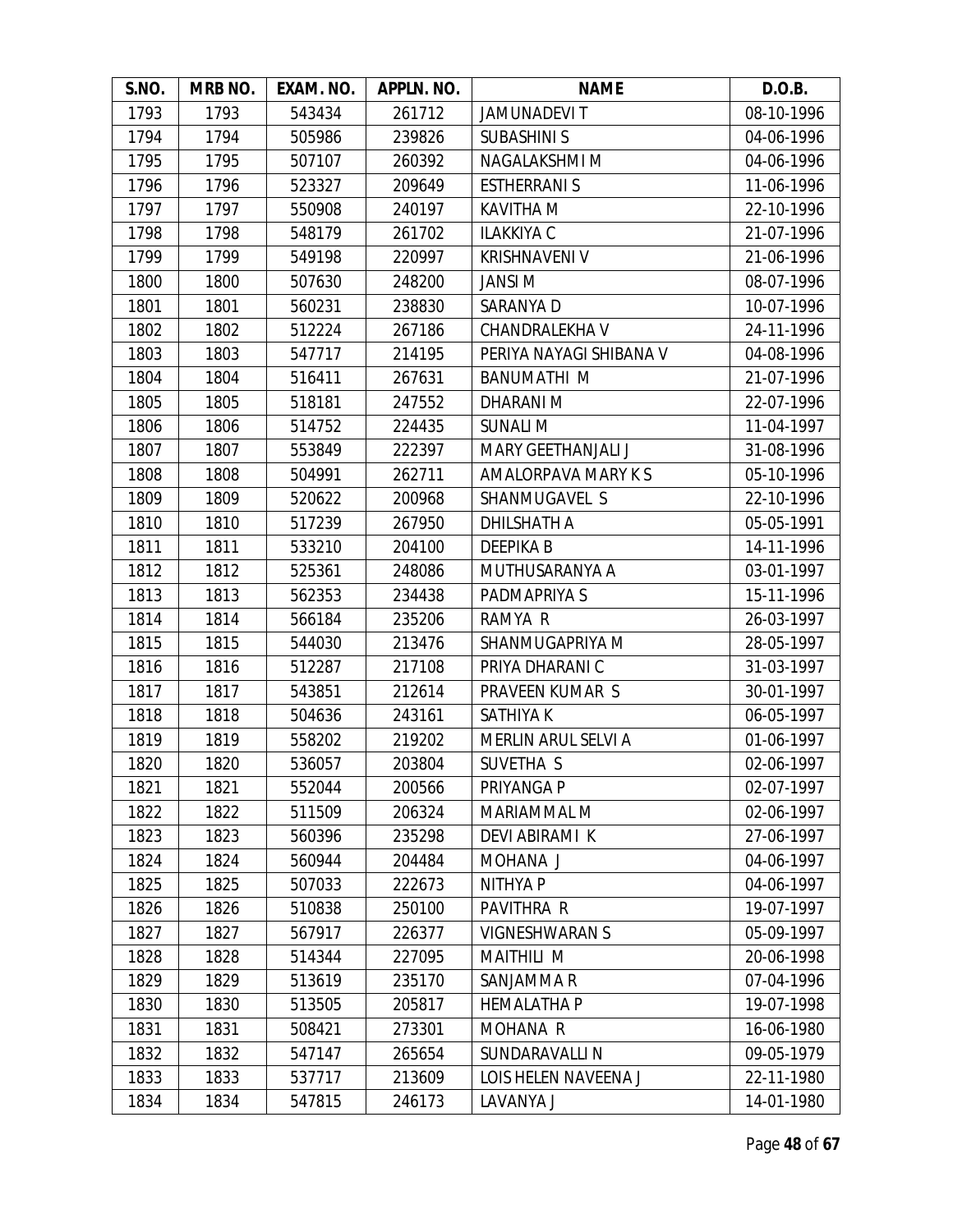| S.NO. | MRB NO. | EXAM. NO. | APPLN. NO. | <b>NAME</b>             | D.O.B.     |
|-------|---------|-----------|------------|-------------------------|------------|
| 1835  | 1835    | 511728    | 217834     | ANTONYAMMAL A           | 09-03-1983 |
| 1836  | 1836    | 560271    | 270856     | ARUNA DEVI K            | 21-05-1980 |
| 1837  | 1837    | 548146    | 263880     | THASLIM FATHIMA M       | 27-02-1996 |
| 1838  | 1838    | 533937    | 243986     | SASIKALA B              | 17-12-1980 |
| 1839  | 1839    | 508184    | 202379     | AUXILIYAMARY A          | 06-01-1981 |
| 1840  | 1840    | 511447    | 230164     | <b>BARKAVI V</b>        | 30-10-1981 |
| 1841  | 1841    | 518472    | 265008     | <b>VETRISELVI K</b>     | 03-05-1984 |
| 1842  | 1842    | 546484    | 201485     | SIVAGAMI R              | 10-03-1984 |
| 1843  | 1843    | 551868    | 245741     | <b>ANTONY FELIX L</b>   | 29-11-1982 |
| 1844  | 1844    | 537932    | 241511     | KALAISELVI A            | 24-04-1984 |
| 1845  | 1845    | 567488    | 200047     | DIVYAPRASANNA S         | 16-07-1989 |
| 1846  | 1846    | 504952    | 224544     | <b>INDRAP</b>           | 30-07-1984 |
| 1847  | 1847    | 567231    | 259731     | SANGEETHA S             | 28-05-1984 |
| 1848  | 1848    | 533253    | 212212     | VANAJA S                | 20-08-1984 |
| 1849  | 1849    | 552365    | 231613     | SHOBA D                 | 10-02-1985 |
| 1850  | 1850    | 560509    | 231850     | <b>SENTHILKUMAR G P</b> | 25-07-1983 |
| 1851  | 1851    | 533620    | 234763     | SARASWATHI G            | 28-05-1985 |
| 1852  | 1852    | 550290    | 208615     | <b>GEETHANJALI P</b>    | 08-04-1985 |
| 1853  | 1853    | 550092    | 200353     | <b>JULIET M</b>         | 10-05-1985 |
| 1854  | 1854    | 546861    | 240326     | <b>RANIM</b>            | 11-06-1987 |
| 1855  | 1855    | 551614    | 221707     | REMYA JL                | 28-03-1986 |
| 1856  | 1856    | 557954    | 232870     | <b>ASHA RANI P</b>      | 01-01-1986 |
| 1857  | 1857    | 533794    | 244206     | <b>BYRAVI R</b>         | 16-05-1986 |
| 1858  | 1858    | 558909    | 234348     | <b>KAVITHA R P</b>      | 28-05-1986 |
| 1859  | 1859    | 532140    | 250807     | <b>BHUVANESWARIS</b>    | 17-10-1986 |
| 1860  | 1860    | 535142    | 250135     | <b>MAHALAKSHMIS</b>     | 17-01-1987 |
| 1861  | 1861    | 551907    | 207720     | SHIBI ANGELA M          | 04-12-1986 |
| 1862  | 1862    | 560339    | 249842     | <b>LEELAVATHIS</b>      | 01-06-1987 |
| 1863  | 1863    | 547382    | 245745     | <b>SUBASRIC</b>         | 03-06-1988 |
| 1864  | 1864    | 515115    | 251815     | KABURAMMAL C            | 15-07-1987 |
| 1865  | 1865    | 545929    | 214009     | AYSHA BARVEEN S H       | 10-03-1995 |
| 1866  | 1866    | 564386    | 270160     | PONNALAGU T             | 09-12-1987 |
| 1867  | 1867    | 550446    | 253945     | SHEEBA P                | 21-02-1988 |
| 1868  | 1868    | 536577    | 246918     | <b>JOTHI MANI K</b>     | 14-05-1988 |
| 1869  | 1869    | 538870    | 241868     | NIRMALADEVI K           | 30-03-1989 |
| 1870  | 1870    | 556630    | 260291     | MURUGESHWARI P          | 14-04-1989 |
| 1871  | 1871    | 558285    | 271237     | <b>ASUPATHY S</b>       | 11-02-1989 |
| 1872  | 1872    | 558994    | 263659     | <b>REMYA S NAIR</b>     | 19-05-1988 |
| 1873  | 1873    | 508290    | 228903     | <b>BARANIA</b>          | 30-06-1989 |
| 1874  | 1874    | 550728    | 249992     | <b>STELLA P</b>         | 10-03-1989 |
| 1875  | 1875    | 512084    | 266859     | MARY ASHA A             | 09-04-1989 |
| 1876  | 1876    | 551323    | 261791     | AJITHA KUMARY C         | 10-05-1989 |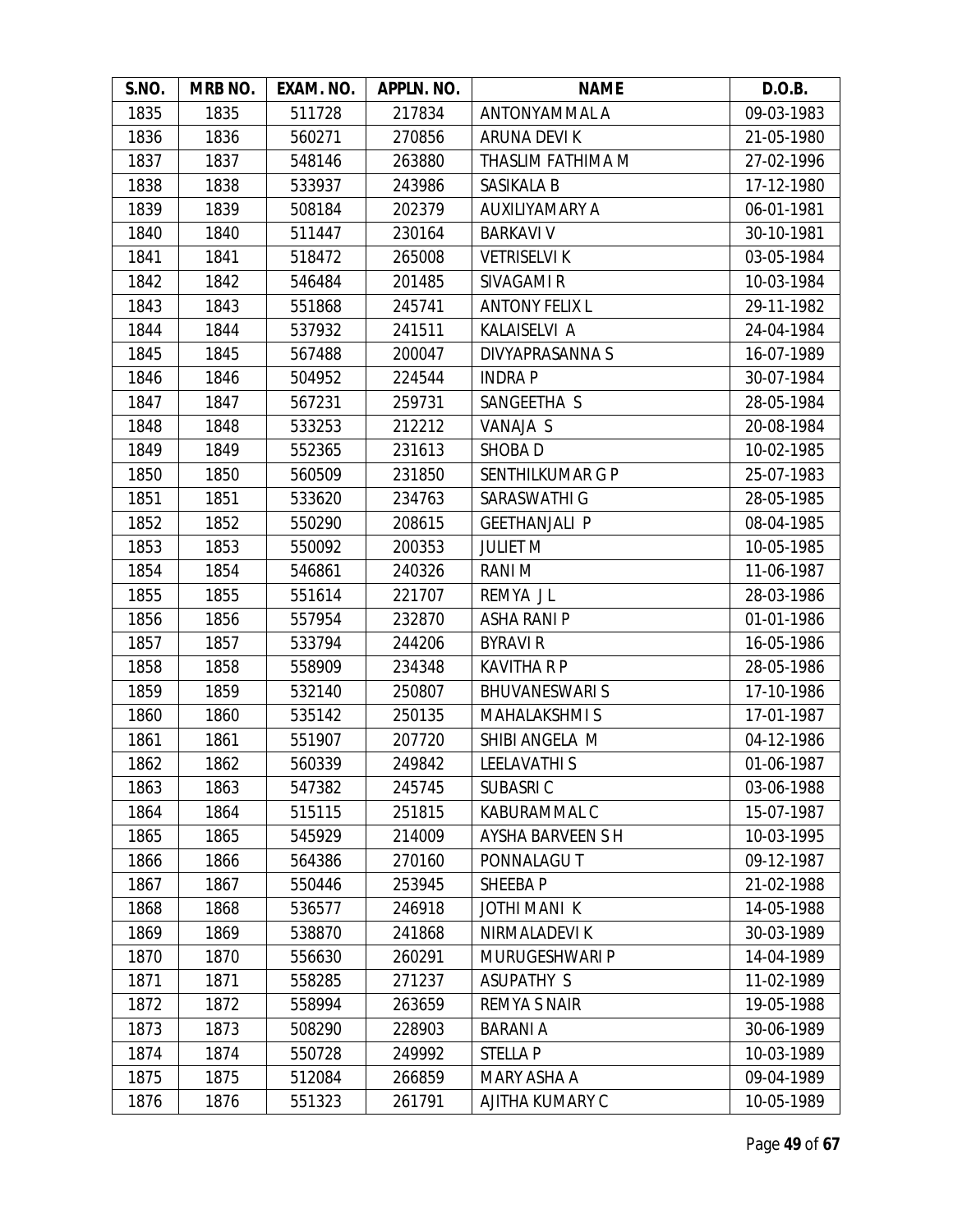| S.NO. | MRB NO. | EXAM. NO. | APPLN. NO. | <b>NAME</b>              | D.O.B.     |
|-------|---------|-----------|------------|--------------------------|------------|
| 1877  | 1877    | 504152    | 241810     | VICTORIA ELIZABETH A     | 20-06-1989 |
| 1878  | 1878    | 508383    | 200216     | <b>JEYARAMT</b>          | 04-06-1989 |
| 1879  | 1879    | 507117    | 269586     | <b>GEETHAP</b>           | 12-06-1993 |
| 1880  | 1880    | 501627    | 235399     | DHIVYA E                 | 15-07-1989 |
| 1881  | 1881    | 554069    | 211017     | <b>VASANTHI S</b>        | 21-12-1989 |
| 1882  | 1882    | 544435    | 239868     | ARUMUGARANI M            | 20-07-1989 |
| 1883  | 1883    | 554130    | 210733     | <b>ANITA MARY M</b>      | 27-05-1989 |
| 1884  | 1884    | 533169    | 263036     | <b>KANAGAL</b>           | 05-10-1989 |
| 1885  | 1885    | 559137    | 220780     | <b>SUMATHIS</b>          | 04-05-1990 |
| 1886  | 1886    | 543340    | 256558     | <b>TINTU THOMAS</b>      | 02-10-1989 |
| 1887  | 1887    | 546356    | 204191     | <b>DURGA RAJESWARI G</b> | 20-05-1990 |
| 1888  | 1888    | 504948    | 202231     | SUDHARSNA DEVI D         | 29-05-1990 |
| 1889  | 1889    | 523457    | 208561     | <b>KAMATCHI J</b>        | 30-05-1989 |
| 1890  | 1890    | 534162    | 223101     | RAMYA M                  | 06-06-1990 |
| 1891  | 1891    | 550285    | 207947     | AJI K                    | 31-05-1990 |
| 1892  | 1892    | 552738    | 212691     | SHAKILABANU A            | 24-05-1995 |
| 1893  | 1893    | 567062    | 228157     | SARANYA S                | 14-06-1989 |
| 1894  | 1894    | 563289    | 206204     | VIJAYALAKSHMI M          | 19-02-1991 |
| 1895  | 1895    | 562039    | 215380     | SUTHA P                  | 21-07-1990 |
| 1896  | 1896    | 550016    | 211051     | MS JESI JULIET P         | 25-02-1991 |
| 1897  | 1897    | 554108    | 259533     | NISHA G                  | 10-05-1991 |
| 1898  | 1898    | 563247    | 252207     | NIRMALA P                | 24-03-1991 |
| 1899  | 1899    | 510483    | 242649     | <b>SUBASHINI C</b>       | 23-11-1989 |
| 1900  | 1900    | 538376    | 242482     | SANTHIYA C               | 24-02-1992 |
| 1901  | 1901    | 514509    | 214095     | ARUL SELVA KUMARI R      | 12-06-1991 |
| 1902  | 1902    | 544995    | 252191     | ALAGU DEVI A             | 26-06-1991 |
| 1903  | 1903    | 501726    | 201066     | NIVETHA R                | 31-07-1991 |
| 1904  | 1904    | 507075    | 216755     | POONGKODI M              | 28-02-1992 |
| 1905  | 1905    | 540102    | 270536     | ANNAL S                  | 15-08-1991 |
| 1906  | 1906    | 509694    | 232079     | SHAMINI M                | 25-05-1992 |
| 1907  | 1907    | 539741    | 204041     | PAVITHRA S               | 11-04-1992 |
| 1908  | 1908    | 524708    | 237958     | <b>JAYALAKSHMIS</b>      | 27-02-1995 |
| 1909  | 1909    | 561717    | 237814     | REVATHI C                | 15-04-1992 |
| 1910  | 1910    | 559022    | 202467     | THILAGAVATHI R           | 26-05-1992 |
| 1911  | 1911    | 523236    | 260129     | ARULMANI C               | 11-05-1992 |
| 1912  | 1912    | 500991    | 208480     | SIVARANJANI S            | 04-09-1991 |
| 1913  | 1913    | 547865    | 241945     | <b>SEZHUMIYA S</b>       | 03-03-1993 |
| 1914  | 1914    | 565454    | 206462     | MERLINE M S              | 29-05-1992 |
| 1915  | 1915    | 558160    | 203590     | PRIYADEVI F              | 31-05-1992 |
| 1916  | 1916    | 511532    | 222794     | <b>IMRANKHAN L</b>       | 10-06-1997 |
| 1917  | 1917    | 551926    | 261114     | <b>SELVAMT</b>           | 04-06-1992 |
| 1918  | 1918    | 534626    | 274202     | KARPAGAM M               | 04-09-1993 |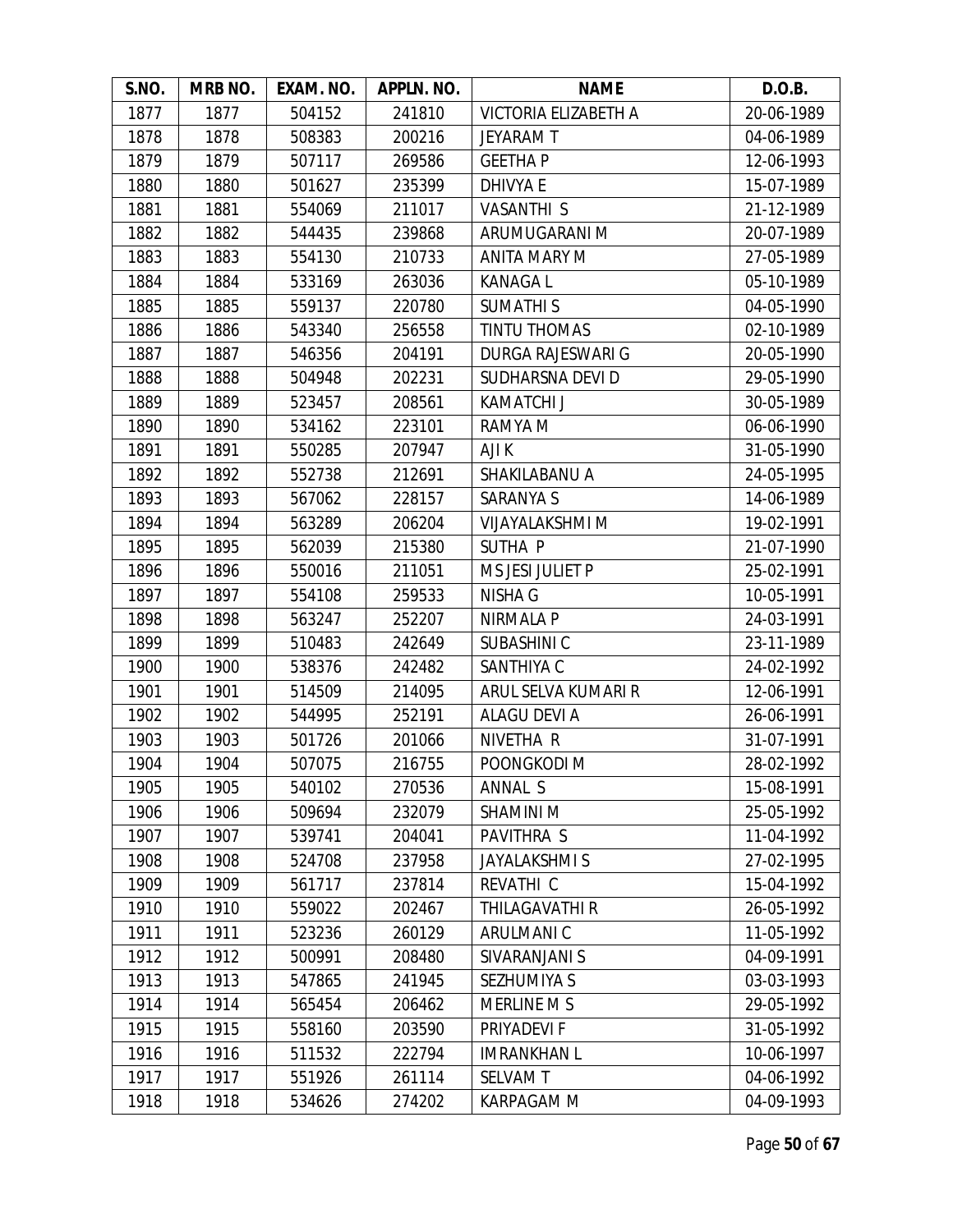| S.NO. | MRB NO. | EXAM. NO. | APPLN. NO. | <b>NAME</b>                         | D.O.B.     |
|-------|---------|-----------|------------|-------------------------------------|------------|
| 1919  | 1919    | 543768    | 252322     | <b>CHITHRA M</b>                    | 19-05-1993 |
| 1920  | 1920    | 555284    | 208174     | DYANA P S                           | 18-06-1992 |
| 1921  | 1921    | 514353    | 201948     | PRIYA S                             | 03-06-1993 |
| 1922  | 1922    | 544176    | 235118     | <b>LOGESWARI R</b>                  | 26-06-1992 |
| 1923  | 1923    | 501624    | 216142     | CHRISTINA RACHEL C                  | 29-08-1992 |
| 1924  | 1924    | 563227    | 233833     | <b>ANUPRIYA V</b>                   | 24-02-1993 |
| 1925  | 1925    | 531195    | 236432     | <b>SUDHAK</b>                       | 17-04-1989 |
| 1926  | 1926    | 551185    | 244317     | CHRYSOLITE G                        | 19-05-1993 |
| 1927  | 1927    | 540719    | 205040     | <b>VEDHAVANIC</b>                   | 03-11-1993 |
| 1928  | 1928    | 542330    | 269748     | <b>VANATHIM</b>                     | 05-06-1993 |
| 1929  | 1929    | 543455    | 204510     | MERLIN JEEVI PUSHPAM P              | 22-05-1993 |
| 1930  | 1930    | 500793    | 212445     | <b>ESWARI M</b>                     | 07-06-1993 |
| 1931  | 1931    | 559410    | 213621     | UMA N                               | 27-03-1994 |
| 1932  | 1932    | 561822    | 266652     | SHANMUGAPRIYA H                     | 09-06-1993 |
| 1933  | 1933    | 558824    | 210949     | <b>KASTHURIK</b>                    | 30-05-1994 |
| 1934  | 1934    | 515201    | 258079     | <b>KASTHURIS</b>                    | 11-06-1993 |
| 1935  | 1935    | 522018    | 257714     | <b>SANTHIR</b>                      | 30-05-1994 |
| 1936  | 1936    | 533995    | 230440     | <b>KRISHNAVENI P</b>                | 20-06-1993 |
| 1937  | 1937    | 511595    | 218746     | MADHANKUMAR C                       | 12-04-1994 |
| 1938  | 1938    | 563887    | 267539     | SIVARANJANAI N                      | 29-06-1993 |
| 1939  | 1939    | 538615    | 209918     | <b>BHARATHI V</b>                   | 01-06-1994 |
| 1940  | 1940    | 555398    | 218947     | <b>KAVITHA A S</b>                  | 25-06-1993 |
| 1941  | 1941    | 566756    | 272970     | SASIKALA P                          | 07-05-1996 |
| 1942  | 1942    | 524301    | 249489     | <b>VISHNUPRIYA D</b>                | 18-02-1994 |
| 1943  | 1943    | 537249    | 235977     | DIVYABHARATHI R                     | 05-06-1994 |
| 1944  | 1944    | 560875    | 268840     | NANDHINI DEVI M                     | 08-06-1994 |
| 1945  | 1945    | 519149    | 231930     | <b>BHUVANESWARI V</b>               | 31-01-1994 |
| 1946  | 1946    | 518041    | 233188     | DHANESHWARI A                       | 25-05-1994 |
| 1947  | 1947    | 523917    | 201499     | <b>ISWARYA A</b>                    | 02-05-1994 |
| 1948  | 1948    | 543147    | 252357     | <b>MAHALAKSHMI R</b>                | 29-07-1994 |
| 1949  | 1949    | 564985    | 210716     | CHITRA M                            | 14-04-1994 |
| 1950  | 1950    | 564541    | 204304     | <b>BHARATHI M</b>                   | 29-05-1994 |
| 1951  | 1951    | 541798    | 202828     | M MADHUMEENA                        | 05-05-1994 |
| 1952  | 1952    | 504153    | 258538     | <b>MUMTAJ BEGUM</b><br>MOHAMADALI M | 06-02-1986 |
| 1953  | 1953    | 511788    | 211370     | SANTHIYA V                          | 03-06-1994 |
| 1954  | 1954    | 567621    | 202330     | <b>SUVITHRA V</b>                   | 27-04-1995 |
| 1955  | 1955    | 533916    | 206224     | SARAVANAPRIYA C                     | 07-06-1994 |
| 1956  | 1956    | 538386    | 262124     | <b>SANGEETHA S</b>                  | 24-06-1994 |
| 1957  | 1957    | 525095    | 227668     | SUGANYA D                           | 31-08-1994 |
| 1958  | 1958    | 555511    | 217261     | MS HEMALATHA S                      | 07-05-1995 |
| 1959  | 1959    | 500247    | 208306     | AMBETHKAR J                         | 04-08-1994 |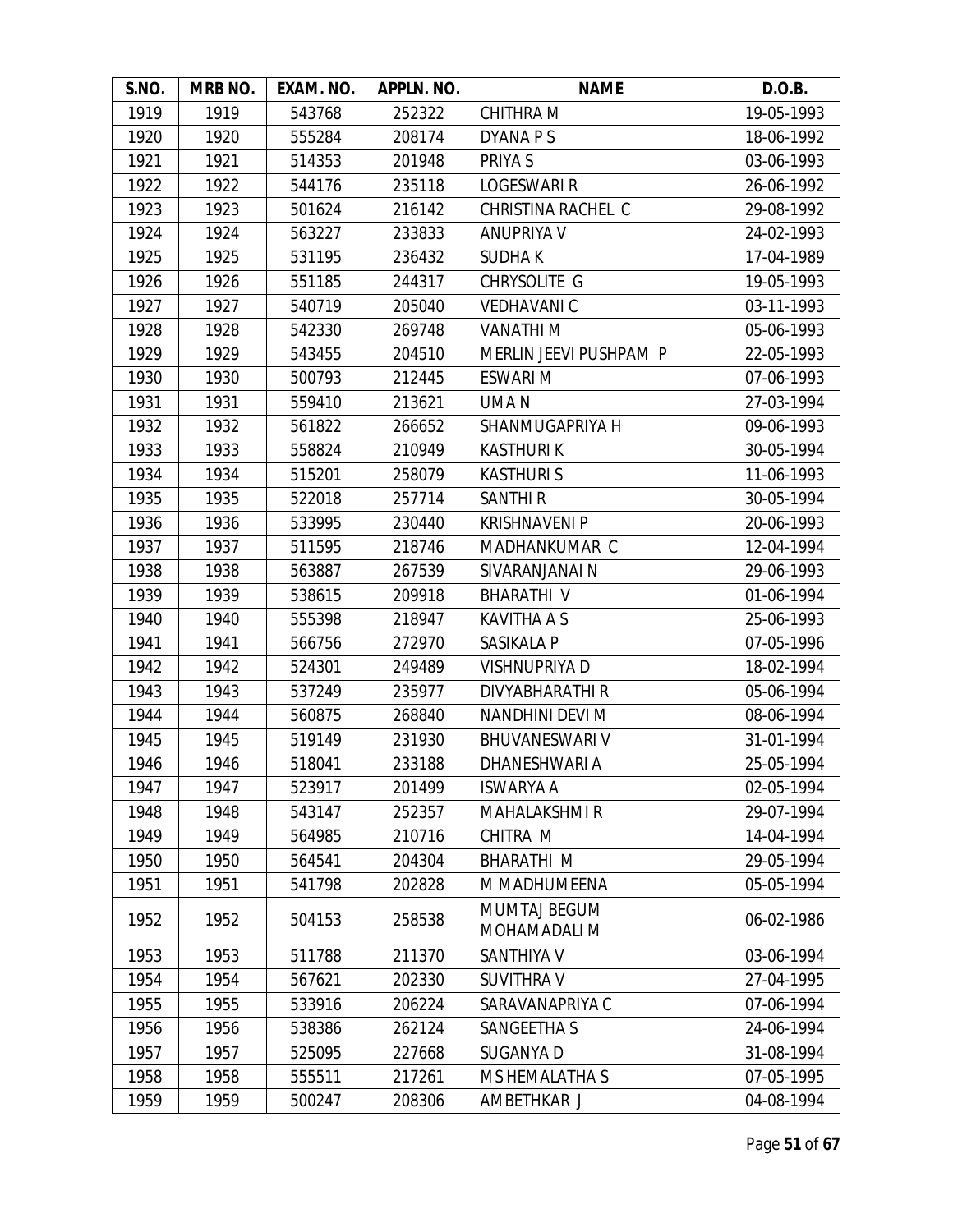| S.NO. | MRB NO. | EXAM. NO. | APPLN. NO. | <b>NAME</b>            | D.O.B.     |
|-------|---------|-----------|------------|------------------------|------------|
| 1960  | 1960    | 548171    | 230269     | RAMYA S                | 02-11-1994 |
| 1961  | 1961    | 565401    | 210597     | PRATHARAJ P            | 03-01-1995 |
| 1962  | 1962    | 563236    | 202322     | ANGEL SHALINI V        | 14-05-1995 |
| 1963  | 1963    | 518064    | 237893     | <b>ABIRAMI K</b>       | 04-11-1994 |
| 1964  | 1964    | 516749    | 270842     | SASIREKA A             | 20-01-1995 |
| 1965  | 1965    | 542308    | 245354     | RANJITHAM M            | 10-01-1995 |
| 1966  | 1966    | 521325    | 244821     | <b>VASAVI P</b>        | 09-03-1995 |
| 1967  | 1967    | 560110    | 238308     | <b>JEEVAN REKHA B</b>  | 22-05-1995 |
| 1968  | 1968    | 541532    | 236267     | PALMARI M              | 26-03-1995 |
| 1969  | 1969    | 505568    | 237895     | PRIYA S                | 17-04-1995 |
| 1970  | 1970    | 515945    | 202755     | ROJA A                 | 04-06-1995 |
| 1971  | 1971    | 543460    | 226055     | AMBIKA V               | 15-06-1995 |
| 1972  | 1972    | 513577    | 212228     | SABEENA BEGAM M        | 26-02-1997 |
| 1973  | 1973    | 565620    | 210016     | THIRUNAVUKARASU K      | 04-06-1995 |
| 1974  | 1974    | 508348    | 202671     | SANTHOSH MV            | 07-06-1995 |
| 1975  | 1975    | 550873    | 270697     | <b>MAHESHWARI G</b>    | 12-08-1996 |
| 1976  | 1976    | 507254    | 209689     | <b>ESWARI M</b>        | 19-06-1995 |
| 1977  | 1977    | 519534    | 200708     | PRIYA S                | 30-07-1995 |
| 1978  | 1978    | 531919    | 214126     | <b>ROSE</b><br>M       | 19-06-1995 |
| 1979  | 1979    | 534453    | 217480     | <b>KAVITHA K</b>       | 23-01-1995 |
| 1980  | 1980    | 516711    | 200341     | PAVALAKKODI S          | 21-06-1995 |
| 1981  | 1981    | 523074    | 245833     | MADHUVANTHI P          | 27-10-1995 |
| 1982  | 1982    | 500926    | 208022     | <b>MEENAR</b>          | 22-07-1995 |
| 1983  | 1983    | 516074    | 229953     | DAISY A                | 02-01-1996 |
| 1984  | 1984    | 559464    | 254626     | DEVA NIVISHA V         | 08-04-1996 |
| 1985  | 1985    | 507446    | 221161     | <b>FELICIA M</b>       | 26-03-1995 |
| 1986  | 1986    | 542695    | 205527     | LAVANYA M              | 15-05-1996 |
| 1987  | 1987    | 502658    | 203217     | PACHIYAMMAL P          | 05-05-1996 |
| 1988  | 1988    | 567625    | 237175     | <b>MANJUSHREE S</b>    | 28-04-1996 |
| 1989  | 1989    | 545969    | 233527     | SANGEETHA J            | 01-04-1995 |
| 1990  | 1990    | 565031    | 226579     | SIVARANJANI T          | 03-06-1996 |
| 1991  | 1991    | 552047    | 246310     | JENIFA A               | 06-05-1996 |
| 1992  | 1992    | 540786    | 217107     | SARAVANA KUMARIS       | 23-05-1996 |
| 1993  | 1993    | 556830    | 252311     | <b>KODEESWARI S</b>    | 25-05-1996 |
| 1994  | 1994    | 561727    | 217473     | KANJANADEVI M          | 06-06-1996 |
| 1995  | 1995    | 535691    | 243526     | <b>BHUVANESHWARI R</b> | 07-04-1995 |
| 1996  | 1996    | 543343    | 253800     | DHIVYA M               | 06-06-1996 |
| 1997  | 1997    | 542103    | 247668     | AROCKIA SINDHUJA J     | 14-06-1996 |
| 1998  | 1998    | 556818    | 211988     | JOTHI M                | 14-05-1995 |
| 1999  | 1999    | 504871    | 200632     | DEEPAR                 | 15-06-1996 |
| 2000  | 2000    | 547137    | 246260     | PRIYADHARSHINI M       | 20-06-1996 |
| 2001  | 2001    | 510016    | 205638     | KEERTHANA ELUMALAI     | 16-06-1996 |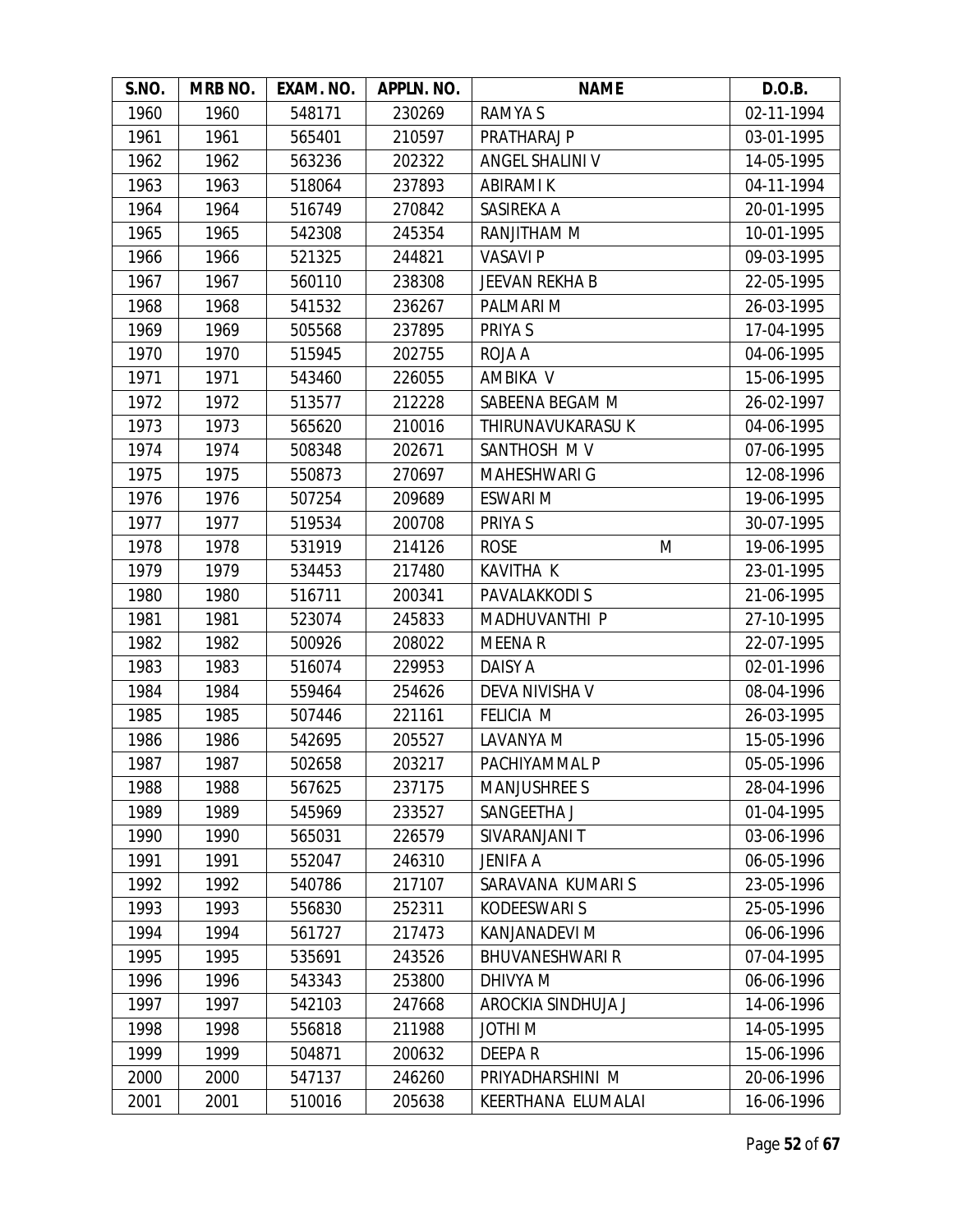| S.NO. | MRB NO. | EXAM. NO. | APPLN. NO. | <b>NAME</b>             | D.O.B.     |
|-------|---------|-----------|------------|-------------------------|------------|
| 2002  | 2002    | 525355    | 264458     | SAADHIYA G              | 02-04-1990 |
| 2003  | 2003    | 518292    | 220566     | <b>JAYAPRIYA K</b>      | 21-06-1996 |
| 2004  | 2004    | 555660    | 205454     | <b>MAGESHWARI T</b>     | 21-05-1997 |
| 2005  | 2005    | 535454    | 245308     | <b>UMARANI V</b>        | 25-06-1996 |
| 2006  | 2006    | 532819    | 255926     | <b>JAYADURGA S</b>      | 01-07-1996 |
| 2007  | 2007    | 518348    | 220339     | <b>SANGEETHA S</b>      | 26-06-1996 |
| 2008  | 2008    | 516474    | 201695     | <b>KANMANIK</b>         | 21-05-1995 |
| 2009  | 2009    | 563659    | 210195     | CHINNAPONNU S           | 02-11-1996 |
| 2010  | 2010    | 506178    | 219278     | SEBASTHIYAMMAL R        | 10-07-1996 |
| 2011  | 2011    | 508255    | 238629     | <b>HARINIS</b>          | 15-07-1996 |
| 2012  | 2012    | 500268    | 267763     | <b>MEENAR</b>           | 15-07-1996 |
| 2013  | 2013    | 564645    | 272433     | ARTHI THANGAMUTHU       | 31-07-1996 |
| 2014  | 2014    | 566707    | 233543     | RANJITHADEVI C          | 10-02-1996 |
| 2015  | 2015    | 508113    | 238458     | NITHIYA D               | 26-05-1997 |
| 2016  | 2016    | 522523    | 245112     | MAHALAKSHMI D           | 06-08-1996 |
| 2017  | 2017    | 534178    | 220255     | SATHIYAPRIYA S          | 16-09-1996 |
| 2018  | 2018    | 502548    | 235724     | ASHWIN KARTHIKEYAN K    | 29-06-1997 |
| 2019  | 2019    | 537307    | 213277     | <b>SUNITHA JONES J</b>  | 21-11-1996 |
| 2020  | 2020    | 520581    | 236307     | NEELAMEGAN M            | 10-10-1996 |
| 2021  | 2021    | 564177    | 243297     | VIDHYA A                | 05-06-1993 |
| 2022  | 2022    | 567185    | 259986     | <b>JENITHA S</b>        | 01-12-1996 |
| 2023  | 2023    | 516622    | 200768     | <b>VIJAYALAKSHMI S</b>  | 13-03-1996 |
| 2024  | 2024    | 510031    | 228760     | ANUPRIYA M              | 25-07-1997 |
| 2025  | 2025    | 547507    | 222695     | <b>ABIRAMI R</b>        | 20-12-1996 |
| 2026  | 2026    | 516769    | 229124     | SIVASELVI L             | 17-12-1996 |
| 2027  | 2027    | 542685    | 216915     | <b>INDHUMATHI A</b>     | 07-04-1996 |
| 2028  | 2028    | 566835    | 236455     | <b>JAYALAKSHMI G</b>    | 11-10-1997 |
| 2029  | 2029    | 524297    | 255941     | SABEENA FARVEEN M       | 18-05-1992 |
| 2030  | 2030    | 566653    | 223594     | SARASWATHI S            | 02-02-1997 |
| 2031  | 2031    | 511748    | 237630     | SARASWATHI              | 24-02-1997 |
| 2032  | 2032    | 510545    | 231992     | <b>PAVITHRA V</b>       | 20-03-1997 |
| 2033  | 2033    | 519957    | 208953     | AMMU A                  | 13-05-1996 |
| 2034  | 2034    | 543930    | 211867     | ABARNA S                | 13-11-1997 |
| 2035  | 2035    | 546711    | 207814     | DIVYA A                 | 11-05-1997 |
| 2036  | 2036    | 565921    | 234555     | ROMALD SALETH PREETHI J | 19-05-1997 |
| 2037  | 2037    | 505629    | 246891     | <b>OMKUMARSS</b>        | 15-03-1997 |
| 2038  | 2038    | 535619    | 270788     | SNEHA D                 | 15-04-1998 |
| 2039  | 2039    | 543028    | 211424     | <b>DHANALAKSHMI G</b>   | 05-06-1997 |
| 2040  | 2040    | 515802    | 211214     | <b>MARISELVI R</b>      | 19-06-1997 |
| 2041  | 2041    | 502574    | 243392     | ANITHA S                | 26-08-1997 |
| 2042  | 2042    | 509730    | 201644     | <b>KARUNYA K</b>        | 03-09-1997 |
| 2043  | 2043    | 503826    | 237835     | <b>ANJALI R</b>         | 10-06-1998 |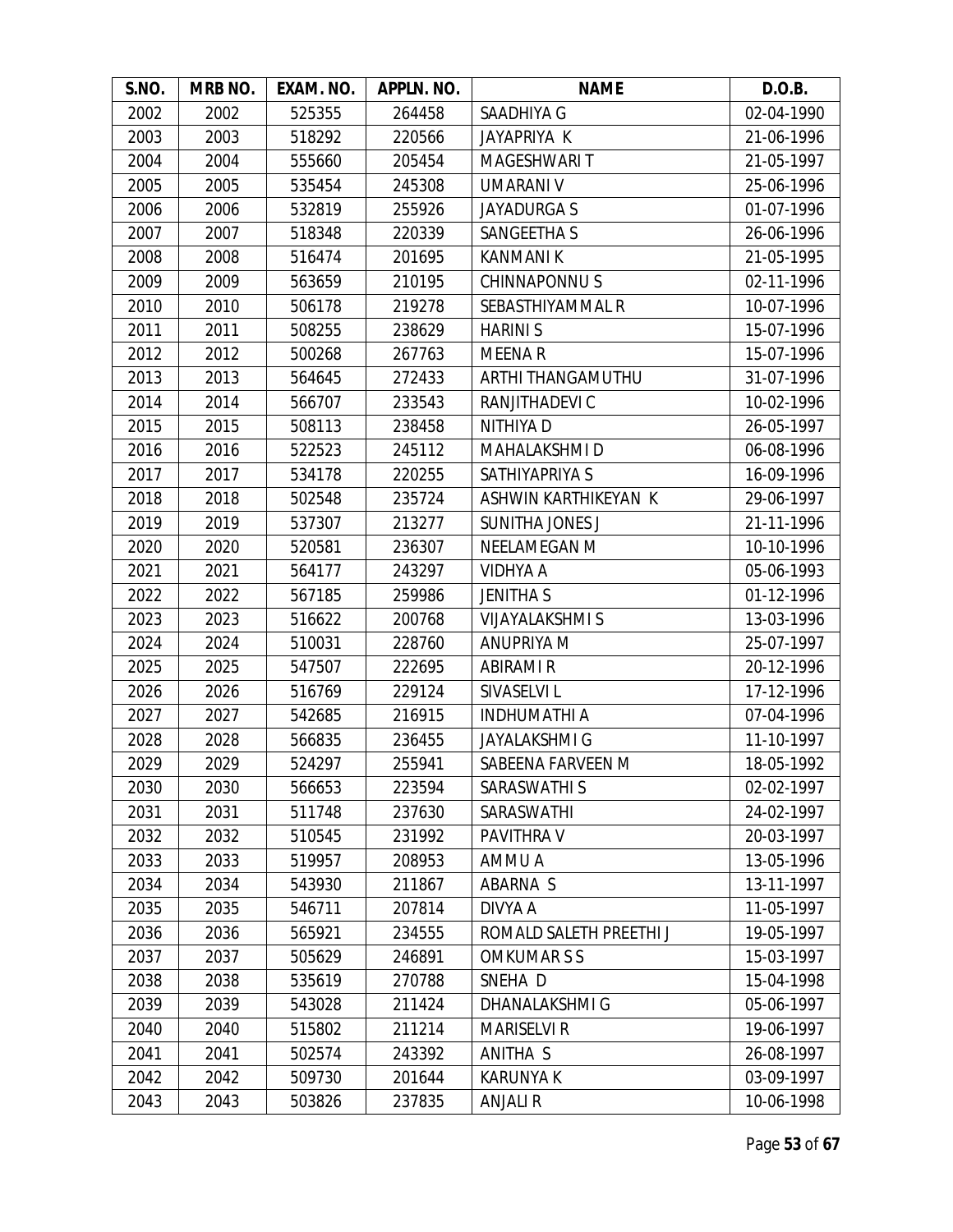| S.NO. | MRB NO. | EXAM. NO. | APPLN. NO. | <b>NAME</b>              | D.O.B.     |
|-------|---------|-----------|------------|--------------------------|------------|
| 2044  | 2044    | 512922    | 219844     | <b>GLADIS A</b>          | 21-11-1997 |
| 2045  | 2045    | 548631    | 269857     | PONUSHA M                | 21-04-1998 |
| 2046  | 2046    | 532113    | 202264     | AKILARANI K              | 08-06-1996 |
| 2047  | 2047    | 505253    | 267343     | <b>TAMILARASI S</b>      | 30-04-1978 |
| 2048  | 2048    | 553716    | 268760     | NAMBINATCHIYAR C         | 03-07-1998 |
| 2049  | 2049    | 555911    | 252040     | <b>VEERALAKSHMIB</b>     | 02-05-1998 |
| 2050  | 2050    | 525592    | 211070     | <b>KANCHANAS</b>         | 09-06-1967 |
| 2051  | 2051    | 514963    | 272373     | <b>JANSI ELEZABETH S</b> | 04-06-1974 |
| 2052  | 2052    | 502497    | 263584     | ARUMBU MOZHI NANGAI R    | 21-11-1996 |
| 2053  | 2053    | 503218    | 201577     | <b>SUMATHIR</b>          | 15-03-1986 |
| 2054  | 2054    | 563604    | 212264     | <b>MALARKODIT</b>        | 12-03-1976 |
| 2055  | 2055    | 556754    | 212997     | DEEPA A                  | 24-03-1979 |
| 2056  | 2056    | 540935    | 251025     | DEVIKA B                 | 04-08-1997 |
| 2057  | 2057    | 560938    | 254857     | <b>ARCHANA A</b>         | 19-03-1986 |
| 2058  | 2058    | 543261    | 204623     | THASBEEHA BANU I         | 07-01-1995 |
| 2059  | 2059    | 556131    | 238714     | <b>SUNITHAR</b>          | 10-03-1980 |
| 2060  | 2060    | 557350    | 206238     | JANET GNANABAI C         | 07-05-1981 |
| 2061  | 2061    | 543120    | 259676     | SWAROOPA RANI G          | 15-05-1982 |
| 2062  | 2062    | 523034    | 270631     | <b>ANJALIK</b>           | 06-06-1998 |
| 2063  | 2063    | 541054    | 203166     | SIVAPRIYA R              | 17-06-1986 |
| 2064  | 2064    | 502948    | 239572     | SONYVICTORIA P           | 08-11-1982 |
| 2065  | 2065    | 547995    | 222330     | V CHANDRALEKA            | 16-05-1983 |
| 2066  | 2066    | 538486    | 244318     | PENNARASI V              | 07-05-1987 |
| 2067  | 2067    | 515997    | 266620     | KINGSLIYA D              | 23-05-1983 |
| 2068  | 2068    | 531382    | 204843     | UMAMAHESWARI R           | 05-06-1984 |
| 2069  | 2069    | 559113    | 210071     | <b>SUJIM</b>             | 25-02-1985 |
| 2070  | 2070    | 560205    | 243029     | <b>MALATHI A</b>         | 12-03-1985 |
| 2071  | 2071    | 517582    | 214210     | THILAGAVATHI S           | 22-06-1997 |
| 2072  | 2072    | 538566    | 208408     | JANANI M                 | 25-05-1987 |
| 2073  | 2073    | 560673    | 226063     | ALODIA CECILI MARY A     | 22-06-1985 |
| 2074  | 2074    | 515496    | 260059     | UMA R                    | 22-06-1985 |
| 2075  | 2075    | 567609    | 266112     | <b>MARAGATHAVALLI R</b>  | 03-07-1979 |
| 2076  | 2076    | 539135    | 251355     | PRABHA K                 | 29-05-1987 |
| 2077  | 2077    | 542141    | 237185     | ARUL MERLIN MARY X       | 06-09-1985 |
| 2078  | 2078    | 519520    | 203719     | <b>GEETHAN</b>           | 08-09-1985 |
| 2079  | 2079    | 565400    | 226175     | PRINCY S                 | 21-09-1985 |
| 2080  | 2080    | 521234    | 250229     | PAULA RANIS              | 19-04-1986 |
| 2081  | 2081    | 519022    | 264525     | SIVABANU S               | 29-04-1984 |
| 2082  | 2082    | 520952    | 202015     | SATHYA D                 | 01-11-1987 |
| 2083  | 2083    | 546958    | 244128     | ROSELIN JENITA R         | 23-04-1986 |
| 2084  | 2084    | 536107    | 244024     | JEENATH BEGAM N          | 29-04-1995 |
| 2085  | 2085    | 532941    | 222082     | <b>JAYARANIT</b>         | 20-04-1986 |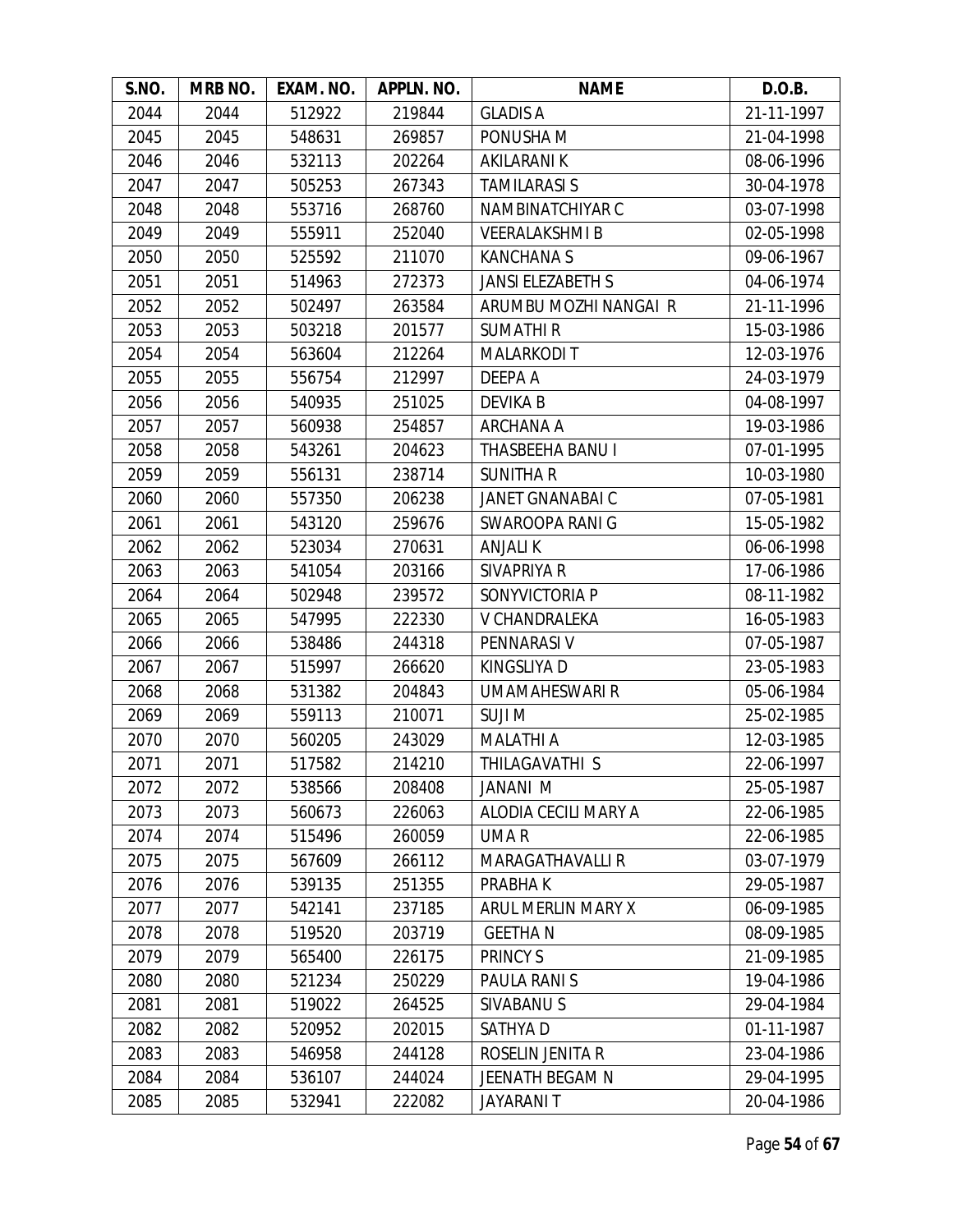| S.NO. | MRB NO. | EXAM. NO. | APPLN. NO. | <b>NAME</b>            | D.O.B.     |
|-------|---------|-----------|------------|------------------------|------------|
| 2086  | 2086    | 566761    | 245321     | SANGEETHA M            | 16-05-1986 |
| 2087  | 2087    | 552443    | 224595     | REMYA R P              | 25-05-1986 |
| 2088  | 2088    | 560276    | 258695     | <b>BAIRAVI M</b>       | 21-06-1986 |
| 2089  | 2089    | 558893    | 244406     | <b>MISIKA R</b>        | 13-12-1986 |
| 2090  | 2090    | 560313    | 249348     | DHANASELVI M           | 26-12-1986 |
| 2091  | 2091    | 520859    | 214506     | NARMATHA S             | 31-07-1988 |
| 2092  | 2092    | 531006    | 259926     | <b>LALITHA B</b>       | 12-09-1987 |
| 2093  | 2093    | 530614    | 232769     | DHAVAMANI V            | 14-12-1987 |
| 2094  | 2094    | 509369    | 200054     | THANGAKANI VENKATESH   | 01-11-1987 |
| 2095  | 2095    | 544411    | 244826     | SHEEBA CHRISTMAS CJ    | 25-12-1987 |
| 2096  | 2096    | 517123    | 221419     | <b>JAYABHARTHY D</b>   | 21-08-1988 |
| 2097  | 2097    | 540520    | 214969     | PREM KUMAR R           | 06-02-1988 |
| 2098  | 2098    | 552515    | 224486     | <b>MERLINE JENCY M</b> | 06-02-1988 |
| 2099  | 2099    | 557484    | 223975     | <b>AHILA T</b>         | 21-03-1988 |
| 2100  | 2100    | 542313    | 233925     | SAKTHEESWARI P M       | 29-01-1993 |
| 2101  | 2101    | 512248    | 250790     | USHANANDHINI B         | 28-10-1988 |
| 2102  | 2102    | 554115    | 247013     | <b>SELIN S</b>         | 28-03-1988 |
| 2103  | 2103    | 564813    | 217228     | PRIYADHARSINI K        | 16-05-1988 |
| 2104  | 2104    | 523814    | 211993     | KAVITHA M              | 26-04-1988 |
| 2105  | 2105    | 545003    | 205734     | VANITHA K              | 03-05-1989 |
| 2106  | 2106    | 550657    | 262916     | BENITTA LITTLE JESI Y  | 19-05-1988 |
| 2107  | 2107    | 534531    | 242405     | <b>MEENAP</b>          | 08-06-1988 |
| 2108  | 2108    | 554047    | 245829     | SHAJITHA BANU A        | 03-05-1996 |
| 2109  | 2109    | 557289    | 254090     | KRISHNAKUMARI K        | 18-06-1988 |
| 2110  | 2110    | 530505    | 206450     | SINDHUBAIRAVI D        | 25-05-1988 |
| 2111  | 2111    | 538640    | 209005     | DHANALAKSHMI B         | 10-05-1989 |
| 2112  | 2112    | 523883    | 210194     | <b>KARTHICK R</b>      | 28-03-1989 |
| 2113  | 2113    | 518931    | 221529     | SARANYA P              | 18-02-1990 |
| 2114  | 2114    | 537566    | 215702     | <b>BHUVANESWARI M</b>  | 27-10-1989 |
| 2115  | 2115    | 514856    | 270747     | THAMIZHARASI K         | 06-06-1989 |
| 2116  | 2116    | 551941    | 230756     | PRIYA C P              | 03-01-1990 |
| 2117  | 2117    | 536283    | 224616     | <b>KALPANAL</b>        | 11-05-1996 |
| 2118  | 2118    | 550784    | 260543     | PRIYA J                | 17-02-1990 |
| 2119  | 2119    | 532027    | 258567     | SUJITHA R              | 06-08-1988 |
| 2120  | 2120    | 513573    | 269096     | <b>NISHAL</b>          | 26-05-1991 |
| 2121  | 2121    | 562905    | 273078     | SINDHUJA B             | 18-02-1990 |
| 2122  | 2122    | 543419    | 207273     | METHA J                | 28-05-1990 |
| 2123  | 2123    | 535768    | 215422     | <b>GAYATHRIK</b>       | 20-01-1989 |
| 2124  | 2124    | 531277    | 261349     | <b>NANDHINIK</b>       | 03-10-1991 |
| 2125  | 2125    | 534252    | 268803     | <b>KOHILA P</b>        | 01-06-1990 |
| 2126  | 2126    | 537379    | 226930     | NANCIRANI M            | 10-06-1990 |
| 2127  | 2127    | 500983    | 224847     | VIDHYALAKSHMI K        | 15-08-1990 |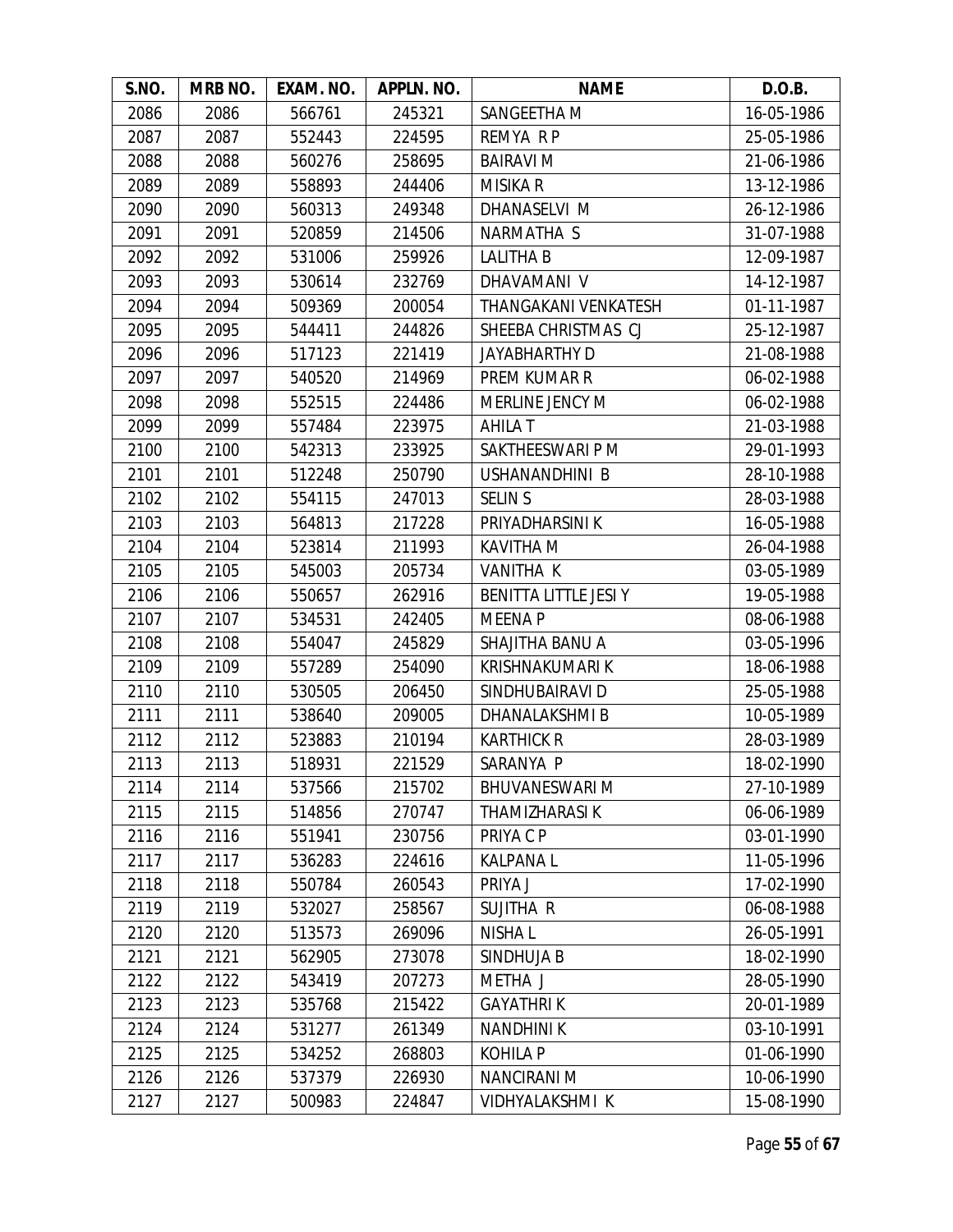| S.NO. | MRB NO. | EXAM. NO. | APPLN. NO. | <b>NAME</b>                    | D.O.B.     |
|-------|---------|-----------|------------|--------------------------------|------------|
| 2128  | 2128    | 505945    | 217868     | <b>KANIMOZIR</b>               | 13-06-1990 |
| 2129  | 2129    | 523598    | 208290     | VIJAYALAKSHMI V                | 08-05-1989 |
| 2130  | 2130    | 501086    | 213699     | <b>BHAVANIS</b>                | 06-09-1992 |
| 2131  | 2131    | 503267    | 210052     | SORNALATHA M                   | 17-09-1990 |
| 2132  | 2132    | 539777    | 208620     | ASHEDA AGNAS A                 | 30-09-1990 |
| 2133  | 2133    | 513033    | 255388     | <b>VAITHEESWARI D</b>          | 11-02-1994 |
| 2134  | 2134    | 512452    | 209138     | MADHINA I IYYANAR              | 03-05-1993 |
| 2135  | 2135    | 536432    | 223641     | <b>KARTHIKA A</b>              | 08-11-1990 |
| 2136  | 2136    | 509740    | 270572     | AISWARYA M                     | 09-11-1990 |
| 2137  | 2137    | 543763    | 202044     | <b>MEENA B</b>                 | 06-12-1990 |
| 2138  | 2138    | 559266    | 213320     | <b>JEBA SHEELA S</b>           | 25-04-1991 |
| 2139  | 2139    | 512720    | 232559     | <b>ANBARASIS</b>               | 21-05-1993 |
| 2140  | 2140    | 540186    | 235023     | SHENBAGAVALLI G                | 09-05-1991 |
| 2141  | 2141    | 532661    | 206288     | ANANDHAVALLI RAMASAMY          | 20-05-1991 |
| 2142  | 2142    | 535032    | 204594     | <b>SUMATHIM</b>                | 06-07-1991 |
| 2143  | 2143    | 537916    | 238782     | SELVAMANI V                    | 01-06-1993 |
| 2144  | 2144    | 543816    | 238065     | RAJAMMAL M                     | 27-06-1991 |
| 2145  | 2145    | 518145    | 242500     | MARIA ANITHA RANI PP           | 29-06-1991 |
| 2146  | 2146    | 521866    | 266264     | MEENA M                        | 17-05-1992 |
| 2147  | 2147    | 518134    | 206065     | SONIYA G                       | 25-03-1992 |
| 2148  | 2148    | 512798    | 257601     | MOHANAPRIYA V                  | 25-06-1993 |
| 2149  | 2149    | 538863    | 264067     | <b>VINOTHAN</b>                | 20-05-1992 |
| 2150  | 2150    | 553923    | 269052     | <b>SUTHIMS</b>                 | 21-05-1992 |
| 2151  | 2151    | 531209    | 213112     | <b>TAMILSELVI KR</b>           | 06-04-1992 |
| 2152  | 2152    | 516268    | 238973     | SARAVANAN J                    | 24-01-1994 |
| 2153  | 2153    | 521834    | 200697     | DIANA AROCKIA SELVI S          | 04-06-1992 |
| 2154  | 2154    | 558426    | 217246     | <b>VENGADALAKSHMI V</b>        | 05-06-1992 |
| 2155  | 2155    | 537846    | 205270     | <b>JOYCE ROBERT MATHIVANAN</b> | 05-08-1992 |
| 2156  | 2156    | 560892    | 221281     | NITHYAKALYANI G                | 09-11-1992 |
| 2157  | 2157    | 561744    | 262624     | <b>SURYA S</b>                 | 12-05-1992 |
| 2158  | 2158    | 523409    | 210246     | <b>SUKANYA M</b>               | 27-02-1994 |
| 2159  | 2159    | 501998    | 208367     | SANGEETHA DEVI PON DURAI       | 24-03-1993 |
| 2160  | 2160    | 535283    | 200882     | <b>KRISHNA PRIYA J</b>         | 14-04-1993 |
| 2161  | 2161    | 510088    | 246108     | <b>BHUVANA B</b>               | 09-03-1994 |
| 2162  | 2162    | 524548    | 210645     | USHA L                         | 22-04-1993 |
| 2163  | 2163    | 548032    | 216819     | <b>ILAVARASI J</b>             | 09-06-1993 |
| 2164  | 2164    | 515986    | 272532     | NASREEN BHANU N                | 20-05-1996 |
| 2165  | 2165    | 512702    | 238427     | <b>IMMACULAATE DIVYA J</b>     | 25-07-1993 |
| 2166  | 2166    | 547353    | 201361     | UTCHIMAKALI J                  | 30-04-1994 |
| 2167  | 2167    | 561377    | 262359     | <b>MASILADEVI R</b>            | 05-06-1995 |
| 2168  | 2168    | 567567    | 245589     | SIVASANKAR M                   | 04-07-1993 |
| 2169  | 2169    | 546015    | 217622     | <b>ANBARASIS</b>               | 28-07-1993 |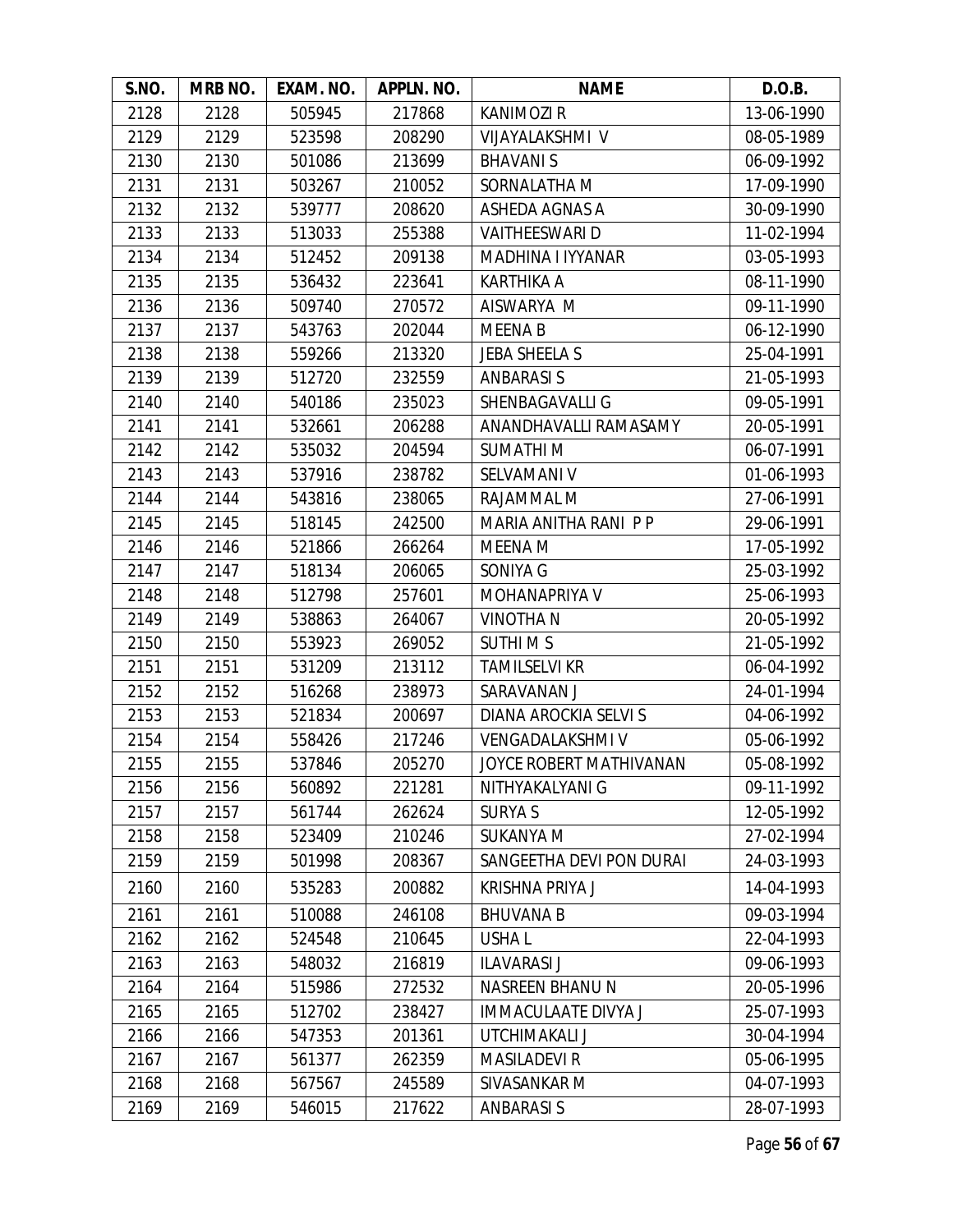| S.NO. | MRB NO. | EXAM. NO. | APPLN. NO. | <b>NAME</b>               | D.O.B.     |
|-------|---------|-----------|------------|---------------------------|------------|
| 2170  | 2170    | 550327    | 228883     | PREETHI <sub>P</sub>      | 10-12-1993 |
| 2171  | 2171    | 562820    | 252637     | <b>DEVIE</b>              | 01-04-1993 |
| 2172  | 2172    | 508566    | 253370     | THILAGA U                 | 06-06-1994 |
| 2173  | 2173    | 530555    | 219325     | SASIKALA A                | 07-04-1994 |
| 2174  | 2174    | 565452    | 248638     | <b>HEBSIBAY</b>           | 12-12-1993 |
| 2175  | 2175    | 541687    | 204062     | <b>BHARATHIM</b>          | 05-05-1994 |
| 2176  | 2176    | 561731    | 216449     | PARAMESHWARI S            | 14-10-1993 |
| 2177  | 2177    | 511626    | 220012     | DURGADEVI A               | 18-06-1994 |
| 2178  | 2178    | 513250    | 210240     | LAKSHMIPRIYA M            | 07-05-1994 |
| 2179  | 2179    | 549188    | 248352     | <b>ILAKYADEVI M</b>       | 16-05-1994 |
| 2180  | 2180    | 518498    | 240405     | DIVYA BHARATHI VELUSAMY   | 02-12-1993 |
| 2181  | 2181    | 507269    | 269658     | <b>AMUTHA R</b>           | 25-07-1994 |
| 2182  | 2182    | 506472    | 239184     | <b>HEPZIBHAS</b>          | 20-05-1994 |
| 2183  | 2183    | 545389    | 250361     | PONMEENA M                | 20-05-1994 |
| 2184  | 2184    | 545079    | 213658     | PRIYADHARSHINI A          | 25-05-1994 |
| 2185  | 2185    | 532817    | 252353     | <b>MOHANA S</b>           | 06-06-1994 |
| 2186  | 2186    | 556679    | 205774     | <b>SUGANYA R</b>          | 02-05-1994 |
| 2187  | 2187    | 501338    | 211210     | <b>VINOTHINI F</b>        | 30-07-1994 |
| 2188  | 2188    | 556673    | 201882     | <b>UGIN GLADIS D</b>      | 24-08-1994 |
| 2189  | 2189    | 503071    | 211953     | <b>JEANNOT FRANKLIN B</b> | 02-09-1994 |
| 2190  | 2190    | 555983    | 239466     | MADHUBALA V               | 10-05-1994 |
| 2191  | 2191    | 515106    | 211112     | <b>TAMILARASI S</b>       | 23-09-1994 |
| 2192  | 2192    | 555517    | 204186     | <b>NANCY GRACE A</b>      | 15-09-1994 |
| 2193  | 2193    | 560470    | 233977     | SARAVANAN DRR             | 18-10-1994 |
| 2194  | 2194    | 566381    | 235348     | PARSEENA J                | 23-05-1996 |
| 2195  | 2195    | 514979    | 241464     | PRIYADHARSHINI G          | 21-10-1994 |
| 2196  | 2196    | 545948    | 214949     | <b>PANDISELVI P</b>       | 10-05-1996 |
| 2197  | 2197    | 504854    | 204438     | <b>SUDAR OLI G</b>        | 28-02-1995 |
| 2198  | 2198    | 532135    | 208251     | <b>KIRUTHIKA A E</b>      | 11-11-1994 |
| 2199  | 2199    | 555884    | 247019     | <b>ANBURAJ R</b>          | 13-11-1994 |
| 2200  | 2200    | 517147    | 248070     | <b>INIYA M</b>            | 10-06-1994 |
| 2201  | 2201    | 553082    | 211177     | CHANDRIKA AYYAPPAN        | 31-12-1994 |
| 2202  | 2202    | 562396    | 205720     | SIVAKUMAR M               | 27-02-1995 |
| 2203  | 2203    | 504196    | 209793     | DIVYA DEVI M              | 28-02-1995 |
| 2204  | 2204    | 532180    | 216238     | <b>GENARASMARY A</b>      | 27-03-1995 |
| 2205  | 2205    | 511814    | 204164     | <b>SWETHAR</b>            | 01-12-1994 |
| 2206  | 2206    | 542836    | 202895     | <b>KANIMOZHI S</b>        | 24-04-1995 |
| 2207  | 2207    | 521850    | 201245     | SANGEETHA C               | 25-05-1995 |
| 2208  | 2208    | 564294    | 251380     | <b>DIANA PRINCY G</b>     | 09-04-1995 |
| 2209  | 2209    | 517921    | 237720     | <b>CHITHRAP</b>           | 27-04-1995 |
| 2210  | 2210    | 567216    | 216269     | PAVIYA M                  | 27-05-1995 |
| 2211  | 2211    | 548907    | 202702     | KOTTAI LAKSHMI M          | 07-05-1995 |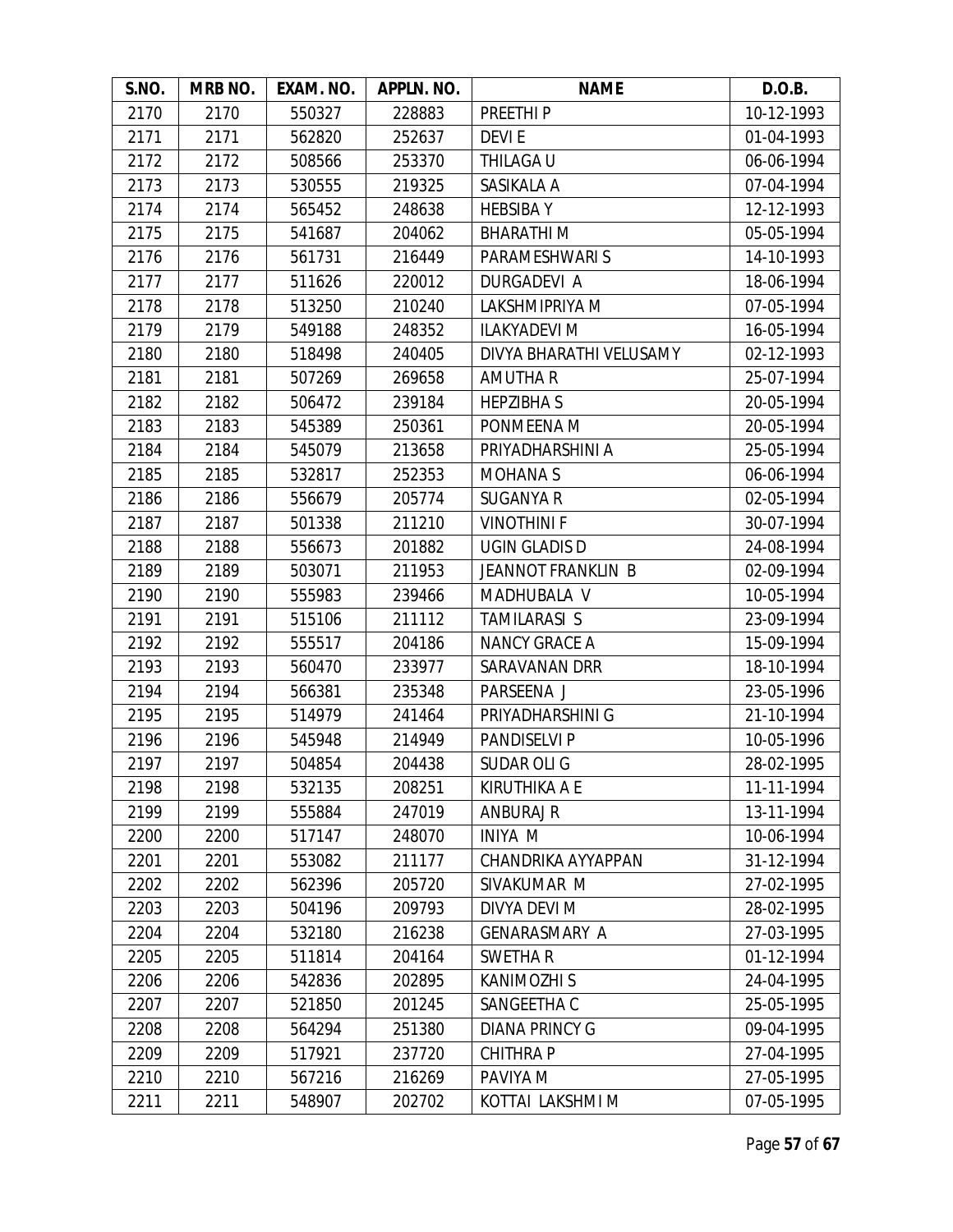| S.NO. | MRB NO. | EXAM. NO. | APPLN. NO. | <b>NAME</b>               | D.O.B.     |
|-------|---------|-----------|------------|---------------------------|------------|
| 2212  | 2212    | 514633    | 259270     | <b>KAMALAVENI P</b>       | 18-06-1995 |
| 2213  | 2213    | 511026    | 205093     | NIRMALA R                 | 11-04-1989 |
| 2214  | 2214    | 512528    | 261218     | <b>SRIDEVI R</b>          | 31-05-1995 |
| 2215  | 2215    | 501365    | 210206     | PRATHAP P                 | 13-06-1994 |
| 2216  | 2216    | 534991    | 241359     | <b>GAYATHRID</b>          | 14-07-1995 |
| 2217  | 2217    | 551951    | 210010     | MAHARAJOTHI L             | 19-06-1995 |
| 2218  | 2218    | 540135    | 209895     | SHUNMUGA PRABA P          | 03-07-1995 |
| 2219  | 2219    | 523718    | 217352     | RAVI S                    | 15-10-1994 |
| 2220  | 2220    | 531643    | 250776     | <b>JEYANTHI M</b>         | 23-07-1995 |
| 2221  | 2221    | 540388    | 217240     | NASREEN BANU N            | 14-02-1986 |
| 2222  | 2222    | 561326    | 229974     | SARANYADEVI D             | 09-07-1995 |
| 2223  | 2223    | 560143    | 267917     | RAVEENA M                 | 20-07-1995 |
| 2224  | 2224    | 523891    | 234081     | PAVITHRA A                | 27-07-1995 |
| 2225  | 2225    | 563708    | 224257     | SHANKARI J                | 09-01-1995 |
| 2226  | 2226    | 564510    | 227975     | PRABHA R                  | 31-07-1995 |
| 2227  | 2227    | 542205    | 211711     | <b>SHASTIKA G</b>         | 17-10-1995 |
| 2228  | 2228    | 524929    | 271868     | <b>KEERTHIGA O</b>        | 14-09-1995 |
| 2229  | 2229    | 514208    | 211872     | PRABHU M                  | 22-05-1996 |
| 2230  | 2230    | 519450    | 225036     | SOWNDHARYA P              | 27-12-1995 |
| 2231  | 2231    | 521548    | 205764     | PADMA RANJINI S           | 28-10-1995 |
| 2232  | 2232    | 514125    | 270487     | <b>SURIYA BHARATHI P</b>  | 30-10-1995 |
| 2233  | 2233    | 508562    | 260524     | <b>AUGUSTINA PAULIN J</b> | 01-01-1996 |
| 2234  | 2234    | 543772    | 218708     | <b>VANAPETCHIV</b>        | 01-01-1996 |
| 2235  | 2235    | 549399    | 238762     | SANTHANA PUSHPAM P        | 12-03-1995 |
| 2236  | 2236    | 501623    | 202067     | SATHYAPRIYA K S           | 10-01-1996 |
| 2237  | 2237    | 566902    | 240012     | <b>SHANTHINIK</b>         | 17-01-1996 |
| 2238  | 2238    | 540362    | 256485     | LAVANYA D                 | 05-05-1996 |
| 2239  | 2239    | 507546    | 239022     | <b>JAYA SUDHA R</b>       | 21-01-1996 |
| 2240  | 2240    | 548654    | 258081     | SANTHANA LAKSHMI T        | 12-03-1996 |
| 2241  | 2241    | 563912    | 271042     | <b>PAVITHRA G</b>         | 08-05-1996 |
| 2242  | 2242    | 544571    | 268900     | <b>GOWSALYA M</b>         | 06-05-1996 |
| 2243  | 2243    | 543298    | 217462     | AJANTHARANI T             | 03-05-1995 |
| 2244  | 2244    | 562032    | 234655     | ANNALAKSHMI V             | 10-05-1996 |
| 2245  | 2245    | 565040    | 210050     | <b>JOTHI MEENA K</b>      | 11-06-1996 |
| 2246  | 2246    | 542784    | 202354     | <b>EMILY K</b>            | 12-05-1996 |
| 2247  | 2247    | 525659    | 201326     | PAVITHRA M                | 01-06-1995 |
| 2248  | 2248    | 509935    | 213612     | <b>SUMITHRAK</b>          | 29-05-1996 |
| 2249  | 2249    | 536681    | 254514     | SULTHANIYA BEEVI N        | 20-05-1986 |
| 2250  | 2250    | 561449    | 212587     | MALARMANI G               | 31-05-1996 |
| 2251  | 2251    | 521694    | 230539     | ANANDHI N                 | 14-06-1996 |
| 2252  | 2252    | 564305    | 230558     | SARANYA M                 | 06-06-1996 |
| 2253  | 2253    | 531958    | 236776     | SOUNDHARYA G              | 12-06-1995 |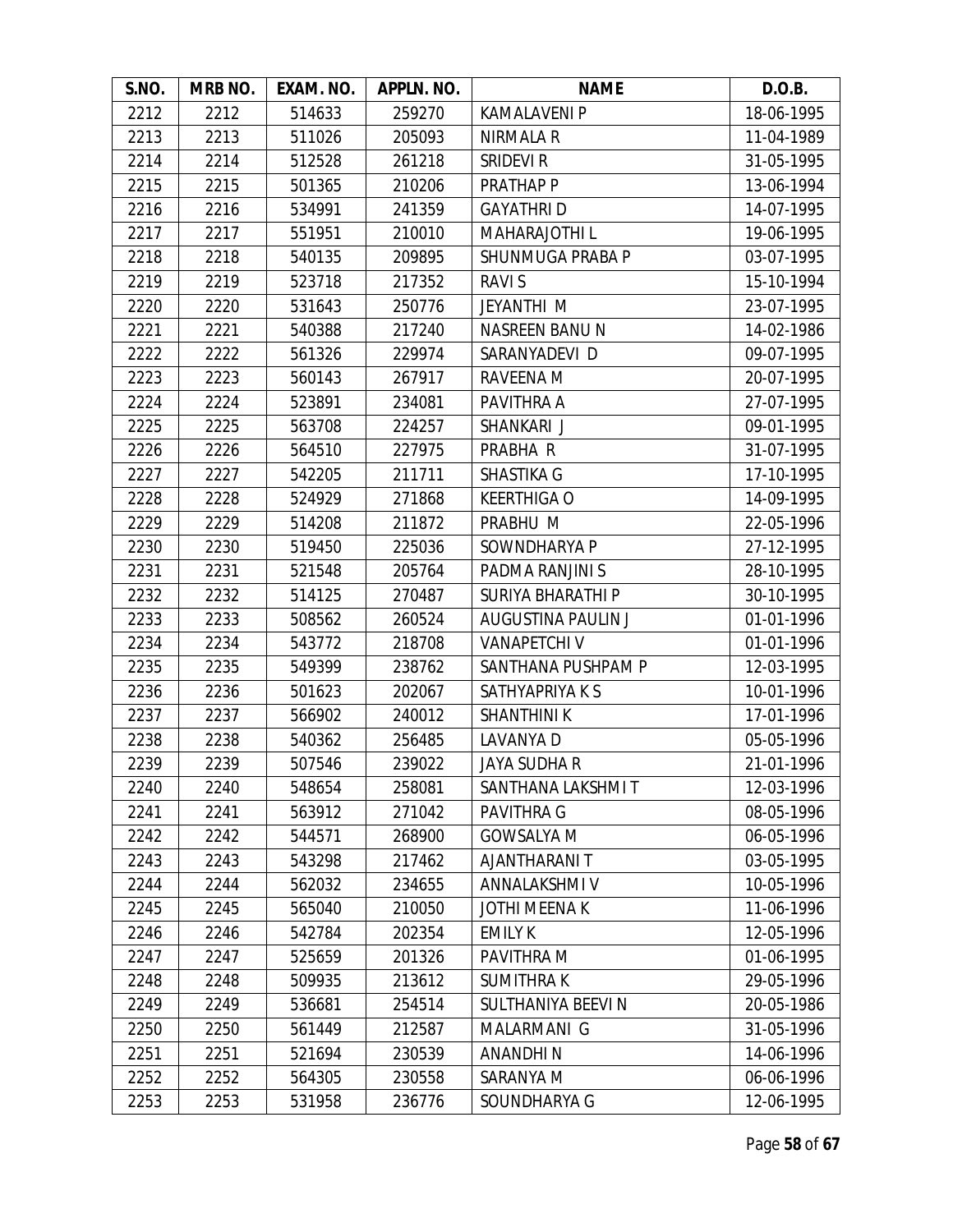| S.NO. | MRB NO. | EXAM. NO. | APPLN. NO. | <b>NAME</b>                  | D.O.B.     |
|-------|---------|-----------|------------|------------------------------|------------|
| 2254  | 2254    | 560897    | 249427     | UMA P                        | 11-07-1996 |
| 2255  | 2255    | 515718    | 237714     | <b>ASHOK M</b>               | 18-06-1996 |
| 2256  | 2256    | 521131    | 221505     | <b>VINODHINYS</b>            | 22-06-1996 |
| 2257  | 2257    | 513692    | 207818     | <b>GAYATHRI DEVI MURUGAN</b> | 17-07-1996 |
| 2258  | 2258    | 558484    | 209788     | ASHA G N                     | 14-07-1996 |
| 2259  | 2259    | 516615    | 218271     | SREENITHI R                  | 15-07-1996 |
| 2260  | 2260    | 554374    | 232662     | SUBAJA G S                   | 18-07-1996 |
| 2261  | 2261    | 537266    | 218504     | <b>KALAIVANI E</b>           | 28-07-1996 |
| 2262  | 2262    | 561745    | 253678     | PRABAVATHI G                 | 14-08-1996 |
| 2263  | 2263    | 565365    | 225286     | <b>SUJITHA S</b>             | 02-06-1996 |
| 2264  | 2264    | 547277    | 223645     | RANJIDHA P                   | 13-10-1996 |
| 2265  | 2265    | 521754    | 211617     | PAVITHRA ANGELIN P           | 28-09-1996 |
| 2266  | 2266    | 505820    | 247196     | SRIKIRUTHIKA S               | 20-08-1996 |
| 2267  | 2267    | 517013    | 200005     | PREETHI B                    | 24-09-1995 |
| 2268  | 2268    | 505212    | 267568     | <b>DEVIKA T</b>              | 01-02-1997 |
| 2269  | 2269    | 545130    | 242223     | AMIRTHA VARSHINI T           | 23-10-1996 |
| 2270  | 2270    | 519484    | 227602     | MELBIN SUBITHRA M S          | 24-10-1996 |
| 2271  | 2271    | 544147    | 267388     | SANKAVI A                    | 25-12-1996 |
| 2272  | 2272    | 537602    | 227314     | <b>ROSELIN R</b>             | 23-12-1996 |
| 2273  | 2273    | 548465    | 207925     | PRIYA R                      | 02-03-1996 |
| 2274  | 2274    | 509171    | 246947     | <b>BHARATHIM</b>             | 11-02-1997 |
| 2275  | 2275    | 547990    | 250518     | <b>DIVYAT</b>                | 28-12-1996 |
| 2276  | 2276    | 508983    | 219769     | SALEEMA MU                   | 12-03-1990 |
| 2277  | 2277    | 562402    | 208229     | MAHALAKSHMI C                | 15-03-1996 |
| 2278  | 2278    | 523003    | 217517     | <b>KARTHICK S</b>            | 16-03-1997 |
| 2279  | 2279    | 562297    | 273071     | UMA MAHESWARI R              | 06-01-1997 |
| 2280  | 2280    | 524353    | 235881     | SINTHUJA A                   | 08-01-1997 |
| 2281  | 2281    | 502250    | 255353     | <b>KARTHIGA S</b>            | 18-01-1997 |
| 2282  | 2282    | 558260    | 239819     | ANNIE LITTLE MERCIFA A       | 01-03-1997 |
| 2283  | 2283    | 548205    | 202657     | PAVITHRA P                   | 05-05-1996 |
| 2284  | 2284    | 538845    | 226719     | <b>INDHUMATHIS</b>           | 07-04-1997 |
| 2285  | 2285    | 562423    | 238747     | KALEESWARI M                 | 04-04-1997 |
| 2286  | 2286    | 552796    | 244810     | <b>MUTHAR SELVI M</b>        | 18-05-1996 |
| 2287  | 2287    | 517908    | 202284     | SHENBAGAM J                  | 21-04-1997 |
| 2288  | 2288    | 543658    | 210904     | ANGALAESWARI S               | 14-05-1997 |
| 2289  | 2289    | 512255    | 206016     | <b>KARTHIKA C</b>            | 03-05-1997 |
| 2290  | 2290    | 539600    | 237154     | MEGALA A                     | 08-05-1997 |
| 2291  | 2291    | 535446    | 271236     | <b>VINOTH R</b>              | 15-05-1997 |
| 2292  | 2292    | 525269    | 268251     | MEGALA H                     | 06-04-1998 |
| 2293  | 2293    | 553687    | 208867     | UMA MAGESWARI M              | 18-05-1997 |
| 2294  | 2294    | 541223    | 233736     | <b>GAYATHRIS</b>             | 17-05-1997 |
| 2295  | 2295    | 560602    | 227216     | SANGEETHA V                  | 24-05-1997 |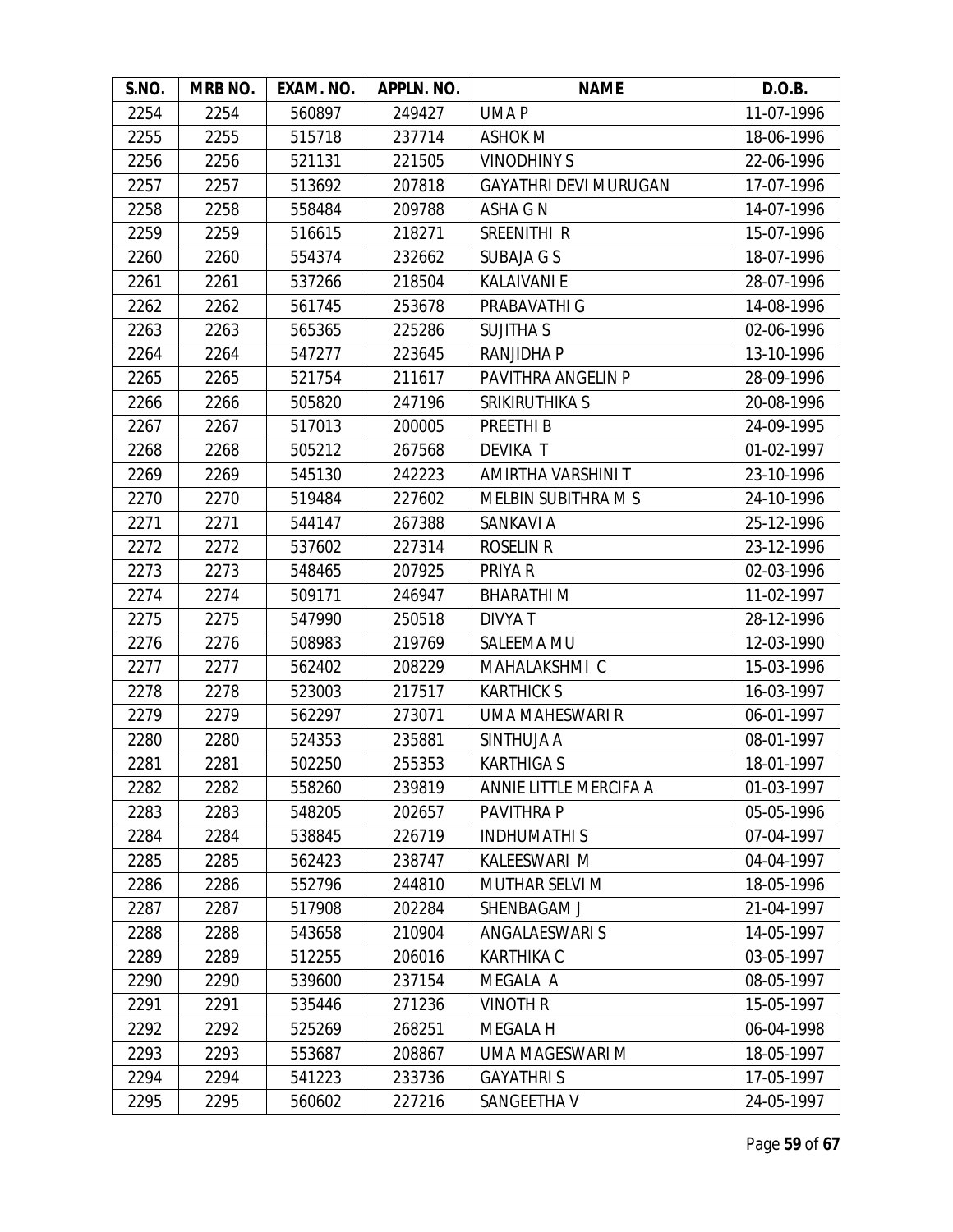| S.NO. | MRB NO. | EXAM. NO. | APPLN. NO. | <b>NAME</b>              | D.O.B.     |
|-------|---------|-----------|------------|--------------------------|------------|
| 2296  | 2296    | 525708    | 239686     | <b>SELVID</b>            | 27-05-1996 |
| 2297  | 2297    | 562262    | 243206     | MUTHUKUMAR V             | 25-05-1997 |
| 2298  | 2298    | 512363    | 271851     | <b>KALAIYARASI S</b>     | 25-05-1997 |
| 2299  | 2299    | 505854    | 222243     | <b>SUMAIYA BANU N</b>    | 07-10-1993 |
| 2300  | 2300    | 554755    | 267641     | MICHAEL HEARTLIN M       | 26-05-1997 |
| 2301  | 2301    | 567651    | 271424     | THILAGAVATHI A           | 27-06-1996 |
| 2302  | 2302    | 522514    | 209718     | JAYABHARATHI E           | 05-06-1997 |
| 2303  | 2303    | 515545    | 218440     | <b>CLARA BERNADETH R</b> | 14-06-1997 |
| 2304  | 2304    | 563398    | 233021     | <b>VANITHA D</b>         | 11-06-1997 |
| 2305  | 2305    | 560536    | 230636     | SIVARANJANI S            | 18-06-1997 |
| 2306  | 2306    | 543176    | 272075     | SHYAMALA DEVI S          | 18-06-1997 |
| 2307  | 2307    | 507379    | 242539     | <b>SUGASRIS</b>          | 24-06-1997 |
| 2308  | 2308    | 533492    | 254397     | LAVANYA R                | 11-07-1997 |
| 2309  | 2309    | 517960    | 211160     | RAMBA V                  | 10-04-1993 |
| 2310  | 2310    | 566157    | 222368     | <b>MANJUSRI M</b>        | 25-06-1997 |
| 2311  | 2311    | 537515    | 238516     | PRIYADARSHINI K          | 20-07-1996 |
| 2312  | 2312    | 517174    | 209900     | <b>MALATHIP</b>          | 08-07-1997 |
| 2313  | 2313    | 558299    | 218532     | <b>JEBAMALAR G</b>       | 13-07-1997 |
| 2314  | 2314    | 562482    | 241401     | <b>SUMATHIM</b>          | 17-07-1997 |
| 2315  | 2315    | 519562    | 238146     | DIVYA R                  | 29-07-1996 |
| 2316  | 2316    | 545973    | 213701     | AMSAVENI V               | 05-10-1997 |
| 2317  | 2317    | 515160    | 201283     | <b>ARULMALAR R</b>       | 23-08-1997 |
| 2318  | 2318    | 564711    | 257530     | <b>KEJALAKSHMI C</b>     | 24-09-1997 |
| 2319  | 2319    | 509098    | 201228     | <b>DHIVYASRIS</b>        | 28-11-1997 |
| 2320  | 2320    | 515276    | 258148     | SIVAGAMA SUNDHARI G      | 12-11-1997 |
| 2321  | 2321    | 515915    | 239027     | <b>SUVETHA M</b>         | 21-08-1996 |
| 2322  | 2322    | 530424    | 258018     | SARANYA K                | 20-05-1998 |
| 2323  | 2323    | 505639    | 203988     | <b>DHARANIS</b>          | 03-03-1998 |
| 2324  | 2324    | 558542    | 226049     | MARISELVAM S             | 21-03-1998 |
| 2325  | 2325    | 548339    | 238277     | ARPUTHAMANI K            | 05-04-1984 |
| 2326  | 2326    | 551370    | 253498     | <b>KAVITHA S</b>         | 18-11-1978 |
| 2327  | 2327    | 536713    | 203925     | <b>VIJAYALAKSHMI G</b>   | 10-06-1998 |
| 2328  | 2328    | 544254    | 255418     | THILAGARATHI T C         | 07-05-1977 |
| 2329  | 2329    | 515589    | 259320     | PRINCESS MARGARET B      | 18-06-1977 |
| 2330  | 2330    | 513910    | 212265     | NATCHATHIRA MARY M       | 19-11-1977 |
| 2331  | 2331    | 536118    | 206962     | <b>DIVYA PRABHA G</b>    | 17-09-1996 |
| 2332  | 2332    | 563134    | 269562     | <b>MAHALAKSHMIP</b>      | 01-04-1982 |
| 2333  | 2333    | 514452    | 203750     | PUNITHA M                | 18-07-1979 |
| 2334  | 2334    | 501392    | 228856     | SUGANTHIROSELIN A        | 21-11-1996 |
| 2335  | 2335    | 537348    | 249511     | <b>ARULSELVI R</b>       | 30-05-1983 |
| 2336  | 2336    | 544704    | 222125     | SAMEEMA FATHIMA M        | 14-04-1994 |
| 2337  | 2337    | 564851    | 227129     | PALANIAMMAL K            | 15-05-1980 |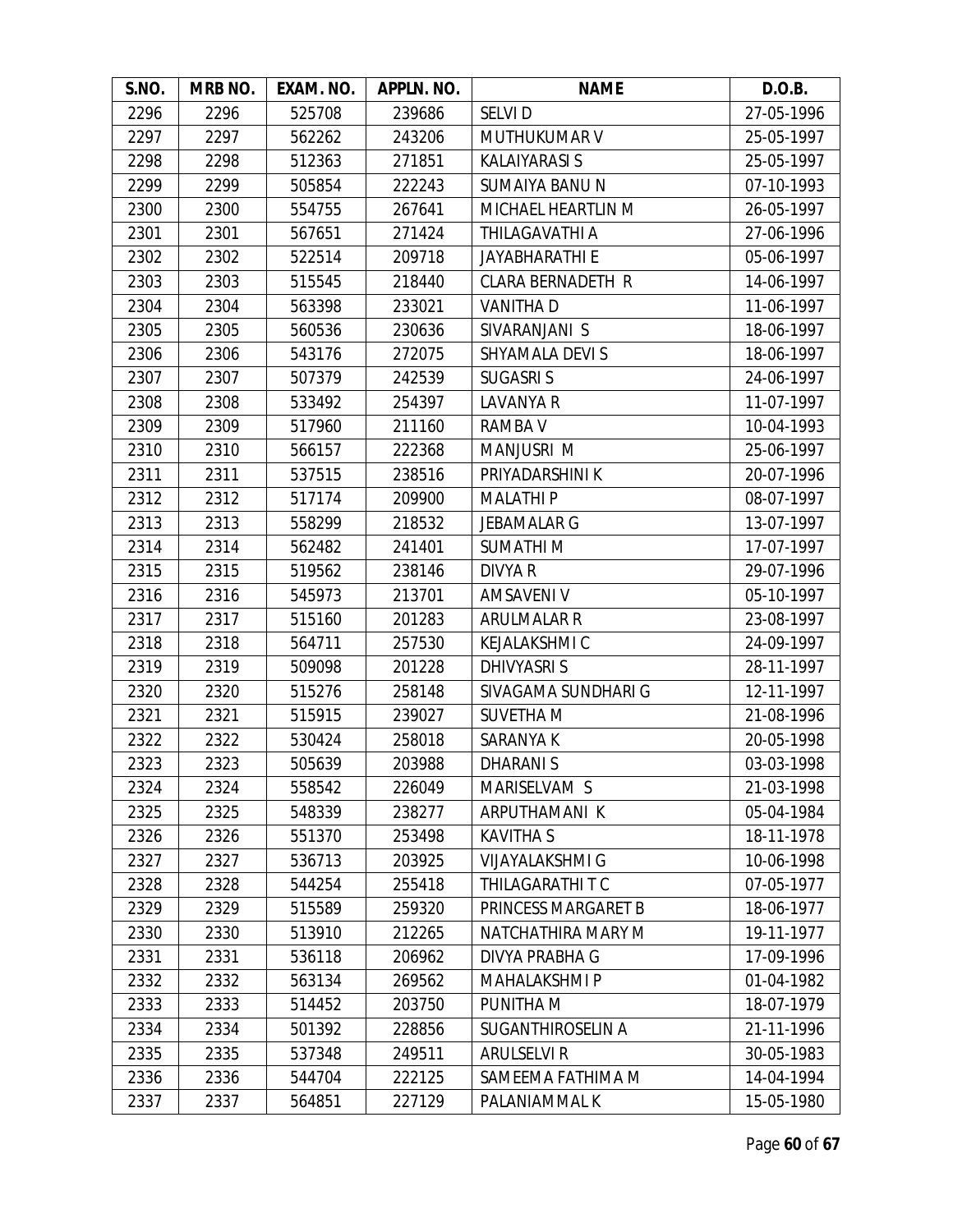| S.NO. | <b>MRB NO.</b> | EXAM. NO. | APPLN. NO. | <b>NAME</b>               | D.O.B.     |
|-------|----------------|-----------|------------|---------------------------|------------|
| 2338  | 2338           | 558469    | 237049     | STELLA SHINY              | 11-02-1981 |
| 2339  | 2339           | 504553    | 208287     | <b>KALYANI G</b>          | 03-11-1982 |
| 2340  | 2340           | 507892    | 239167     | <b>KALAIMATHY K</b>       | 26-11-1996 |
| 2341  | 2341           | 516512    | 262080     | <b>SESHA MALINI P</b>     | 24-12-1983 |
| 2342  | 2342           | 556519    | 272927     | <b>SWEETLY G</b>          | 23-04-1983 |
| 2343  | 2343           | 501232    | 203083     | PUNITHA MARY V            | 27-02-1984 |
| 2344  | 2344           | 516642    | 241623     | KALAISELVI V              | 28-11-1996 |
| 2345  | 2345           | 521476    | 224645     | RAJALAKSHMI A             | 06-06-1984 |
| 2346  | 2346           | 502986    | 251844     | MRSKALAISELVI C           | 03-05-1984 |
| 2347  | 2347           | 534156    | 259981     | LEO AROKIADOSS TJ         | 01-06-1984 |
| 2348  | 2348           | 545178    | 213947     | <b>KAVITHA B</b>          | 01-11-1984 |
| 2349  | 2349           | 546824    | 223714     | <b>JACKULINE SELVI M</b>  | 15-03-1985 |
| 2350  | 2350           | 561413    | 264396     | <b>NANCY J</b>            | 12-04-1985 |
| 2351  | 2351           | 518573    | 261998     | <b>MUTHULAKSHMIS</b>      | 07-05-1985 |
| 2352  | 2352           | 544057    | 235446     | <b>MAHES S</b>            | 03-06-1985 |
| 2353  | 2353           | 519536    | 250340     | <b>NARMADA P</b>          | 28-07-1985 |
| 2354  | 2354           | 533463    | 240203     | <b>AMALA P</b>            | 01-04-1986 |
| 2355  | 2355           | 503853    | 219345     | ANITHA R P                | 07-04-1986 |
| 2356  | 2356           | 517369    | 247071     | <b>SELIN MARY L</b>       | 01-05-1986 |
| 2357  | 2357           | 519828    | 262852     | <b>SUBHA JEBA MALAR R</b> | 10-05-1986 |
| 2358  | 2358           | 502708    | 263599     | STALIN STELLA M           | 18-05-1986 |
| 2359  | 2359           | 565647    | 218384     | JEEVA P                   | 15-07-1986 |
| 2360  | 2360           | 515888    | 242767     | <b>HEMAMALINI N</b>       | 01-09-1986 |
| 2361  | 2361           | 522813    | 266187     | NITHYA N                  | 03-11-1986 |
| 2362  | 2362           | 522662    | 262221     | LOURDU RANJINI C          | 02-02-1987 |
| 2363  | 2363           | 542471    | 203605     | <b>AMBIKA S</b>           | 24-03-1987 |
| 2364  | 2364           | 507352    | 224308     | <b>BEULAH G</b>           | 05-05-1987 |
| 2365  | 2365           | 556385    | 238533     | JEBA SHARMALA C           | 27-05-1987 |
| 2366  | 2366           | 552237    | 245057     | <b>JASPHINE MAHIBA G</b>  | 30-05-1987 |
| 2367  | 2367           | 516231    | 263560     | <b>SNEHA MERCY R</b>      | 03-06-1987 |
| 2368  | 2368           | 551199    | 206901     | <b>BAPTISTA J</b>         | 24-06-1987 |
| 2369  | 2369           | 534499    | 226276     | <b>NITHYA M</b>           | 29-07-1987 |
| 2370  | 2370           | 532452    | 241147     | <b>ASHOK U</b>            | 05-08-1987 |
| 2371  | 2371           | 502317    | 228931     | SASIKALA RADHAKANNAN      | 10-12-1987 |
| 2372  | 2372           | 533835    | 230271     | <b>BHUVANESHWARI N</b>    | 18-12-1987 |
| 2373  | 2373           | 523866    | 233622     | PUSHPALATHA KANNAN        | 11-01-1988 |
| 2374  | 2374           | 501244    | 273351     | <b>NETHAJI T</b>          | 17-01-1988 |
| 2375  | 2375           | 550139    | 264091     | ANGELIN M R               | 08-03-1988 |
| 2376  | 2376           | 567545    | 202030     | <b>KRISHNAPRIYA N</b>     | 07-04-1988 |
| 2377  | 2377           | 545078    | 227558     | SASIKALA P                | 09-04-1988 |
| 2378  | 2378           | 560596    | 258897     | <b>JASMINE SHARMILA P</b> | 09-04-1988 |
| 2379  | 2379           | 546350    | 259794     | <b>KANCHANAS</b>          | 16-05-1988 |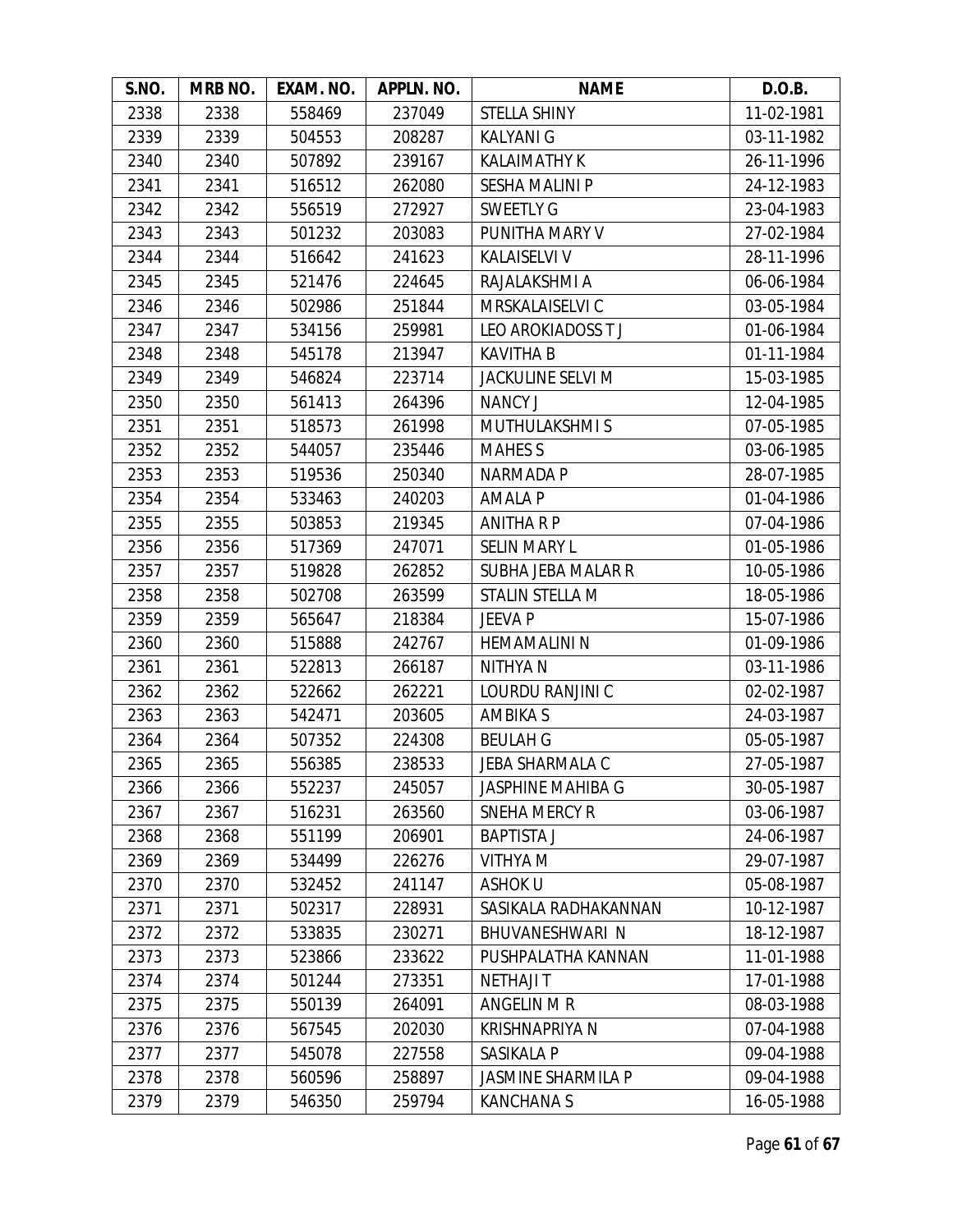| S.NO. | MRB NO. | EXAM. NO. | APPLN. NO. | <b>NAME</b>                  | D.O.B.     |
|-------|---------|-----------|------------|------------------------------|------------|
| 2380  | 2380    | 555578    | 215223     | JEPSY CATHORIN JB            | 30-05-1988 |
| 2381  | 2381    | 512736    | 234304     | JENITPRABHA J                | 01-06-1988 |
| 2382  | 2382    | 546827    | 260477     | SARANYA RAJENDRAN            | 28-06-1988 |
| 2383  | 2383    | 515724    | 272403     | SRIMATHI J                   | 30-06-1988 |
| 2384  | 2384    | 505054    | 257568     | SOWMYA ANITHA G              | 05-11-1988 |
| 2385  | 2385    | 505069    | 202830     | <b>NANDHINI J</b>            | 11-11-1988 |
| 2386  | 2386    | 555112    | 217118     | AJILA KUMARI M               | 30-03-1989 |
| 2387  | 2387    | 536178    | 261189     | <b>JENIFER A</b>             | 07-04-1989 |
| 2388  | 2388    | 555872    | 246834     | THANGA JOSELINE J            | 13-04-1989 |
| 2389  | 2389    | 558998    | 232444     | SUJI S                       | 30-04-1989 |
| 2390  | 2390    | 542997    | 213730     | DHEEPA G                     | 28-05-1989 |
| 2391  | 2391    | 521482    | 202083     | <b>VAISHNAVI D</b>           | 03-06-1989 |
| 2392  | 2392    | 535109    | 269293     | SAJINI U                     | 16-06-1989 |
| 2393  | 2393    | 557116    | 204349     | ANNISHA RM                   | 18-06-1989 |
| 2394  | 2394    | 516490    | 209748     | USHARANI A                   | 06-07-1989 |
| 2395  | 2395    | 551506    | 244103     | <b>IGLINE A</b>              | 01-11-1989 |
| 2396  | 2396    | 523615    | 205574     | <b>JUDIE CYNTHIA S</b>       | 28-01-1990 |
| 2397  | 2397    | 563198    | 210254     | <b>ANISHA AS</b>             | 23-03-1990 |
| 2398  | 2398    | 558975    | 253826     | SHANI REBISHA P              | 26-03-1990 |
| 2399  | 2399    | 566525    | 253239     | MAYILARASI ALIAS SASIREKHA C | 26-04-1990 |
| 2400  | 2400    | 507566    | 234128     | SABITHA K                    | 30-05-1990 |
| 2401  | 2401    | 553219    | 245765     | ANTO MERLIN SONIYA S         | 07-07-1990 |
| 2402  | 2402    | 511213    | 202602     | <b>KALAIVANI D</b>           | 20-07-1990 |
| 2403  | 2403    | 506753    | 230843     | <b>ANANDIC</b>               | 21-11-1990 |
| 2404  | 2404    | 535389    | 221605     | SADACHCHAMMAL S              | 12-03-1991 |
| 2405  | 2405    | 525331    | 204254     | ELAVARASI M                  | 08-04-1991 |
| 2406  | 2406    | 535218    | 254979     | RAMYA P                      | 19-04-1991 |
| 2407  | 2407    | 534427    | 228047     | VIJI D                       | 20-04-1991 |
| 2408  | 2408    | 559029    | 220655     | RAMALAKSHMI S                | 22-04-1991 |
| 2409  | 2409    | 535545    | 228753     | <b>GAYATHRIM</b>             | 20-06-1991 |
| 2410  | 2410    | 554814    | 255005     | SHEEBA A                     | 03-07-1991 |
| 2411  | 2411    | 540308    | 238375     | SARANYA PREETHI M            | 09-08-1991 |
| 2412  | 2412    | 558913    | 270140     | ARUN SOPHI ANTONY MUTHU      | 30-09-1991 |
| 2413  | 2413    | 531477    | 242651     | MAHALAKSHMI T                | 05-10-1991 |
| 2414  | 2414    | 510357    | 211137     | <b>BHAVANIK</b>              | 23-12-1991 |
| 2415  | 2415    | 548360    | 234653     | <b>MADURAIMEENA S</b>        | 16-03-1992 |
| 2416  | 2416    | 551986    | 205477     | YESU RETHINA BAI J           | 04-05-1992 |
| 2417  | 2417    | 535637    | 205832     | <b>JOICERANI R</b>           | 05-05-1992 |
| 2418  | 2418    | 502719    | 259318     | SANGEETHA K                  | 06-05-1992 |
| 2419  | 2419    | 567170    | 220868     | RAMYA A                      | 14-05-1992 |
| 2420  | 2420    | 553710    | 244260     | STEPHY A                     | 29-05-1992 |
| 2421  | 2421    | 556986    | 208257     | <b>SHYNI A</b>               | 30-05-1992 |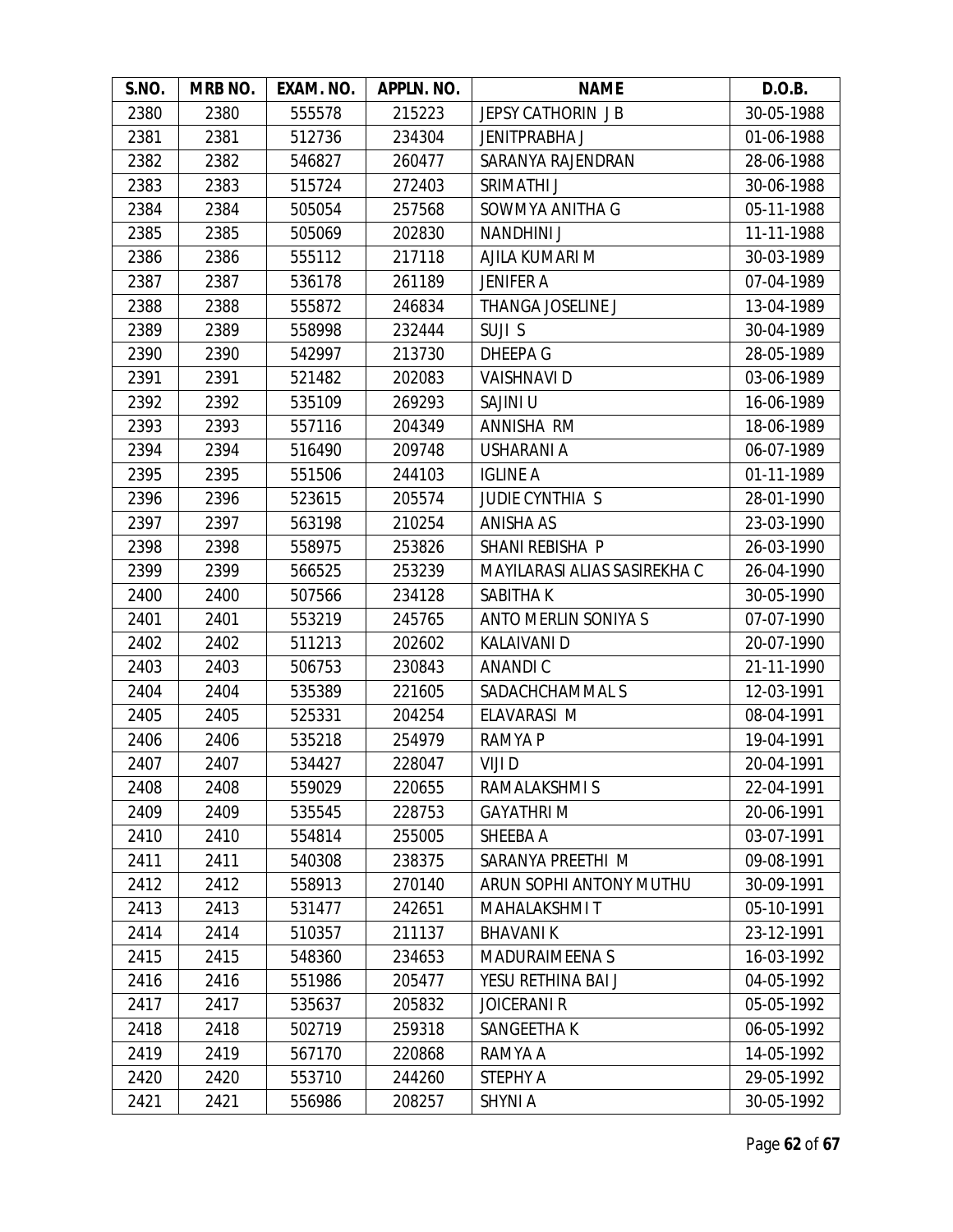| S.NO. | MRB NO. | EXAM. NO. | APPLN. NO. | <b>NAME</b>             | D.O.B.     |
|-------|---------|-----------|------------|-------------------------|------------|
| 2422  | 2422    | 564614    | 258157     | <b>PRAMILAK</b>         | 12-07-1992 |
| 2423  | 2423    | 550606    | 220125     | RAJASREE T              | 26-07-1992 |
| 2424  | 2424    | 525570    | 257045     | <b>JIM MOSES M</b>      | 15-08-1992 |
| 2425  | 2425    | 542984    | 265792     | ANGEL I                 | 05-04-1993 |
| 2426  | 2426    | 550174    | 248739     | SHEEBA N                | 10-04-1993 |
| 2427  | 2427    | 535871    | 211724     | NIVETHA M               | 03-06-1993 |
| 2428  | 2428    | 537509    | 253885     | <b>SHANTHINI N</b>      | 07-06-1993 |
| 2429  | 2429    | 558859    | 234559     | SUSAN DS                | 19-06-1993 |
| 2430  | 2430    | 530494    | 263562     | SANTHI <sub>S</sub>     | 23-06-1993 |
| 2431  | 2431    | 548983    | 211039     | <b>SUBASHINI N</b>      | 30-07-1993 |
| 2432  | 2432    | 531557    | 220728     | <b>ANITHA V</b>         | 25-04-1994 |
| 2433  | 2433    | 500805    | 250043     | <b>KAVITHAD</b>         | 12-05-1994 |
| 2434  | 2434    | 562074    | 229826     | DEVI S                  | 17-05-1994 |
| 2435  | 2435    | 538625    | 245574     | <b>MERLIN C</b>         | 09-06-1994 |
| 2436  | 2436    | 536463    | 216668     | <b>ABIRAMI S</b>        | 10-06-1994 |
| 2437  | 2437    | 507901    | 202406     | SETHULAKSHMI S          | 02-07-1994 |
| 2438  | 2438    | 519832    | 257233     | <b>NALINA M</b>         | 10-01-1995 |
| 2439  | 2439    | 561128    | 232066     | RAMYA K                 | 06-02-1995 |
| 2440  | 2440    | 542179    | 252289     | ARUL THAENMOZHI M       | 10-02-1995 |
| 2441  | 2441    | 520530    | 207070     | BAKKIYALAKSHMI M        | 15-02-1995 |
| 2442  | 2442    | 532253    | 215766     | <b>KANMANI R</b>        | 10-05-1995 |
| 2443  | 2443    | 560611    | 200975     | MUTHU M                 | 19-05-1995 |
| 2444  | 2444    | 566955    | 234975     | SOWMIYA S               | 22-05-1995 |
| 2445  | 2445    | 554181    | 208042     | <b>SATHYAK</b>          | 24-05-1995 |
| 2446  | 2446    | 547062    | 252600     | PRIYA T                 | 26-05-1995 |
| 2447  | 2447    | 551189    | 230718     | <b>MANJULADEVI S</b>    | 03-06-1995 |
| 2448  | 2448    | 538254    | 225384     | <b>KIRUTHIKA S</b>      | 19-06-1995 |
| 2449  | 2449    | 542789    | 211355     | <b>MERLIN MONISHA J</b> | 31-08-1995 |
| 2450  | 2450    | 518078    | 237165     | <b>REKHAC</b>           | 31-08-1995 |
| 2451  | 2451    | 567525    | 273307     | <b>KARTHIGA P</b>       | 15-09-1995 |
| 2452  | 2452    | 534715    | 216422     | SARITHA V               | 21-09-1995 |
| 2453  | 2453    | 500590    | 230806     | SHALINI SEKARAN E       | 04-11-1995 |
| 2454  | 2454    | 512433    | 261483     | MELITA JOVANNA D        | 17-11-1995 |
| 2455  | 2455    | 553991    | 234199     | <b>JASMINE V</b>        | 25-01-1996 |
| 2456  | 2456    | 546311    | 223195     | <b>VEERACHITRAK</b>     | 15-04-1996 |
| 2457  | 2457    | 547610    | 211083     | <b>GOMATHIR</b>         | 21-04-1996 |
| 2458  | 2458    | 521693    | 246504     | <b>PAPPURAJ R</b>       | 15-04-1996 |
| 2459  | 2459    | 548394    | 230621     | NIVETHA R               | 21-04-1996 |
| 2460  | 2460    | 547813    | 224472     | <b>HARIDHAL</b>         | 24-04-1996 |
| 2461  | 2461    | 544657    | 257390     | SANGEETHA R             | 27-04-1996 |
| 2462  | 2462    | 553938    | 215033     | ESAKKIAMMAL A           | 06-05-1996 |
| 2463  | 2463    | 548634    | 240618     | SAHAYARUBA A            | 07-05-1996 |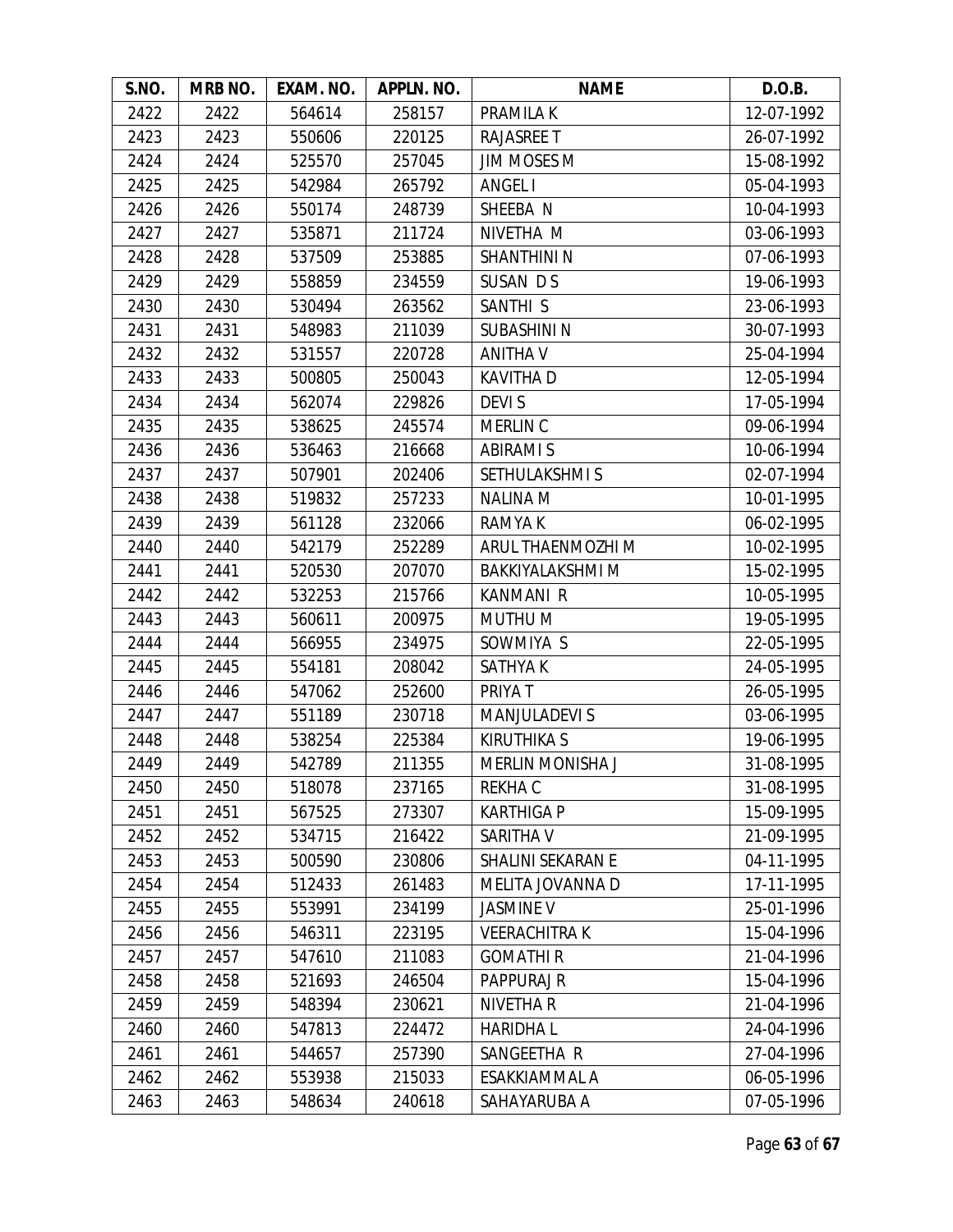| S.NO. | MRB NO. | EXAM. NO. | APPLN. NO. | <b>NAME</b>               | D.O.B.     |
|-------|---------|-----------|------------|---------------------------|------------|
| 2464  | 2464    | 559387    | 230052     | AGNES JEEMA D             | 21-05-1996 |
| 2465  | 2465    | 516083    | 201458     | ANANDHARAMAN A            | 27-05-1996 |
| 2466  | 2466    | 517010    | 202434     | <b>VENNILA P</b>          | 29-05-1996 |
| 2467  | 2467    | 536003    | 223998     | <b>GEETHA G</b>           | 31-05-1996 |
| 2468  | 2468    | 566769    | 214389     | SASIKALA R                | 03-06-1996 |
| 2469  | 2469    | 542702    | 205792     | <b>MEENALAKSHMI R</b>     | 10-06-1996 |
| 2470  | 2470    | 544996    | 244894     | <b>UMABHARATHIN</b>       | 10-06-1996 |
| 2471  | 2471    | 565693    | 253024     | <b>BALA SRIV</b>          | 13-06-1996 |
| 2472  | 2472    | 533104    | 229397     | SHANMUGAPRIYA S           | 15-07-1996 |
| 2473  | 2473    | 522959    | 210447     | SATHIYA D                 | 23-11-1996 |
| 2474  | 2474    | 534859    | 251444     | DEEPAN CHAKRAVARTHI H     | 12-01-1997 |
| 2475  | 2475    | 521457    | 242982     | SANGEETHA R               | 14-01-1997 |
| 2476  | 2476    | 564135    | 274232     | <b>BHARATHI A</b>         | 31-03-1997 |
| 2477  | 2477    | 517640    | 232497     | <b>JOYS ESTHER J</b>      | 17-04-1997 |
| 2478  | 2478    | 541140    | 219112     | LAKSHMIPRABA R            | 25-05-1997 |
| 2479  | 2479    | 563956    | 218186     | AKILA M                   | 01-06-1997 |
| 2480  | 2480    | 565027    | 269861     | <b>SHARAN V</b>           | 03-06-1997 |
| 2481  | 2481    | 548546    | 250611     | <b>SHOBANA BANUK</b>      | 09-01-1995 |
| 2482  | 2482    | 509278    | 233523     | AMEETHA N                 | 15-06-1979 |
| 2483  | 2483    | 504461    | 272678     | <b>HAJIRA S</b>           | 01-06-1993 |
| 2484  | 2484    | 522696    | 209638     | <b>FARHANABEE S</b>       | 09-10-1994 |
| 2485  | 2485    | 549146    | 252264     | RAHILABARVEEN H           | 16-03-1995 |
| 2486  | 2486    | 501901    | 200050     | NAJMA M                   | 29-05-1995 |
| 2487  | 2487    | 522870    | 220179     | YASMEEN B                 | 16-07-1995 |
| 2488  | 2488    | 562185    | 271202     | SAJINA KASIM M            | 09-01-1996 |
| 2489  | 2489    | 541871    | 218211     | <b>JASIMA BHARAKATH A</b> | 22-07-1996 |
| 2490  | 2490    | 560993    | 263656     | <b>REVATHIP</b>           | 26-05-1992 |
| 2491  | 2491    | 542797    | 200669     | <b>KARTHIKEYAN K</b>      | 25-05-1992 |
| 2492  | 2492    | 507089    | 253523     | <b>BUVANESHWARI M</b>     | 02-06-1992 |
| 2493  | 2493    | 525191    | 250857     | <b>HEMALATHA V</b>        | 15-10-1992 |
| 2494  | 2494    | 511639    | 237688     | <b>KOWSALYA T</b>         | 21-10-1992 |
| 2495  | 2495    | 533812    | 252238     | ELAVARASI V               | 07-01-1993 |
| 2496  | 2496    | 542487    | 245805     | <b>KARUPPAYEE M</b>       | 10-03-1993 |
| 2497  | 2497    | 516136    | 224047     | <b>GAJALAKSHMI M</b>      | 15-05-1993 |
| 2498  | 2498    | 522661    | 227146     | <b>MANIMALA M</b>         | 15-05-1993 |
| 2499  | 2499    | 563103    | 231521     | <b>KAVITHA P</b>          | 30-11-1993 |
| 2500  | 2500    | 521626    | 233478     | <b>KARTHIKA U</b>         | 03-12-1993 |
| 2501  | 2501    | 514156    | 217405     | CAPTAIN PRABHAKARAN G     | 04-02-1994 |
| 2502  | 2502    | 524150    | 238367     | PAVITHRA T                | 11-04-1994 |
| 2503  | 2503    | 513328    | 233896     | UMA B                     | 03-05-1994 |
| 2504  | 2504    | 567017    | 249371     | <b>MAYILVENIS</b>         | 12-05-1994 |
| 2505  | 2505    | 548507    | 216094     | SASIKALA S S              | 14-05-1994 |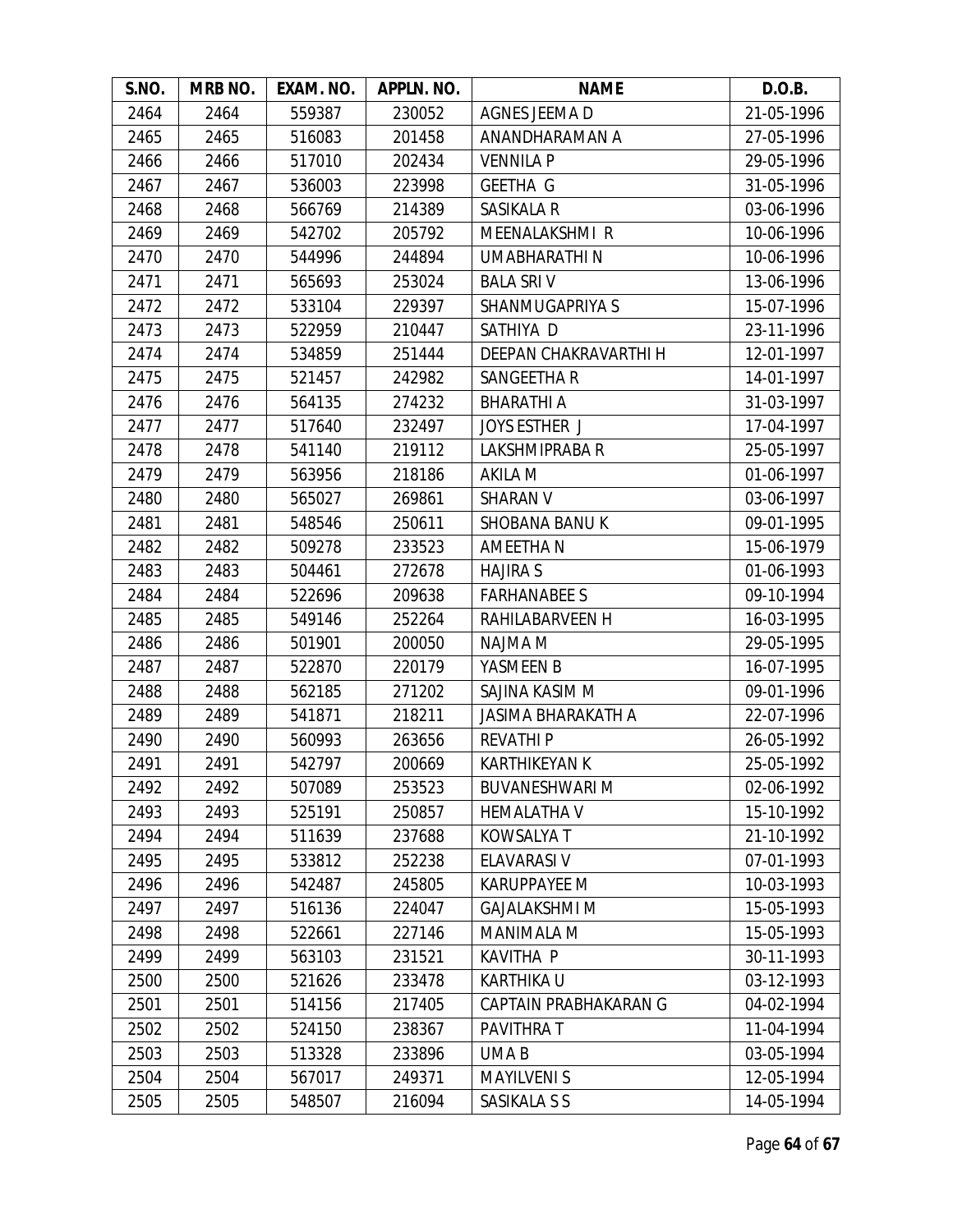| S.NO. | MRB NO. | EXAM. NO. | APPLN. NO. | <b>NAME</b>             | D.O.B.     |
|-------|---------|-----------|------------|-------------------------|------------|
| 2506  | 2506    | 552290    | 203947     | <b>VELUTHAI V</b>       | 15-05-1994 |
| 2507  | 2507    | 521603    | 257787     | SANGEETHA S             | 08-06-1994 |
| 2508  | 2508    | 520288    | 242829     | <b>JANAGID</b>          | 16-06-1994 |
| 2509  | 2509    | 504701    | 249764     | <b>KAVIYARASI G</b>     | 18-07-1994 |
| 2510  | 2510    | 537671    | 229450     | <b>BHARATHIM</b>        | 21-07-1994 |
| 2511  | 2511    | 509628    | 217361     | <b>VEMBARASI K</b>      | 06-12-1994 |
| 2512  | 2512    | 556302    | 266202     | SAHAYA CHRISTY MERINA D | 20-01-1995 |
| 2513  | 2513    | 513538    | 261173     | <b>JEEVA E</b>          | 05-02-1995 |
| 2514  | 2514    | 524636    | 209209     | <b>ELAMATHY R</b>       | 04-04-1995 |
| 2515  | 2515    | 520086    | 205057     | <b>BHUVANESHWARI R</b>  | 20-05-1995 |
| 2516  | 2516    | 565028    | 238781     | <b>NANDHINI R</b>       | 01-06-1995 |
| 2517  | 2517    | 562736    | 214559     | <b>AARTHIM</b>          | 04-06-1995 |
| 2518  | 2518    | 547986    | 240714     | <b>VEERALAKSHMIP</b>    | 09-06-1995 |
| 2519  | 2519    | 506149    | 232172     | DIVYA R                 | 11-06-1995 |
| 2520  | 2520    | 534297    | 254934     | KANIMOZHI D             | 27-07-1995 |
| 2521  | 2521    | 560617    | 267528     | <b>SANDHYA S</b>        | 25-08-1995 |
| 2522  | 2522    | 552186    | 203299     | <b>REMYAK</b>           | 25-10-1995 |
| 2523  | 2523    | 547729    | 225373     | <b>MEENAMBIGAIR</b>     | 02-02-1996 |
| 2524  | 2524    | 547792    | 212186     | SELVALAKSHMI V          | 09-03-1996 |
| 2525  | 2525    | 504973    | 211457     | <b>NANDHINIS</b>        | 06-04-1996 |
| 2526  | 2526    | 537794    | 243175     | ARUN MOZHI T            | 15-04-1996 |
| 2527  | 2527    | 544960    | 211859     | <b>INDHUM</b>           | 04-05-1996 |
| 2528  | 2528    | 543537    | 206072     | SASIKALA T              | 07-05-1996 |
| 2529  | 2529    | 503007    | 266995     | <b>KALANITHI K</b>      | 13-05-1996 |
| 2530  | 2530    | 510348    | 220582     | RANJITHA A              | 15-05-1996 |
| 2531  | 2531    | 503274    | 217508     | <b>VASUKIT</b>          | 17-05-1996 |
| 2532  | 2532    | 520956    | 201607     | DIVYABHARATHI S         | 20-05-1996 |
| 2533  | 2533    | 557043    | 225579     | SUDHA C                 | 23-05-1996 |
| 2534  | 2534    | 561672    | 264914     | PRABAKARAN K            | 22-05-1996 |
| 2535  | 2535    | 523987    | 249074     | <b>VINITHAK</b>         | 05-06-1996 |
| 2536  | 2536    | 537584    | 227826     | LALITHA M               | 06-06-1996 |
| 2537  | 2537    | 545538    | 217176     | MONICA SELACE L         | 30-12-1996 |
| 2538  | 2538    | 522988    | 210429     | SARANYA D               | 11-03-1997 |
| 2539  | 2539    | 548225    | 222211     | <b>MAHALAKSHMIK</b>     | 11-04-1997 |
| 2540  | 2540    | 554267    | 208862     | RAMYA M                 | 13-04-1997 |
| 2541  | 2541    | 536950    | 233576     | NITHYA B                | 22-05-1997 |
| 2542  | 2542    | 545806    | 212474     | <b>GNANASUNDARIT</b>    | 23-05-1997 |
| 2543  | 2543    | 506497    | 258920     | <b>ASWINI A</b>         | 28-05-1997 |
| 2544  | 2544    | 519279    | 202300     | DHARMESHWARI D          | 31-05-1997 |
| 2545  | 2545    | 537642    | 256428     | THARANYA R              | 25-06-1997 |
| 2546  | 2546    | 561872    | 244511     | <b>KIRUTHIKA S</b>      | 11-07-1997 |
| 2547  | 2547    | 509990    | 210612     | <b>HEMALATHA S</b>      | 31-08-1997 |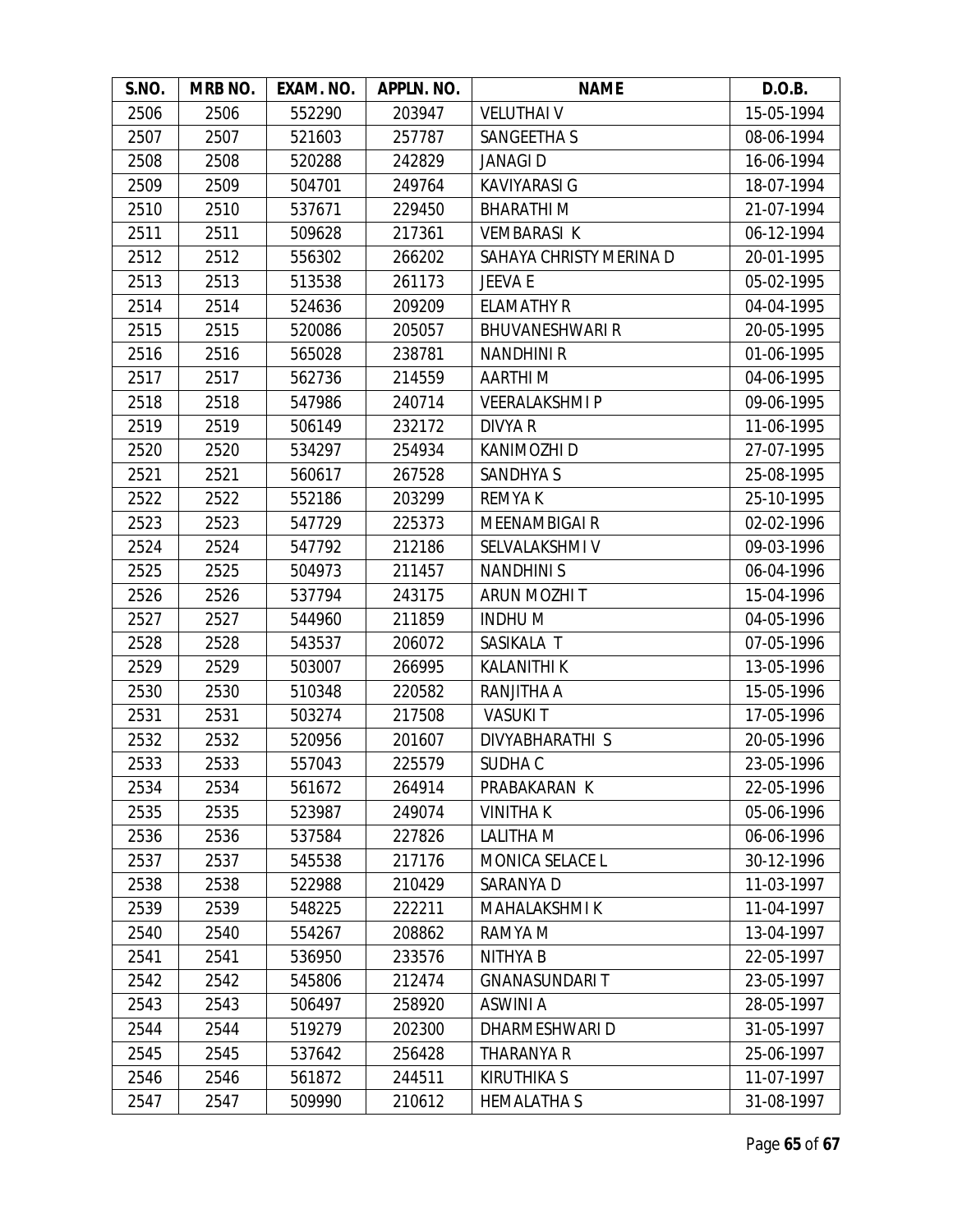| S.NO. | MRB NO. | EXAM. NO. | APPLN. NO. | <b>NAME</b>             | D.O.B.     |
|-------|---------|-----------|------------|-------------------------|------------|
| 2548  | 2548    | 563711    | 233183     | <b>KANAGA PUSHPAM P</b> | 12-04-1998 |
| 2549  | 2549    | 559230    | 261716     | <b>SURYA A</b>          | 04-05-1998 |
| 2550  | 2550    | 555289    | 270177     | MUTHUMARI C             | 16-05-1977 |
| 2551  | 2551    | 509306    | 237610     | SATHYA KOHILA VANI K    | 15-02-1983 |
| 2552  | 2552    | 550268    | 202477     | ANITHA S S              | 20-04-1983 |
| 2553  | 2553    | 504300    | 273353     | <b>LEENAD</b>           | 20-06-1984 |
| 2554  | 2554    | 530268    | 273682     | KAVITHA ARUMUGAM        | 06-07-1984 |
| 2555  | 2555    | 549503    | 254830     | PRIYA N                 | 03-02-1986 |
| 2556  | 2556    | 522299    | 268534     | CHITHRA E               | 12-05-1987 |
| 2557  | 2557    | 521171    | 264325     | <b>ELAVARASI S</b>      | 19-05-1987 |
| 2558  | 2558    | 537135    | 221285     | <b>ANITHA B</b>         | 01-06-1987 |
| 2559  | 2559    | 538606    | 215198     | <b>GOWTHAMIR</b>        | 30-03-1989 |
| 2560  | 2560    | 515797    | 215189     | <b>LAKSHMIV</b>         | 03-11-1989 |
| 2561  | 2561    | 522469    | 232527     | <b>SUMATHIR</b>         | 07-03-1990 |
| 2562  | 2562    | 540677    | 218075     | NAVUKKARASI S           | 27-05-1991 |
| 2563  | 2563    | 505846    | 273284     | <b>VIDHYA RANIK C</b>   | 12-06-1991 |
| 2564  | 2564    | 525050    | 237107     | DHANU T                 | 04-06-1992 |
| 2565  | 2565    | 548833    | 258126     | <b>CUBAK</b>            | 18-06-1992 |
| 2566  | 2566    | 525087    | 230797     | <b>SUVEDHAS</b>         | 25-03-1993 |
| 2567  | 2567    | 565414    | 217183     | SARIYA B                | 02-06-1993 |
| 2568  | 2568    | 521550    | 202786     | MEENA M                 | 04-07-1993 |
| 2569  | 2569    | 511479    | 259299     | VALLI C                 | 08-10-1993 |
| 2570  | 2570    | 553395    | 230847     | UMA MAHESWARI P         | 09-12-1993 |
| 2571  | 2571    | 517917    | 241993     | KOTEESWARI V            | 30-12-1993 |
| 2572  | 2572    | 515744    | 268966     | CHINNASAMY AZHAGESAN    | 02-07-1981 |
| 2573  | 2573    | 549255    | 207754     | <b>GANDHIR</b>          | 08-05-1984 |
| 2574  | 2574    | 564026    | 222128     | MANGAIYARKARASI P       | 16-03-1993 |
| 2575  | 2575    | 539399    | 201720     | <b>SUGANYA S</b>        | 31-05-1993 |
| 2576  | 2576    | 524489    | 271371     | <b>SEVANTHIM</b>        | 03-03-1994 |
| 2577  | 2577    | 550559    | 247529     | MANO M                  | 31-01-1995 |
| 2578  | 2578    | 505970    | 259865     | <b>KALAIVANI M</b>      | 23-04-1995 |
| 2579  | 2579    | 500164    | 220983     | <b>JEYALAKSHMIKP</b>    | 02-06-1981 |
| 2580  | 2580    | 546218    | 203747     | <b>KOHILADEVI P</b>     | 15-01-1994 |